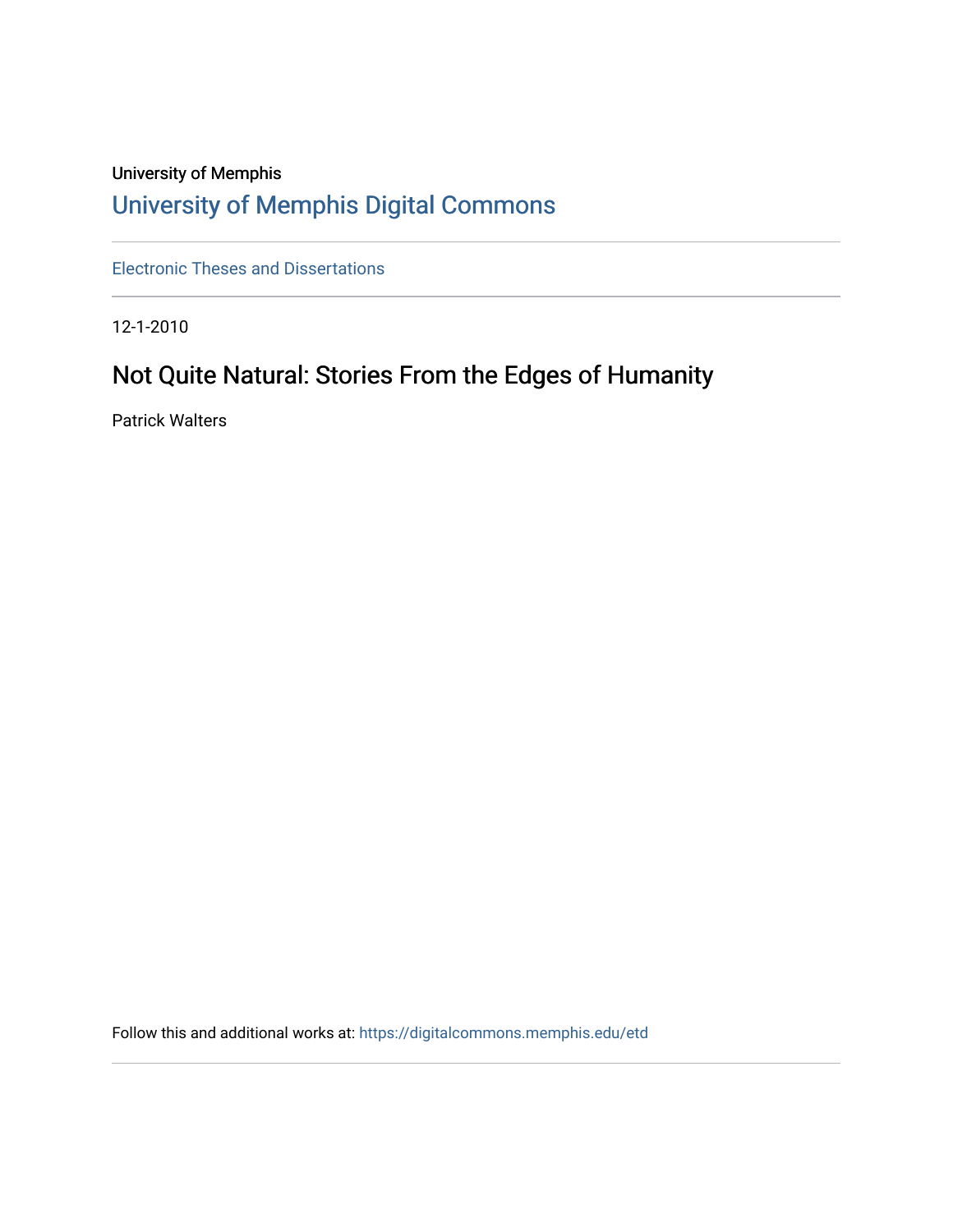To the University Council:

The Thesis Committee for Patrick Walters certifies that this is the final approved version of the following electronic thesis: "Not Quite Normal: Stories From the Edges of Humanity."

> Sonja Livingston, M.F.A. Major Professor

We have read this thesis and recommend its acceptance:

Charles Hall, Ph.D.

Richard Bausch, M.F.A.

Accepted for the Graduate Council:

Karen D. Weddle-West, Ph.D. Vice Provost for Graduate Programs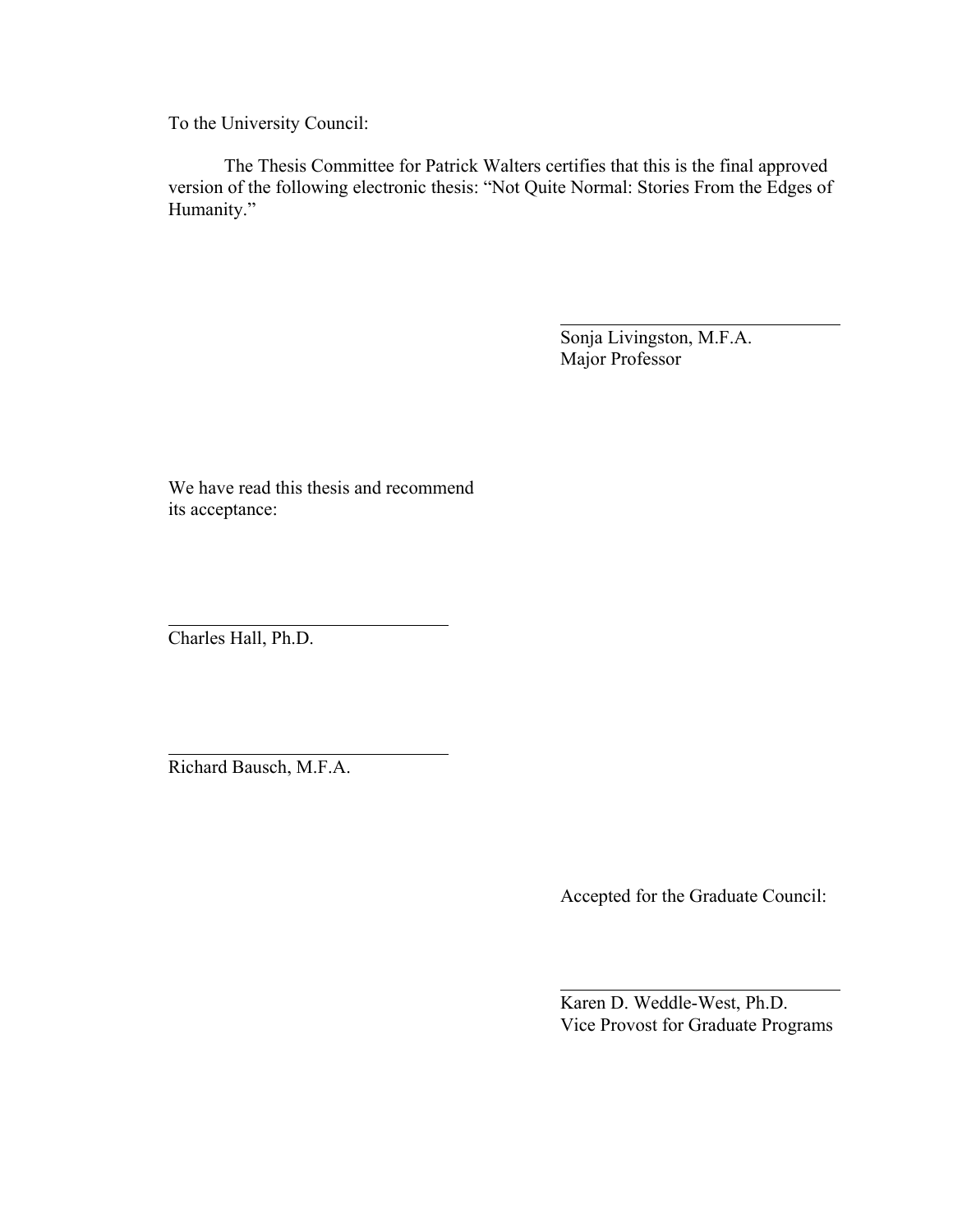## NOT QUITE NATURAL: STORIES FROM THE EDGES OF HUMANITY

A Thesis

Presented for the

Master of Fine Arts

Degree

The University of Memphis

Patrick Walters

December 2010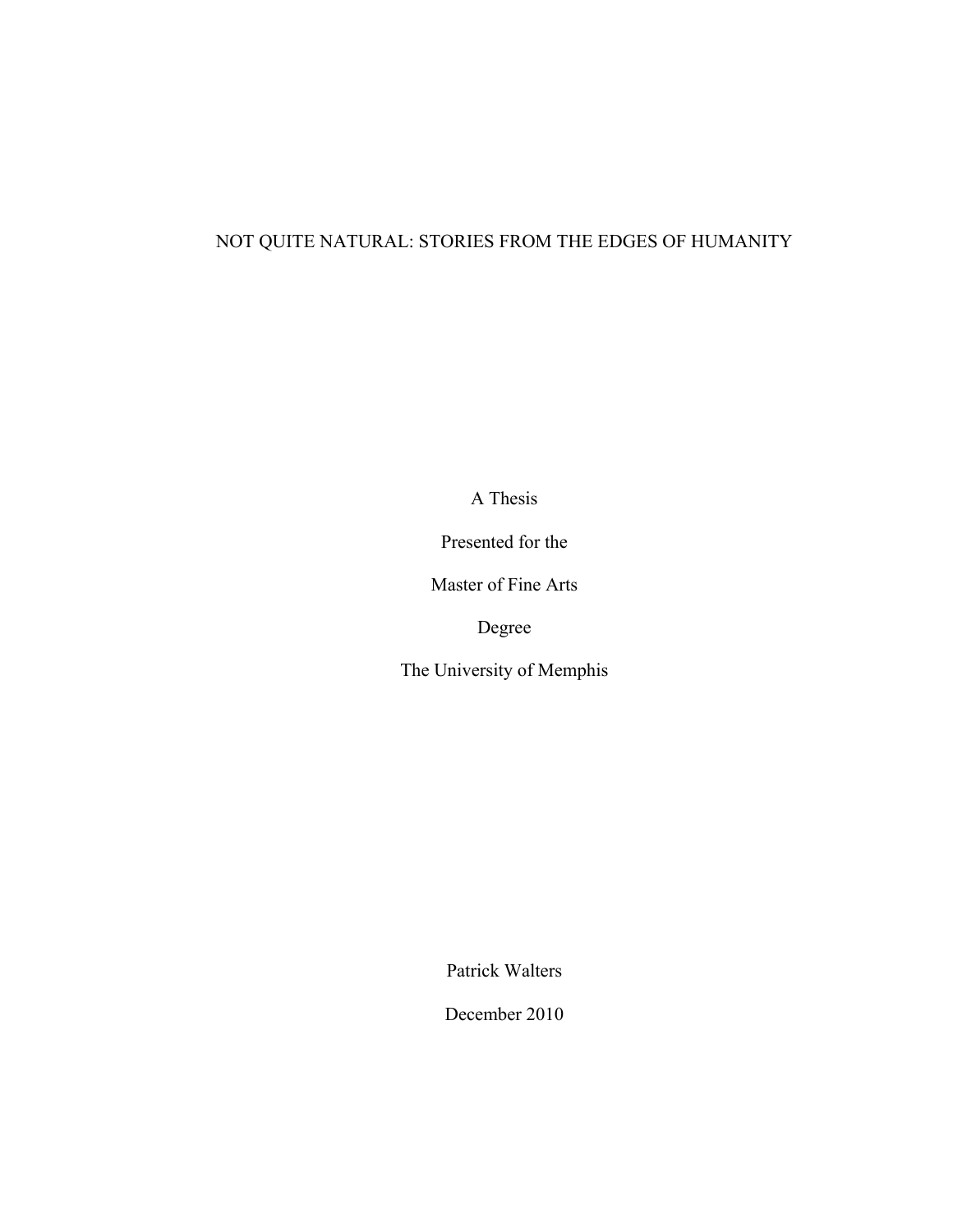Copyright © 2010 Patrick Walters

All rights reserved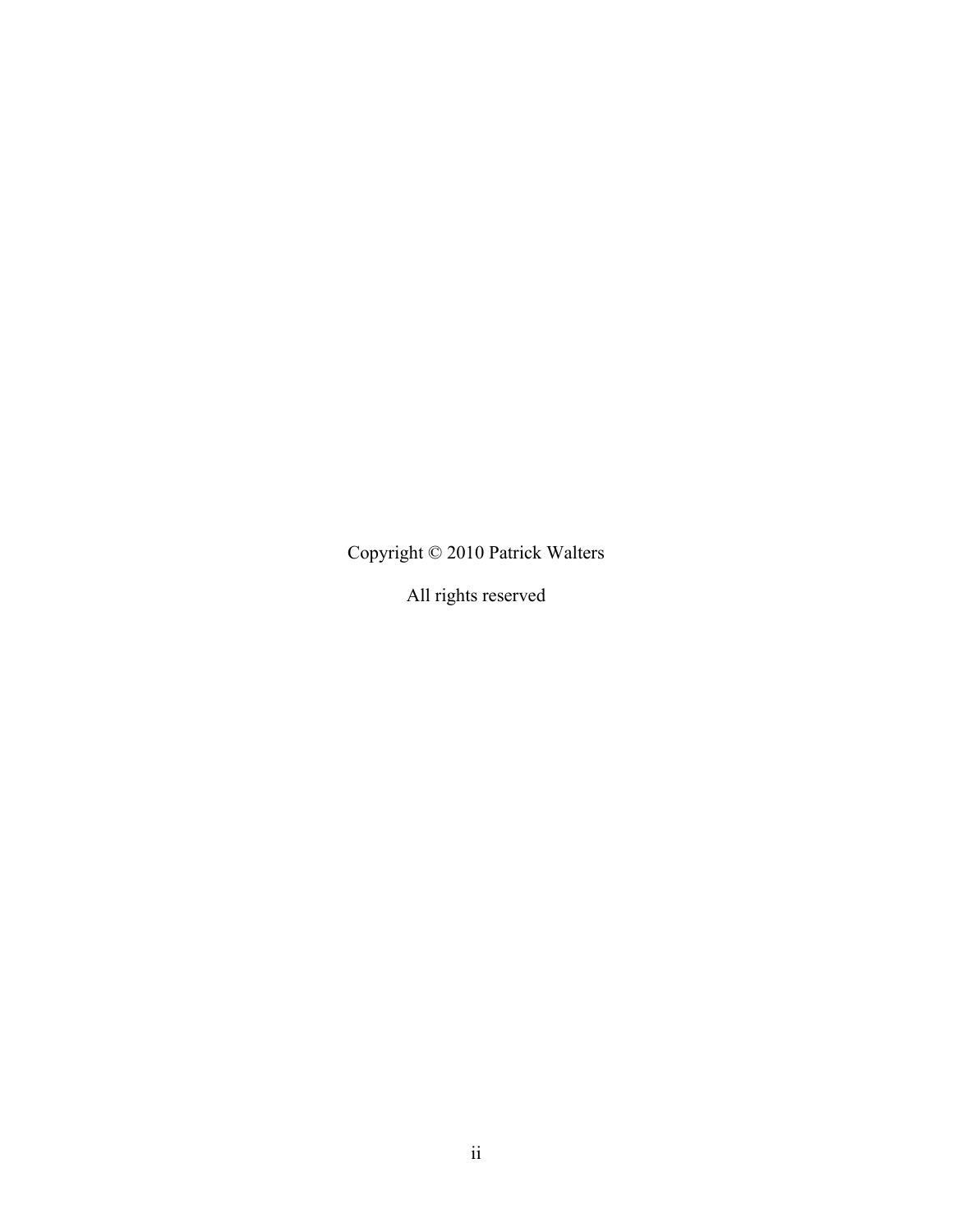### ABSTRACT

This thesis, entitled "Not Quite Natural: Stories From the Edges of Humanity," is a collection of creative nonfiction essays. It features stories about people who exist on the fringes of the human experience, from a man who infects himself with hookworms in an effort to cure his severe allergies to a woman who discovers a deaf man who has no language. It also features stories about groups of people on the edges of the human experience, including a community that refuses to leave its town, even though a fire is burning a hundred and fifty feet beneath it and a group of World War I soldiers who stage an impromptu truce. All of these stories are based on pieces that aired on *Radiolab*, a public radio program based at WNYC and distributed by National Public Radio.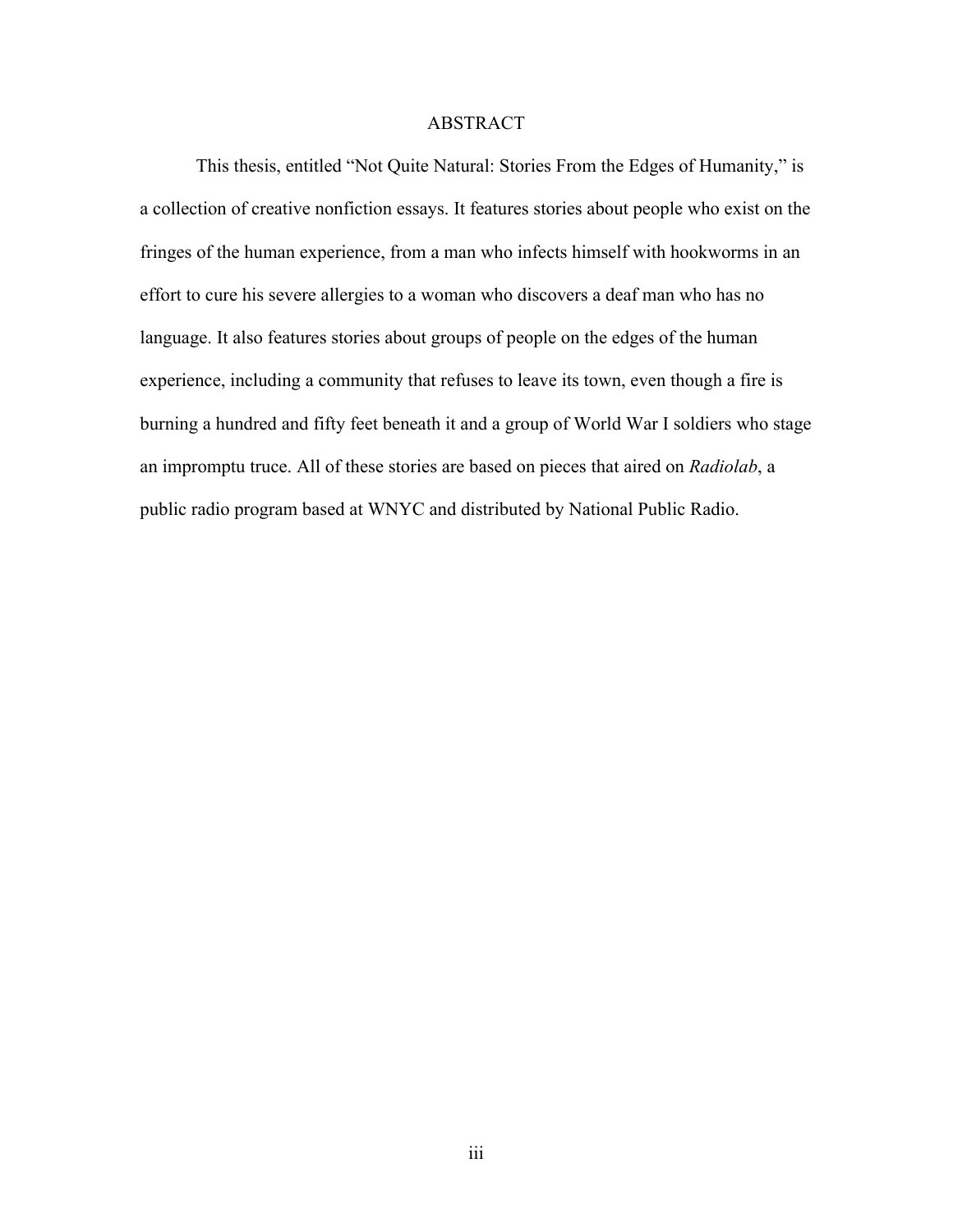## **CONTENTS**

| Introduction: Science, Story and the Radio | 1   |
|--------------------------------------------|-----|
| 1. A Man Without Words                     | 22  |
| 2. Mister Memory                           | 42  |
| 3. The Magical Tumor                       | 53  |
| 4. Welcome, Parasite                       | 60  |
| 5. The Luckiest Lobster                    | 77  |
| 6. The Prometheus Tree                     | 87  |
| 7. The Origins of Goodness                 | 95  |
| 8. Home Is Where You Say It Is             | 120 |
|                                            |     |
| Appendix: Hyperlinks to Radio Stories      | 142 |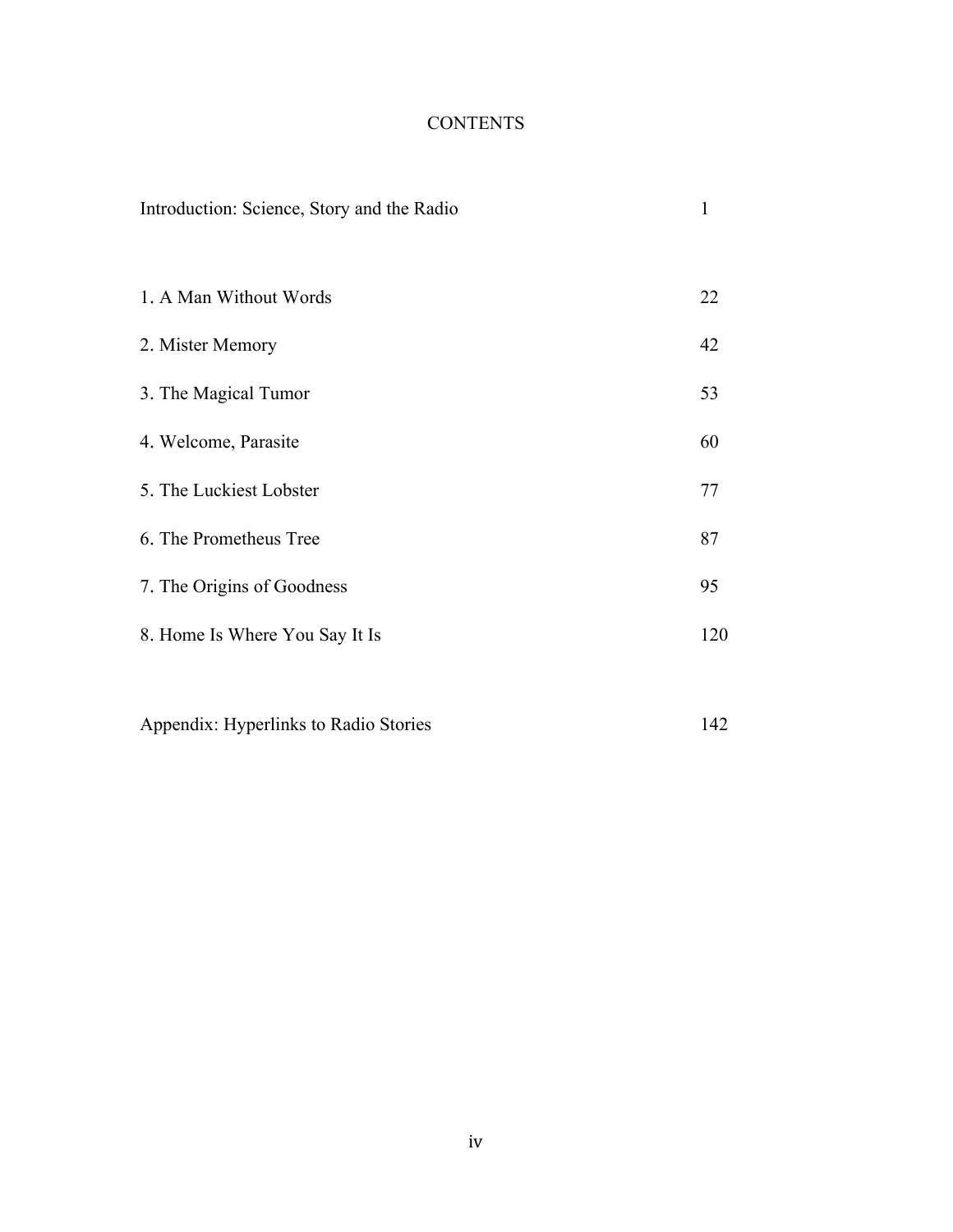### Introduction: Science, Story and the Radio

In March of 2009, I read a brief article in the front matter of *Harper's* magazine. It wasn't even really an article. The magazine reprinted the Frequently Asked Questions section of a website for a company called Worm Therapy—"a business in Mexico that sells worms to treat asthma, allergies asthma, allergies and other autoimmune conditions." When I read about a hookworm being referred to as a "dose," I was intrigued. And at first, my stomach turned a little.

When I read that people were paying more than two grand for one of those doses, I was stunned. Especially given this disclaimer, from the Frequently Asked Questions section reprinted in the magazine: "Question: How do I know if will work? Answer: This is experimental; one of the consequences of a new technology is a degree of uncertainty."

I quickly tracked down the owner of the company, a California entrepreneur named Jasper Lawrence, and got him on the phone. He spent two hours explaining to me the scientific validity of his theory that hookworms do something to dampen the overactive immune responses that lead to autoimmune conditions like asthma. The breadth of his knowledge impressed me. And for a guy who was selling hookworms on the Internet, he seemed shockingly lucid and articulate. His story captivated me.

Before I explain the specific reasons for collecting these particular stories in the manner I've collected them, I want to take a little time to talk about why it is I find them so interesting.

For the past several years, I've been very interested in the relationship between humanity and the rest of the natural world. As an undergraduate at the University of Delaware, I applied to a program that allows a handful of students to concoct a major not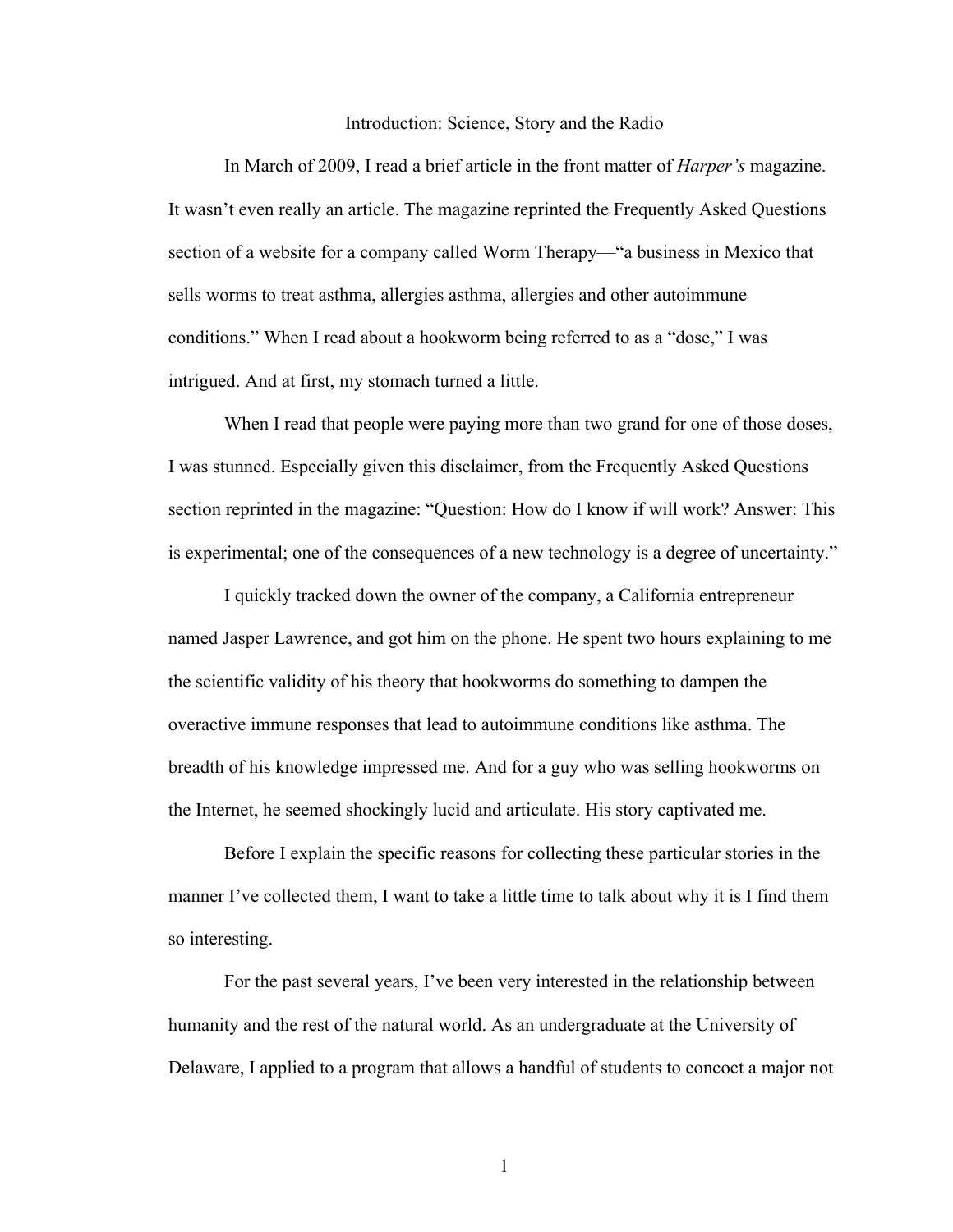offered by the university, and I created a degree in Environmental Literature. I'd been interested in science and nature since childhood—I spent much of my youth hiking and camping with my father—but my primary curiosity was about the stories that came from that world. I found myself less interested in practicing science than writing about it.

Later, after realizing I didn't want to limit myself to the study of books, I added journalism to the title. I decided to pursue this intellectual interest as a newspaper reporter, hoping that one day I might be able to move into a medium that would allow me to explore the stories and ideas that intrigued me in a longer form. But before I even managed to land a newspaper job, I met Skloot at a journalism conference in Boston, and not long after that she invited me to study with her in Memphis.

Studying with Rebecca at the University of Memphis helped me move toward longer form writing in a big way. I began reading more widely in the field of long-form, creative science journalism, and Rebecca exposed me to a whole new canon of writers, some of whom have become favorites—including Burghard Bilger, Dennis Covington, Alan Burdick and Frederick Kaufman.

Rebecca and I also bonded over an affection for the work of John McPhee, a writer whose books I'd fallen in love with as an undergraduate—especially *The Control of Nature* and *Encounters with the Archdruid*, two of my all-time favorites. McPhee has written about oranges, canoe builders, the New Jersey Pine Barrens, geology and dozens of other subjects, but the reason I find those two particular books so interesting is that they explore the boundaries between human nature and the rest of nature.

*The Control of Nature* features three stories. The first examines efforts by the Army Corps of Engineers to prevent the Mississippi River from taking a new path—the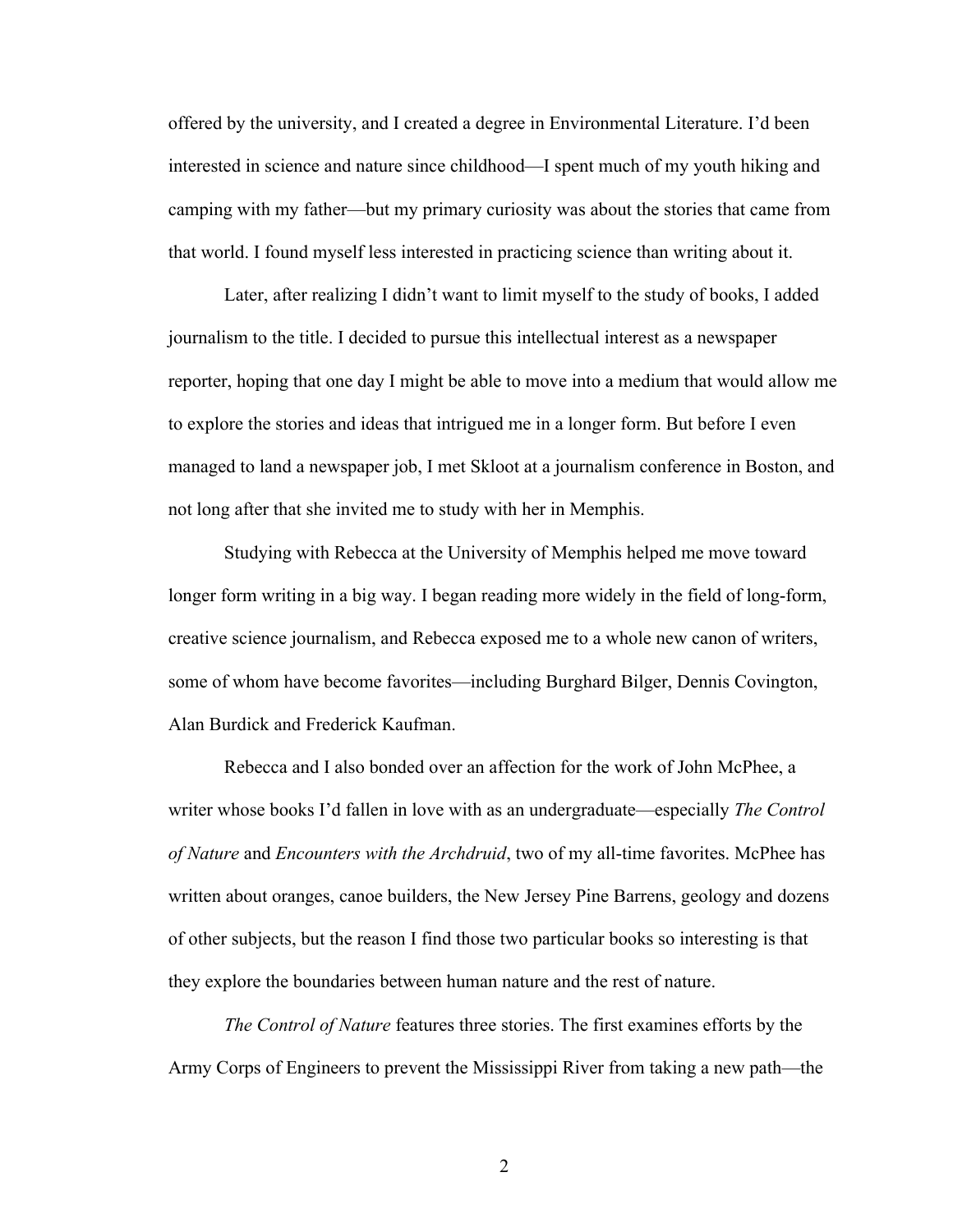path that makes geological sense—toward the Gulf of Mexico, in order to save the city of New Orleans from becoming a city without a river. In the second, McPhee travels to Iceland to observe efforts there to prevent a giant wall of lava from pushing the country's most important fishing harbor into the ocean. The third features residents of the mountains above Los Angeles, who refuse to accept the fact that the mountain doesn't want them there, and rely on an elaborate system of retention ponds to protect their homes from a nearly constant barrage of mud and rock slides.

The second, *Encounters With the Archdruid*, is a sort of literary triptych, as well. McPhee profiles David Brower, then head of the Sierra Club, and one of the organizations most militant protectors of wild American landscapes. He does this by traveling with Brower into three of these landscapes—the Glacier Peak Wilderness; Cumberland Island, a wild barrier strip off Georgia; and Glen Canyon, on the Colorado River. To provide some dramatic tension, McPhee brings along Charles Park, a wealthy miner of beautiful mountaintops; Charles Frasier, developer of Hilton Head, and hopeful developer of Cumberland Island; and Floyd Dominy, the government official behind the damming of the Colorado River that flooded Glen Canyon.

The best way to describe what I enjoy and respect about these books, is to use a term from biology. I learned it from my sister, a biologist who studies tiny plants that live on top of mountains. The ones she finds most interesting are the ones who make their home along the tree line. As you walk to the top of a mountain, the trees disappear abruptly, as if they've hit an invisible wall, through which you can pass but they cannot.

Biologists call this spot, where the trees end, an ecotone—a border between two ecosystems. These borders often appear stark—trees below the line, no trees above it. But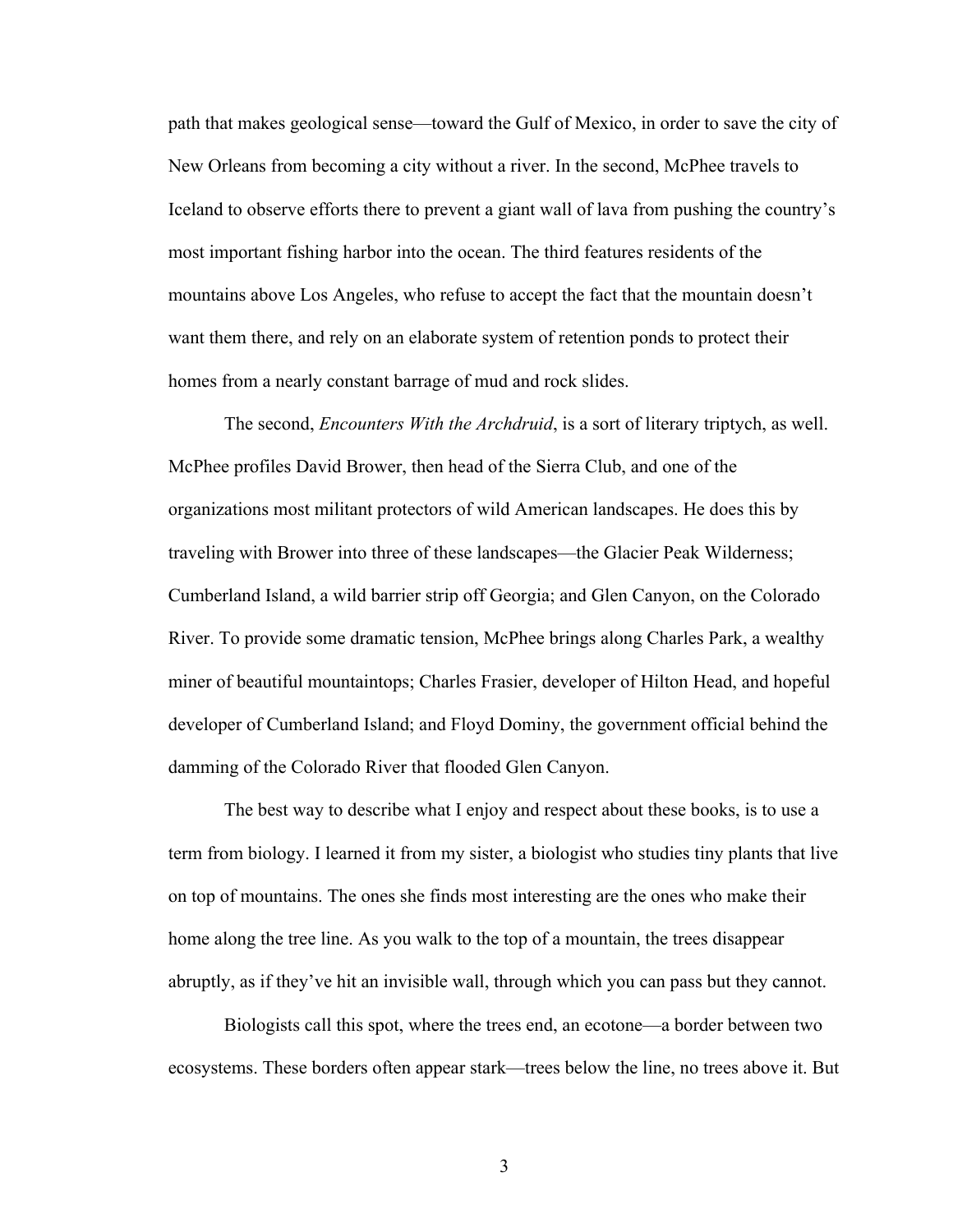if you look at the line itself, you'll often find some of the most interesting and evolutionarily advanced creatures that exist on the mountain.

That's where McPhee conducts most of his best writing. And that's where I'm most interested in doing mine.

Much of Rebecca's book, *The Immortal Life of Henrietta Lacks*, also exists in this space. So do the pieces in this collection. And so too does a piece I spent most of graduate school pursuing, but you will not find here in this manuscript.

I want to mention that piece briefly, because although it is not included here, the work I did on it informs everything that is included.

In my first year in Memphis, searching for a thesis idea, I came across a story about a guy in Tunica—not far down the river—who had built a special boat called the *Asian Carp Eradicator*, and that he'd convened a meeting to combat what he called, "the most dangerous invasive species in America." The story appeared in the *Tunica Times*, and it included a few lines that made this sound like serious business: "Last week [Harry] Johnson and [John] May held a session with dignitaries: Mississippi Department of Wildlife Fisheries and Parks officials, Tunica Chamber of Commerce Director Lyn Arnold, State Representative John Mayo, and State Senator Robert Jackson."

I visited Harry, but I didn't end up getting to spend enough time with him to see how well his boat worked—he got locked up for neglecting to pay child support. I did, however, catch a glimpse at a story that turned out to sit squarely in this space between humanity and the rest of nature that I find so interesting.

The short version is this: Fifteen years ago four species of Asian carp escaped from fish farms into the Mississippi River. With no natural predators, the fish, which can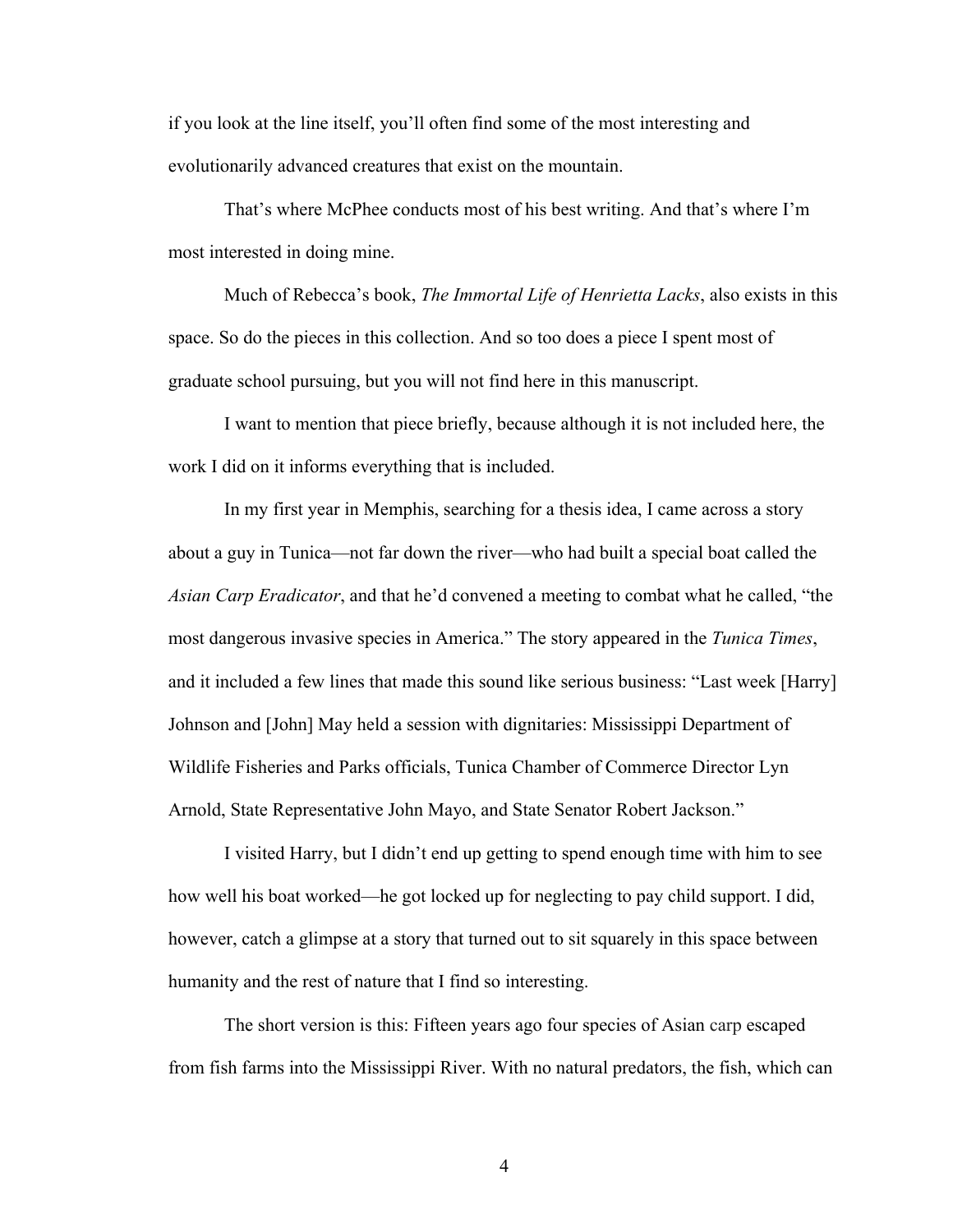grow to 100 pounds, took over the river. Then, they swam north, toward Lake Michigan.

But to get from Big Muddy to the Great Lakes, a fish must travel nearly 300 miles up the Illinois River. In 2002, biologists spotted the Asian carp 50 miles south of a canal which connects the Illinois to Lake Michigan. Twelve months later, the U.S. Army Corps of Engineers built an electric barrier in the canal to keep the fish out of the lake. It cost \$10 million—a small sum compared to the \$4.5 billion generated annually by fishing on the Great Lakes.

In addition to fishermen and boaters, wildlife biologists fear what the Asian carp might do to the lakes if it gets in. How will the ecosystem change? What will happen to the fish that live there now? How will these changes affect the people who live near the lakes? Many of those people are fighting desperately to keep the fish out.

Fighting not only because of the ecological consequences, but because another striking factor: When the Asian carp get scared, they leap out of the water—and they leap high, sometimes ten feet in the air. These fish are big, averaging about twenty pounds. One fisherman described getting hit with one by saying: "It's like getting hit by a wet bowling ball." He'd had his nose broken by one.

And so people are fighting back by building boats like the *Asian Carp Eradicator*. And by launching carp-killing jamborees, like the Redneck Fishing Tournament, which every summer now for the past few years gathers about 300 competitors on a small stretch of the Mississippi River to coax hundreds of the jumping fish into their boats, where they are killed with knives and bats. Others have taken to shooting the fish out of the air with bow and arrow. It's a free-for-all.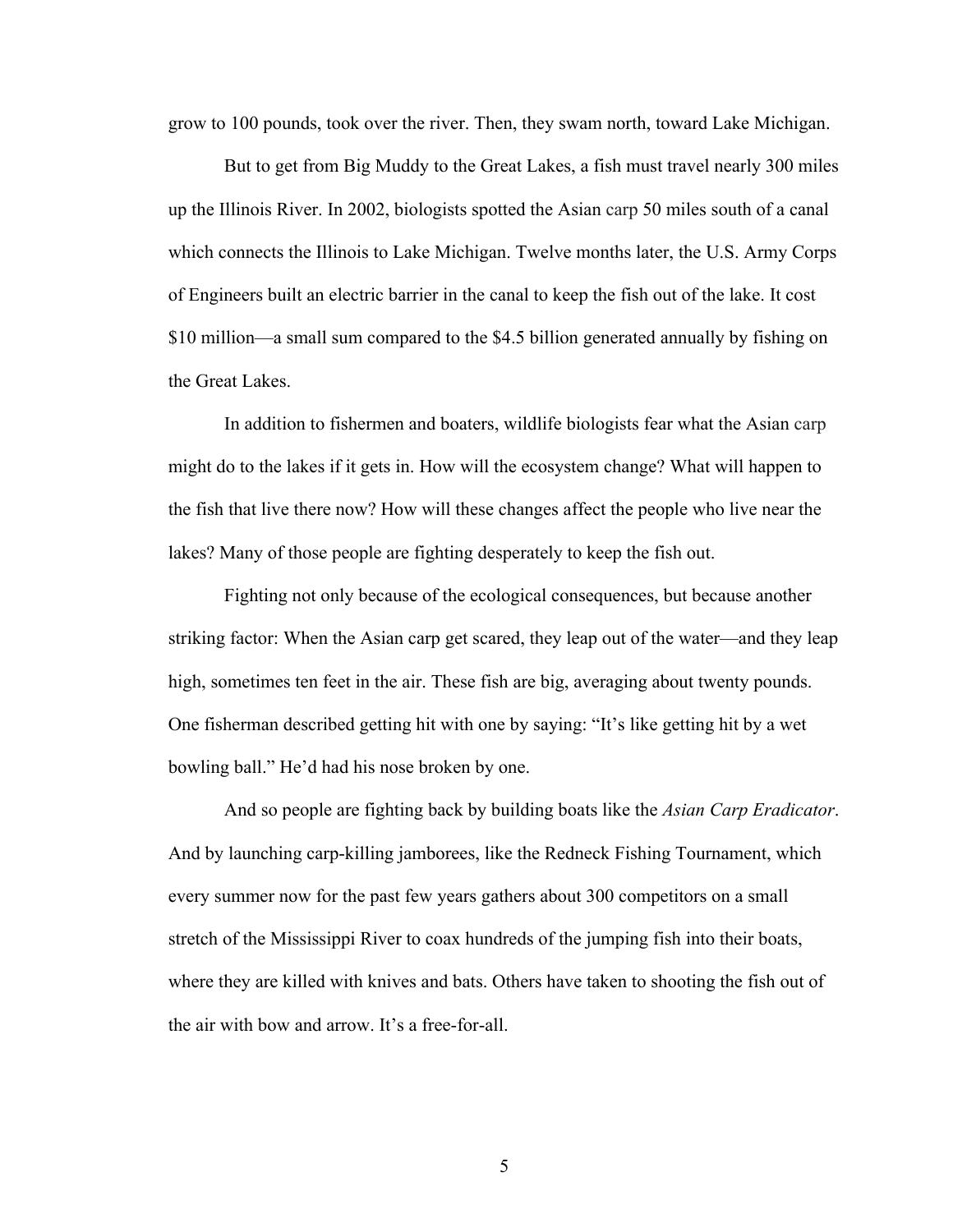I wondered: What inspires such hatred toward a fish? So I applied for a grant, got some money and spent six weeks canoeing on the Illinois River, where the population of fish—and fish haters—is most dense. That was many months ago, and I'm still working on an answer to the question. I need to go back. And the reason I haven't, well, that brings me back to the story I began this introduction with.

I found out about the story of Jasper and his hookworms fully a year and a half into my studies at the University of Memphis. I was deep into my research on Asian carp, but the writing had stalled. I didn't have very many characters who gave me the feeling that a great deal was really at stake for them. I had trouble seeing the narratives in their lives. My intellect was captivated, but my heart wasn't in it.

But Jasper presented something different. Here was a character and a story. The story had a plot; it had twists and turns; it had scenes and dialogue. It captured my emotions *and* raised interesting intellectual questions. So I changed gears.

And then something surprising happened: I ended up pitching Jasper's story to a radio show. I'd been a fan of a show called *Radiolab* for years—more on the show in a moment—and one of the show's producers I'd recently met told me they were considering doing a show on parasites. I decided, let's see what this is like. What would it be like to tell a long narrative like this on the radio?

Reporting and writing Jasper's story for radio was an entirely new experience. It was a challenging one, but it was also enchanting. Radio provided opportunities for expression I never knew were possible. Several months after I did Jasper's story for the show, I accepted a full-time job as a writer and producer. The stories in this collection are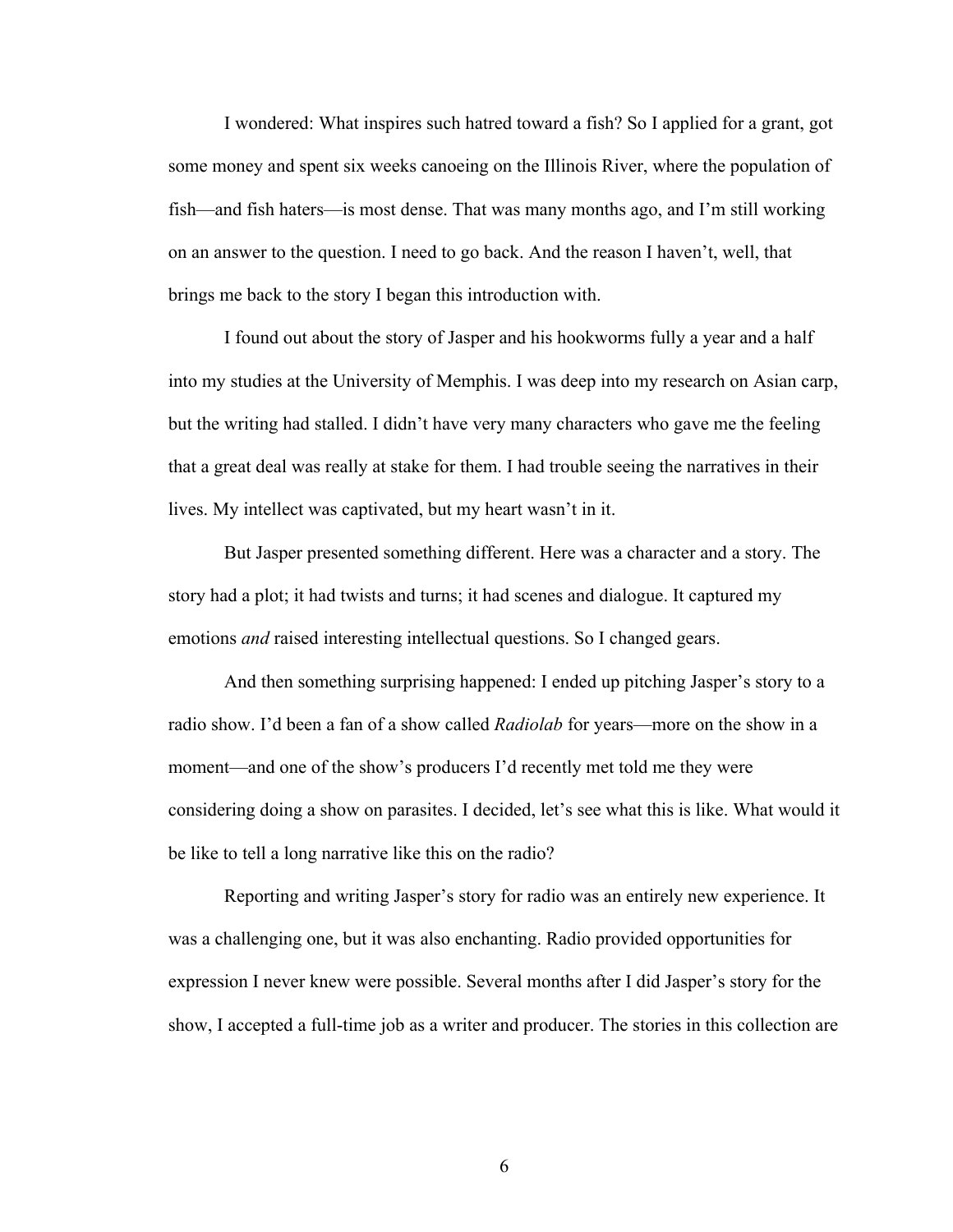a product of my first year on the job—in many ways, they're simply an expansion on the work I did in the MFA.

Before I describe the stories and explain why I've collected them here, I want to say a few words about radio—largely because I know the university has never before accepted an MFA thesis based on stories prepared originally for that medium. This is an exciting moment, but I understand it raises certain questions: What is *Radiolab*? How does it fit into the spectrum of creative writing on the radio? And in what particular ways did my training at the University of Memphis prepare me to be doing this kind of work?

*Radiolab* is an hour-long public radio show that covers big ideas, often through the lens of science and mostly through method of storytelling. Each hour takes an abstract topic—like parasites, or time, morality, limits, language, et cetera—and explores it through a variety of stories. Many of these stories are narratives. And most of the stories I've written since I was hired fall into this category. These are the sorts of stories I've included in this collection.

In a lot of ways, *Radiolab* is similar to the hit show *This American Life*. *This American Life* was founded in 1995, and it made its name on a fierce commitment to *not* covering the news. The show features long, essay-style pieces from radio producers, but also from writers—including Dave Eggers, Malcolm Gladwell, David Foster Wallace, Nick Hornby, Chuck Klosterman, Michael Lewis, Gay Talese and Tobias Wolfe. The show was the first radio show to bring truly creative fiction and nonfiction to the radio.

*Radiolab* has followed in stride, but tweaked the format slightly. The focus is still on airing the highest quality narrative storytelling. But *Radiolab* tends to explore each topic with a sort of rabid curiosity that *This American Life*—which airs weekly, as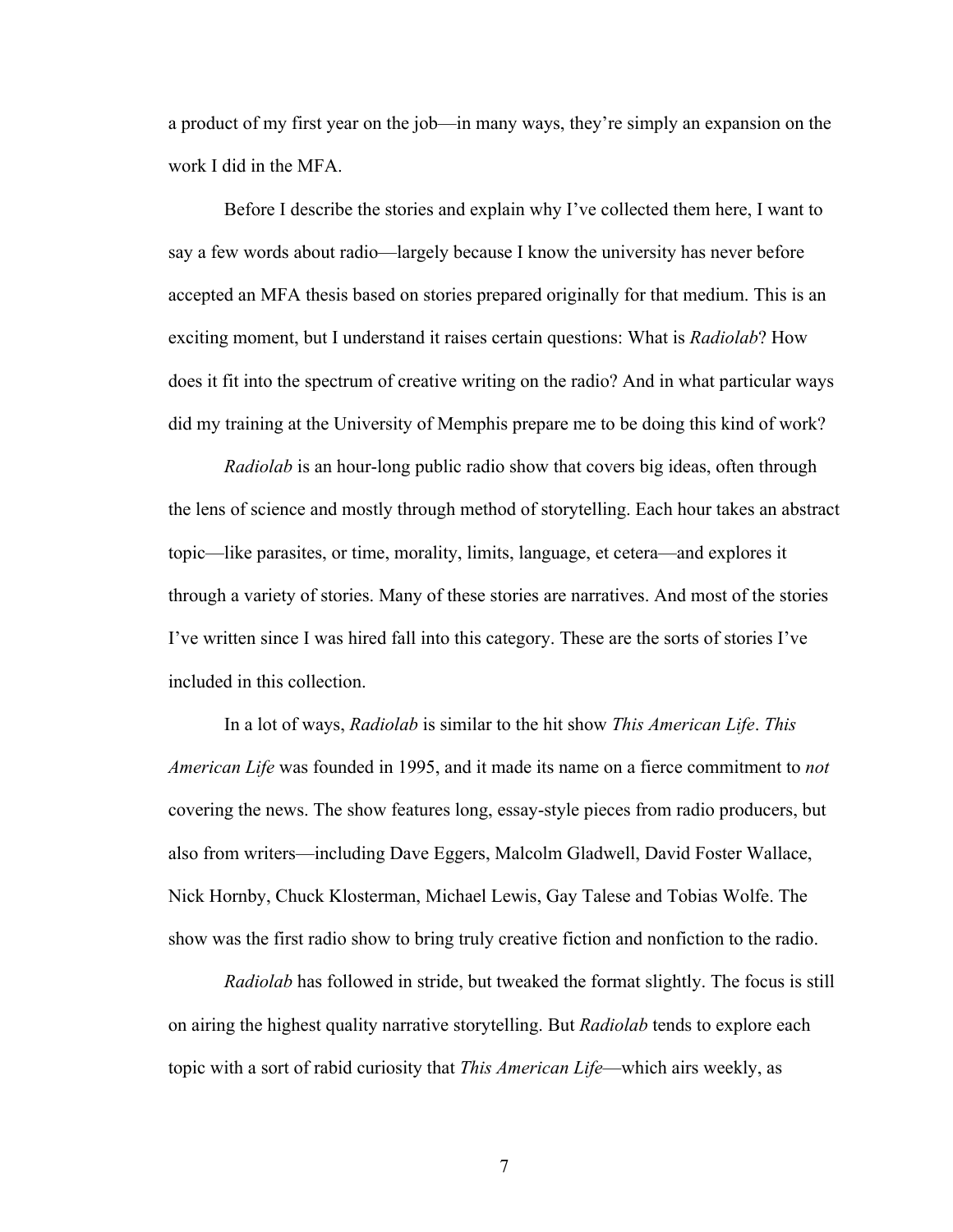opposed to monthly—often doesn't have time to do. The big different is that on *This American Life*, the topic is an organizing principle. On *Radiolab* the topic is a giant, seemingly impossible question—we use the stories to answer it, in admittedly limited ways. And like most creative essays, the stories are presented in a way that often leaves the listener with more questions than answers.

Still, both shows share more things than they don't, and they cross-pollinate heavily. In fact, the fourth chapter from this collection—the piece on hookworms—aired on *This American Life* several months ago. Both shows have recently become enormously popular—about 500,000 people podcast *This American Life* each week and a million download *Radiolab* each month. On the radio, the shows reach a million and a half listeners each, via roughly 400 local public radio stations that carry them.

It is useful to point out a few key elements that make *Radiolab* a unique creation. For one thing, *Radiolab* has two hosts, Jad Abumrad—a composer turned radio producer—and Robert Krulwich, a science reporter who has worked at NPR and ABC for the past 35 years or so. And one of the things that makes writing for the show unique, even in radio, is that they share the narration—I write for both Jad and Robert, and often I think it's a little like writing for a couple TV characters. One of the other things that makes *Radiolab* very unique, is that Jad and Robert share a great deal amount of the narration with the guests. And, in a way, I write for them (the guests), too.

For instance: A typical *Radiolab* sentence may include a phrase from each host with a phrase from the guest. I'd call it a three-person sentence, but it's really a fourperson sentence, because I'm the one who wrote it.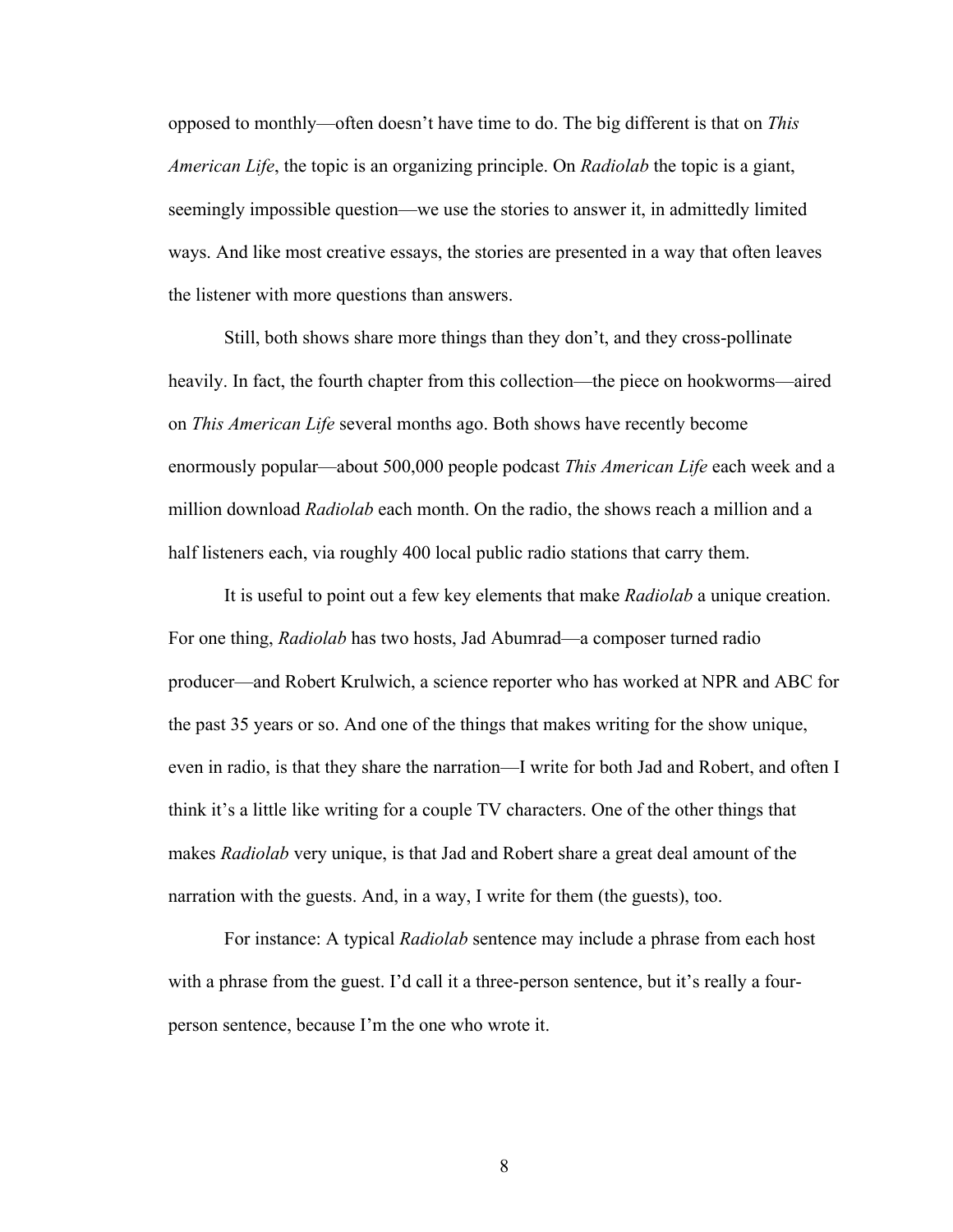This might sound strange. But in a lot of ways, writing for *Radiolab* isn't so different from doing the kind of writing I was doing in the MFA program, and I think this is a big part of why I love my job so much.

But to explain exactly what it is I do, I want to take one of the stories in the collection and break down the process. Let's look at the first piece: "A Man Without Words."

In June we decided to do a show on language. Jad, one of our hosts, had heard about a study the showed children basically cannot think until they develop complex language skills, a provocative idea, but only a starting point for the show. I was assigned to captain the show, meaning it would be my responsibility to brainstorm several other ideas to flesh out the hour.

I found a story about a group of linguists who had found a group of Nicaruaguan children that had developed its own, completely new signed language. Then I found a story about a neuroanatomist who had a stroke that temporarily knocked out her ability to use language and, amazingly, she found this to be one of the most pleasurable experiences of her life. And I found a Shakespeare scholar who could get us inside the head of the man who some argue coined more new words than anyone in history. But if we were going to do a show on language, the question I really wanted an answer to was, what is it like to have no language at all? Is it even possible to grow up without language?

This question led my on a little journey into some pretty dark places. I read a lot about feral children, real-life version of Romulus and Remus. Dozens of children have been found wandering the edges of various forests, their fingernails long as claws, shaggy hair all over their bodies, a chilling look of animal fear in their eyes. These children did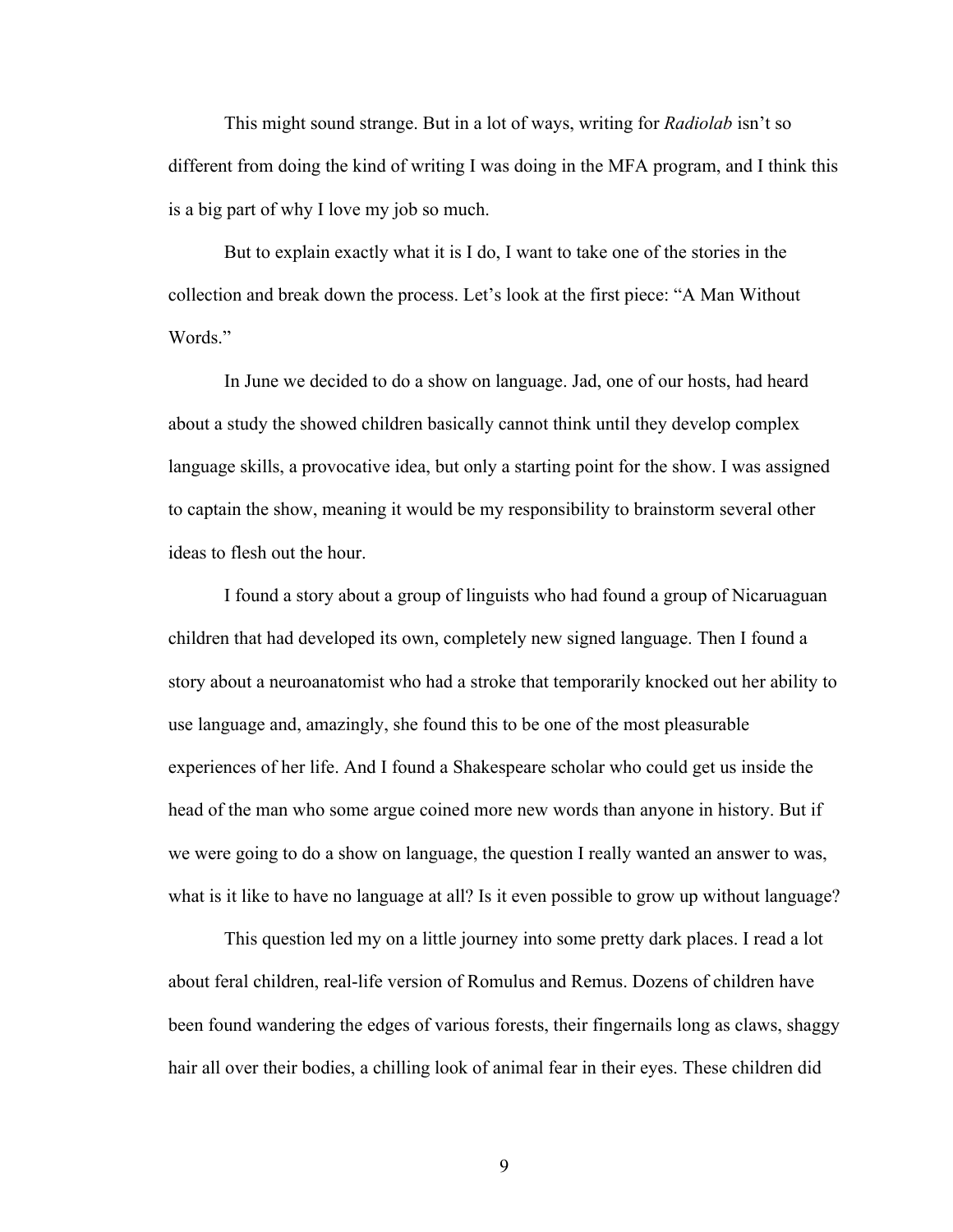not speak when found and, despite the efforts of brilliant teachers, most never learned to speak.

I also read pages and pages of case reports about children locked in small rooms by abusive parents, given food and water, but nothing in the way of affection or education. These children, like the ones who grew up in the woods, could not speak, and in most cases never learned to do so. But the damage to these children was too comprehensive; their stories weren't just about language.

Then, after weeks of research, I happened to come across a book by the famous neurologist Oliver Sacks. It was an old book, one of his first, and it was called *Seeing Voices.* Oliver, it turned out, had become interested in the same question I was pursuing, but 25 years earlier, and he had concluded that although it is nearly impossible to enter this world and *not* acquire language, it can be done, and the way to do it is to be born deaf. In his book, he relates one story after the next about children born deaf and never taught sign language, and he explains in painful detail the ways this hindered their cognitive and emotional development:

Whether deafness is preferable to blindness, if acquired later in life, is arguable, he writes, but to be born deaf is infinitely more serious than to be born blind. For the prelingually deaf, unable to hear their parents, risk being severely retarded, if not permanently defective, in their grasp of language, unless early and effective measures are taken. And to be deficient in language, for a human being, is one of the most desperate of calamities, for it is only thought language that we enter fully into humanity.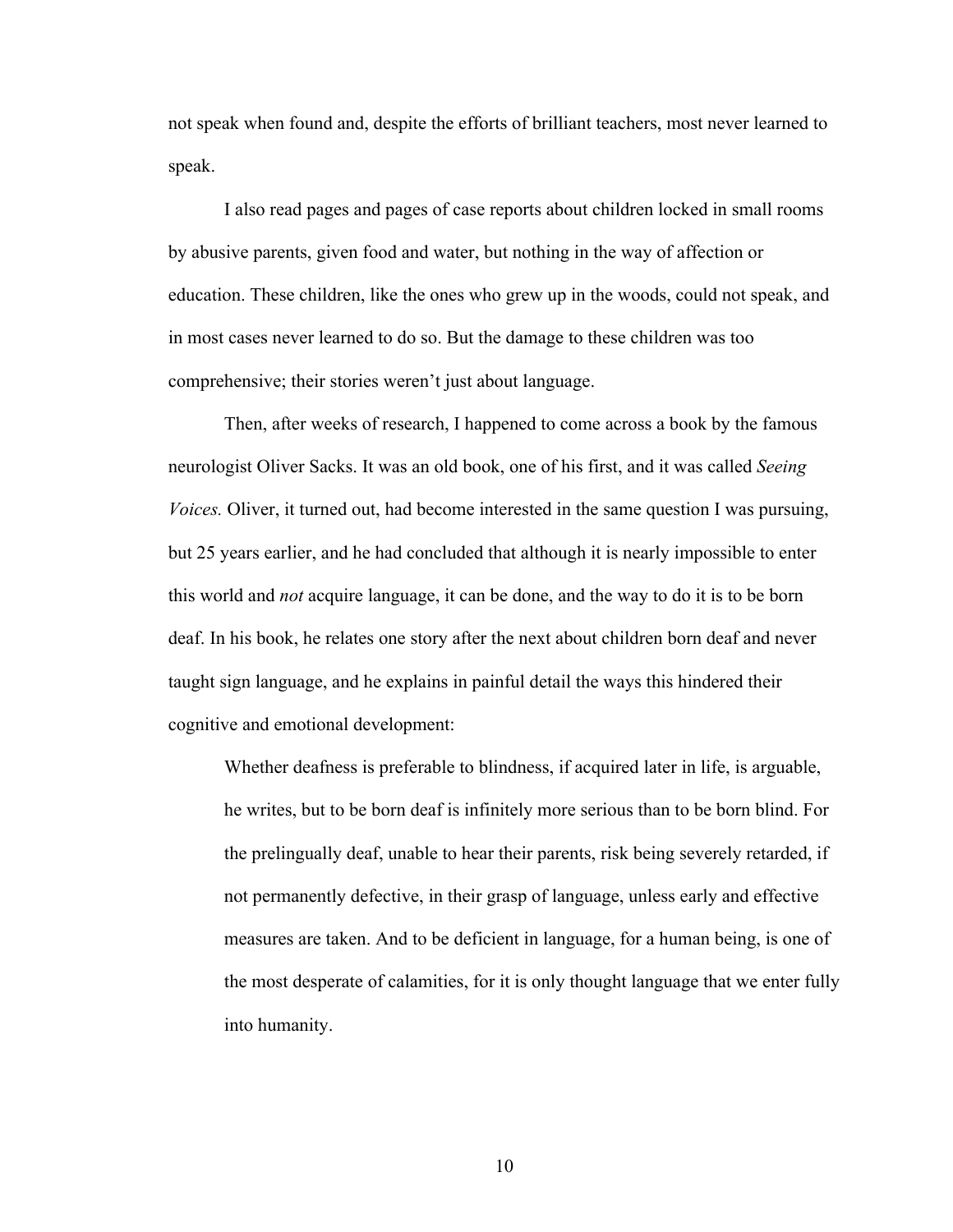One of the case studies Oliver mentions in his book is the story of Susan Schaller, a young sign-language interpreter, who meets a 27-year-old man who had never been taught any language. As soon as I read about her in the book, I sought her out and got her on the phone. Her energy was palpable, and I knew she was the one to help get us inside the experience of being without language.

After speaking with her, I went to the library and picked up a small book she'd published about her experiences. I read it. And then I provided Jad and Robert, our hosts, with some notes. A few days later, the three of us interviewed Susan together. Then the real work began.

Over the following seven weeks, I wrote and rewrote our version of Susan's story. I began with a large pile of raw materials—two hours of interview with Susan and several file folders thick with my notes—just as I might have begun work on a story written for a journal or magazine. I made an outline. I told the story to friends and family over and over, trying to get a feel for which parts worked and which parts didn't. I wrote a very rough first draft—a shitty first draft, as Anne Lamott, would say. And then I began a rigorous process of workshopping that draft with my colleague, Soren Wheeler.

Soren is my editor, but he is not the kind of editor you might find at a magazine or publishing house. In my editing sessions with Soren, we sit side by side, with the most current draft in front of us, and together we walk through the story, marking passages that aren't quite working for us. We point out places where a character's motivation is not clear. Or where, perhaps, a description is too wordy. We circle passages of exposition and brainstorm ways that they might be folded into the narrative. We consider how dialogue, both within the story itself, as well as between the hosts and the source, is working to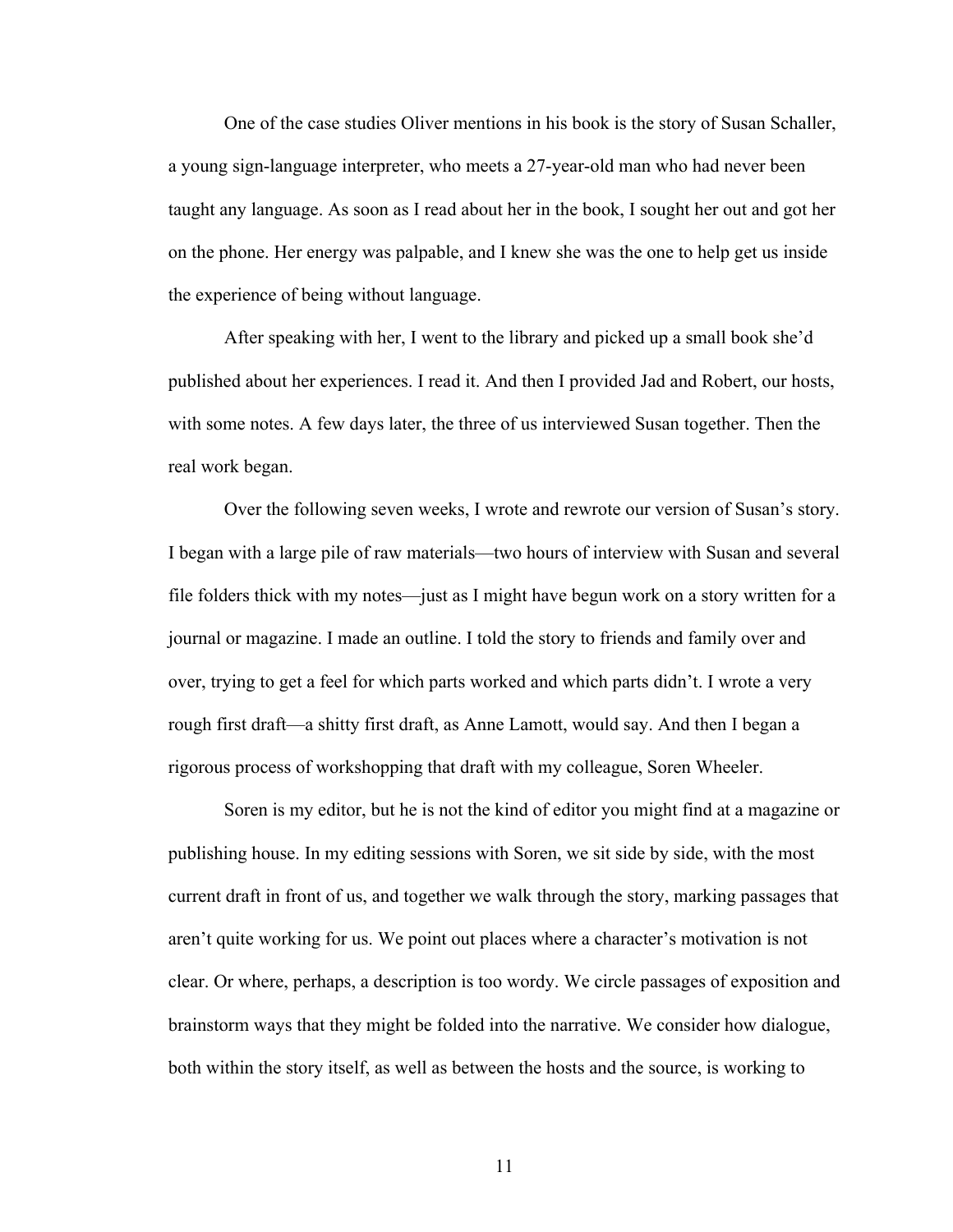keep the story moving forward. We spend most of our time talking about structure, but we also discuss tone and mood and how it develops as the story progresses.

Mostly, Soren and I work the piece on paper. Then, I go into the computer and edit the tape. I do my best to include as much of the subject's voice as possible; one of our goals is to let the people we interview tell their own stories. But we help out a lot.

I cut the interview into large chunks—here they're talking about the moment Susan first saw the deaf man. Then I cut that into sentences that might be useful—here she describes what he looks like. And eventually, I cut every sentence into phrases—here she describes the color of his eyes. I label all of these and pile them in a tray, and as mold the story closer and closer to its final shape, I rearrange these tiny pieces in countless different ways, combining them like jigsaw pieces in a puzzle whose final form I'm not yet certain of. I arrange phrases into sentences and paragraphs. I write lines for the hosts to speak in front of, between and behind these little pieces of tape.

The purpose, in the end, is to build cinematic narrative that paints scenes in the listeners mind, but moves from one scene to the next quickly, so we keep their attention.

This particular piece went through fourteen full drafts, and countless smaller, casual edits, before I handed it off to the guy on our team who does the scoring—lays music under various sections. I rewrite so often that sometimes I feel more like I'm working on a poem than a piece of prose. I like that feeling.

This is as good a place as any, I think, to mention a few things about the form of this manuscript. What follows is a work of straight prose. It does not come with music or sound effects; it is a silent piece of writing. You will not hear voices in your ears as you read, but I hope you'll hear them in your mind.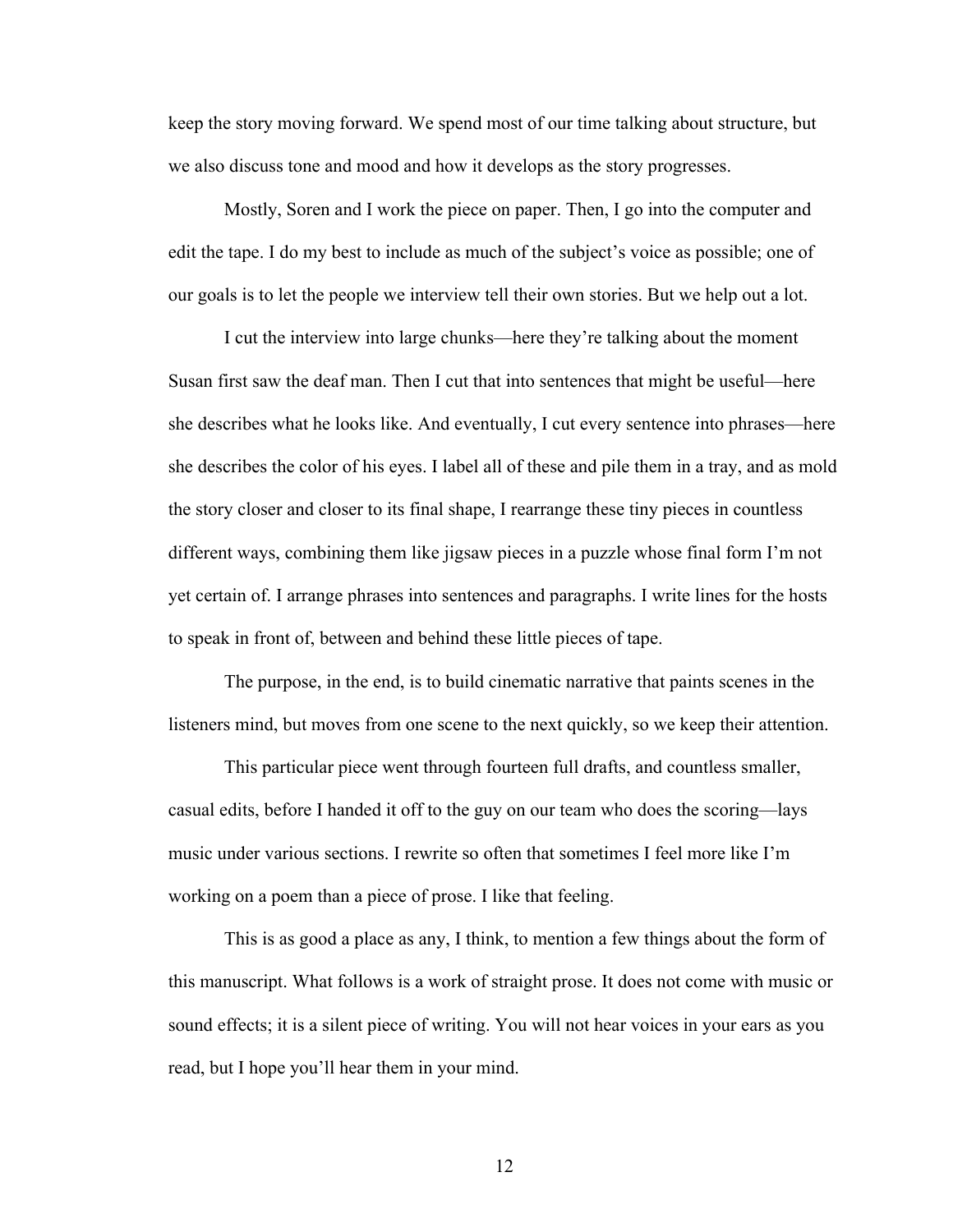Still, these stories were written for *Radiolab*, and a few conventions remain.

Pervasive use of quotations: You'll notice that all seven of these pieces in this collection rely heavily on the words of others. You may see certain quotes and think, couldn't he have just written that line himself? In many cases, yes, I could have. But I think you'll notice when you listen, the use of an interview subject's words—whether that subject is an expert or the person who experienced a story directly—establishes a very specific kind of mood.

I should also note that these quotations are very rarely the direct, verbatim sentences and paragraphs that came out of the interview subject's mouth. Most newspaper and magazines require their reporters to maintain the integrity of a quote, at least on the sentence-by-sentence level. We do not. Like I said before, we cut each interview down to the phrase—and in many cases, down to the word—and through a careful process of rearrangement, we create the lines you hear on the radio or see in this manuscript. This is a painstaking process. But it serves the story.

A sense of dialogue: When you listen to the show, you will hear it alternate, at times abruptly, between narration and interview. One moment, the host will be telling you a story; the next, he will be asking the interview subject a question. This, like everything else we do in the editing process, is deliberate. Dialogue, we learn in our MFA programs, is one of the best ways to move the action of a story forward. You'll see many moments in this manuscript where dialogue is exchanged between characters in a story. Sometimes one of those characters is me. Sometimes it is Jad. But we also create a sense of dialogue by allowing the question-and-answer that happens in the interview to become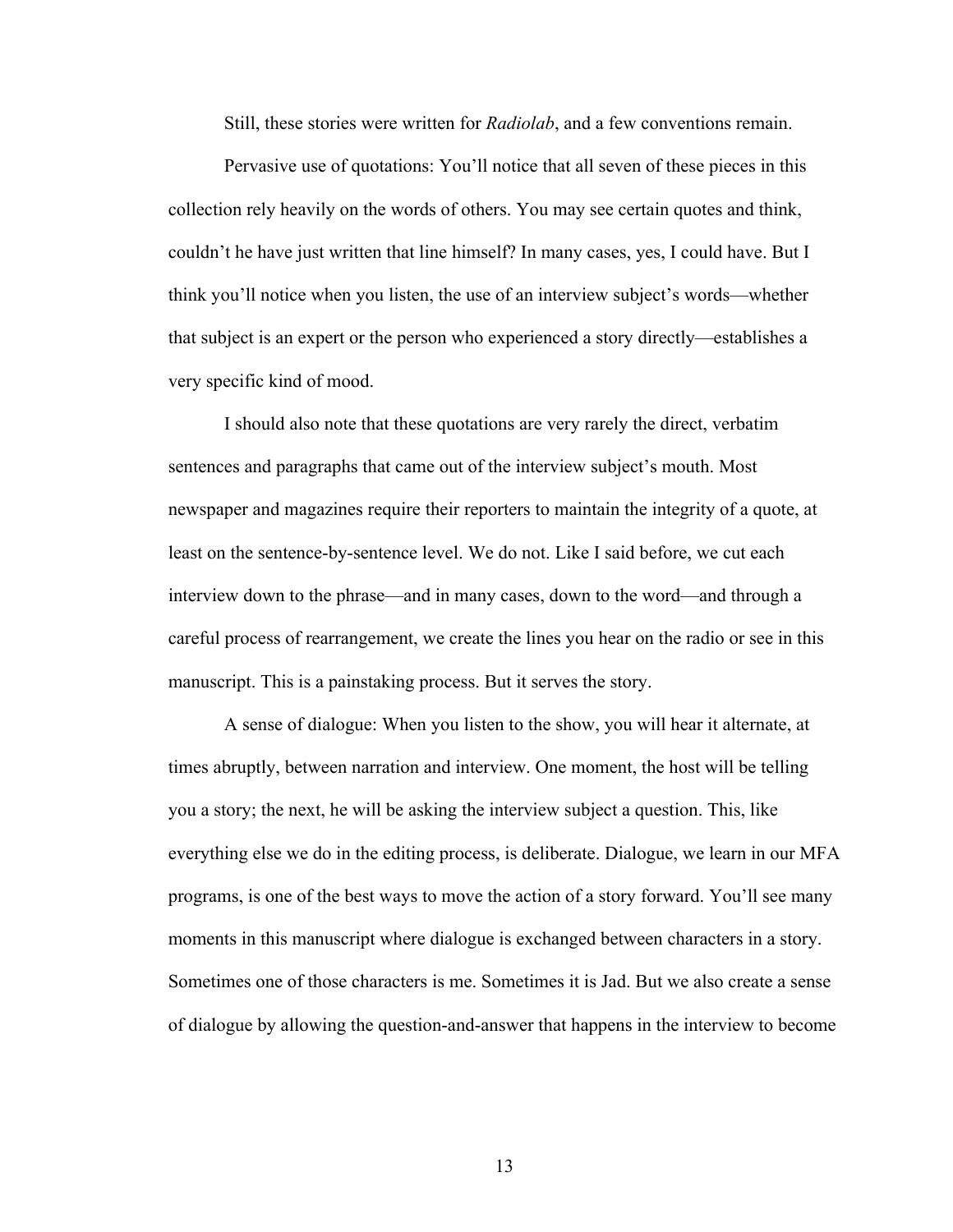a part of the storytelling. Again, this is a tactic more effective on the radio, I think, than in print, and I've removed many instances of it. But at other times, I've left it in tact.

Short paragraphs: Because so much of the story happens in dialogue—either real character-to-character dialogue or a sense of dialogue created by the hosts—many of the paragraphs in this manuscript are short. The radio is not a medium that lends itself to long, reflective paragraphs. But then again, I'm not the kind of writer that especially enjoys or excels at that kind of writing. When these stories are working, they're moving quickly, from one beat to the next, one scene to the next.

The author and the speaker: All of the stories in this collection are written in my voice and from my point of view. However, you'll notice that when you listen to the radio versions of the stories, many of the lines are shared by Jad and Robert. Like I said before, I write for these guys almost as if they are a couple of TV characters. Sometimes I also think about it almost as if I'm writing for a set of fictional characters—or writing a poem, where I may be the author, but the speaker is a character I've created. Since this is a printed manuscript, though, for the sake of clarity, I've merged their both their characters with mine, so all the stories are told by one primary narrator.

All that said, the best way to experience these stories in their fullest form is to listen to them. Jad, one of the show's hosts, has said that when the show works, it should create "a dreamlike state," where ideas and stories wash together with music, images and sounds. He has, alternately, talked about it as a "conversation in a diner, but where the special rule is that whenever you start talking about something, a story or an idea, it appears, in some sonic, narrative or theatrical form." Hopefully, some of this tone has translated to the page here; but elements of it have no doubt been lost. And for that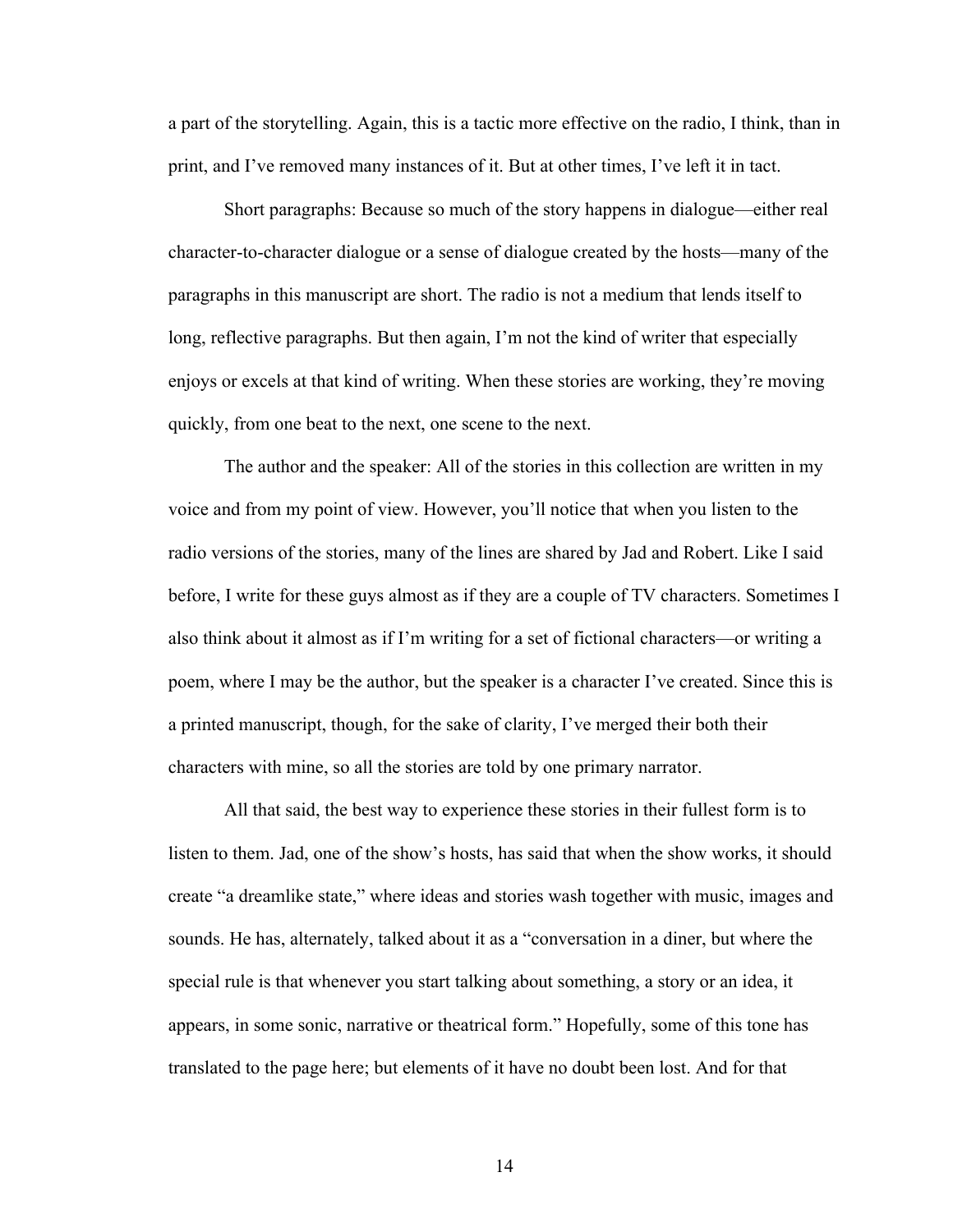reason, I hope you'll take the time to listen to the radio pieces, before or after you read this manuscript. I think you'll enjoy them.

The stories collected here are a combination of literary journalism and essay. In the MFA program, I learned that creative nonfiction must meet two criteria. It must use literary techniques, including voice, mood, tone, symbol, metaphor, dialogue, characterization, plot, epiphany; and it must rely on the tools of reality, including fact, research, history, investigative reporting, experience and memory.

These pieces ally themselves with literary journalism in their attempt to delve deeply into another person's experience and build from it a story with real characters, a narrative arc, dramatic tension, scenes and dialogue, and to do this in a way that remains true, emotionally and intellectually, to what that other person went through. It differs memoir and personal essay in its aggressive commitment to gazing outward.

But they also contain elements of essay. They are not all narrative. They wander into contemplation and questioning, looking at the stories being told and wondering at them. Last month, in his final "Notebook" column for *Harper's* magazine, the essayist Lewis Lapham wrote about the essay form: "Construe [it] as a thinking out loud, and by its improvisational nature it inclines in the direction of poetry or music, the language meant to be heard, not seen." Writing for the radio—and certainly writing for *Radiolab* is, at its best, a "thinking out loud."

Now, on to the stories themselves. As the title suggests, these are tales from the edges of the human experience—or, to use a metaphor from earlier in this introduction, from the ecotone between the human and the nonhuman world. At their best, they question what it means to be human and, perhaps even more than that, what it means to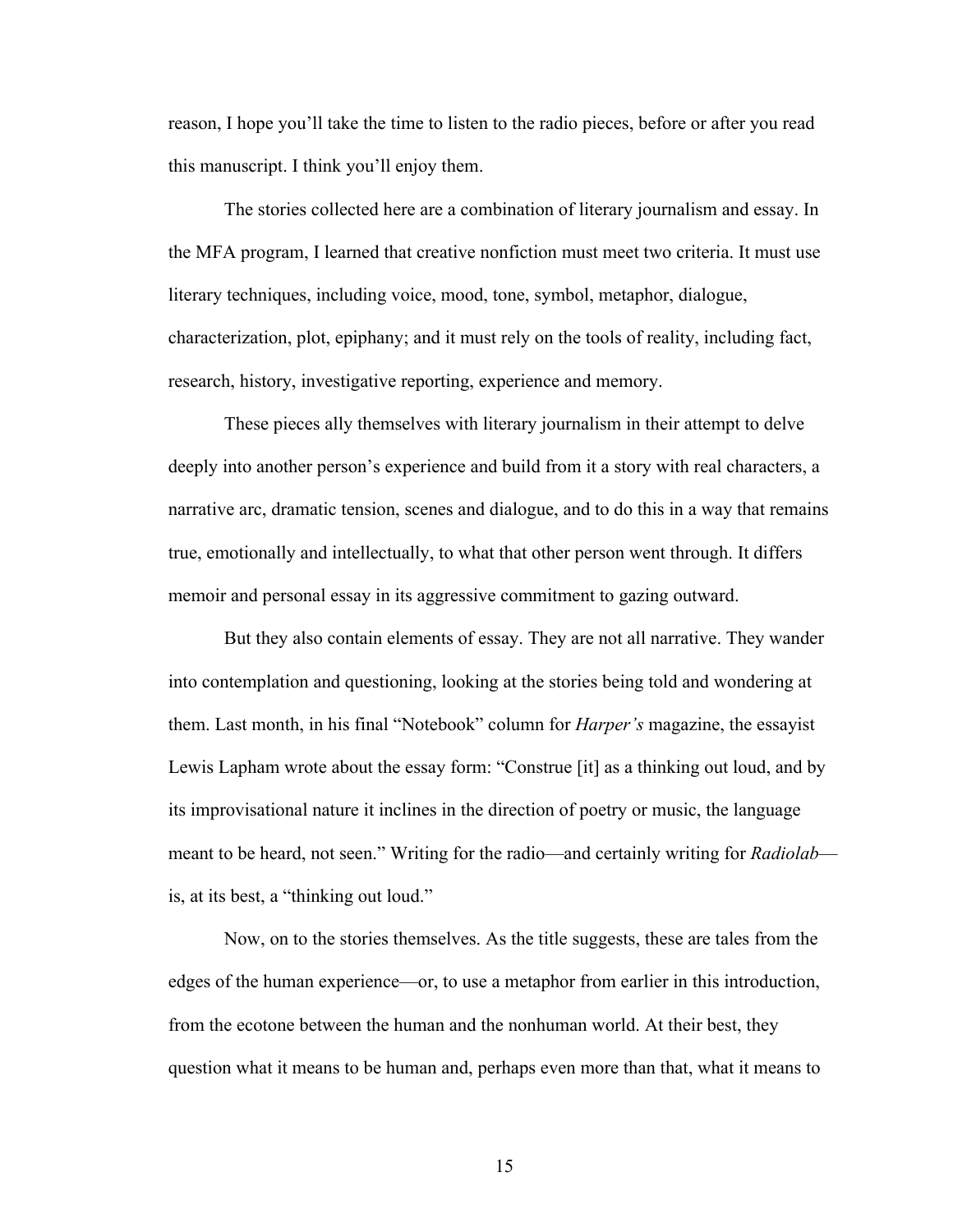be normal as a human. Most of these stories examine people who, depending on how you look at them—or maybe how much time you spend looking at them—could be considered very strange or, simply, exceptional.

I have a quotation from Samuel Johnson above my desk: "The two most engaging powers of an author," he says, "are to make new things familiar and familiar things new." I have the first part of it underlined. I'm not sure why, but I prefer to look to the unfamiliar—to look at the things most people call weird—to try to and understand it a bit and to come back to tell other people about it. I enjoy reading memoirs and essays written by people from my world—my country, my part of my country, my social status, my race, my gender—especially when those writing make me see these supposedly familiar things in a new way. But as a writer, so far at least, I prefer to work in the reverse dynamic.

At any rate, these stories engage people very different from myself and, for the most part, very different from all of us. And yet, they also raise universal questions about what it means to be human.

I've arranged the stories so that you will move from inside the human body—the brain, specifically—to outside it. Each chapter will address one big question that I think we can all feel is somehow important to us. Here's a quick roadmap.

We start with language. What does it mean to be without language? Can you truly be human without it? And how does one end up with no language in the first place? This is the story of Susan Schaller and the 27-year-old languageless man that I introduced earlier in the introduction.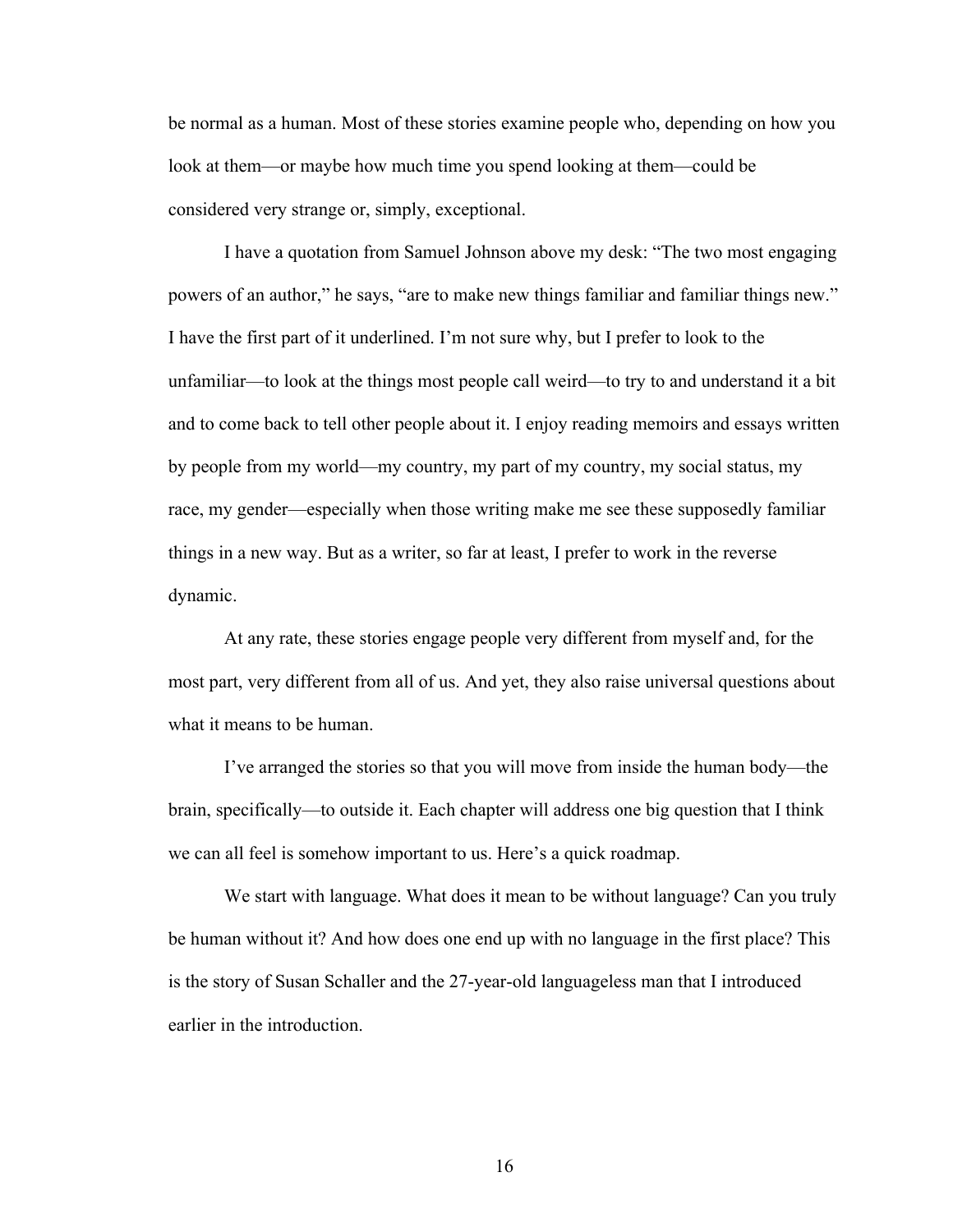Then we move to memory. What are the limits of the human mind? How much can a person remember? In the 1930s, a Russian psychologist discovered a man whose memory appeared to have no limits. He could recall seemingly endless strings of numbers. He memorized Dante's *Inferno --* yes, the whole thing! And once he realized the depths of his talent, he went on the road, performing memory tricks for vast halls packed with adoring fans. But as the years passed, the dark underbelly of his talent began to reveal itself, raising the question: Would you really want a memory that had no limit?

In the third chapter, we consider the effects of a very particular sort of brain abnormality—a brain tumor. But here we ask a counterintuitive question: Is it possible that a brain tumor could do something good for you? This chapter tells two stories, one of a man with perhaps the oddest pleasurable tumor every recorded by neuroscientists, and another of a nun, whose brain tumor brought her closer to God.

The fourth chapter leaves the brain, but considers the effects of another abnormality inside the body. But one that was placed there intentionally. What's the proper relationship between a man and the human hookworm? Most of us would say: No relationship. But this chapter tells the story of Jasper Lawrence who traveled to the darkest corner of African in order to invite the hookworm into his body. All because he was convinced its presence would cure his allergies and asthma. Is he crazy? Not entirely.

The next chapter also tells a story of a creature that crawls on the ground. It's a story about a lobster, and a lady who decides to do something strange with it—don't worry, she doesn't try to put it inside her body. In 1991 Bonnie Hazen encountered a lobster in a supermarket—a big lobster, in a little tank. Most of us would have walked right by. But something about the scene struck Bonnie Hazen as, well, wrong. And so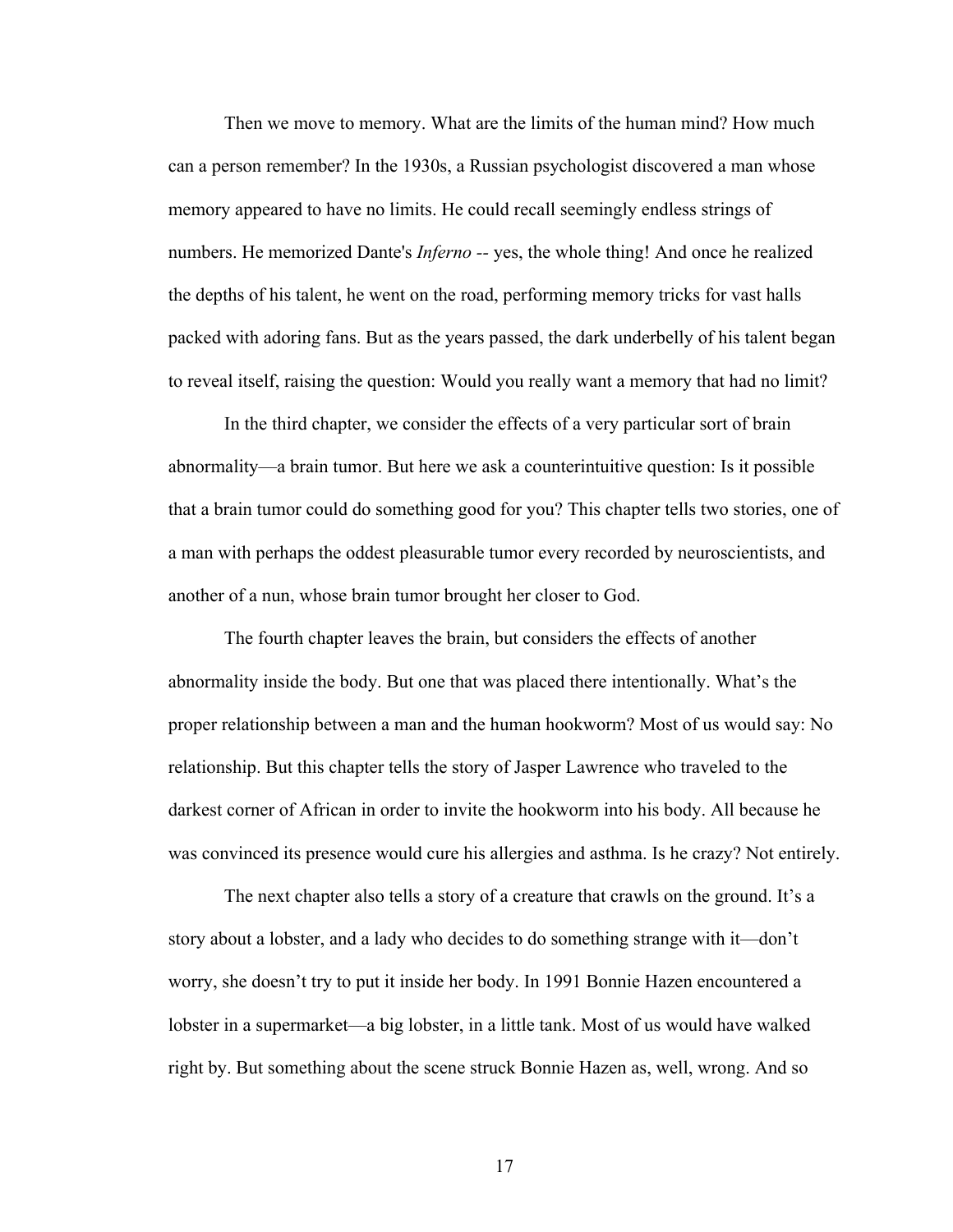began a story asks: Why do we relate the way we do to the animals who end up on our plates? And why, sometimes, do some of us decide not to let them onto our plates at all?

Chapter six also features a non-human in a major role. But this time the creature is a tree—the bristlecone pine, which happens to be the world's longest living species of tree. In the early 1960s, a young scientist named Don Currey hiked up into a particularly ancient grove to do some research on climate change by examining the trees' rings. But when he cut down a specimen to examine it, he made a terrible discovery. What is it, this story asks, that makes us assign so much value to those oldest of Earth's creatures?

In chapter seven—the piece in the collection closest to a pure essay—we begin with a question, one of the deepest questions we can ask about ourselves: If evolutionary biology says every creature in nature should be selfish, perhaps even violently selfish, why does goodness seem to creep up so often in our lives? We meet a scientist who studies Costa Rican vampire bats, we step through a strange computer simulation that yields a shocking result and we travel into the trenches of Flanders during World War I.

And finally, in chapter eight, we come back to a story that turns the focus squarely on humanity. In the early 1960s, a massive web of coal mines beneath the small town of Centralia, Pennsylvania, caught fire. But instead of sending residents running from their homes, the catastrophe did something very strange. It split the town. Half the residents decided to leave. The other half dug in their heels and stayed. And then things started to spiral out of control. The question is: What does it mean to make a place your home? And once you've made it, what does it take to make you leave?

In addition to these stories, all of which are "finished" radio pieces—I suppose nothing is ever finished, we're just forced to stop revising it—I'm also working on a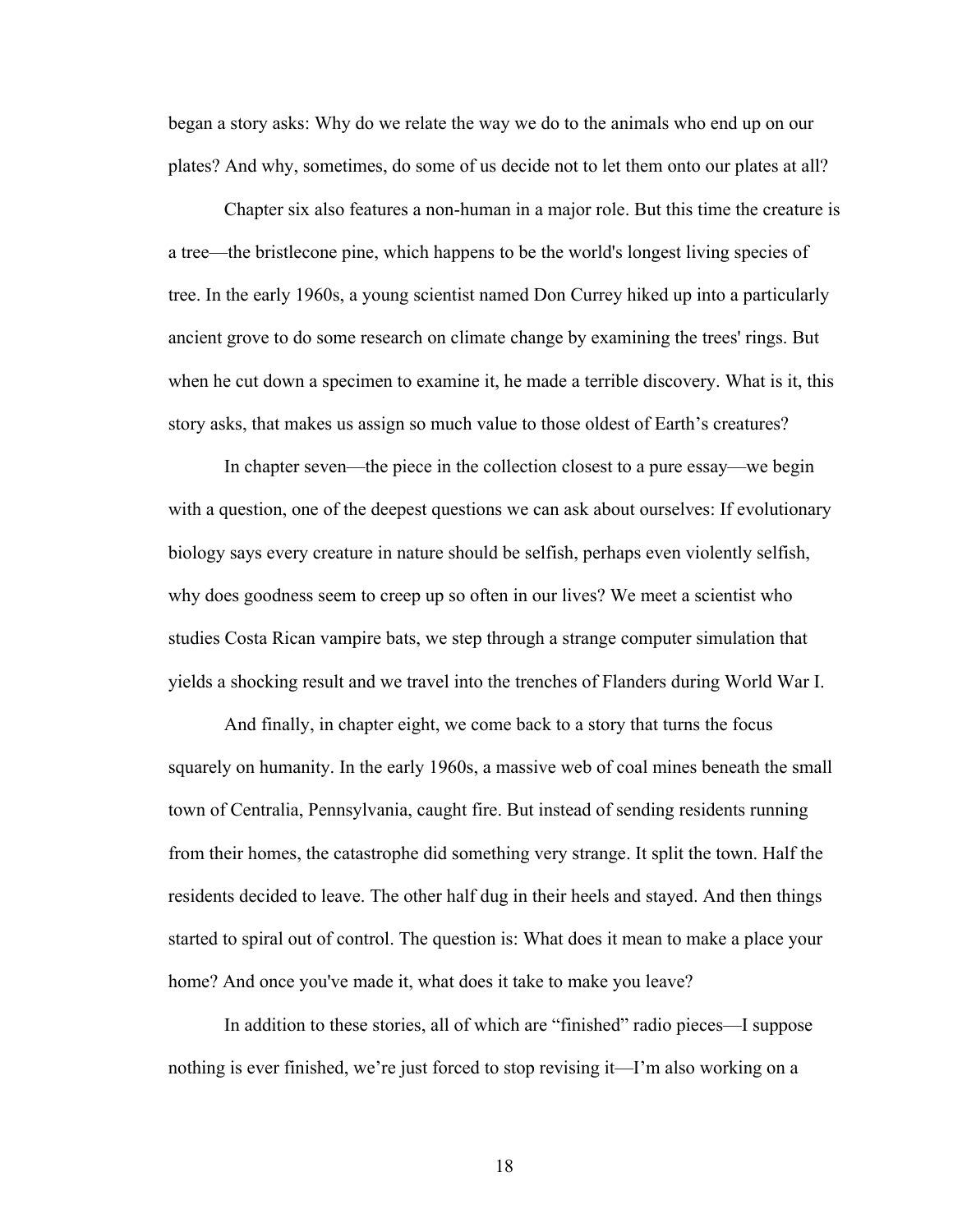variety of stories right now, including a piece on two brothers who one day faced a decision so difficult that they placed their fate in the hands of a pile of tea leaves; a piece on the legendary blues musician Robert Johnson, and the legend about his deal with the devil; a piece on Louis Pasteur and his miraculous discovery, in 1848, that all the molecular building blocks of life are asymmetrical and, on top of that, that all are left handed; and a piece about a man who unintentionally trained an African gray parrot to help him control his bipolar disorder and psychotic tendencies.

Each of these stories will be workshopped, rewritten and edited dozens of times before being released onto the radio. I'm looking forward to incorporating the feedback I receive on this manuscript into that work.

*Radiolab* will also present a live show—on the topic of symmetry—which will features the story about Louis Pasteur, as well as pieces on a scientific experiment that reveals two strangers to have essentially the same brain; the infamous drug thalidomide, an immensely successful cure for morning sickness that, when mirrored on the molecular level, becomes incredibly poisonous; the relationship between the side of one's hair part and how likeable he is; as well as stories from Borges and Lewis Carrol. We'll perform the show once in New York and once in Washington, DC—at the Shakespeare Theater, where Jon Stewart recently interviewed Barak Obama—and I am deeply excited about the chance to work in yet another new medium for creative nonfiction storytelling.

It's an exciting time to be writing creative nonfiction; the Internet is creating all sort of new opportunities for young writers to publish their work. And in a strange sort of throw back, the radio has become an excellent one. People used to say that video killed the radio star. But radio is actually alive and well.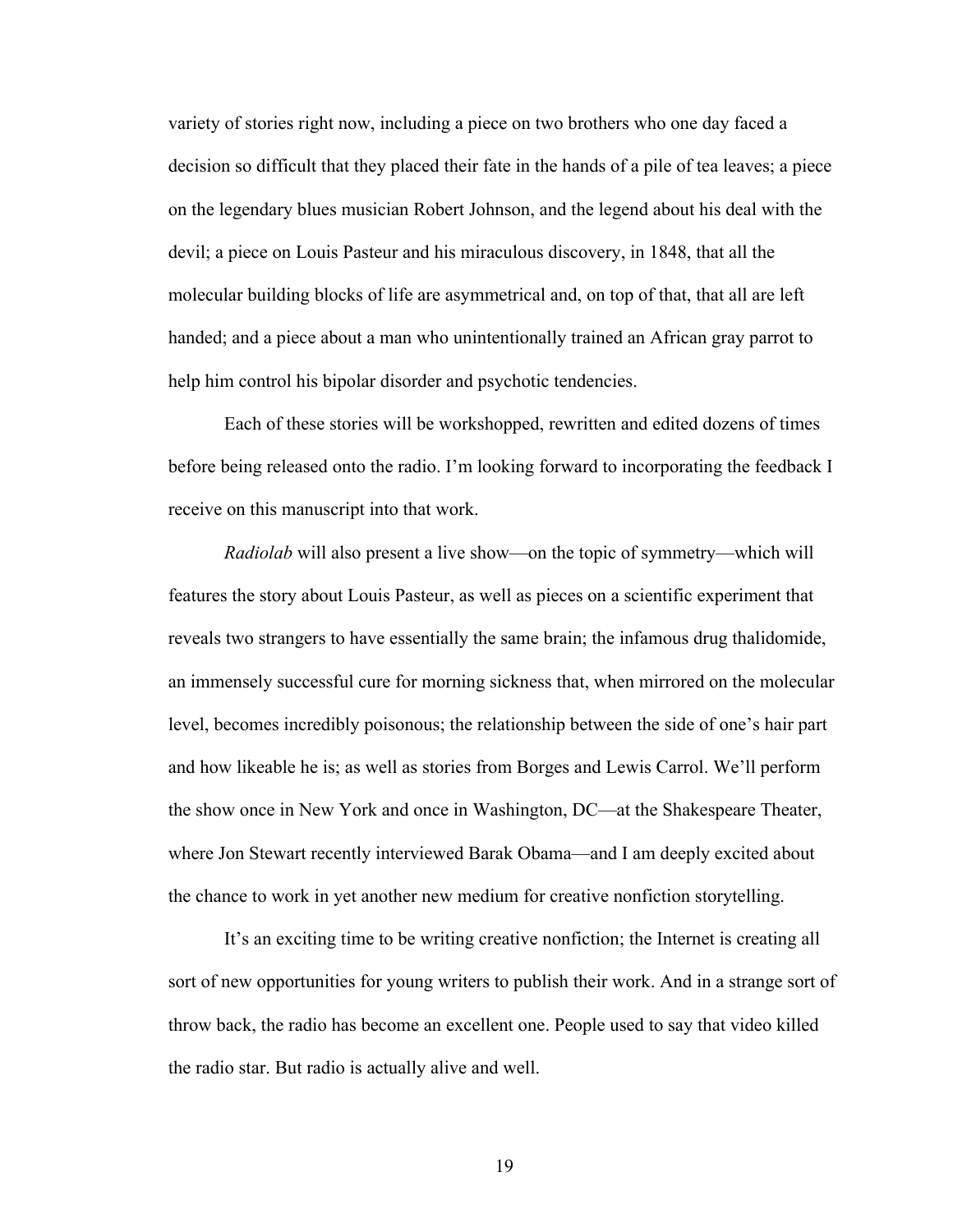Two years ago, at AWP I hosted a panel discussion called, "The Voice Over: Creative Writing on the Radio," and invited two of my favorite radio producers, as well as the director of the Third Coast Audio Festival to help me present a listening session. We brought in some big speakers and dimmed the lights. I went out to get some coffee for the panelists, and when I got back, a few minutes before start time, I ran into the fire marshal, shouldering through a crowd to exit the room my panelists were inside.

"This your room?" he asked gruffly.

"Yeah, what's wrong?"

"You got too many people," he said. "Gotta kick some of them out."

And he did. We'd filled the room with two hundred people, and dozens had to be escorted out of the back of the room. With that many people—not just people, writers! the lights dimmed low and the sonorous voices of my favorite radio writers booming through the room, I felt that I was part of something new and exciting. You could feel the excitement amongst the people in the room, too.

Last month, *The New Yorker* magazine finally got around to covering the Asian carp story I originally intended to write as my thesis. They sent Ian Frazier to Illinois, and he came back with a fine piece of writing. It was a little sad to see a story so close to the one I wanted to write—the one I'd so fully reported—in such a big magazine. But for two big reasons, it was very exciting.

First, I can now tell all my writer friends that the first story I ever spent more than a week reporting was published in *The New Yorker*—I just didn't write it.

And second, Ian neglected to include the person I found most interesting and wonderful in all my reporting, a fisherman named Orion Briney, who for reasons I don't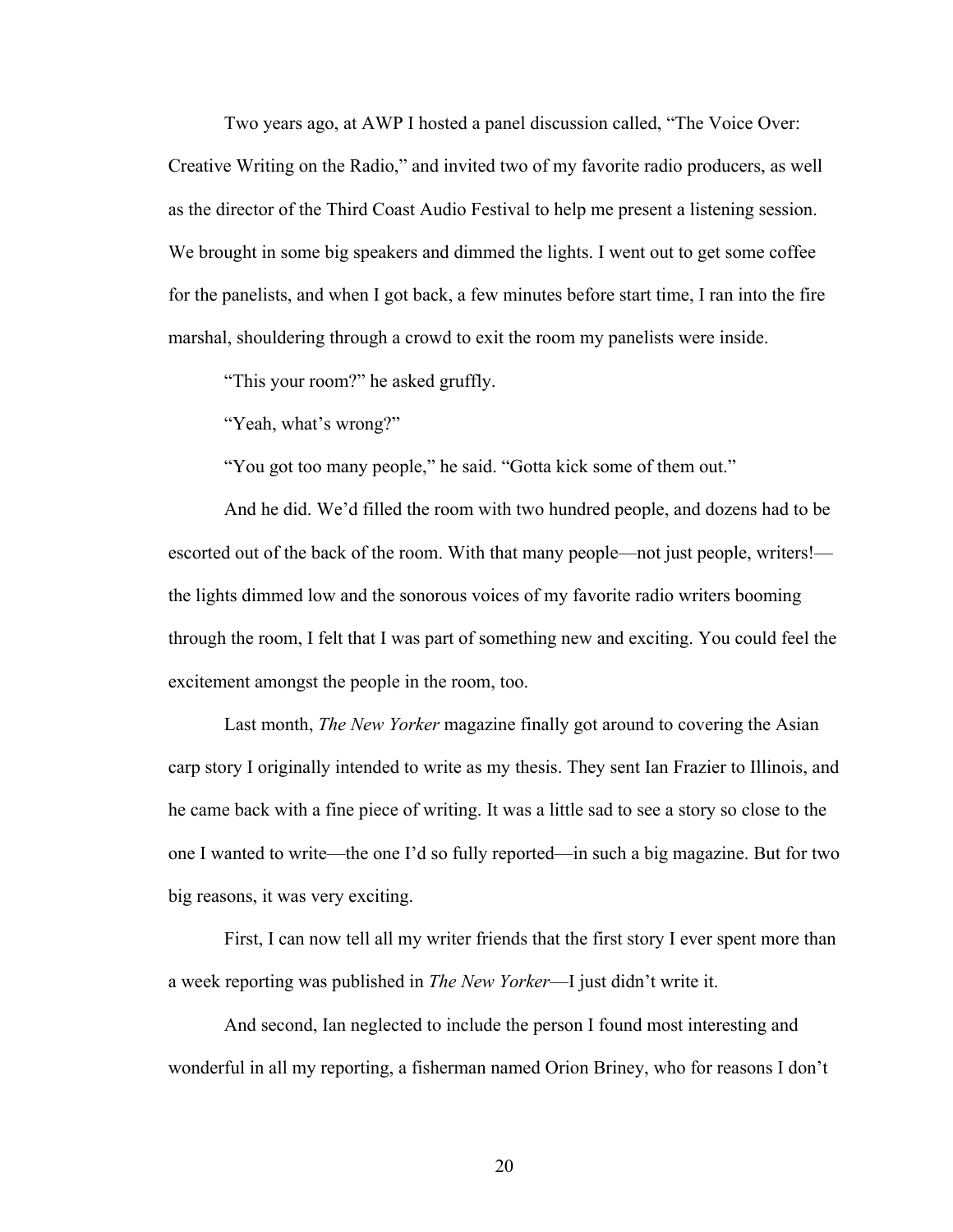have space here to explain I'm convinced is one of the last true American men in the entire state of Illinois. I'm fascinated by him in a hundred ways, and I plan to go back and tell a story about him. When I do, though, I won't just bring my notebook and a pen; I'll bring a radio recorder, too.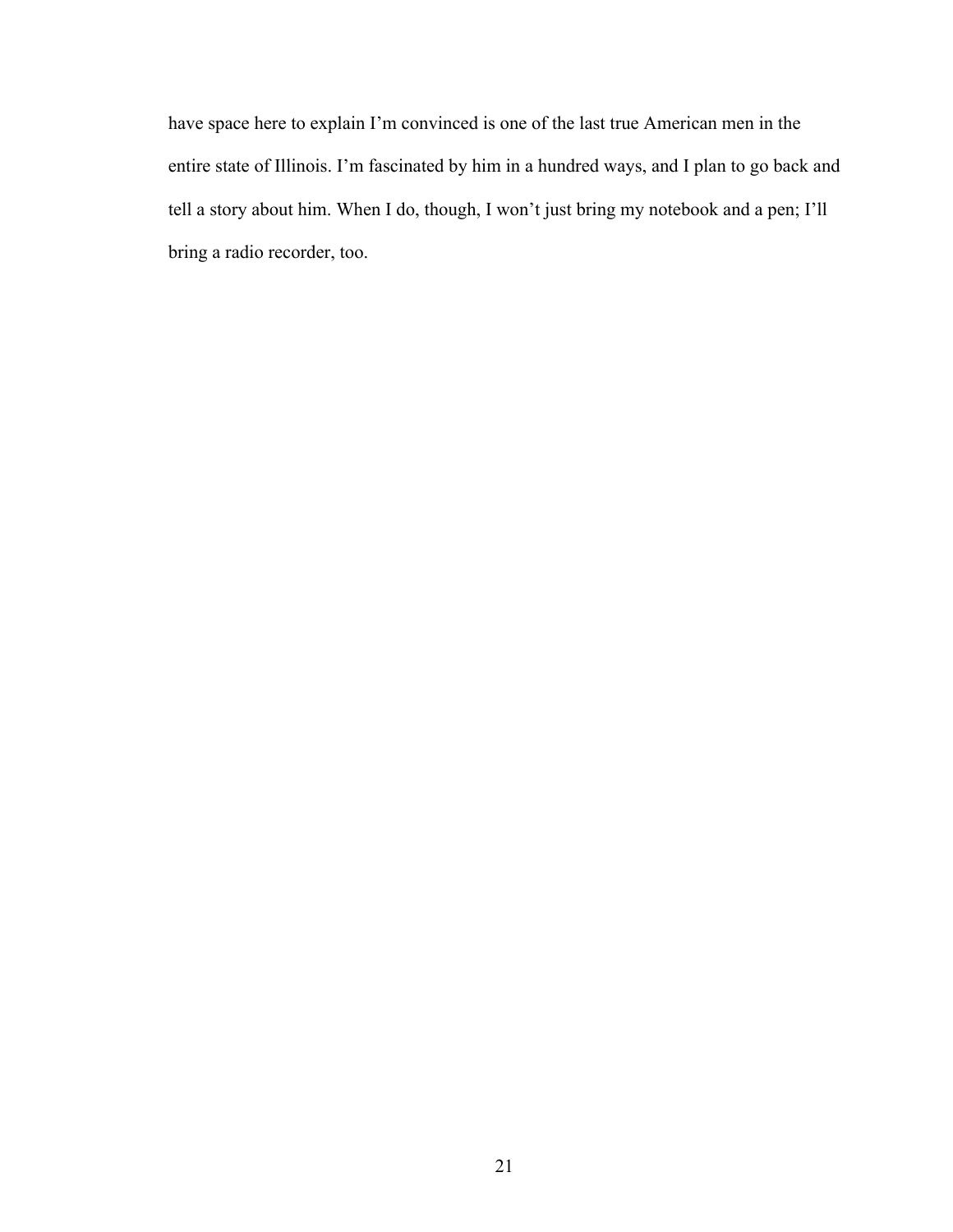#### A Man Without Words

In a lot of ways, this is a typical story. It's about a man. And a woman. It's about how they met, how they got to know each other, how they taught each other things, how they made each other angry, how they laughed and cried with each other. But in other ways, this is one of the strangest stories I've ever heard. To be clear: The man is the reason the story gets strange. But before we get to him, I want you to know a few things about the woman. Her name is Susan. And her part of the story begins many years ago, one day when she was just 17 years old.

"I was riding a bicycle to high school," Susan says, when all of a sudden, "a catering truck hit me, and I was put in the hospital with a concussion. And the concussion was bad enough, that it slowed my brain enough so that I couldn't read. And so, naturally, I couldn't go to school."

Which, Susan says, was awful.

"At 17 I was very much a nerd," she says, "And I was bored out of my mind."

So, Susan was sitting there in the hospital, miserable, surrounded by books and wishing, frankly, that she was back in school.

Until one day, one of her friends, "a friend of mine who was just a little older and had graduated the semester before me, suggested going to the nearby university and crashing classes."

But if your brain was so tweaked you couldn't even keep up with high school, why go to the university? Why wouldn't you just go swimming?

"I couldn't read," Susan says, "but I could listen and I could hear, and the person was saying, oh, it's a lot better than high school."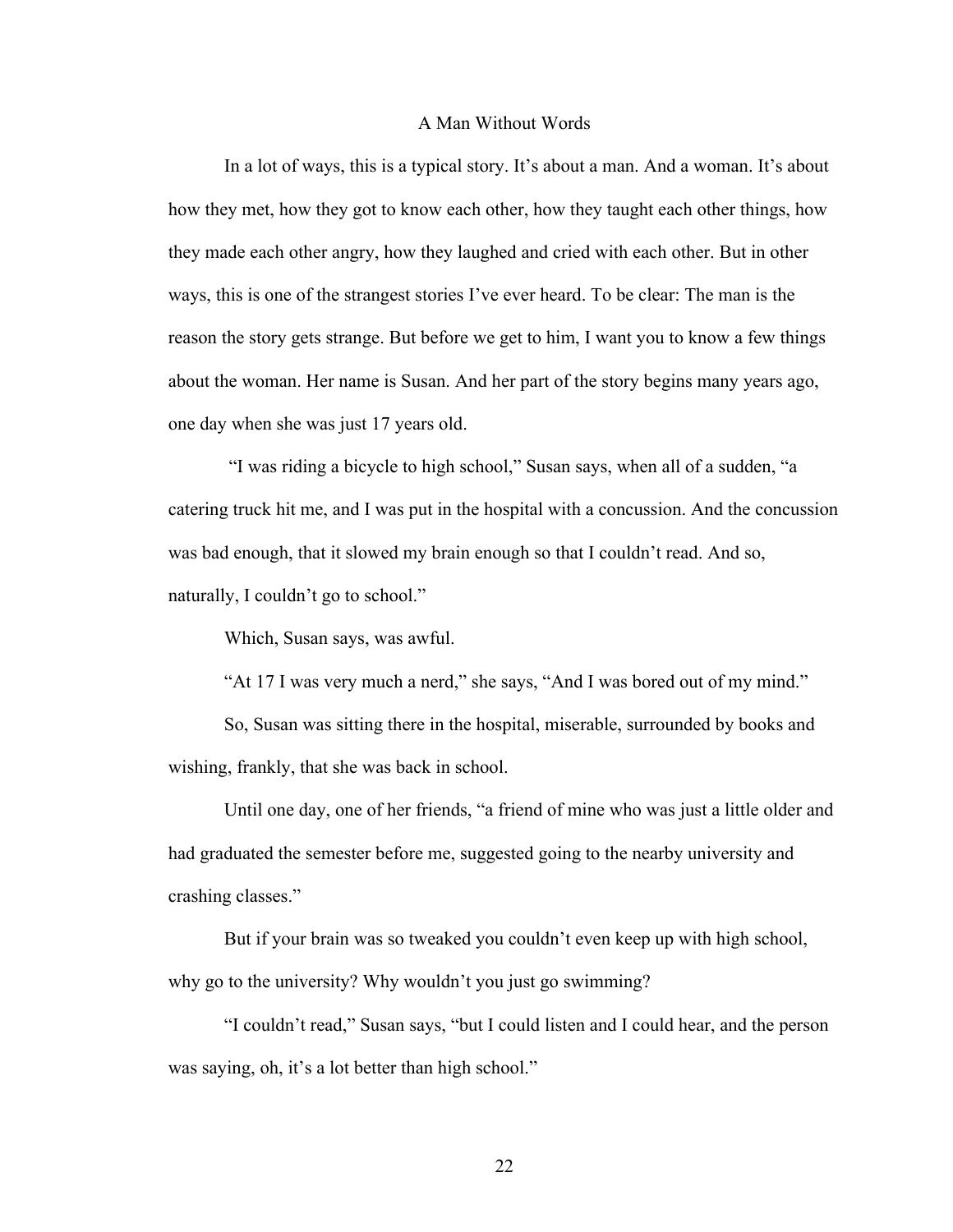And so one day, she went to this college in southern California. The class session had already begun and Susan was trying to decide which class to duck in on. And she was just wandering down a random hallway.

"And I opened the first door on the left," Susan says.

There was nothing special about this door. It had no sign inviting aimless, slowbrained students to wander in. It had no color—none that Susan remembers, at least. It had no decorations, no special window, no strange and fascinating handle begging to be tested. But that's the door Susan picked. And in she went.

"That was the accident," she says, "that changed my whole life, just picking that door."

The class was called visual poetry, and the room was filled with deaf and hearing students. At the front of the room, there was this older guy. He was thin; he was bald. And he was tracing shapes in the air with his hands.

"It was as if we was painting pictures in the air," Susan says. "And then they immediately disappeared. Then another picture appeared."

The professor was named Lou Fant.

"I was mesmerized," Susan says. "The professor was signing."

And Susan didn't know it then, but Fant was one of the world's foremost sign language instructors—a legend in sign language circles. And this class was one of the first classes ever to teach sign at a regular, hearing university.

"I had walked into history," Susan says, "and didn't know it."

So, fast forward to the late 1970s: Susan, who by now was fluent in sign language, moved to Los Angeles.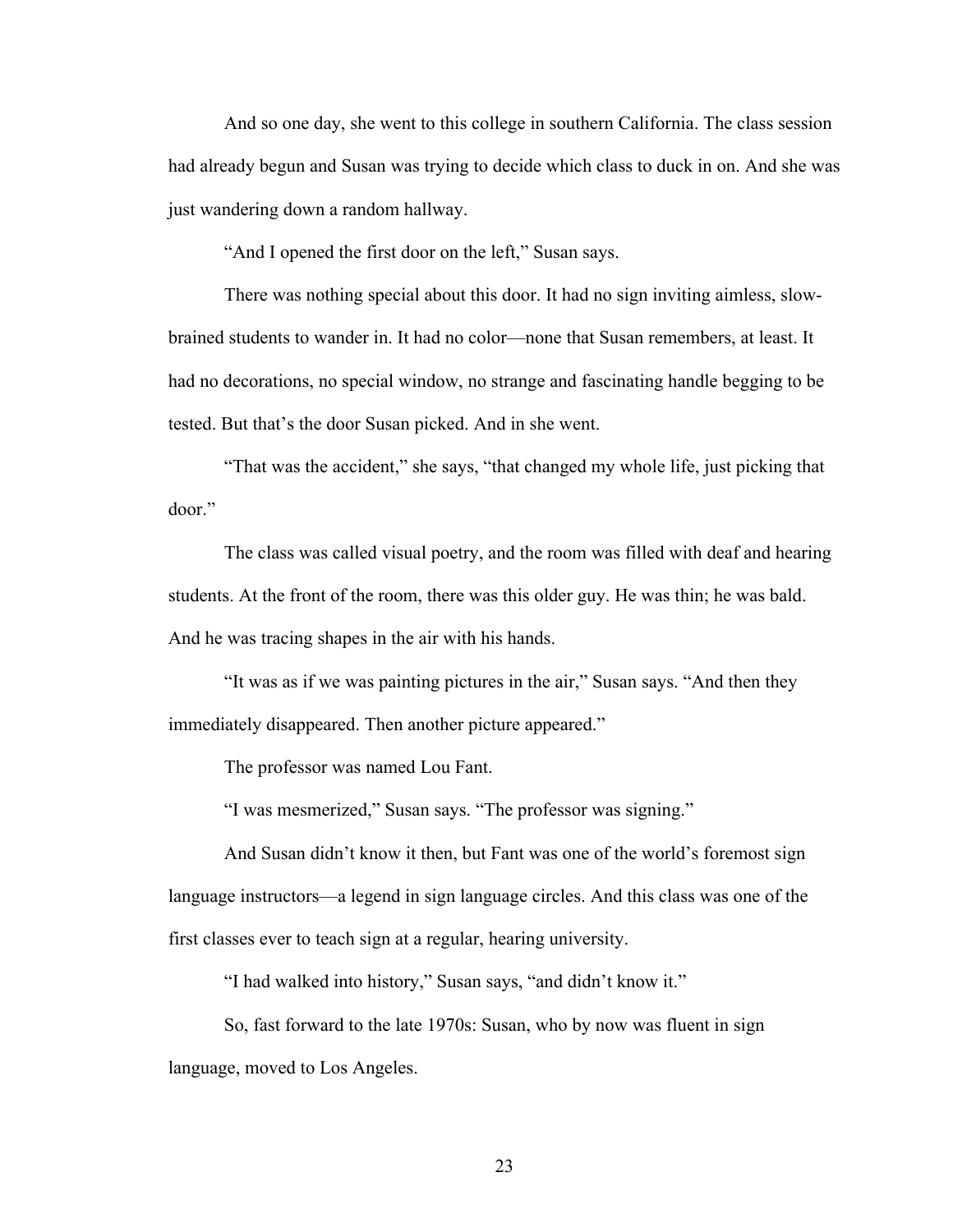"And I was snatched," she says, "and put into interpreter training programs, because at that time there were very, very few interpreters. And I found myself in a classroom."

In a community college.

"In something called a reading skills class."

So she walked into the class, saw kids all over the classroom, making big excited gestures one to the other. It was as if everyone in the room was shouting, but soundlessly. Susan shuffled anxiously across the room, thinking to herself all the while: What am I doing here? Everyone in this room is deaf.

"I thought somebody made a mistake," she says. "Everybody is signing here. They don't need an interpreter."

And then, she saw something that stopped her, stopped her steps, stopped her thoughts.

"At the door," she says, "I saw this man holding himself."

Kind of off by himself, his arms wrapped around his torso, his fingers clamped desperately to his own back.

"Making his own straitjacket."

And she went over to the instructor, and pointed at the guy, said who's that guy over there? And the instructor said, well, he was born deaf. He has this insistent uncle who brings him here everyday. But we don't know exactly what to do with him.

Susan looked back at him.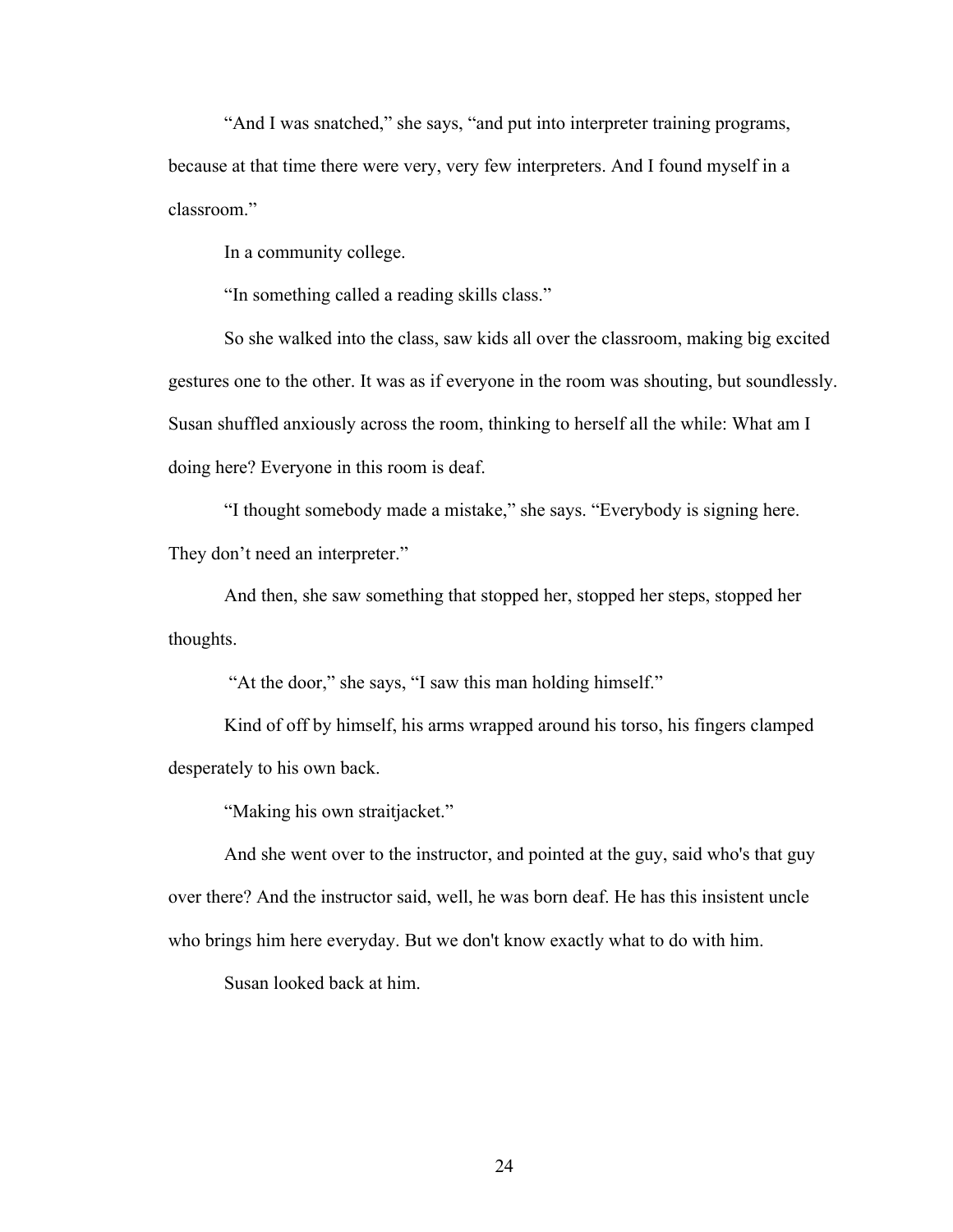"He was a beautiful, um, well now I know, I don't know if I would have had that in my head at the time, beautiful looking Mayan," she says, "you know, high cheekbones and black hair, black eyes."

And something about his eyes caught her attention. As she talked with the instructor, she saw them darting from her face to the instructors. Back and forth, wild and insistent.

"He was studying mouths," Susan says.

So Susan walked up to him and said: "Hello, my name is Susan."

And this is where things start to get a little weird. This guy looked at her, and instead of signing his name, whatever it was.

"He brings up his hands."

And he signed right back to her.

"Hello, my name is Susan."

Susan shook her head and said: "No, no, no, I'm Susan."

And he responded: "No, no, no, I'm Susan."

She took him outside, pointed to a tree and signed: "Tree."

"Tree," he signed back.

"What kind of tree is this?"

"What kind of tree is this?"

She pointed to a squirrel and signed: "Gray squirrel or brown squirrel."

He responded: "Gray squirrel or brown squirrel."

Everything Susan said he tried to say.

"I call it a visual echolalia," Susan says.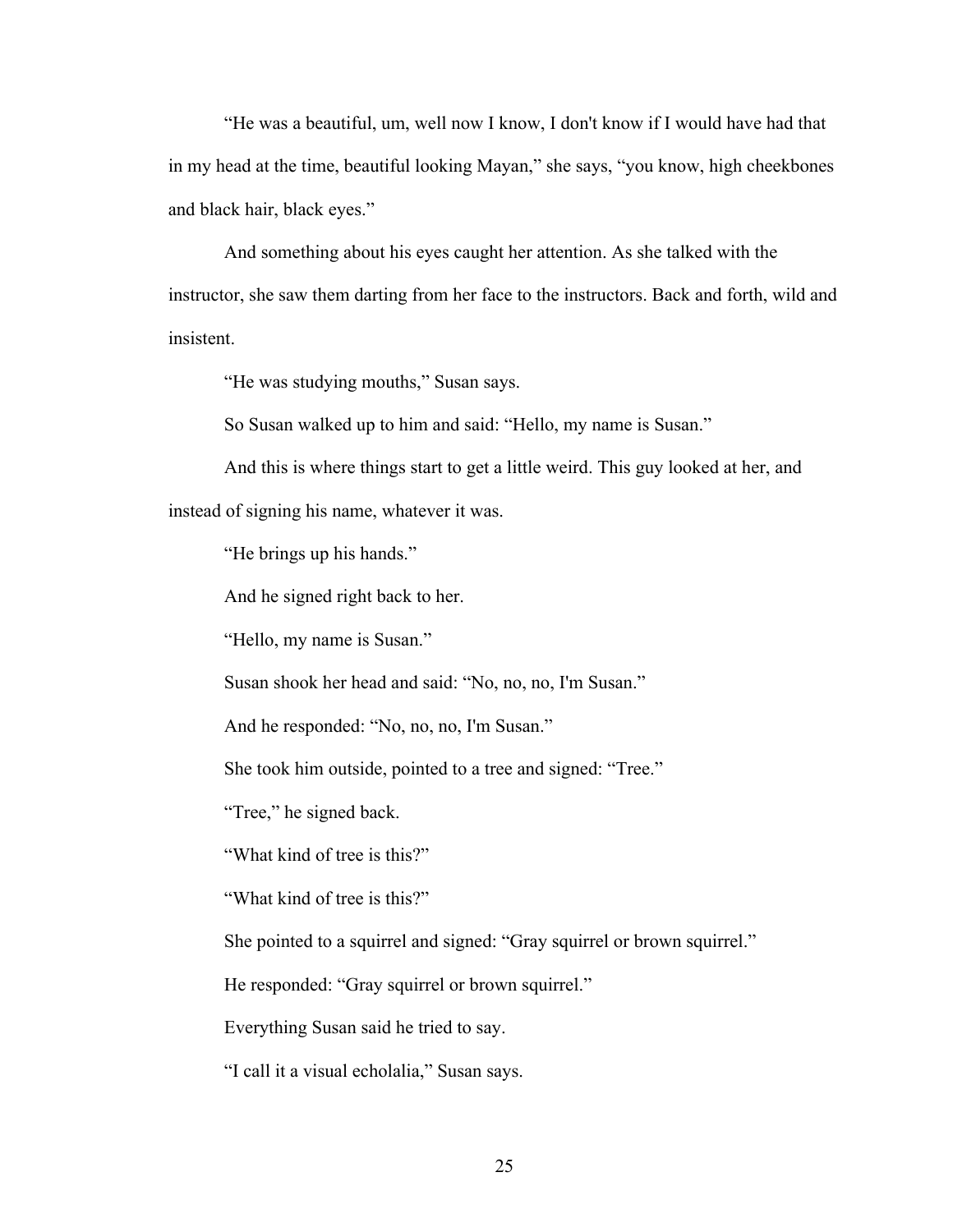And she remembers thinking: Why is he doing this? He doesn't look disabled.

"He was intelligent," she says. "I wouldn't have been able to answer if you asked me, how can you see intelligence? But you can actually see intelligence in people's eyes."

He was just missing something.

"To copy me meant that he didn't really know what I was doing."

And she thought to herself, this is more than a translation problem.

"If he knew Mexican sign language, he wouldn't react this way."

And then in occurred to her.

"This man doesn't have language."

And this guy is a man, a full-grown adult.

"He was 27 years old."

And in all those years, nobody had taught him a single word of sign language.

"He didn't know he was deaf," Susan says. "He was born deaf. He didn't know there was sound. Twenty-seven years, no idea that there was sound. He could see the mouth moving; he could see people responding. He thought we figured all this stuff out visually. And he thought, I must be stupid."

And it makes you wonder: What do words do for us? Are they necessary? Can you live without them? Can you think without them? Can you dream without them?

But back there in the classroom with Ildefonso—that's the pseudonym Susan used for him when she wrote his story down years later—Susan had a much simpler question in her mind: Who are you?

"What have you've been doing for 27 years?"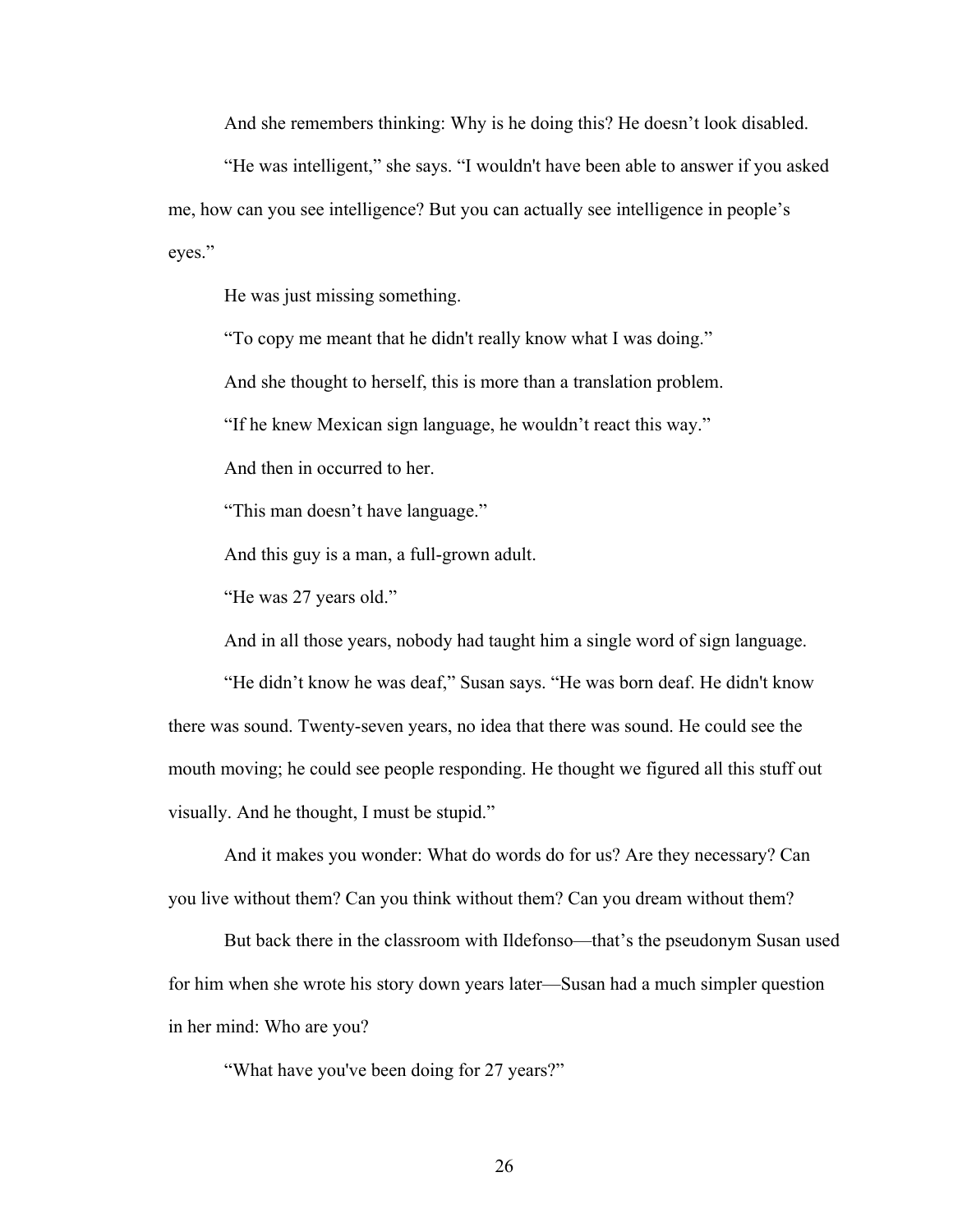So she thought, let me see if I can teach him some just basic sign language.

"I wanted to give him language so he could answer my questions," she says. "I wanted to know who he was and he wanted to know who I was, and in order to get there, we had to have a bridge of language."

So she took out a book and made the sign book.

"But the sign for book," Susan says, "looks like opening up a book, so he thought I was ordering him to open a book."

So he grabbed the book, and he opened it.

"Because he thought I was asking him to do something," Susan says. "It was very difficult. If I gave him the sign for standing up he thought I wanted him to stand up. And so I couldn't, I couldn't have a conversation with him. And it was the most frustrating thing I have ever done in my life."

This went on for weeks.

"I taught him every single day," she says.

And everyday, the same thing happened—he copied her.

"Oftentimes," Susan says, "when we said goodbye or just left—we couldn't really say goodbye—I really believed that we wouldn't see each other again. And I was oftentimes very surprised when he would be sitting there at the table. And I think sometimes he looked surprised that I showed up."

But they both kept showing up.

"I think both of us," Susan says, "our motivation was, we wanted to meet each other. And we had this huge gulf between us. How could I get to know him? And vice versa?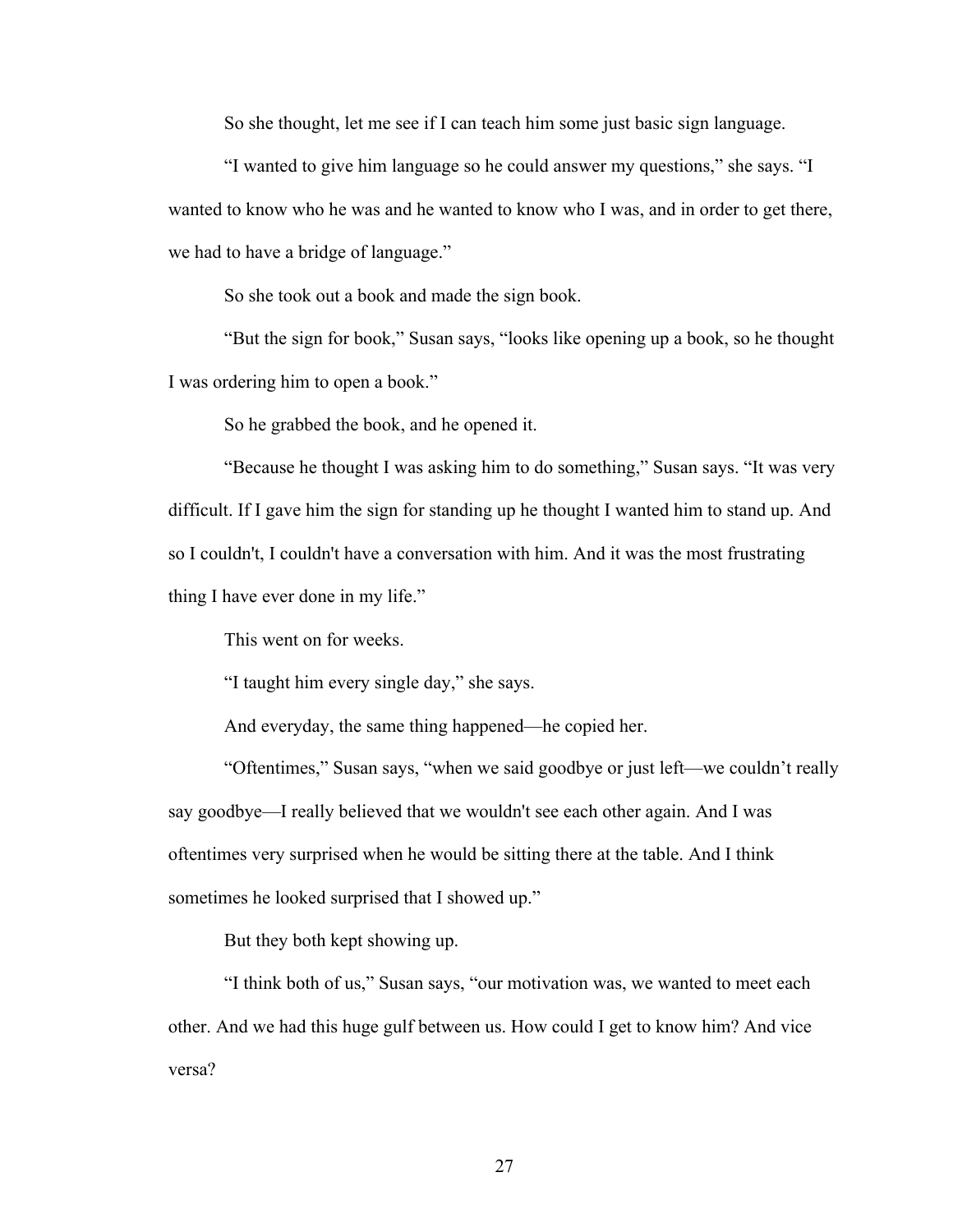"I never thought about language the way I do now until I faced this languageless man."

But after about a month of Ildefonso imitating everything Susan did—"constantly miming," she says, "copying me"—she had an idea.

"Perhaps," Susan says, "it's just possible that if I, if I died tomorrow, I would have had only one really, really good thought in my life. And this was it: I'm going to ignore him. I taught an invisible student. I stopped talking to him, and I stopped having eye contact. And I set up an empty chair."

And then she held up to this empty chair a picture of a cat.

"And I was trying to explain," Susan says, "to this invisible student about this creature, a cat. So I'd be miming a cat and petting a cat. And then I sign the sign for cat."

Then she hopped to the other seat, the invisible student's seat, and pretended to get it.

"Oh, I know!" she says, "You know, with my facial expression. Oh, I get it!"

She played all the parts, both the teacher and the invisible student.

"Doing all these crazy things. And he just watched me."

He stopped copying her, which was good.

"But I'd do this over and over and over for days and days and days."

And she says he just didn't get it.

"He looked bored a lot of times."

But one day in the middle of one of these endless pretend student exercises, Susan says, "something happened."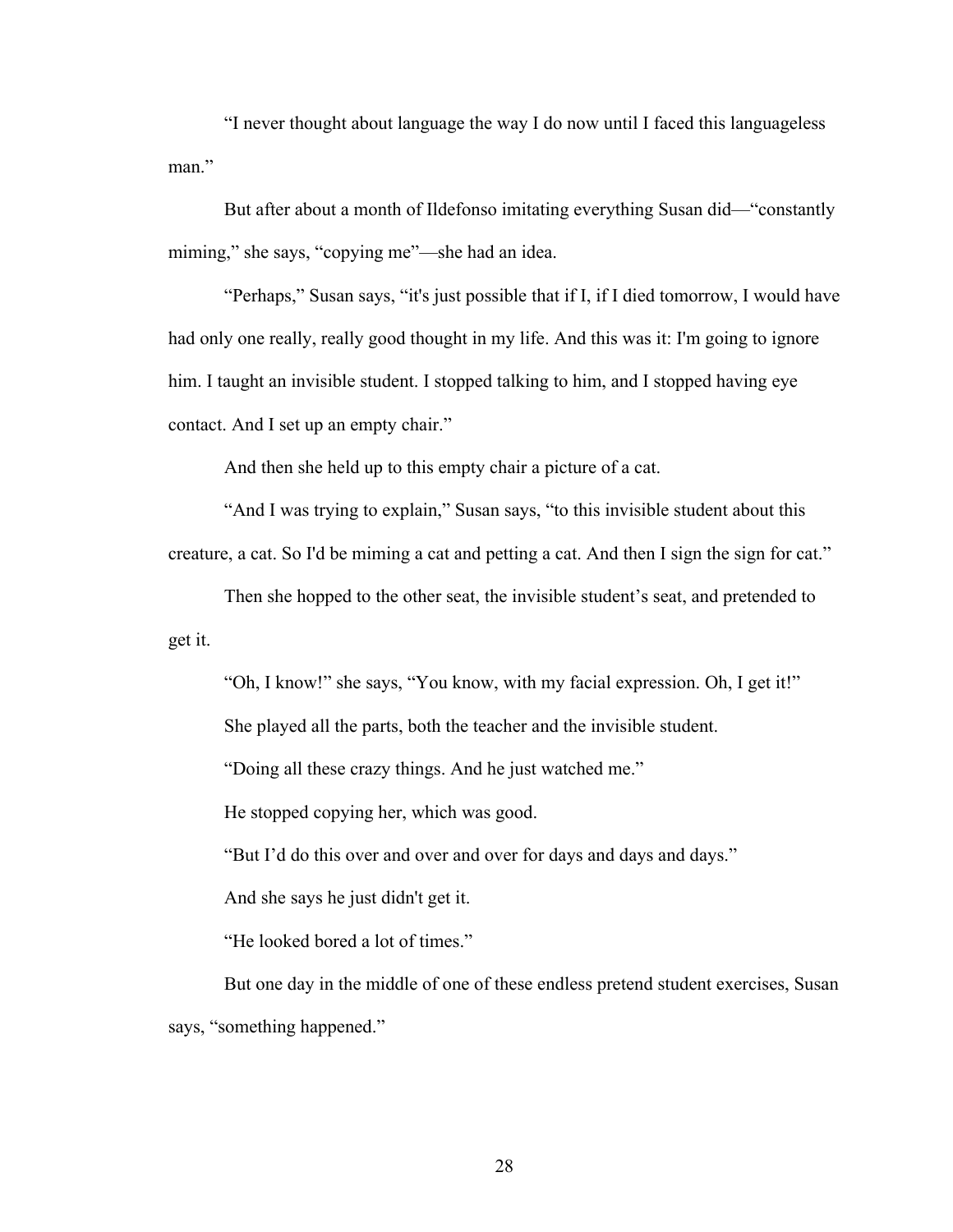Out of the corner of her eye, she sees him shift his body. "And he looked," Susan says, "it's interesting how his body was upright, and he looked like something was about to happen." Susan lived on a horse farm when she was very young, and she says Ildefonso looked like he was about to rear up. "He looked around the room," she says, "this is a 27-year-old man, and he looks around the room as if he had just landed from Mars and it was the first time he ever saw anything. Something was about to happen."

His eyes grew wider, she says, and then wider. And then: "He slapped his hands on the table." And she could see the thought that had just crashed into his mind: Oh! Everything has a name!" He stared at Susan in a demanding way.

"Table," she signed.

He pointed to the door.

"Door," she signed.

He pointed to the clock on the wall above the door.

"Clock."

He pointed to Susan.

"Susan," she signed. "My name is Susan."

And then, Susan says: "He started crying. He just collapsed and he started crying."

"What is it," Susan says, "that happens in human beings when we get symbols and we start trading symbols? It changes our thinking. There's something about symbol table that makes the table different."

And the amazing thing is that this isn't an isolated case. Susan told me a little story from 18<sup>th</sup> century France, a story about a boy named Jean Massieu.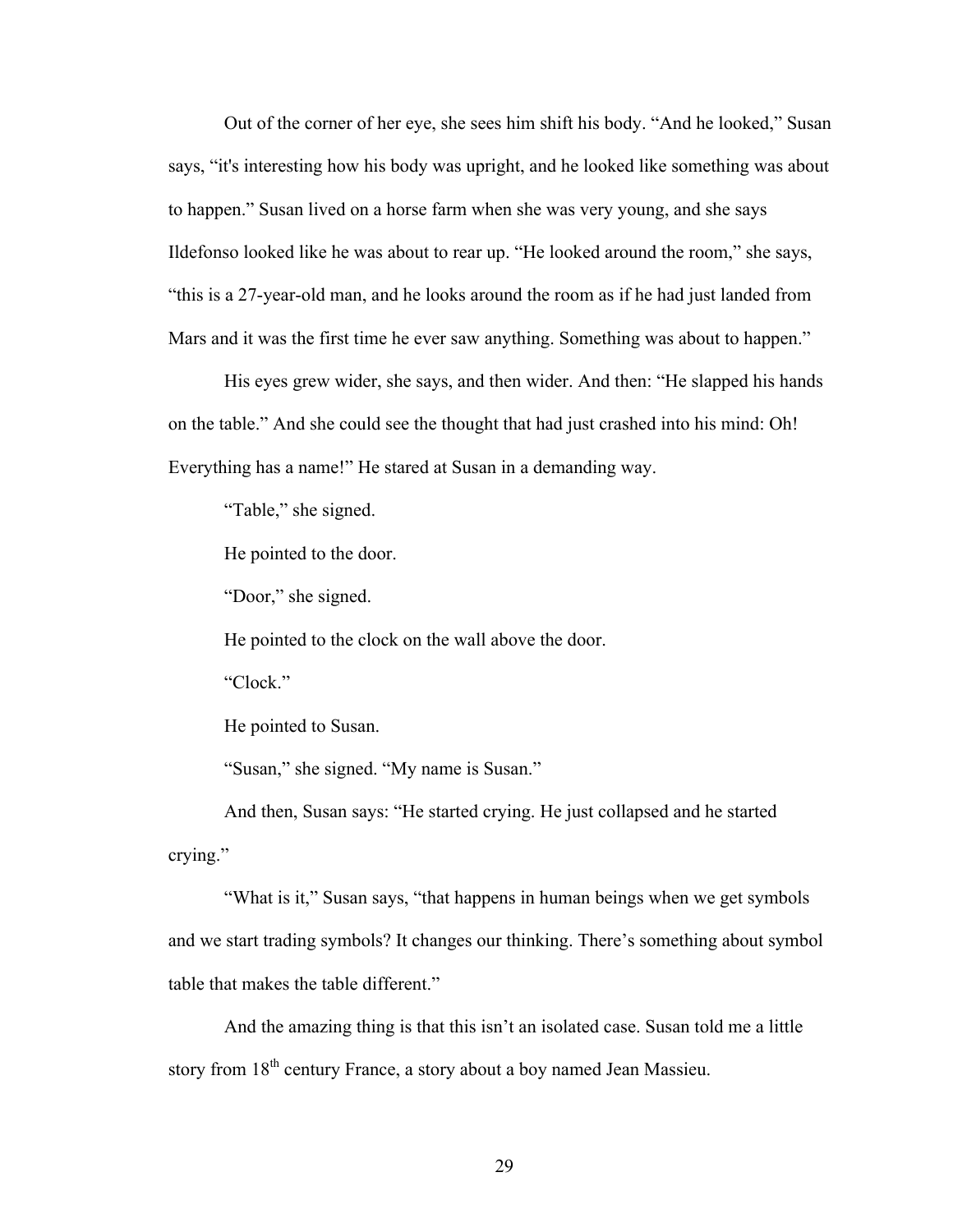"He was born deaf," she says, "raised without sign language in a hearing family. And when he was about 12, his family sent him to a deaf school in Paris."

And it turned out that school was the first deaf school in the world. And his teacher, a French priest named Sicard—who happened to be one of the first teachers of the deaf in the world—tried to teach him to read and write French. He began by drawing pictures and writing the French names for things beside them. But for many weeks, Massieu struggled.

"At first," Sicard wrote years later, "his pupil was utterly mystified. Words didn't make any sense to him at all."

Until one day, something happened, and all of a sudden he got it.

At that moment, Sicard wrote, he developed a tremendous hunger for names. Massieu demanded names for everything. We visited an orchard and went into a woods. His soul expanded. He was like a landowner seeing his domain for the first time.

Massieu had become like Adam.

Helen Keller describes a similar breakthrough—for her, it happens when she first comprehends the word for water. And there is something about this that suggests the bursting of a dam.

For Ildefonso, Susan says, the experience was much the same.

"Ildefonso was in love," she says. "He was in love. He was like, everything has a name. And for the first couple weeks he had this list of names that kept growing and growing."

Paper. Eagle. Clock. Green.

"I kept copying words for him."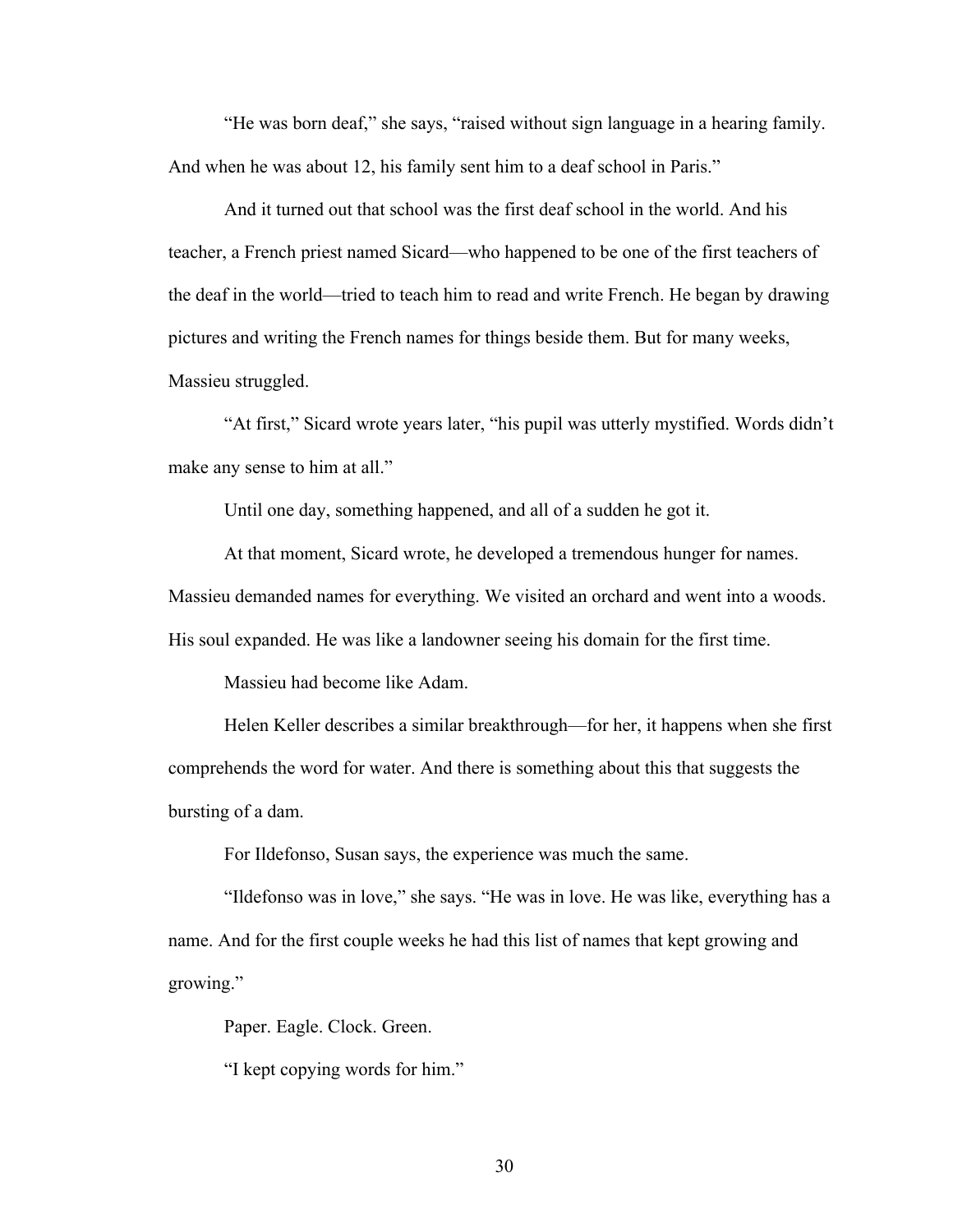Cat. Alligator. Cat. Cardinal.

"Gave him the sign for door," she says, "then I would write D-O-O-R."

Serpent. Cheetah. Strawberries

"And he folded this paper as if it was treasure. And he would pull it out everyday and he would carefully unfold it, and he would add to it."

Orange juice. Apple. Blue Jay. Oak. Thinking. Believe. Horse. Leaf. Idea. "Add to it."

Lamb. Lou. Table. Bird. Wall. Dove. Name.

"Add to it."

Pig. Left. From. Right. Cows. Hawk. Left of the blue wall. Octopus. Symbol. Treasure. Words. Eggs. Ham. Hippopotamus.

"What is it that happens in human beings when we get symbols?"

On the one hand, once you've begun to put words onto things, you can look at a thing, say this symbolic sound, table, and the person opposite you knows what you're talking about. But Susan seems to be suggesting something even deeper, that when you get the word for table, then suddenly the table, in fact, looks different. As if somehow the word changes the world, in some fundamental way. And it turns out that something even more amazing happens when you go one step further, when you start putting together strings of words.

Not long before I heard Susan and Ildefonso's story, I read about an experiment, in book called *A Thousand Days of Wonder*, by a British psychologist named Charles Fernyhough. So I called him up to talk about it. It takes a little journey to get to the mindblowing part, but we'll get there; just bear with me. The whole thing happens in a room.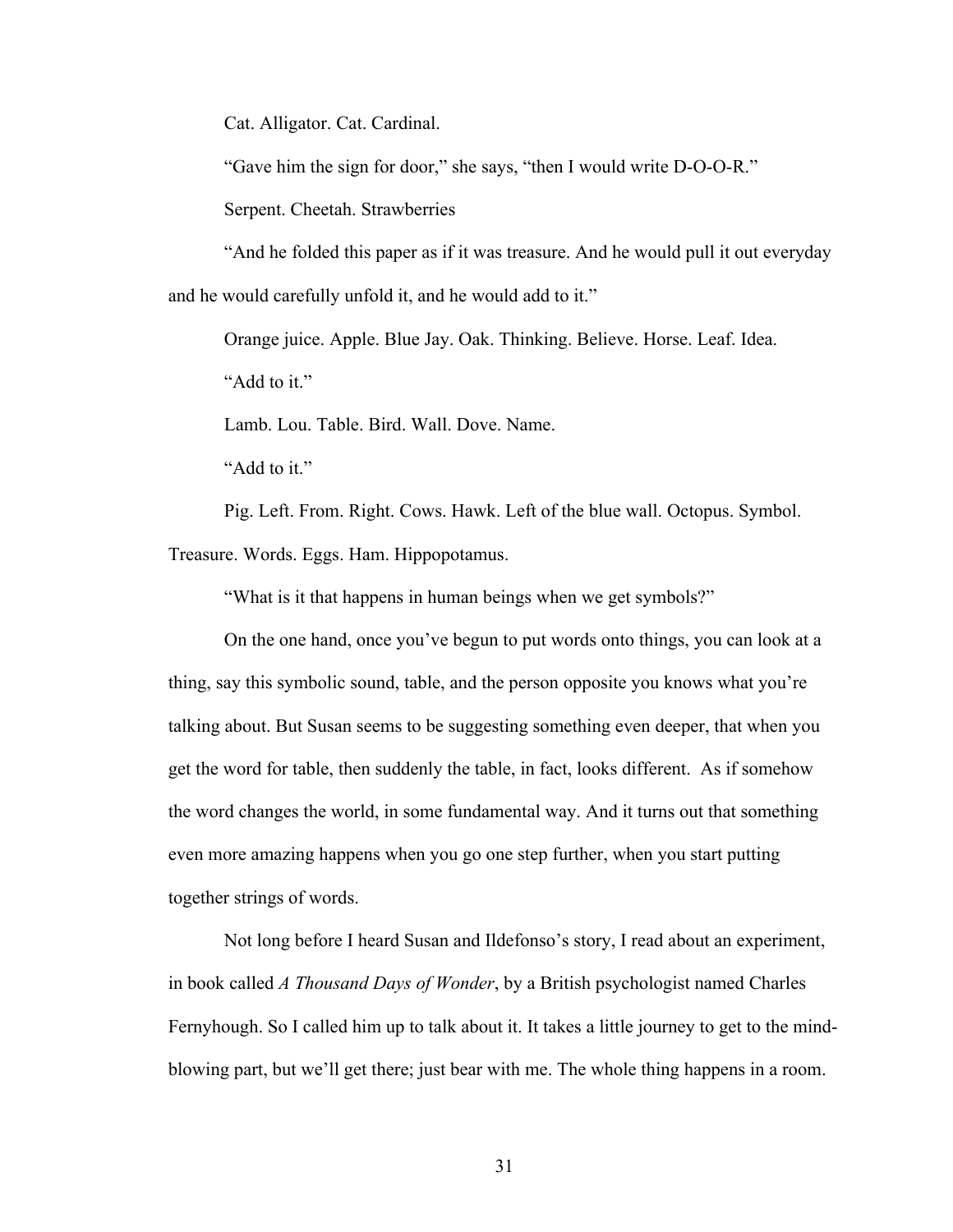"Yeah, you're put into this room," Charles says, "which is colored completely white. The walls are white; the ceiling's white; the floor's white." It's all white. "Everything's white. And you can tell where you are to the extent that some of the walls are longer than others." Translation: It's a rectangle. "Yeah, it's a rectangular room."

And just to give you some of the baseline conditions here: Imagine you are a rat in this room. "And somebody comes along and hides an object in one corner of the room," Charles says. "It can be anything. I mean for rats you would hide food." Say, a biscuit. And this person hides the biscuit in one of the four corners, even lets you see her hide it. But before you can get to it, she picks you up by your tail and spins you around a bunch of times.

"So you don't know where you are," Charles says. "You don't know which direction you are facing. And then they say, right, now go find the biscuit."

So if you do this with a rat, Charles says, what will happen, is the rat will say, *alright let me go find the biscuit,* and it will "go to one corner, which looks right. But of course the room also looks like that if you turn around through 180 degrees and face exactly the opposite direction." Because it's a rectangle.

"So they get it right fifty percent of the time," Charles says.

Because in a rectangle, each corner has an identical opposite.

Now, what the experimenters did next is they took one of the four white walls, and they turned it blue. So imagine this scenario: you're in this room; you've got these four white walls, or rather three white walls. And one of them is blue. And suddenly, you're not confused anymore. You can relate everything to the blue wall. You can say,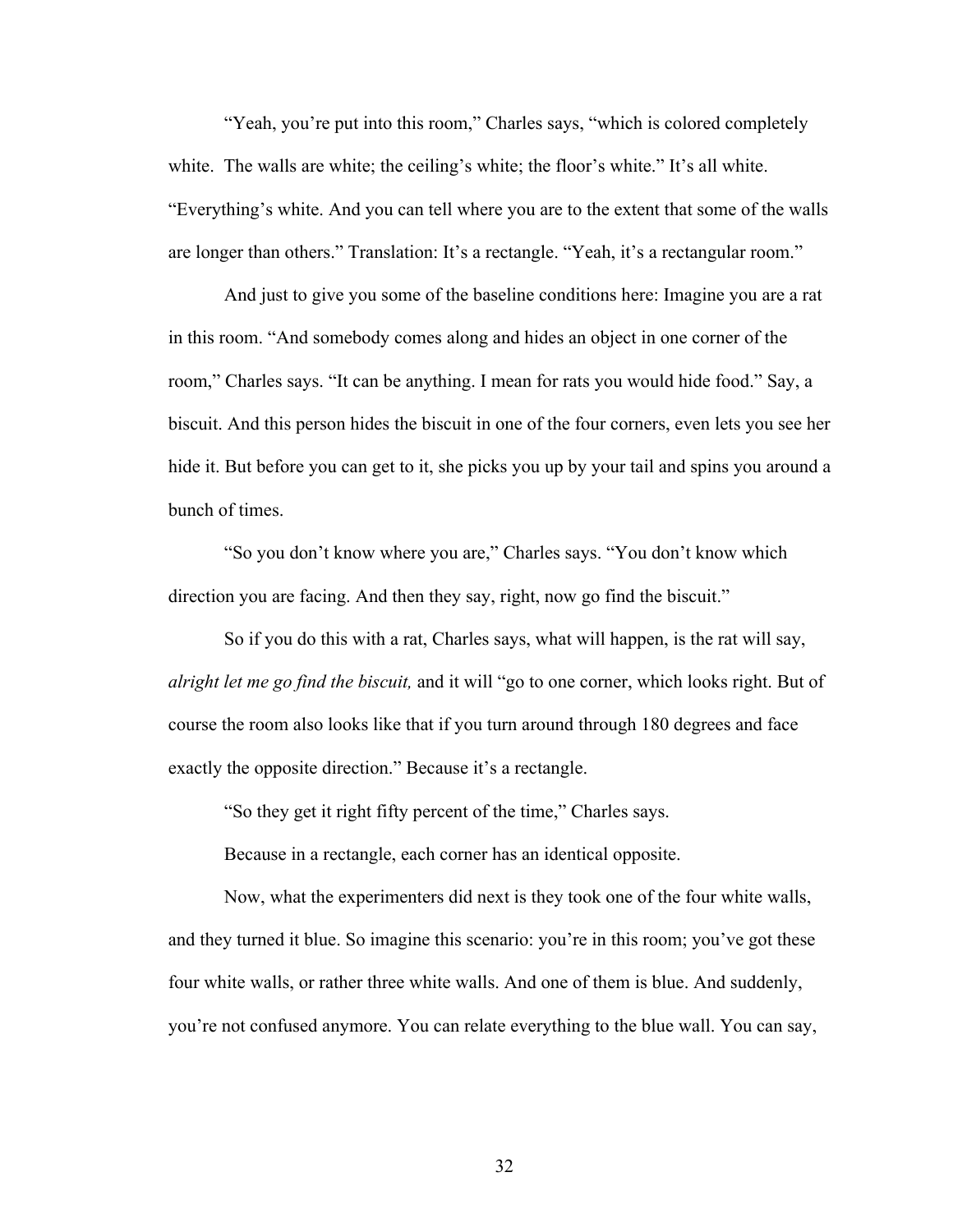the corner with the biscuit was left of the blue wall or right of the blue wall—let's just say left of the blue wall. You now have this blue wall as sort of a navigational clue.

"That makes sense," Charles says. "We would all be able to do that. That's not going to be difficult for us. Turns out though," when it comes to the rats, he says, they're still scoring fifty-fifty. "It's as if they can't take any notice of the blue wall." Even with the blue wall they can only find the biscuit fifty percent of the time. Think about that: Rats can see color. And rats can find their way through extraordinarily complex mazes. They're spectacular navigators. But this simplest of tasks stumps them.

The problem, Charles says, is that even though they understand and remember directions like left and right, and they can understand colors, "what they can't do is connect those two bits of information together."

In other words they can do left. And they can do blue. But they can't do left of blue.

"These different kinds of knowledge," Charles says, "can't talk to each other."

Which makes you wonder: How do they know that? Did they interview the rats? Did they poke around inside the rats brain and figure out it doesn't have the neurons to do left of blue? It makes you curious: What doesn't the rat have? What's he missing?

And here's where the experiment gets weird: Some humans are missing the same thing.

Consider the work of a Harvard psychologist named Elizabeth Spelke.

"I spent the first ten or fifteen years of my scientific life," she says, "studying creatures who don't talk."

Liz is famous for her work with babies.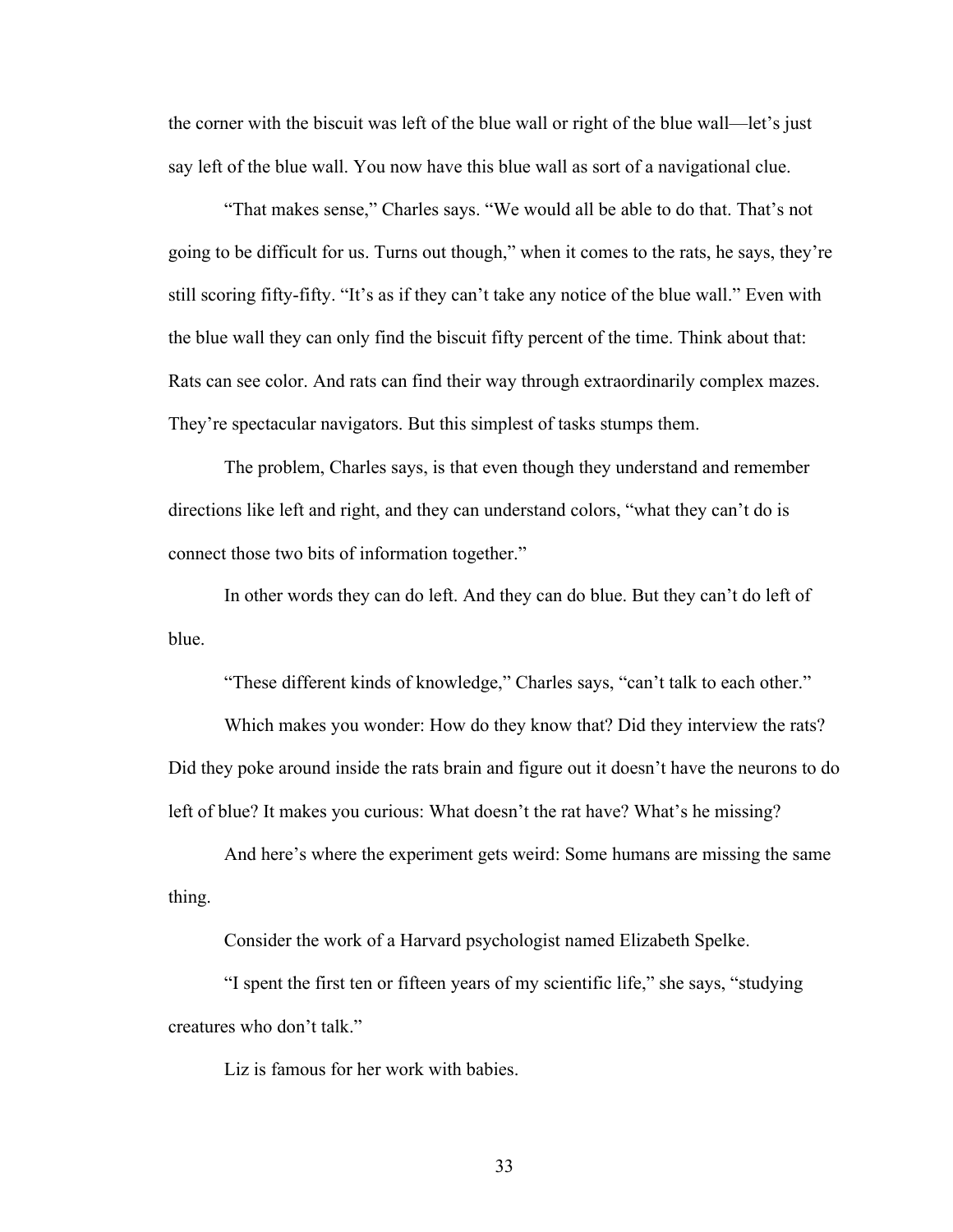"And I was interested in their abilities in relation to other animals."

So she created the Baby Development Lab at Harvard, which is filled with toys, and, on any given day, five or six babies—toddlers, too. And several years ago, Liz decided to build a version of the white room in this lab, because she wondered, if rats have so much trouble connecting the idea of left to blue, what about baby humans?

"Surely," she thought, "a self-respecting, eighteen-month-old, human child would succeed in putting them together."

But it turns out, they don't.

"What we find is that children behave just like the rats."

Seriously?

"Just like the rats."

Just like the rats or almost like the rats?

"Well," Liz says, "we don't test them with food; we don't test them with digging; so in superficial ways, superficial features of the studies are different."

But she says kids, like the rats, can't connect the idea of left to the idea of blue. They just can't do it. They can't do it at one. They can't do it at two. They can't do it at three or four or five. According to Liz: "We find that those children start performing like adults around six years of age." Not until they're six can the kids do the left of blue trick.

Only at six do they fill in this gap that's keeping them from seeing left of blue. And the question is: What? What happens?

"Several people have suggested," Charles says, "that one candidate for a process that's doing this is language."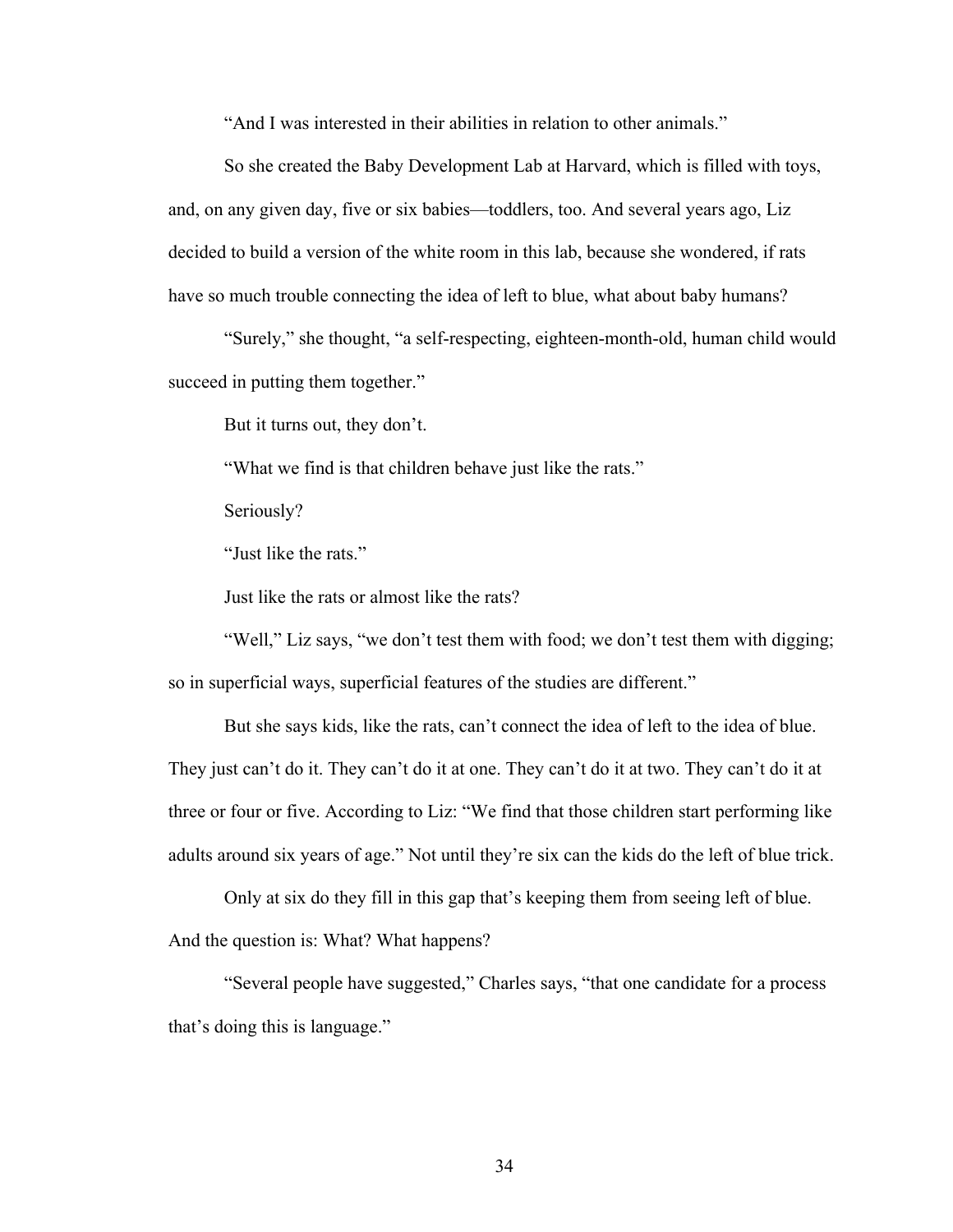But think about that: Most kids start talking at two. By the time they're four, they're talking so much the grown-ups around them can barely keep up—asking questions, pointing things out and demanding names, begging for words to describe their world.

"But what they haven't yet started to use," Liz says, "is spatial language, and particularly the kinds of spatial language that adults would use in this situation to describe what they're doing."

And somewhere around the age of six they start to use phrases like: Left of the blue wall.

Liz says those aren't just words that come out of the child's mouth. She thinks that inside the child's brain, the phrase links these concepts together.

And in that moment, the child leaves the rats behind.

To put it in another way: Her basic idea is that a child's brain begins as a series of islands. And on one island way over here in the brain, you've got, say, color. We can call that the blue island. That's the part of you that perceives the color blue. And way on the other side of the brain, you've got the part of you that perceives spatial stuff, like left.

Maybe there's a third, for objects, like wall.

These islands, Liz says, are there from the beginning, from the moment you're born, but they're separate. Only when you get the words left, blue, wall, can you for the first time come upon the phrase: left of the blue wall.

And in that moment, all the islands come together. It is literally the phrase itself, Liz says, that creates this internal connection.

> Everybody has always talked about how language is this incredible tool for communication. This device that allows us to exchange information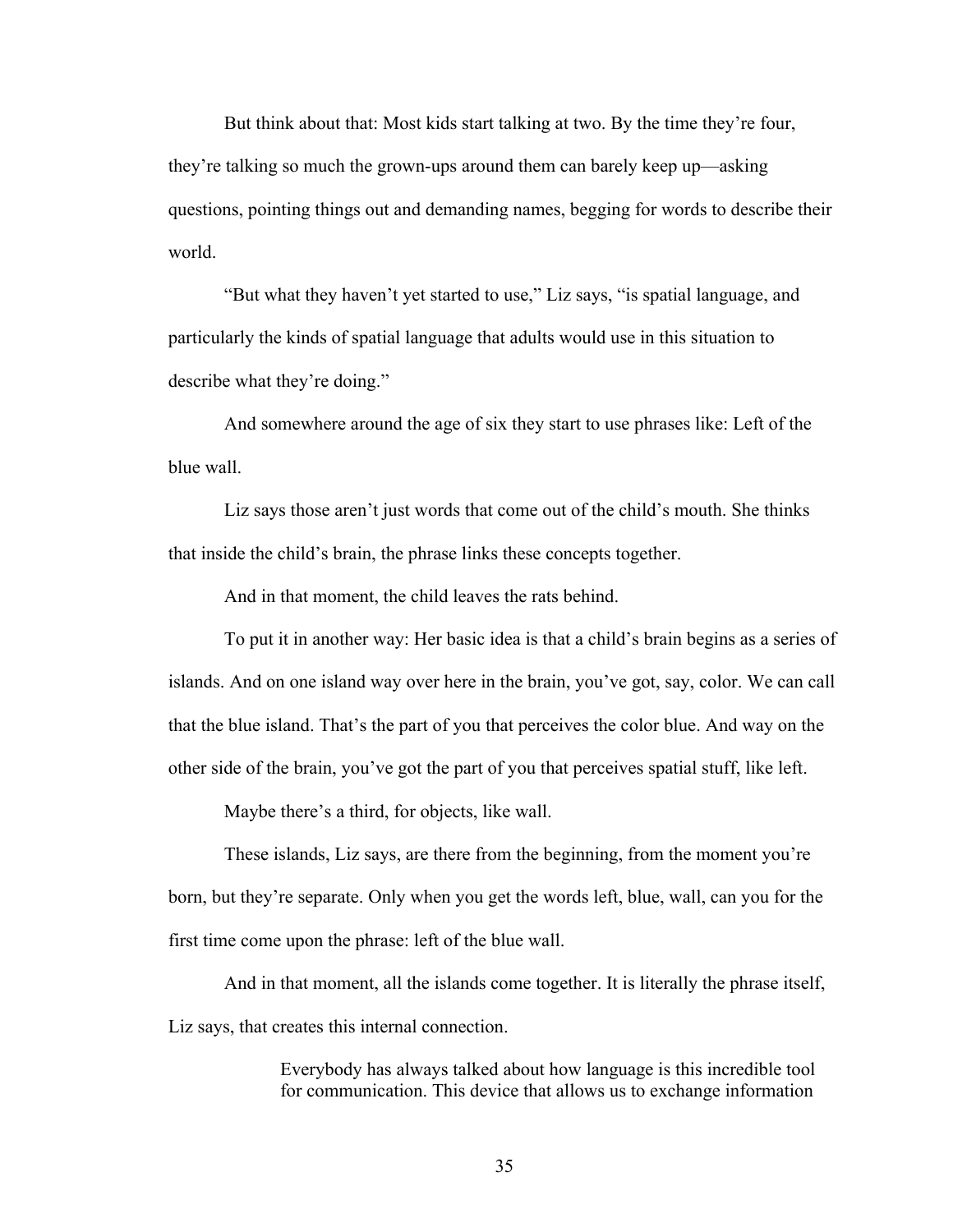with other people so much more richly and effectively than other animals can. But language also seems to me to serve as a mechanism of communication between different systems within a single mind.

But all this makes you wonder: Wouldn't it also be possible that the brain is developing some new connections and this new ability is really a result of some biological change? Couldn't the words just be an after effect of something else that's happening?

Charles says, no.

"What the experiments did next," he says, "is that they thought, okay, if language is adding this extra element, let's knock it out."

How do you do that? Can you shoot something into the brain that kills the language part or something?

"There's a much simpler way of doing it," Charles says, "and a much more humane thing you can do."

Here's Liz again: "What we did is put adults in the room." And then, she says, she gave each of them an iPod. "They've got headphones." And playing through the headphones is someone talking, reading a section of one of Liz's most boring scientific papers. And the research subject has to repeat what the person in the headphone is saying. "Continuously listening to speech and repeating it the whole time they were in there."

"It's actually a really hard thing to do," Charles says, "if you've ever tried shadowing while someone is speaking. And what that does is it knocks out your capacity to use language for yourself."

"Basically battering the words out of the adult's head," Liz says.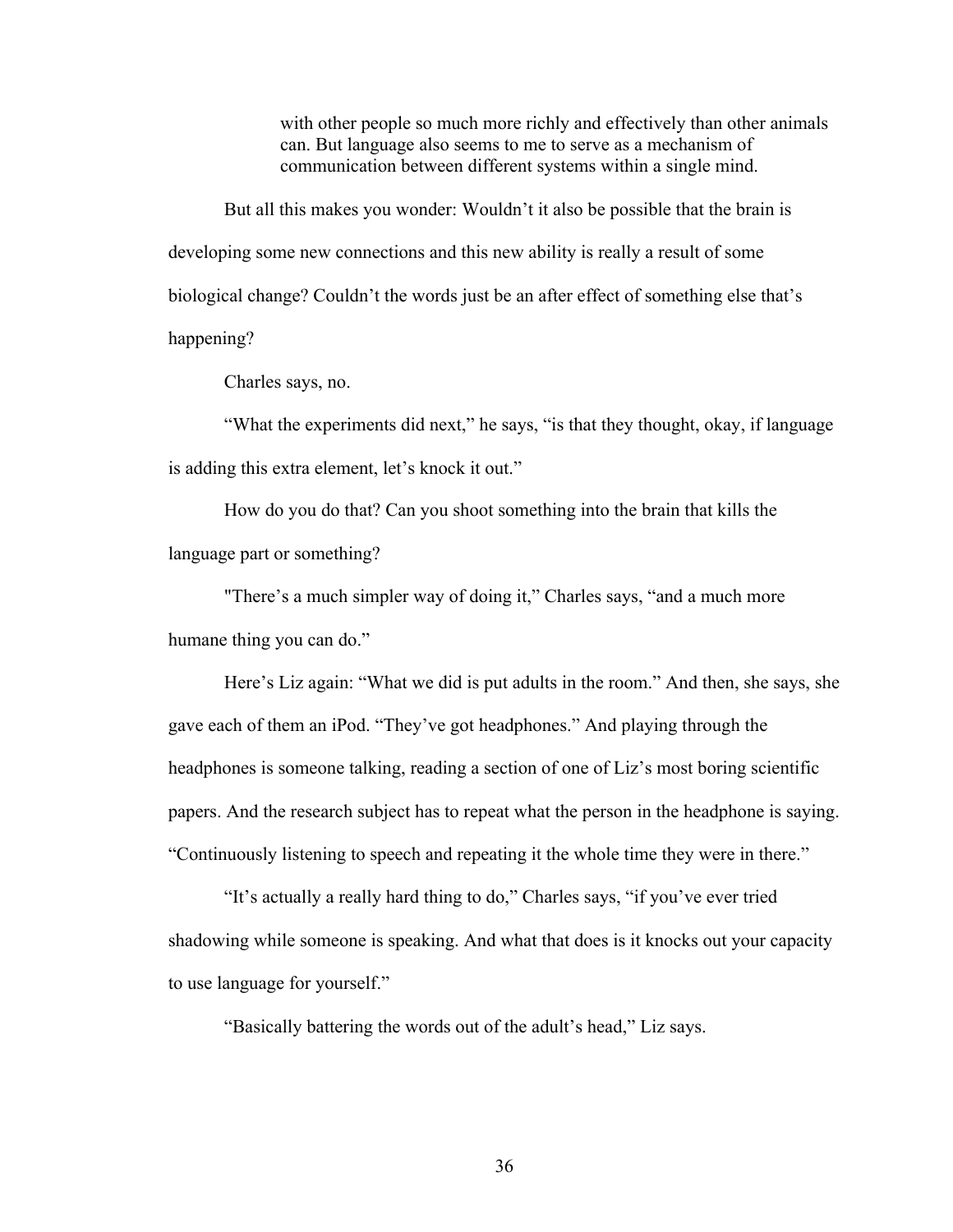And they did this, because they wanted to see, if you blasted the words out of somebody's head: What would happen? Can they find the biscuit? Will they be able to form that simple thought, left of the blue wall, or would they become like the rats, which can't?

"And we actually got really dramatic results," Liz says.

"They went right back to being like the rats," Charles says.

And you wonder: If language let's you construct a thought that is so basic as, the

biscuit is left of the blue wall, what is thought without language?

And Charles says: "I don't think it's very much at all."

Meaning?

"I'm going to put it a different way, and this involves making quite a

controversial statement. I don't think very young children do think."

And when you ask him what he means, Charles says:

I don't think they think in the way I want to call thinking, which is a bit of cheat, but let me say what I mean by thinking. If you reflect on your own experience, if you think about what's going on inside your head as you're just walking to work or sitting on a subway train. Much of what's going on in your head at that point is actually verbal. I want to suggest that the central thread of all that is actually language, it's a stream of inner speech. That's what most of us think of as thinking.

And young children, even when they're five, they don't really have that yet.

But Liz sees this another way.

"What I'm most aware of when I'm reflecting," she says, "is the stuff that I can't

put into words. I think that he's exaggerating the role of language here."

In the end, this all really hinges on how you would define thinking. Charles would

say, talking in your head is thinking. But Liz would say, take a musician. Music is a form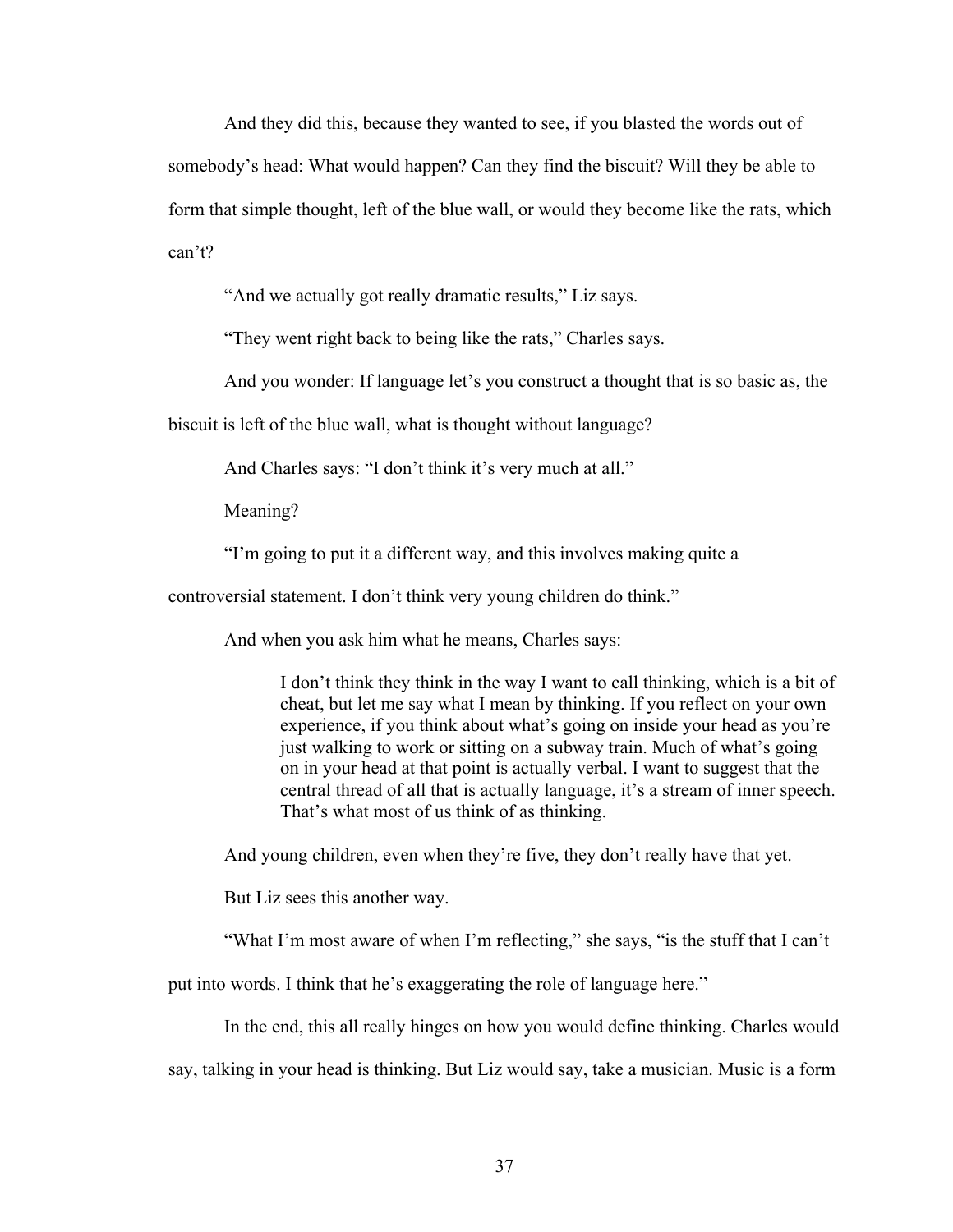of thought that carries you through a definite sequence of phrases, feelings, emotions, changes, even though there are no words.

Still, Liz admits: "There is something that we get access to when we gain a full natural language that we can use not only to communicate with other people but with ourselves."

Which brings us back to Ildefonso. What happened to him when he got language?

Turns out that after that first breakthrough, where Ildefonso realized things have names, Susan ended up leaving for a few years—she had to get back to the East Coast to care for her mother, who was getting old.

"Let's see, it was about four years, I think, four or five," Susan says.

But then she decided to write about him.

"And so I went and found him again," she says. "And he had language and I could ask him all kinds of questions."

Questions like: Where do you live? How do you get around? What kinds of things do you like? And most importantly, that big one, the first one that popped into her mind when she met him years earlier: What did you do for the 27 years you had no language? Susan explains by saying:

> Everyone wants to know: What was it like to be languageless? You know, what was going on in his head? And I asked, and I asked, and I asked. And he starts telling me, that was the dark time in his life. Learning language is like the lights went on. And I tell him, well, we know about language. We want to know what it's like not to have language. And he doesn't want to talk about it.

But there was a day, she says, when she was working on the book, and she met Ildefonso in a restaurant, and there he was sitting with his brother, Mario, who she'd never met before. And she quickly learned that Mario also was deaf.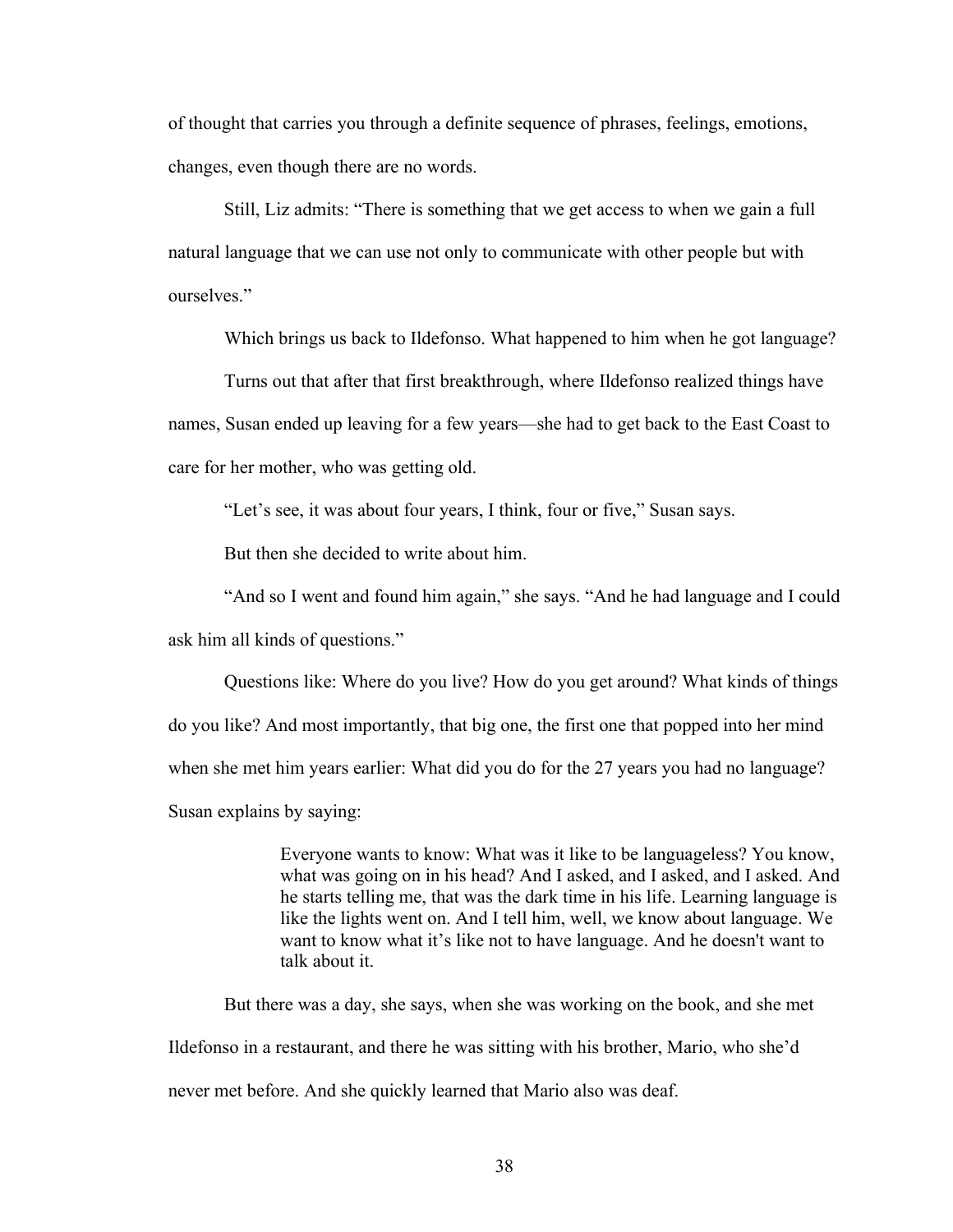"And languageless."

She was shocked.

"I can't believe you have a languageless brother," she says.

And he responds: "Well, let me introduce you to some of my friends."

So they get in the car and drive for a while.

"We stop at this apartment," Susan says, "and we walk into this little room, and

there were these six Mexican men doing this mime routine."

All of them, just like Ildefonso used to be.

"They had no language."

Born deaf and never taught sign language.

"They didn't even know they were deaf."

And yet, they were communicating with each other.

"One man would stand up and he would start miming," Susan says. "He would

just start acting out a bullfight. So he'd be the bull."

His fingers making horns out the top part of his forehead.

"And he'd be charging. And then he'd be the matador."

Spinning and swinging an imaginary cape around his waist.

"And then he'd be somebody in the crowd watching."

And then, he'd add a detail to that person in the crowd, a visual detail.

"A hat."

And then another man would step to the center of the room.

"Then they'd start miming."

He'd reenact the bull and the matador and the person in the crowd.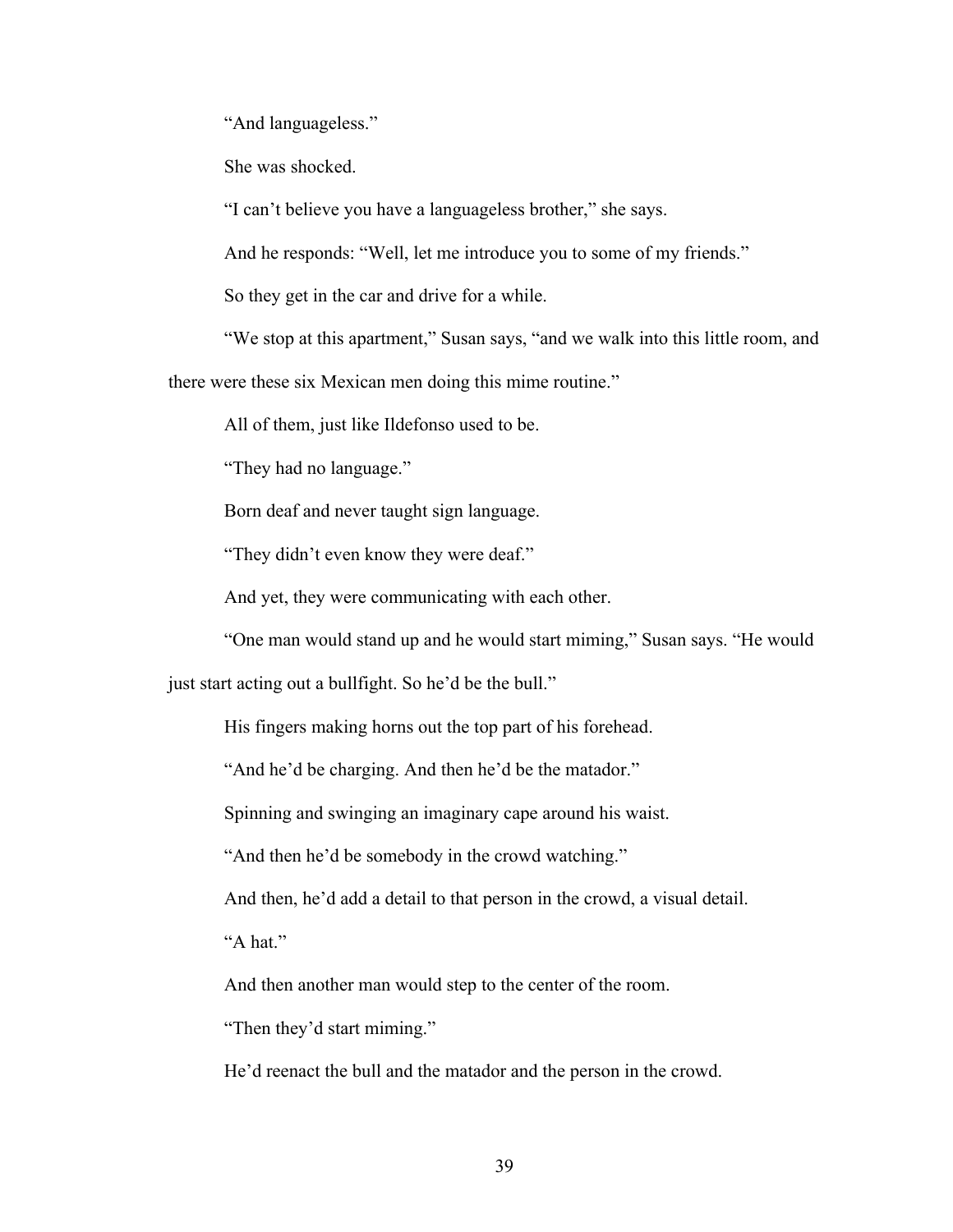"Describe the hat."

And now the second storyteller would add a new detail.

"Like, a pair of glasses or something."

Each man would stand up, take the bullfight, the same bullfight, to a different point and add a detail.

"In other words," Susan says, "it would take them maybe 45 minutes to say, do you remember the time when we were at the bullfight, and this woman did such and such?"

It was a tedious way of communicating.

"It was like drawing a picture."

But as a team. And only using your toes. In the dark.

And yet, despite everything I know about how language is this great connector, this moment makes me wonder. These are five men really sharing and connecting on details. They're exchanging a story. And they're clearly thinking. Does language simply make things more efficient? Or does it really do something deeper than that?

Susan defers to Ildefonso.

"When I saw him a couple years later," she says, "after this incident, I asked him about his friends, and he said he couldn't talk to them anymore. He wasn't willing to go through that tedious effort of all the miming anymore.

"But the interesting thing that he said is that he can't even *think* that way anymore. He said he can't think the way he used to think.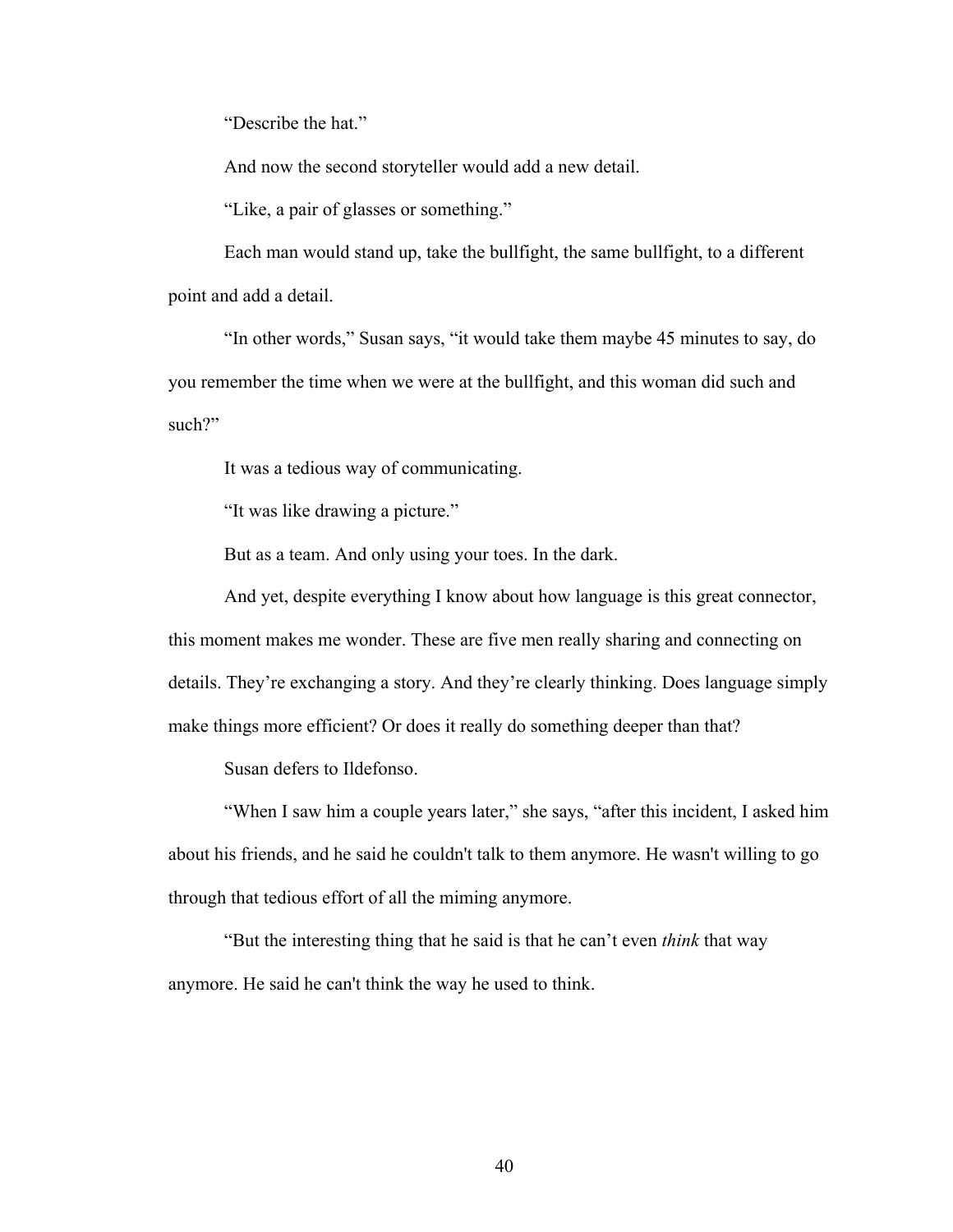"And when I pushed him to ask about what it was like to be languageless, the closest he ever came to any kind of an answer was exactly that: I don't know, I don't remember. I think differently now."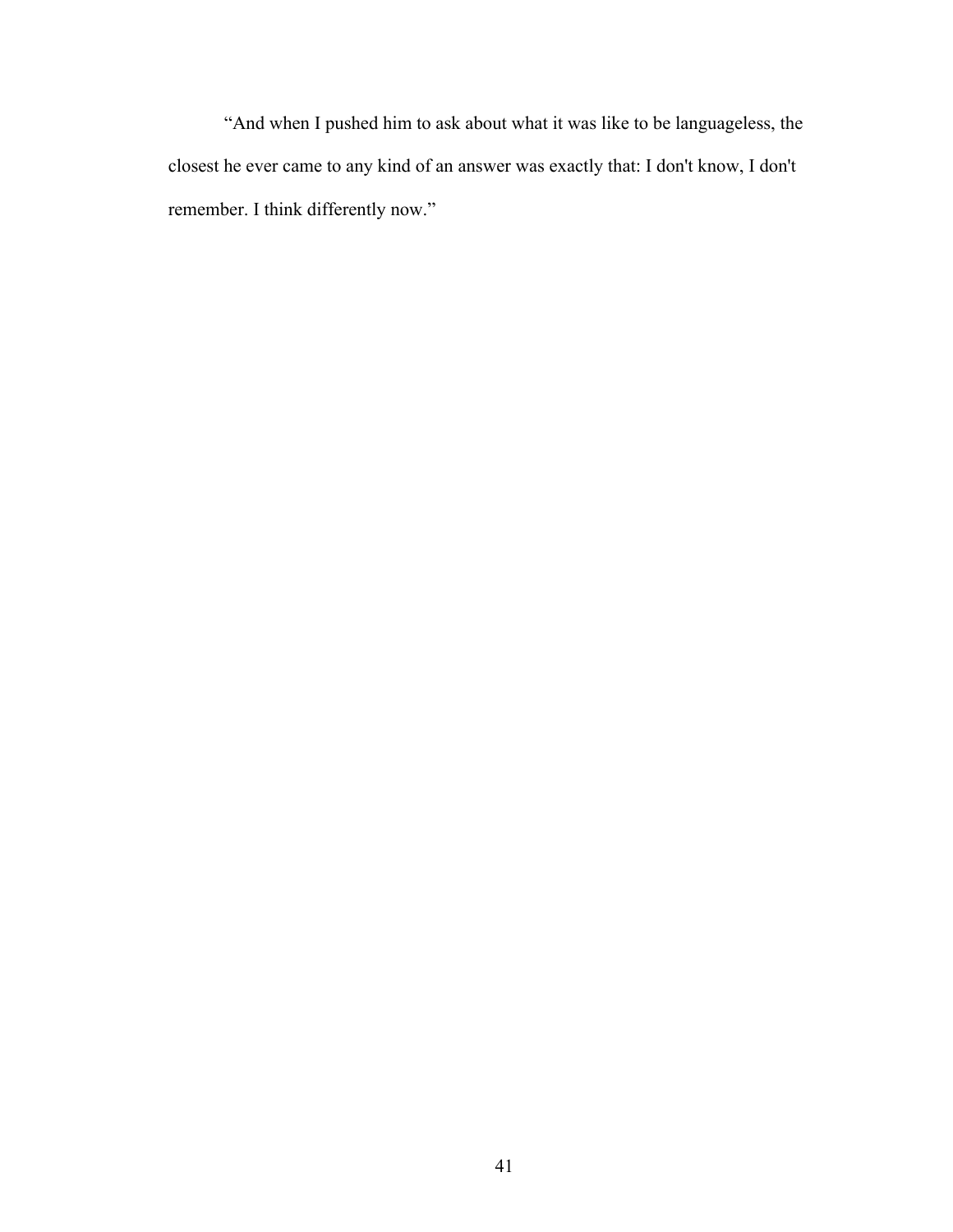## Mister Memory

I'll begin each of the remaining chapters of the thesis with a brief introduction, in order to provide some context. This piece appeared in our episode on limits, a three-part show that featured, in addition to this piece, stories on the limits of the body—a piece about a group of guys who race their bikes across the country without stopping—and the limits of scientific understanding—in which a mathematician theorizes that we should turn the task of scientific research over to robots, because we're entering territory our feeble brains can't possibly make sense of. In the radio show, this piece sits between those two.

We heard about this story from a writer named Jonah Lehrer, a frequent guest on the show. Jonah is the author of two books, *Proust Was a Neuroscientist* and *How We Decide*, and he is an expert on the history of neuroscience. The other gentleman who helps us tell this story is a man named Elkhanon Goldberg. He is a professor of neuroscience at New York University and the author of a book called *Contemporary Neuropsychology and the Legacy of Luria*.

If you think about it, in lots of ways, the human brain is a very controlled little situation—fifty centimeters around, three pounds, easily sliced and diced on the dissection table. But in others, it's one of the greatest mysteries not only of the human body, but of nature itself. If the human form were the Earth, the brain is the deepest and most unreachable cavern of the ocean—the Marianas Trench of human biology.

And so it happens that, throughout the history of neuroscience, the brain has served as setting for countless tales of mystery and intrigue, tales that raise questions nobody even knew to ask before.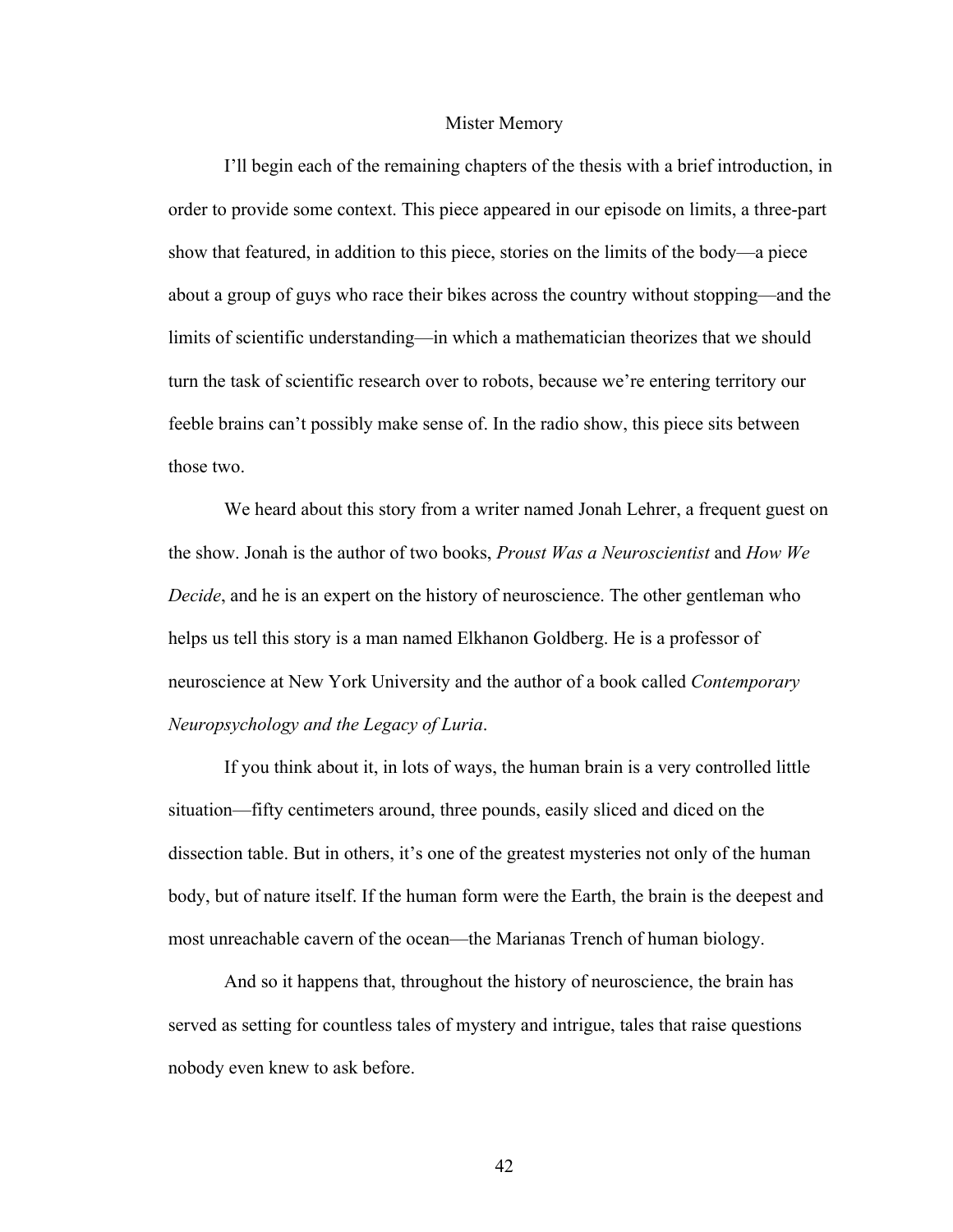Like this one: How much can the human brain store? And is there even a limit?

And that question was raised, initially, by the story of a man we'll called Mr. S.,

since that's the name doctors used to discuss him in their case reports. I heard about this story initially from a friend, a neuroscience writer named Jonah Lehrer.

The story begins in the Soviet Union, back in the 1920s. It takes place in a small town, a hundred miles or so outside Moscow, and it involves a young man who was working at a newspaper.

"Yeah," Jonah says.

So Mr. S. is a newspaper reporter, and one day, his boss starts yelling at him, because his boss gives out these assignments, talks to the whole newsroom, and he notices that Mr. S. never takes notes. And this drives his boss crazy, cause his boss is, ya know, saying all these things they have to report on, and Mr. S. just never writes them down.

And so his boss calls him into his office and says: Are you lazy? Do you not take this job seriously?

And Mr. S. responds: Well, I just remember it all.

And the editor says: Come on, and he sort of quizzes him. He says, what did I

assign you yesterday?

"His boss gives him this quiz," Jonah says, "and sure enough, he remembers

everything, not just from that day, but from the previous week."

And he also remembers what the editor assigned all the other reporters last week.

And the week before.

And the editor just goes: I don't know, what's with this guy? I mean, he's not a

great reporter, but he has something queer going on in his head. So he decides to send him to a famous medical doctor in Moscow: A.R. Luria.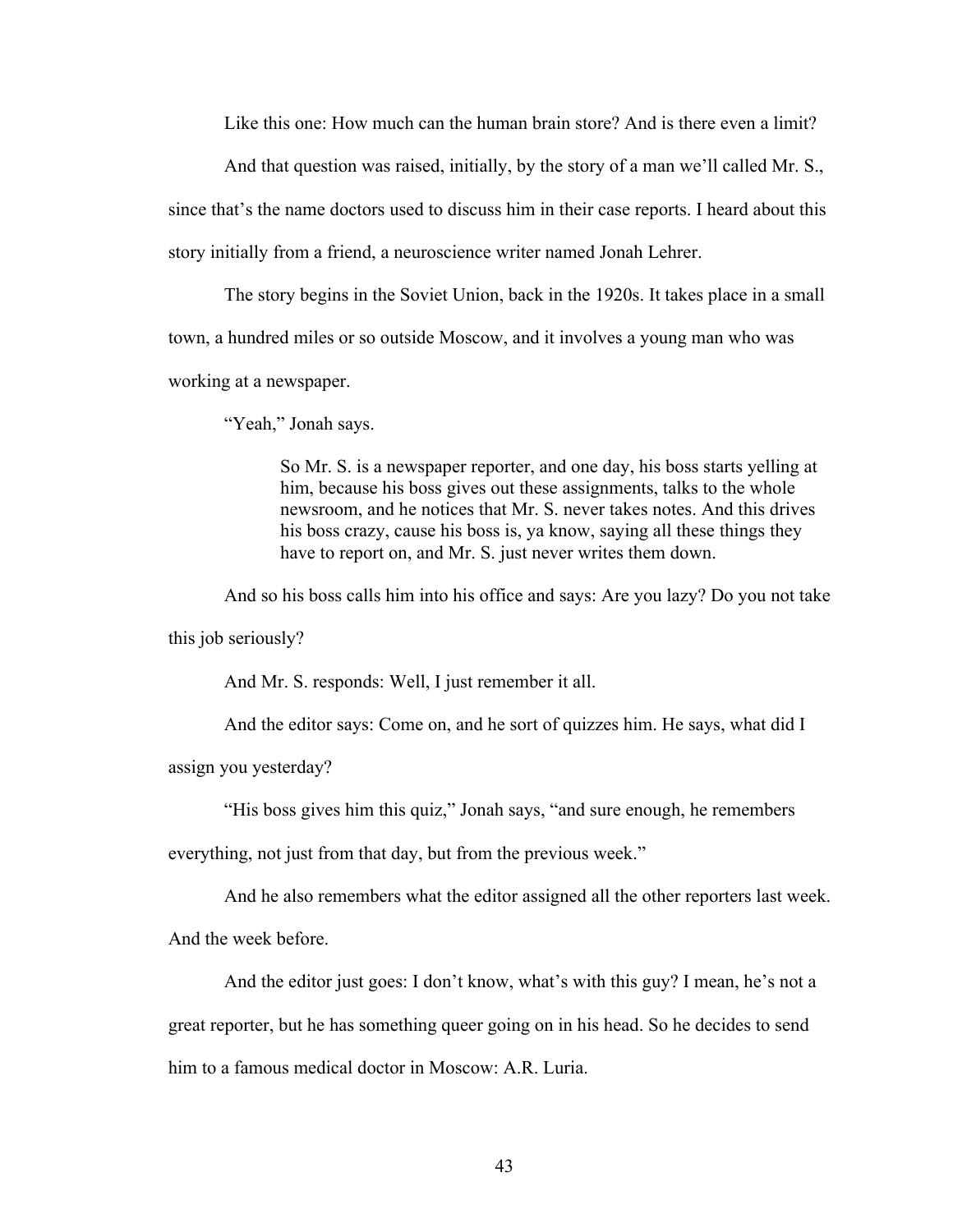Now Luria is a classical figure in neuropsychology and in psychology in general. And to learn more about him and this story about his patient, Mr. S., I went and visited a man named Elkhanon Goldberg, a professor at NYU medical school. Because Goldberg knew Luria.

"Luria was my mentor," he says. "I worked very closely with him."

Not only was he a student of Luria's; Luria gave him a present once.

"Ah, this is this book," Elkhanon says, pulling a thin, hardback book from a shelf in his office. "The book, the original book about Mr. S."

This book, it turns out, is one of the great works of early neuroscience.

"Signed by Luria," Elkhanon says, pointing at the inside cover. "That's him."

It is a beautiful and almost novelistic description of what happened to Mr. S.

"And the original title was *A Little Book About Big Memory*."

So back to the story: Mr. S. goes to this psychologist Luria. What does Luria do with him?

"Luria, in the book," Jonah says, "talks about how he wrote about a hundred random numbers on a blackboard."

Numbers like one and nineteen and 364.

"And asked Mr. S.," Jonah says, "to remember them."

"Okay, here we are on page 60," Elkhanon reads from Luria's book. "Mr. S. would study the material on the board."

"For 45 or 60 seconds," Jonah says.

"Close his eyes," Elkhanon says, "open them again for a moment." Say, *okay, done*.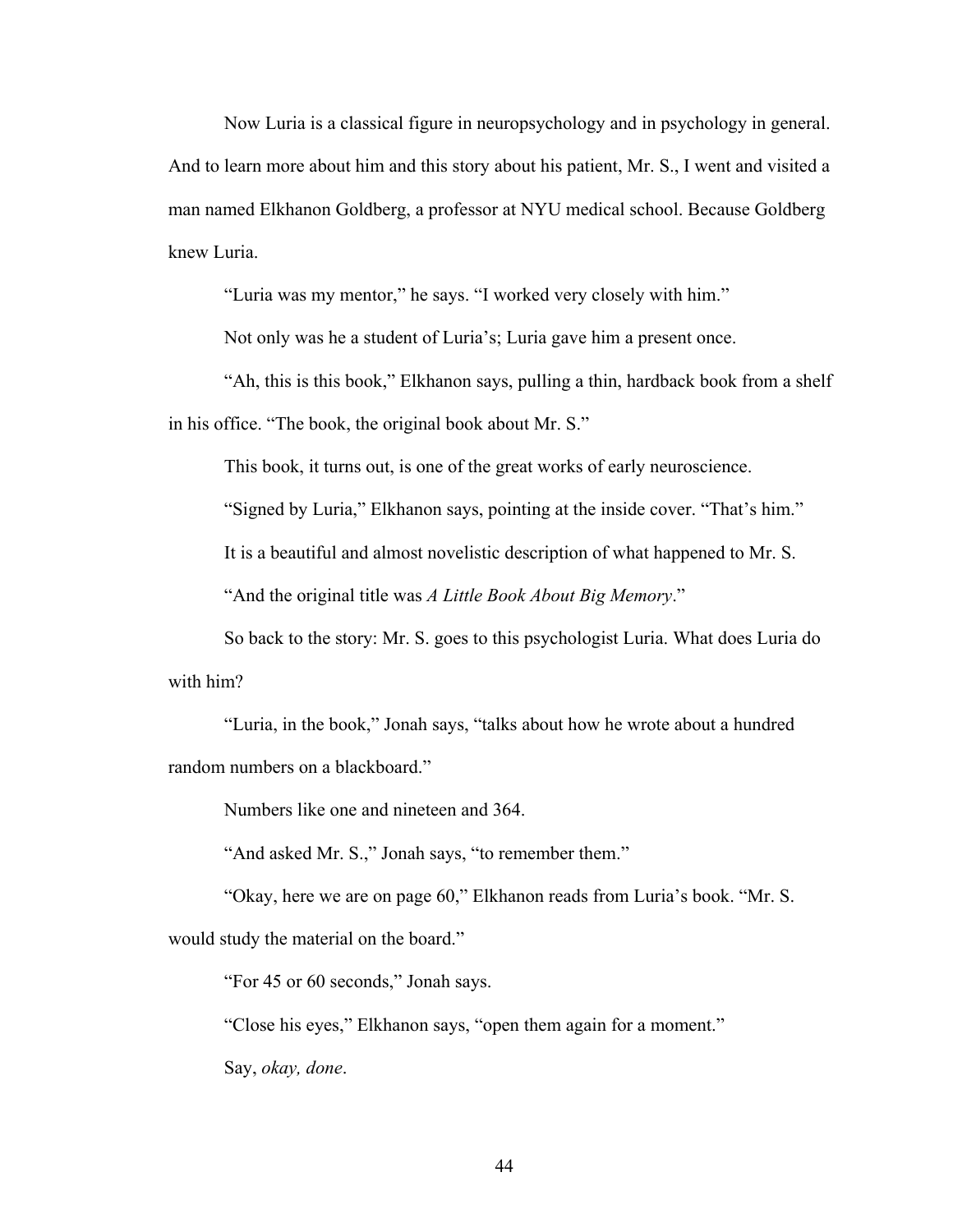"And with that," Elkhanon says, "he would reel off the series precisely."

That's like a superpower.

"Yeah," Jonah says, "and this impresses Luria."

So he takes his new patient up to the next level.

"Luria gives him this incredible assortment of memory tasks," Jonah says,

"everything from memorize Dante's *Inferno.*"

Yes, memorize Dante's *Inferno*—the whole thing. And the really weird thing here is Mr. S. doesn't read Italian. He doesn't speak Italian. He had no idea what he was talking about, and yet he gets the whole thing word perfect.

And not only that, Jonah says.

"If there's some chatter when someone's reciting Dante's *Inferno*," he says, "he'll

also recite back the background cocktail conversation in the room."

No joke.

"He would remember everything," Elkhanon says.

When you say everything, what do you mean by that?

"I mean everything," he says. "Okay? Suppose he interviewed you 10 years ago,

he would remember the color of your sweater, whether you held the microphone in your

left hand or the right hand. He would have remembered everything."

In his book, Luria writes:

It was of no consequence to him whether the series I gave him contained meaningful words or nonsense syllables, numbers or sounds; whether they were presented orally or in writing.

As an experimenter, I soon found myself in a state verging on utter confusion. An increase in the length of the series led to no noticeable increase in difficulty for S, and I simply had to admit that the capacity of his memory had no distinct limits.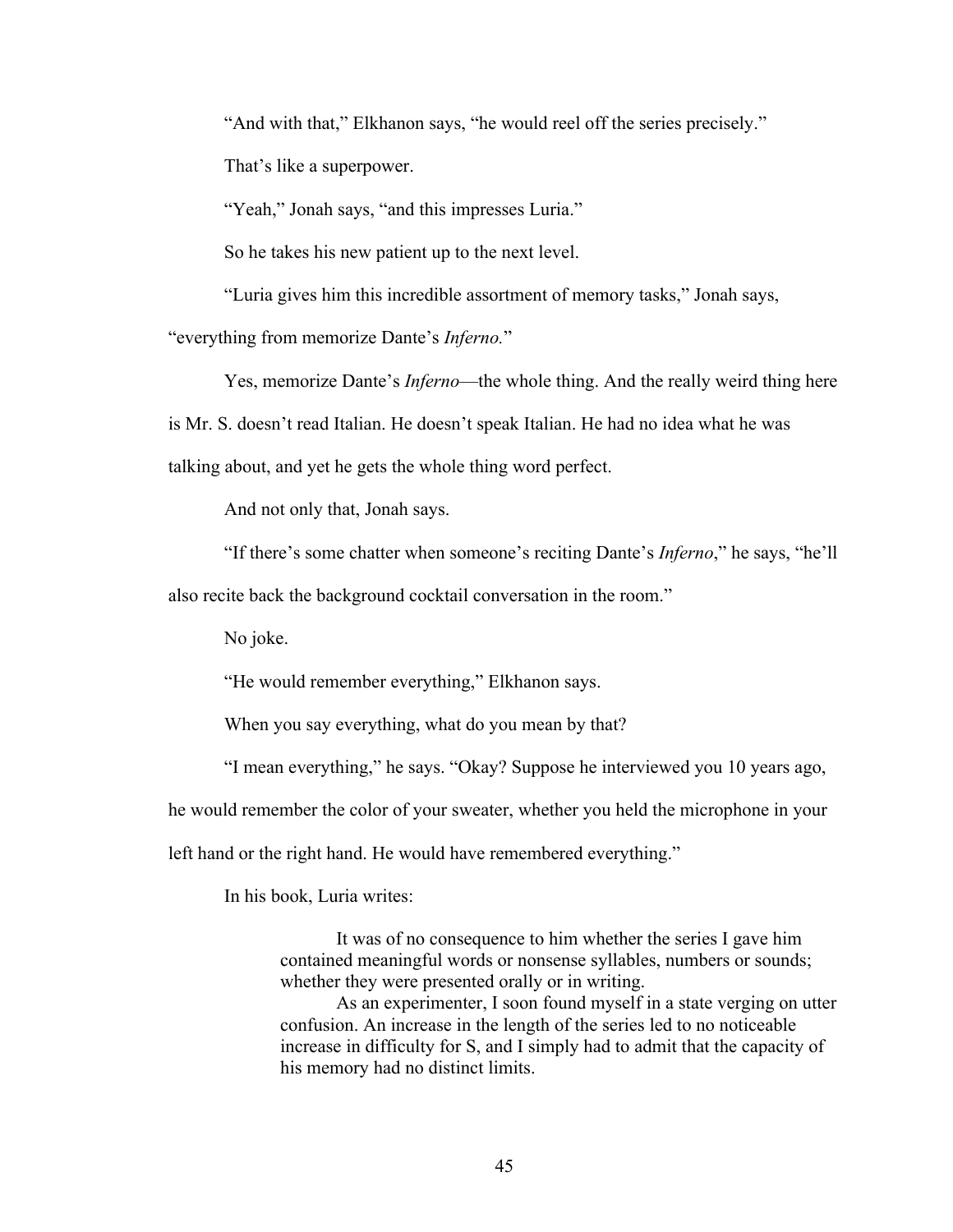Which brings us back to the question: How can there be no limits?

"I wish there was a good answer," Jonah says. "Nobody has any idea why it is he had this infinite capability for recall. What it does suggest, though, is that the brain has the capability to store an incredible amount of stuff."

But to find out just how much stuff, I decided to look someplace else. So let's take a little trip now from Russia, in the 1920s, to London, 2009: The World Memory Championships.

So this whole thing takes place in a hotel in central London. The lobby is crowded with the world's best memorizers. You've got people from Oman, Manchester, the Netherlands. There's even a team of Chinese girls in the corner doing a cheer.

And the people here are all a little bit like Mr. S.; they are walking experiments in brain stuffing. Like take this guy:

"I'm Ben Pridmore, I'm the reigning World Memory Champion. I'm 33 years old and I live in Nottingham."

Ben can take a string of numbers that is 1,400 numbers long—random numbers and he can commit it to memory instantly.

"We've not actually reached any kind of upper limit," he says, "of what it's possible to memorize yet. Everyone is still consistently improving."

But to really dig into how this works, I talked to another guy, a Navy reservist from Dallas named Ron White, who won the U.S. memory championship in 2009. And here's how his experience at the memory championships in London went down.

"So," he says, "I walked in the room that day, wearing my Michael Phelps t-shirt, ya know, it said USA on the front."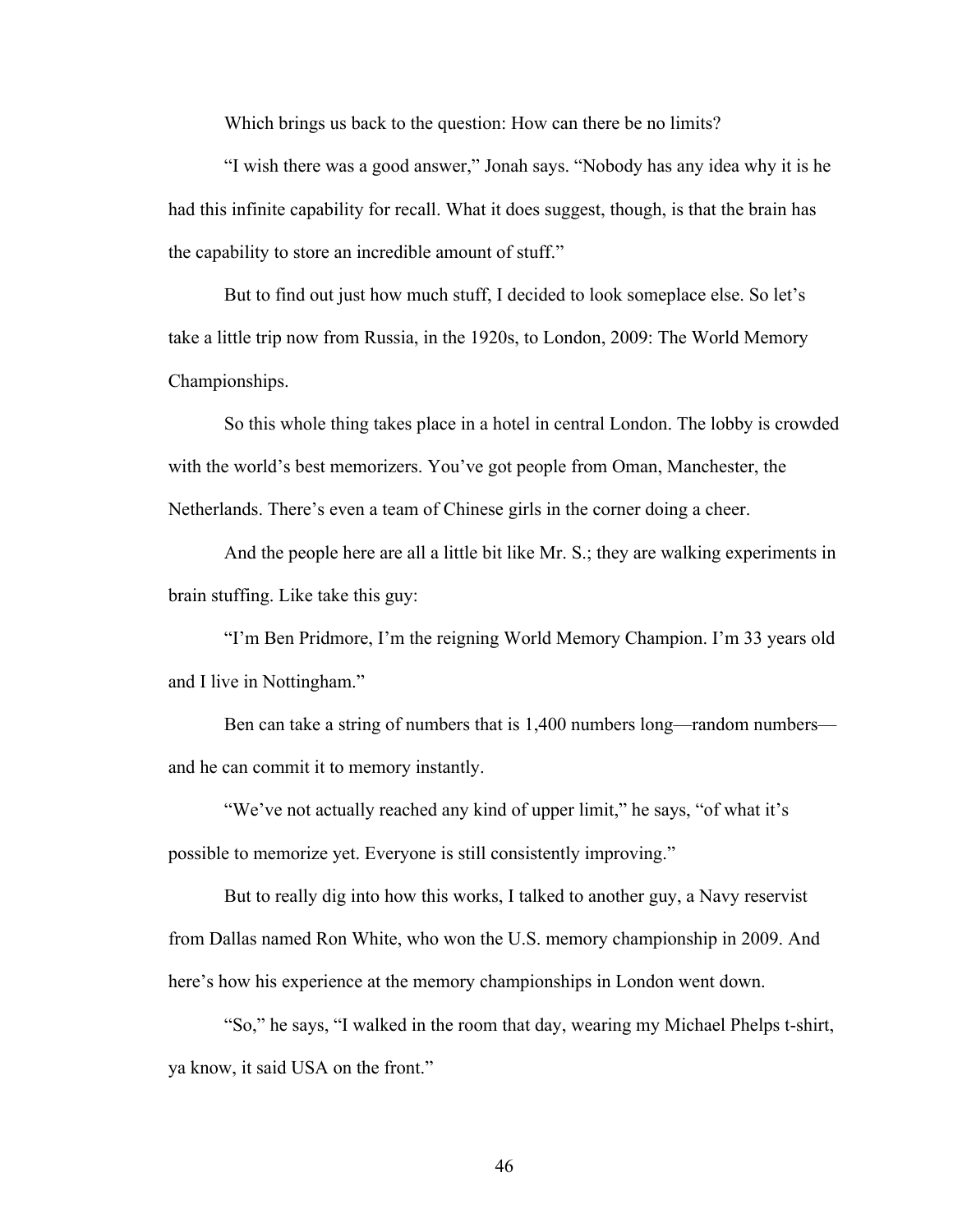He goes on:

The final minutes before you start an event, you're sitting in your chair, just collecting your thoughts. I put on my military glasses—they look like Drew Carey's glasses. I put those on to remind me, hey, remain calm. Ya know, I wore those all throughout my tour in Afghanistan; if you're going down a road and you're needing to be on the lookout for IEDs, but you're not calm—you're nervous and jittery—you could die. Then I'll put on some noise-cancelling headphones. Then I just close my eyes and sit in my chair.

Until over a big loudspeaker, the official overseeing the contest says a key phrase unique to this kind of contest: "Neurons on the ready?" And then: "Go!"

And at that moment sixty people turn over papers, and on these pieces of paper are numbers, nothing but columns of numbers. And their job is to memorize them. The room is absolutely silent. Everyone has their heads down, staring at the numbers.

But here's the interesting thing, in their heads, they're not seeing numbers.

Instead, those numbers are turning into something else. Consider what's happening inside our guy Ron's head. The numbers became: "George Bush, Florence Nightingale, Randy Richardson—he's a friend, Barney Fife, Michael Jordan, Chuck Norris, Anne Frank, Indiana Jones, my friend Ronnie, King Tut."

"I have a person assigned to every number from zero to 99," Ron says. "And then I have a verb assigned to every person from zero to 99. And then I have a noun assigned to every digit. So you're just taking person, verbs and objects. And you're putting them all together, and they really don't make sense."

Like, for example, some of the combinations Ron saw were just completely nonsensical.

"I saw Albert Einstein riding a roller coaster into a bunch of fog," he says. "That was one of the images. I saw the Fat Albert cartoon character driving a car. I saw a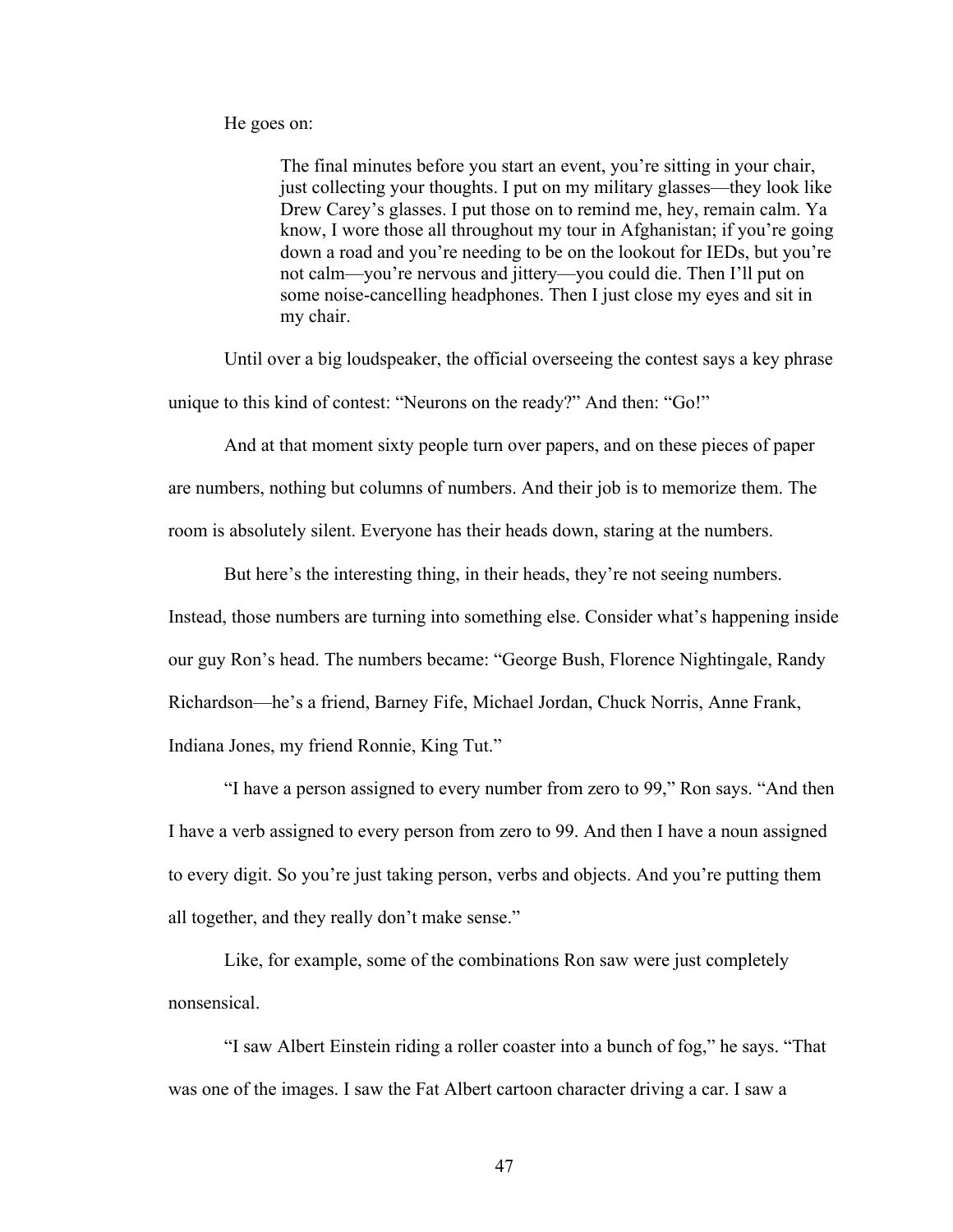Victoria's Secret model—which was one of my favorite pictures—I saw a Victoria's Secret model shooting a gun. Stuff like that."

So there seems to be something about turning data into pictures that makes that data etch in the memory.

"It becomes easier to hold onto," Jonah says.

And nobody know precisely why that's true.

"I don't know," Jonah says, "I would just be purely speculating here, but the visual cortex has been hugely enhanced in human evolution—I mean, it's the rear half of our brain. It might make a little sense that, given that we've got this huge chunk of visual cortex, that it's easier to store memory there."

Oh, but I should say: Ron didn't actually do so well in the contest. He was trying to memorize these twelve decks of cards, and he had constructed this whole stack of pictures—sort of a journey of pictures through a whole military base he used to work at—but he mixed them up, did them in the wrong order. And he lost. Pretty badly.

"I was shocked," he says. "I mean, I was just shocked. That knocked me out any possible contention."

But let's go back to Mr. S. now. Because it turns out he also had little pictures and characters running around in his mind. But unlike Ron, he never asked for the pictures.

"No," Jonah says, "even when he wanted not to do it, he couldn't help but do it."

"He was born that way," Elkhanon says. "He had this tremendous memory without any effort and without any mnemonic techniques. This is the point."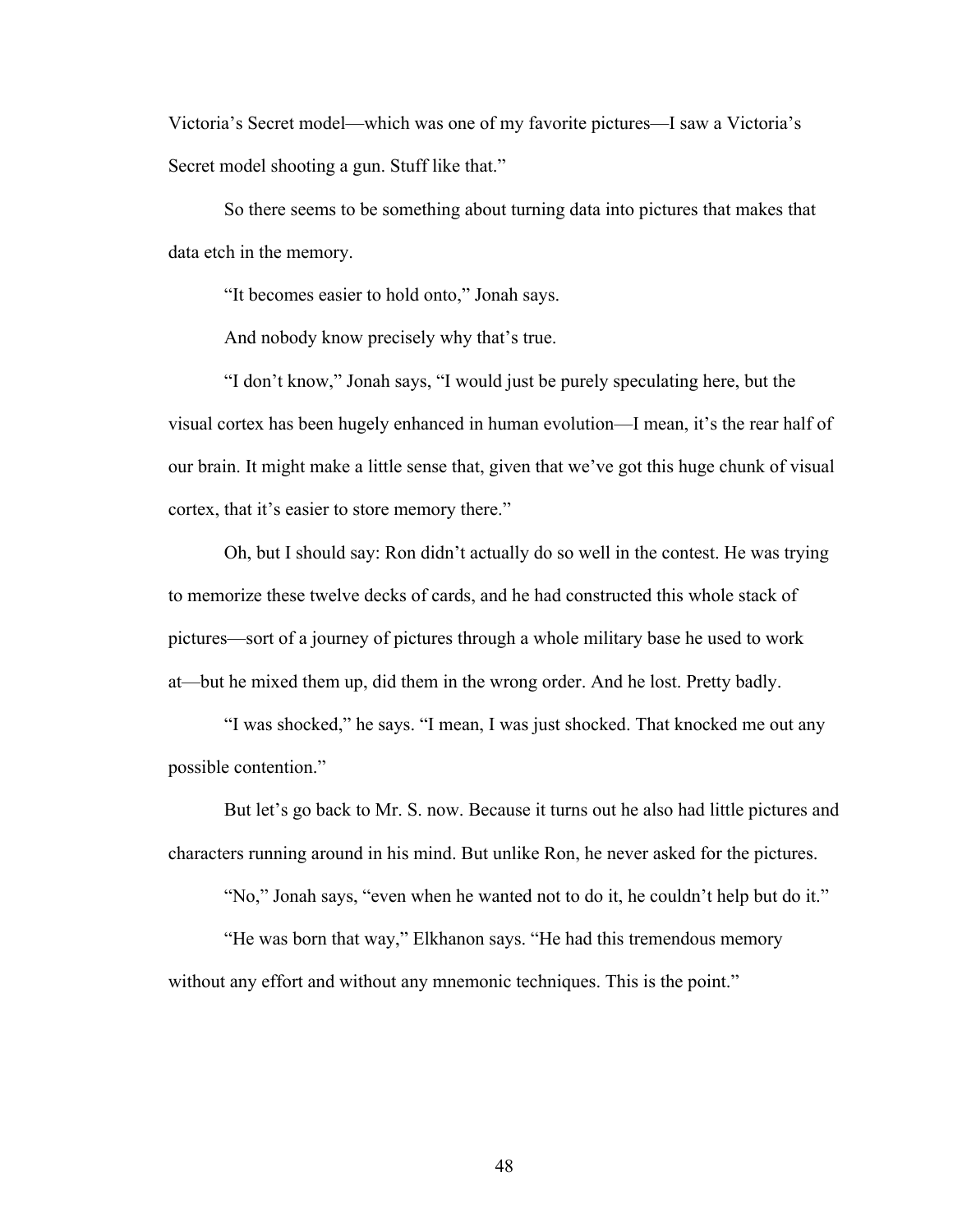Like his mind just made these pictures automatically, in part, Luria theorized,

because Mr. S. had their weird condition called synesthesia, where your senses get

tangled up.

"So he heard voices in terms of colors," Jonah says.

"Right," Elkhanon says, "colors of voices, smells of words."

In Luria's book, he quotes Mr. S. describing his symptoms:

To this day, I can't escape seeing colors when I hear sounds. What first strikes me is the colors of someone's voice. … When I hear the word green, a green flowerpot appears; with the word red, I see a man in a red shirt coming toward me; as for blue, this means an image of someone waving a small blue flag from a window.

Usually I experience a word's taste and weight. Sometimes what I sense is something oily slipping through my hands.

And it seems this condition had been with him since childhood. Luria quotes S:

"When I was about two or three years old, I was taught the words of a Hebrew prayer. I

didn't understand them, and what happened was that the words settled in my mind as

puffs or steam or splashes."

And perhaps most interesting is what happened when he saw numbers.

"His numbers weren't just numbers," Jonah says. "Sometimes he imagined

walking through a crowded Moscow street, and the numbers are scattered along the way.

And so he describes how, I'm walking down the street, there's the number one."

"This is a proud, well-built man," Luria writes.

"Then I make a right turn onto this side street," Jonah says.

"Two is a high-spirited woman," Luria writes.

"Then I make a left turn," Jonah says.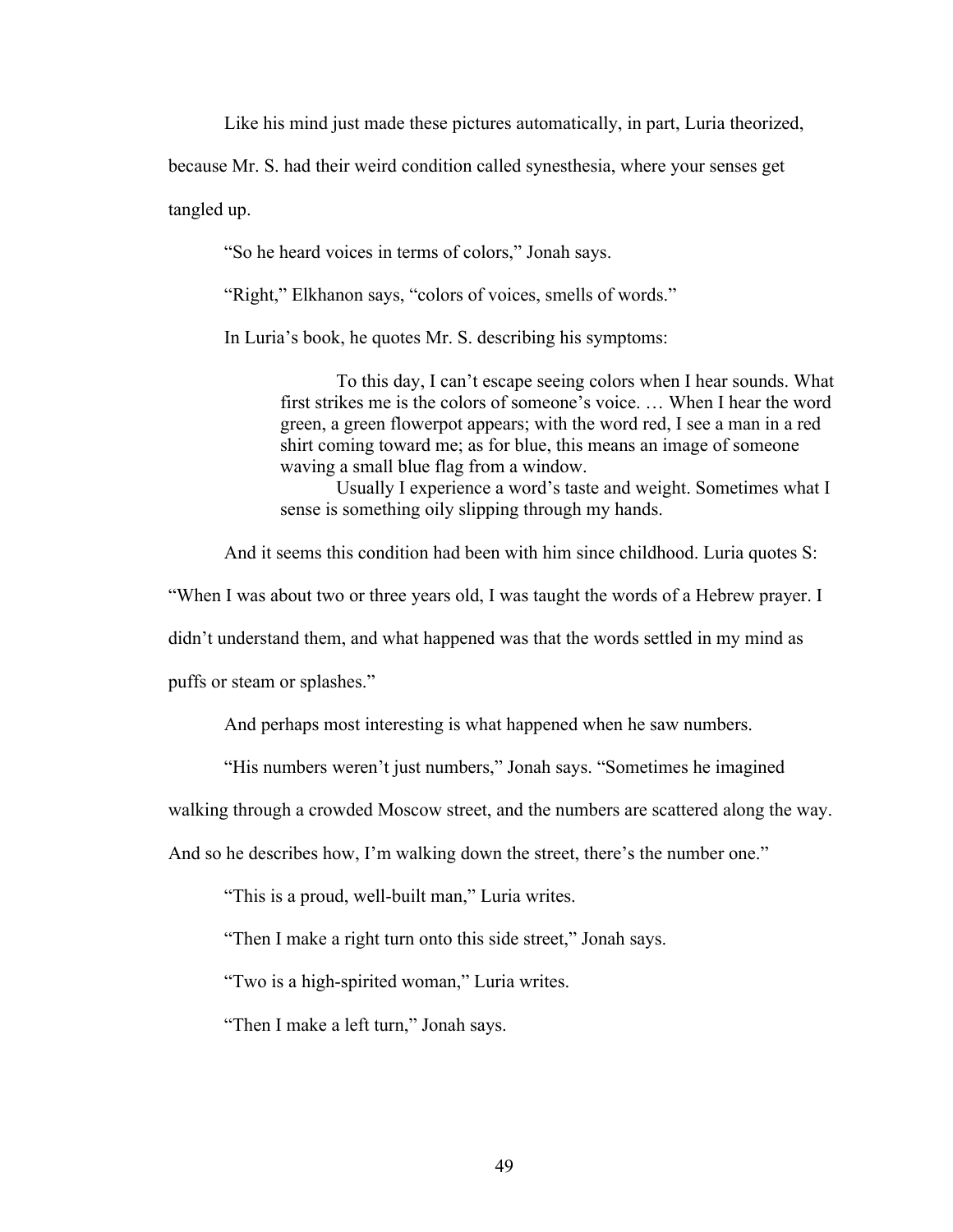"Three, a gloomy person," Luria writes. "Six a man with a swollen foot; seven a man with a mustache; eight a very stout woman. As for the number 87, what I see is a fat woman and a man twirling his mustache. Why? I don't know."

"Nobody knows," Jonah says. "Nobody knows exactly what accounts for the individual associations of synesthesia. They just exist. But they're this extra scaffold for Mr. S.'s memory to cling to."

Consider this one last quote from Luria's book. This is Mr. S., the patient, speaking: "I recognize a word not only by the images it provokes, but by a whole complex of feelings that image arouses. It's hard to express. It's not a matter of vision or hearing but some overall sense I get."

Once Mr. S. realized he had this talent, he took it on the road.

"He became a traveling circus freak, basically," Jonah says.

"Yeah, well," Elkhanon stutters, trying to come up with a better way to describe the guy, "professional mnemonist, yeah."

Mister Memory.

"He gave up journalism to perform for crowds," Jonah says.

Big crowds.

"Just crowds in auditoriums," Jonah says.

Just imagine, Mr. S. standing backstage in some theater in Moscow. An

announcer steps into the spotlight: Ladies and gentlemen, please welcome, the Captain of

Cognition, the Master of Memory, the Spectacular Schereschewsky. And the audience—

by the way, he could fill the house—the audience would jam in, and the announcer would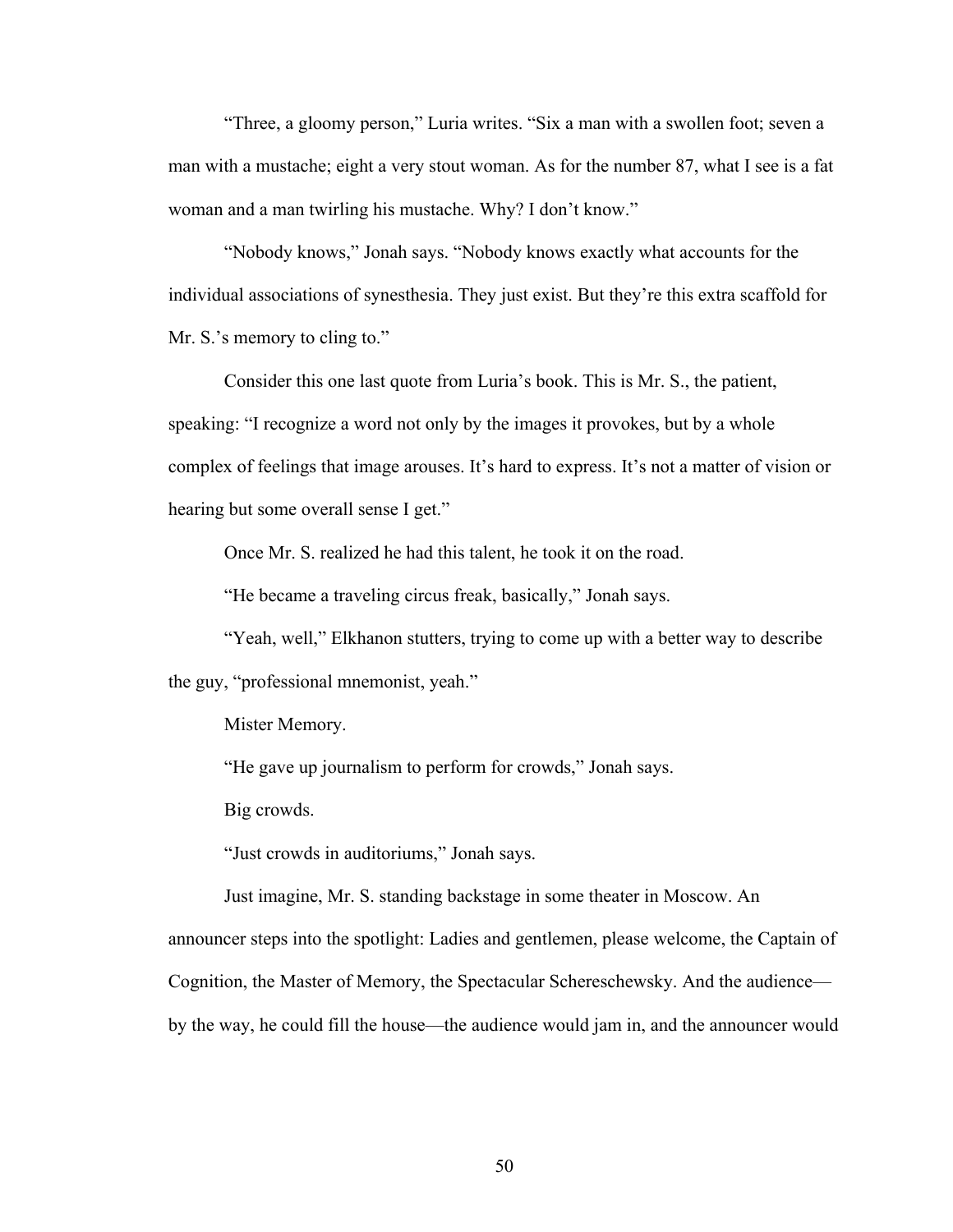invite them to shout random numbers at Mr. S. And maybe after 10 minutes of shouting, the crowd would quiet down, and Mr. S. would close his eyes and step forward.

"And he would remember them all," Jonah says.

This was his job.

And it wasn't just numbers, by the way. He was thrown weird phrases, nonsense sounds, nouns, verbs. And sometimes he'd do four shows a day. And the more he did, the more obvious it became that this business of his, it had a downside.

And here's where we finally reach the limits questions that we're really examining here. He would hear all these nonsense phrases being thrown at him, and they would build up in his mind, until he just had heaps of them up there.

"And it's important to know," Jonah says, "this was frustrating for Mr. S."

He had a constant stream of memories pouring into his brain, and he couldn't get any of it out. And on top of that, as they piled up, the memories began to kind of mush together—one would trigger another and another and then another.

"It was this suffocating web of associations," Jonah says.

"The moment he encountered anything," Elkhanon adds, "everything even remotely related in his past to that something was immediately evoked in his memory.

Which sounds horrible, if you think about it.

"I agree," Elkhanon says. "That would be a bloody nightmare."

"The mind isn't just interested in storing information," Jonah says. "It really wants to be able to get meaning out of that information, out of those memories. And that actually seems to be turned off, to be inhibited by remembering too much."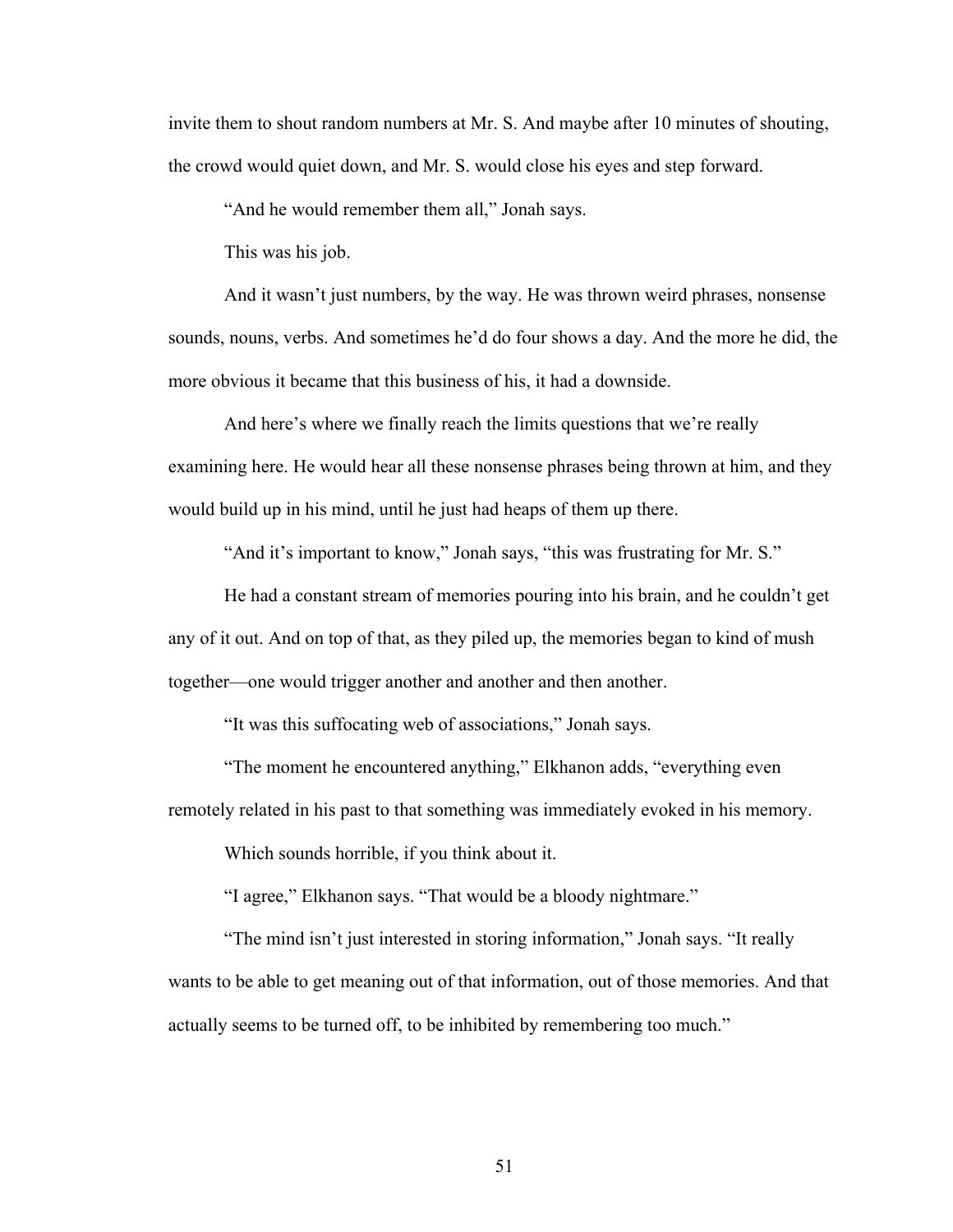In other words, there really is a limit in our heads. It's a different kind of limit. It's not the limitless ability to remember one number after another, but a precious balance in your head. If you remember too much, you will make no sense of the world—in a sense, making sense of the world is an act of negation.

Which makes sense. Think about living in a big city like New York; if you remembered every person you ever bumped into on the street, you wouldn't be able to have a relationship with your wife or your husband or your child, because they'd just be lost in this thick crowd in your head.

Somehow that's the balance—the act of forgetting is crucial to create preciousness.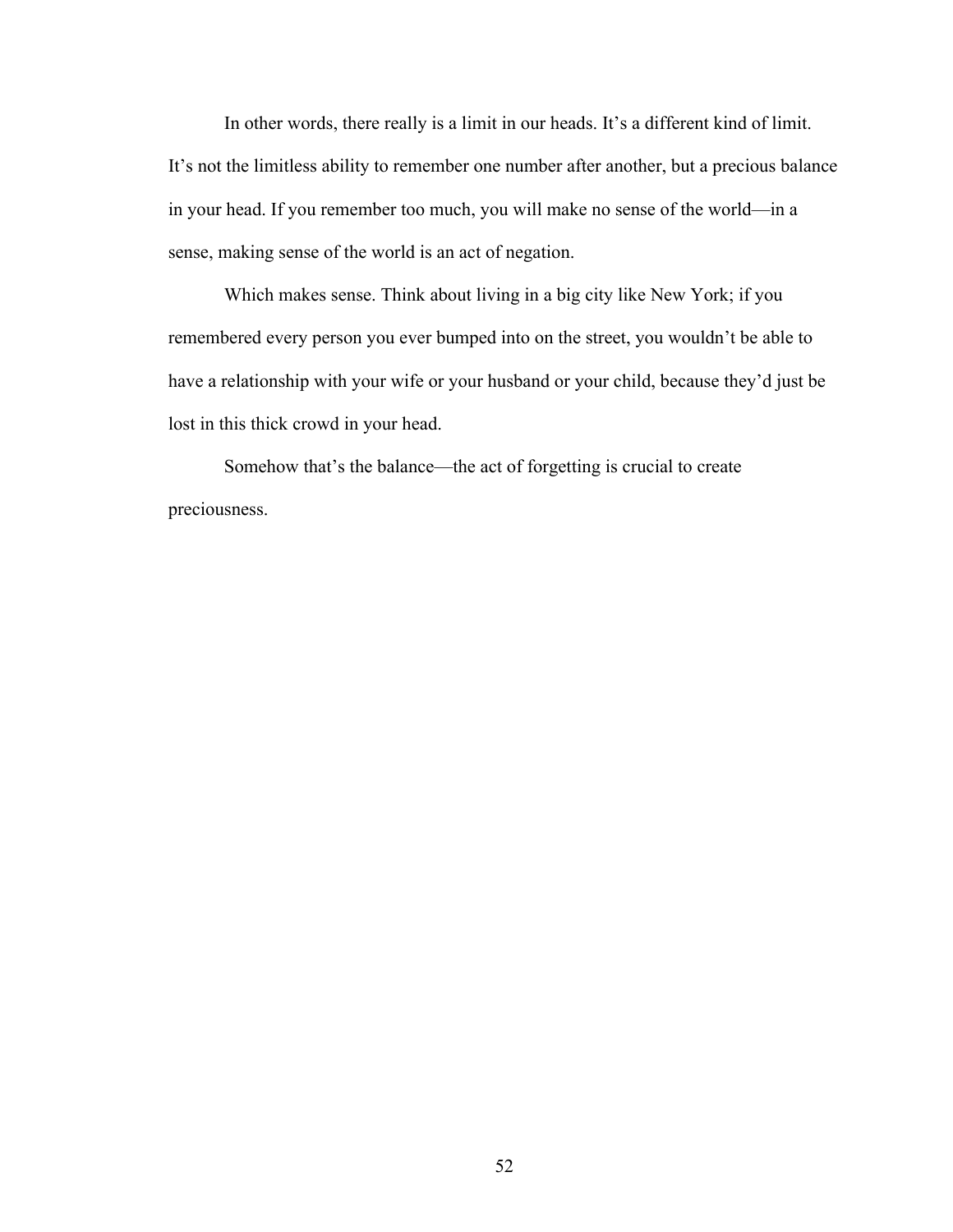## The Magical Tumor

This piece factored in an episode on tumors. It was preceded by a story about a virulent strain of mouth cancer that has, for the past several years, been decimating the population of Tasmanian devils. The really creepy thing about it, though, is that unlike any other cancer ever described by scientists, it's contagious—passed from one devil to the next when they bite one another on the mouth.

The episode is concluded by a piece on the HeLa cells—taken from a woman's cervical cancer tumor in 1951 and found to be the first immortal human cells. Former University of Memphis professor Rebecca Skloot serves as our guide.

In this piece, "The Magical Tumor," we hear about two very strange tumors. We learn of the first from a physician named Orrin Devinsky, famous for his treatment of strange neurological conditions, especially those rooted in disturbances of the temporal lobe. We learn of the second from a writer named Mark Salzman, author of several books, including *Iron and Silk*, a memoir about teaching English in China, and *Lying Awake*, the novel discussed in this piece.

Sometimes the human body creates things inside itself that seem almost like little creatures of their own. Example: Tumors. They eat and grow and reproduce. But more often than not, they destroy the body that created them, the body that's given them a home. But what if a tumor could be good? What if a tumor could be rich, beautiful and desirable? Remember that film *Phenomenon*? John Travolta played a man named George Malley, who got a tumor that made him a genius. He learned Portuguese in twenty minutes. He developed a perfect memory. His tumor was exquisite.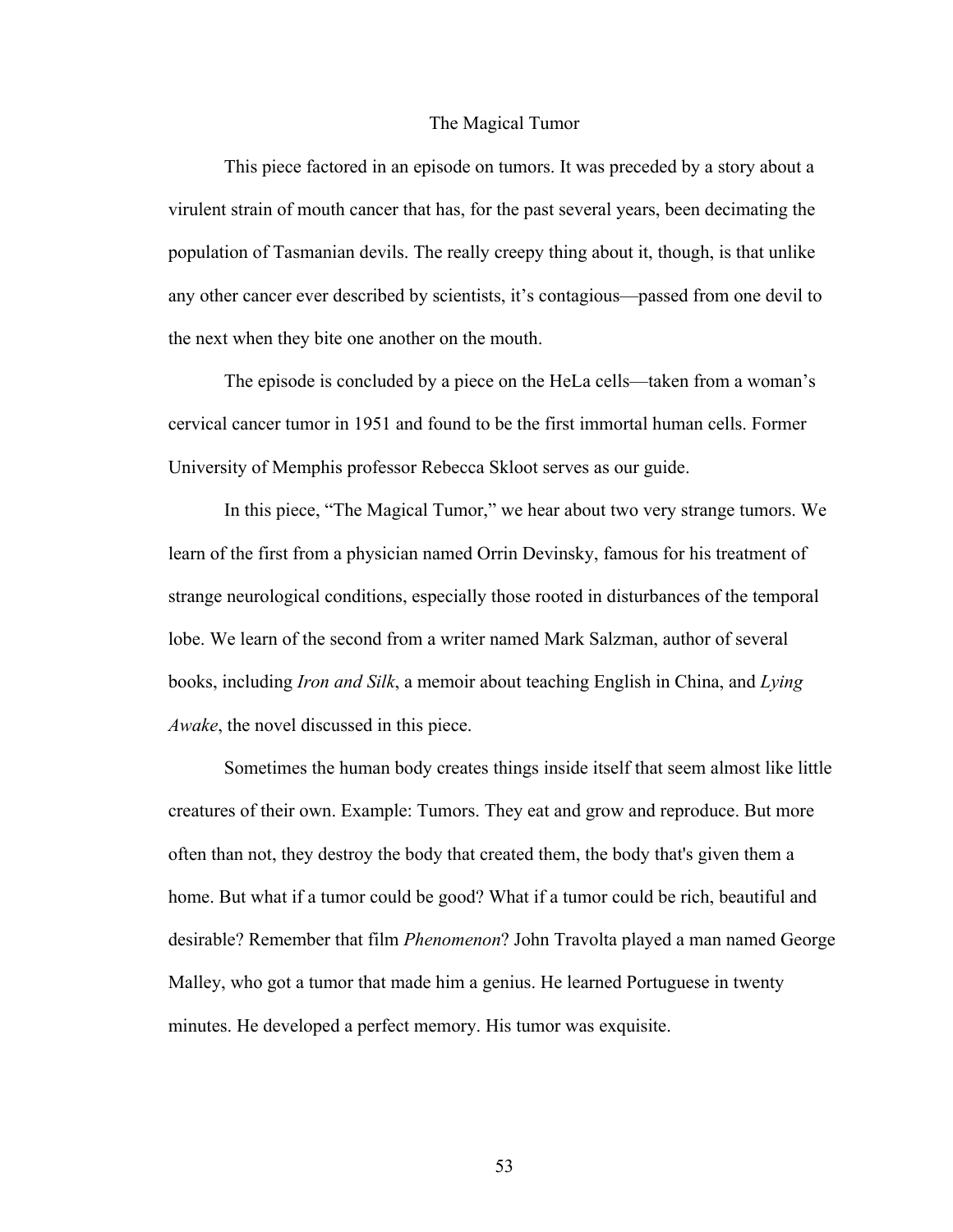And sure, that's fiction, but it raises a real question: Can a tumor do something good?

So I brought that question to a doctor named Orrin Devinsky. He's a neurologist at NYU Langone School of Medicine. And Orrin has had a lifelong interest in the beneficial effects of certain kinds of brain conditions.

"Right," he says. "I'll just tell you, I think, one of the most fascinating cases in neurology very quickly."

It's about this guy, who developed a very, very pleasurable tumor.

"A gentleman was described," Orrin says, "who ever since he was a child, would look at safety pins and have an orgasm."

At safety pins?

"At safety pins. The more shiny, the more numerous the safety pins, the stronger the sexual experience."

And this happened from his pubescent period?

"Sometime in puberty he made this association—when he looked at a safety pin, he had an orgasm."

For this guy, the condition was terribly embarrassing—and yet, sort of wonderful.

"So yeah, so he realized this is not something most people do, never talked about

it. And he did it in private."

He grew up, finished high school and fought in World War II. But when he got back home from the war, things changed.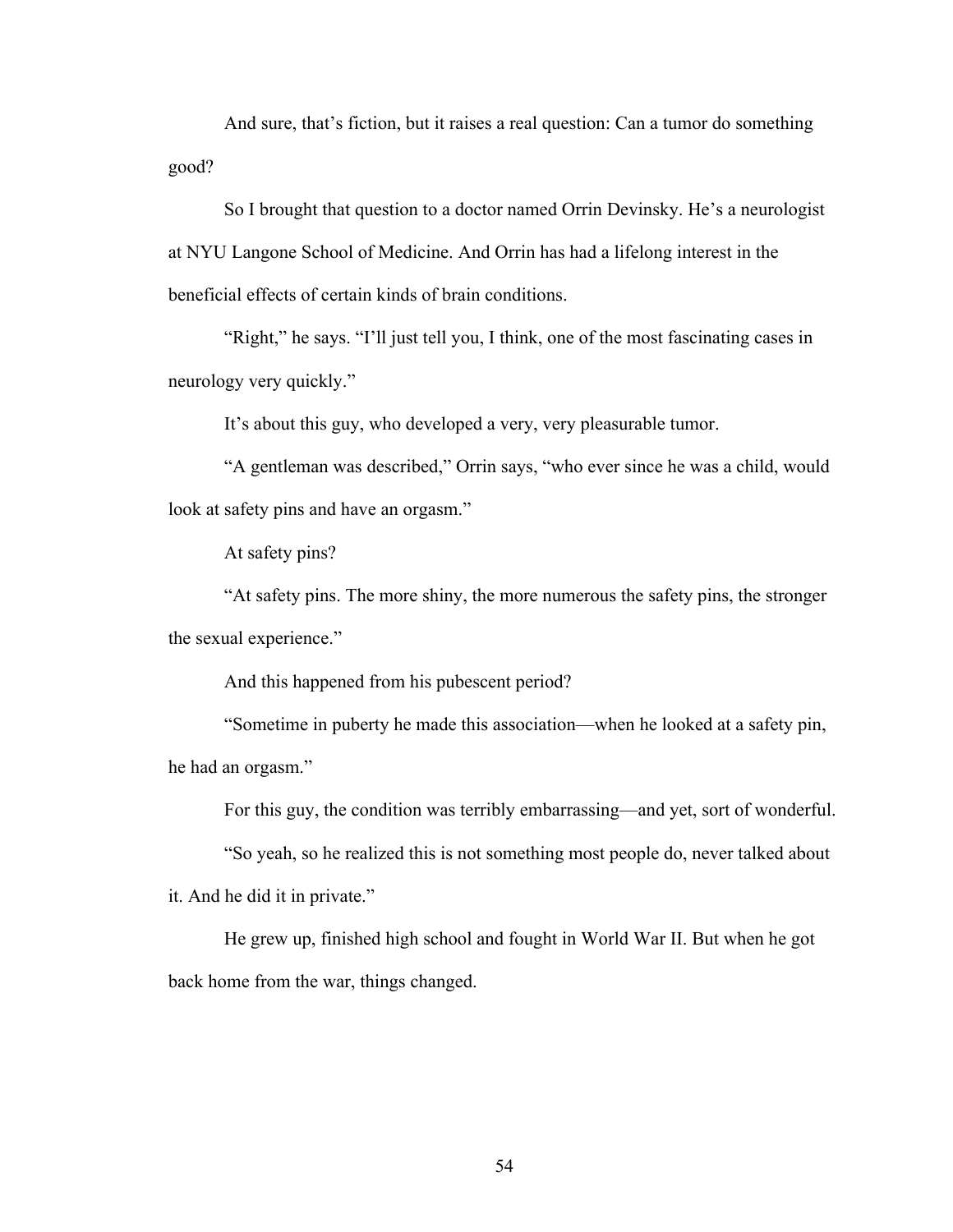"He was on early discharge and got married," Orrin says. "And then started having less sex with his wife, because the safety pins were much more enjoyable. Sometimes he just had to think about a safety pin, not even hold it up."

Sure, this is strange. But I think you could say that the experiences this guy was having with the safety pins gave him a kind of pleasure that maybe is unavailable to the rest of us. And certainly wasn't available to him any other way.

Until, Orrin says, this guy began to have seizures.

"He got admitted to a psychiatric hospital, the Mosley, one of the big psychiatric units. They got an EEG, and to make a long story short, there was a benign tumor."

Right in the part that's called the temporal lobe, sort of in the middle of your

head, right behind your eyes.

"But they took it out."

They took it out?

"They took it out," Orrin says, "and they cured him of his wonderful experience. So he could look at safety pins all day long, but he would never again enjoy them the way that he had for his whole life."

How did he feel about that?

"I think it was a mixed blessing, as you would imagine."

And this idea, that from a tumor you can get something not so good, but also good, this is an idea that has, well, there's been a novel written on this theme. The title of the book is *Lying Awake*, written by an author named Mark Salzman.

So I called Mark to ask him about the story. And the basics of it go like this: Mark decided to imagine a nun.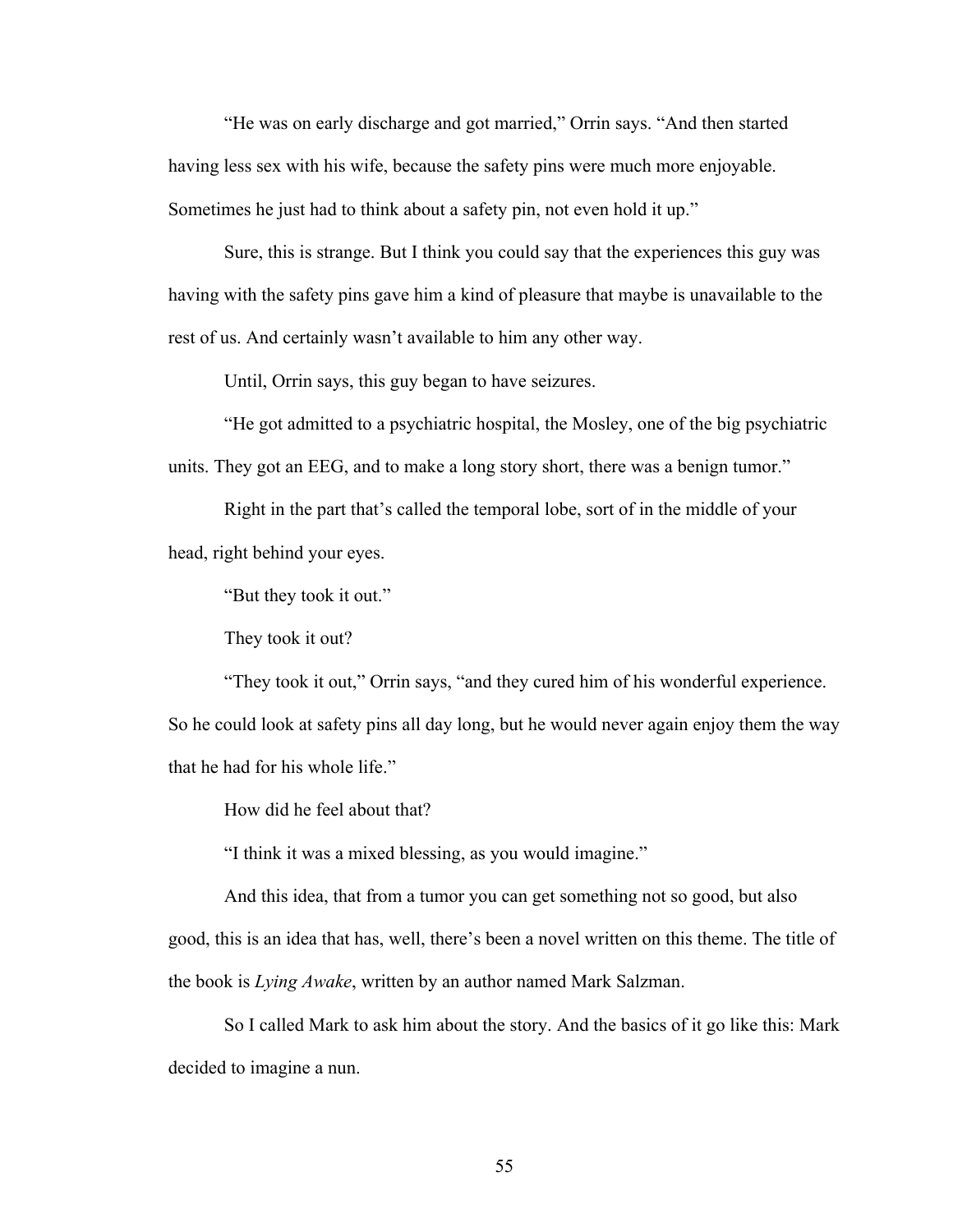"Our main character," he says, "is Sister John of the Cross."

And it happens that this particular nun joined a nunnery, because she felt lonely

for a relationship with God.

"Yes," Mark says. He goes on:

It's just not enough for her to tell herself, yes, God is there. What she longs for is a tangible sense of God's presence, a sense that she can really feel God's presence in her life. And she begins having what she thinks are migraine headaches; the regular doctor that the sisters see tells her that she seems to be having migraine headaches, coming more and more frequently. And there comes a point when one of these headaches changes dramatically, and then everything is different.

You kind of have to imagine this scene taking place in an environment of profound silence, She's in the cloister, she and one other sister, working on a sewing project. They're sewing an altar cloth.

In his book, Mark writes:

One of the pins slipped out of her hand, ringing like a miniature triangle as it bounced off the floor. She looked down to the floor and saw it, but it looked impossibly distant. When she reached down for the pin, her hand looked strangest of all, as if it belonged to someone else. The silence in the room came alive, like the words left out of a poem. Something buried so deep inside her that she'd forgotten it was there rose to the surface. Sister, are you not feeling well? God was present in Sister Anne's voice; he was present in her face. Nothing was changed, yet everything was changed. God is here, she answered. You were here all along.

And for someone seeking a connection with God, this seems like a field goal.

She's aching to feel his presence. And there he is.

"That's right," Mark says. "This is the moment she's been waiting for all her

life."

But there's a problem: she has a tumor—you probably saw that one coming.

"Yes, she has a meningioma," Mark says, "a benign tumor—small, about the size

of a raisin—in the temporal lobe area of her brain."

Right in the same spot where the safety pin fellow had his tumor.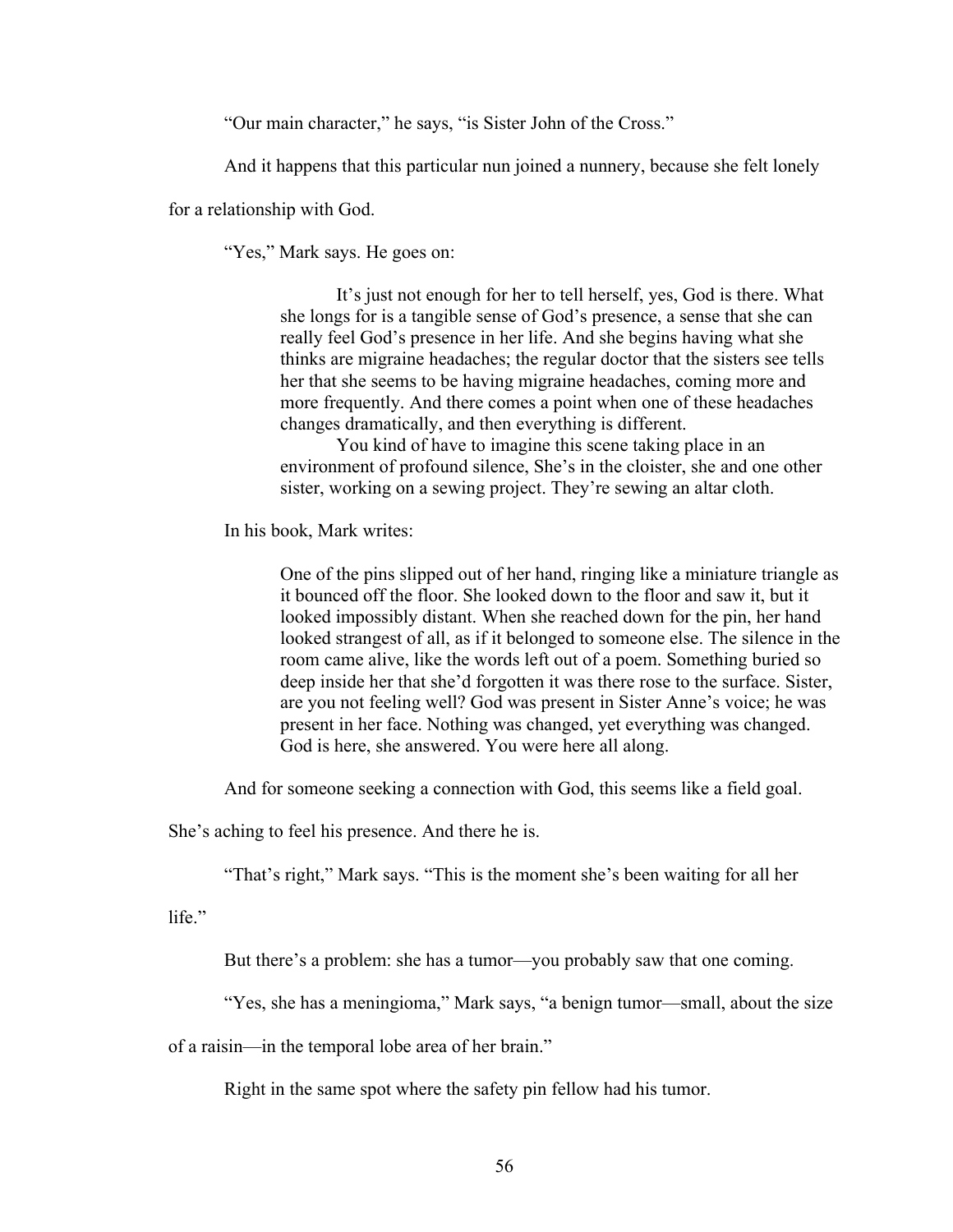And when she goes to see her doctors, they tell her, this tumor is what's been causing her migraine headaches. But they tell her something else, too. The tumor is also behind that feeling of spiritual ecstasy she felt while sewing that altar cloth. And this puts her in something of a spot.

"The problem for her," Mark says, "is should I have the tumor removed, give up the most satisfying and fulfilling experience of my whole life? Or should I sacrifice my health, in order to share with others the experiences that I'm having?"

So, I pose the question to Orrin: What do you tell people?

Because he sees patients like this. This is what he does for a living.

"Every case is unique," he says, playing it safe.

But if a person comes and says, I'm having what I want, and you are suspicious that what she also is having is a disease, what do you do about the patient?

"If I knew for sure that the tumor, let's say, was benign and would never grow," Orrin says, "and the only thing that person experienced was this religious feeling that they found extremely enjoyable, I would say let's do nothing, but let's do serial scans to make sure nothing grows and that you're safe."

But in Mark's book, as it happens, the nun got a little worse. She had a few more headaches; they got more severe. And her doctors took the tumor out.

"The seizure activity stops," Mark says. "These experiences stop coming. And she does feel afterwards a sense of … blah. She feels as if she sort of tumbled out of a Himalayan mountain into a muddy village. This is common, apparently, among patients after they've been treated."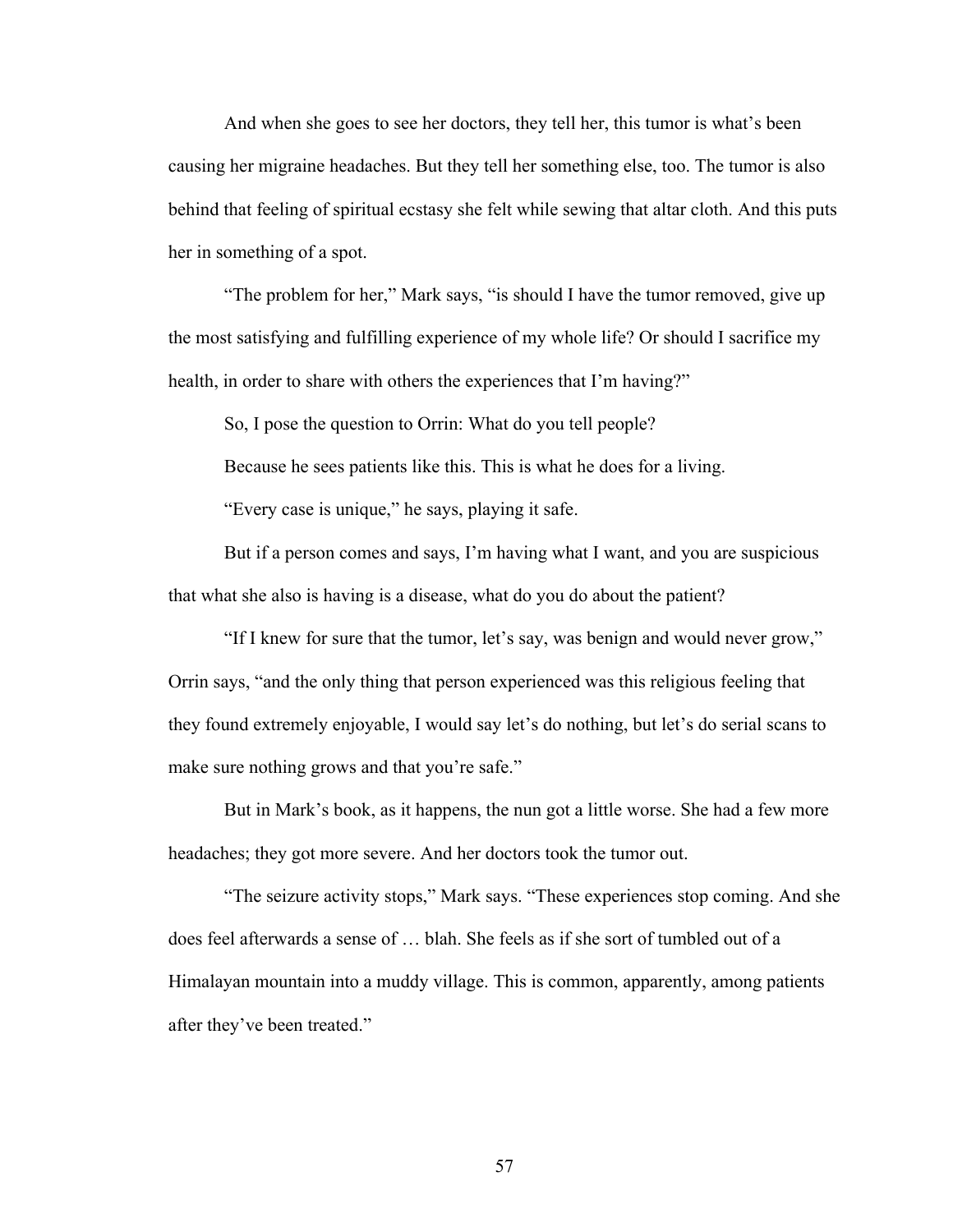And this story raises an even deeper question, I think: If someone has a very important and meaningful experience, and you have a sense it may be an abnormality, a physical abnormality, that is triggering it, do you regard them as delusional? Like, there's just the possibility here that maybe these people are having an actual conversation? Or do you not even consider that?

"No, I mean, so science," Orrin says, haltingly, stumbling. He goes one:

I think the question you ask and I think you're getting at is, could it truly be that this is God's avenue to speak to us? And people in the late 1800s thought it was through the right hemisphere, and that's often where these cases occur, in the right hemisphere. So it may be that that's right. It's the more emotional hemisphere. And when things are in a perturbed state, you may be more receptive to experiencing spiritual things. And I think there probably is some physiologic basis that allows you to tune into a broader world, and maybe some states of neurologic dysfunction allow you to harmonize or tune in or receive those messages, so to speak.

In which case, then your tumor or your epilepsy would be?

"The window or the conduit."

And even though we're talking about a tumor, if you think about it, every feeling, every thought you have comes from some cells in your brain. And if any of those cells can produce a glorious experience, then the experience stands on its own. Even if the cells producing the experience are tumor cells. And sometimes, in very well documented cases, these are extraordinarily profound, desirable things.

"They're often hard to put into words," Orrin says.

Have you tried?

"Yeah, I mean, people, ya know, Dostoevsky is probably the most articulate

person with epilepsy who's had a religious experience and who wrote down what he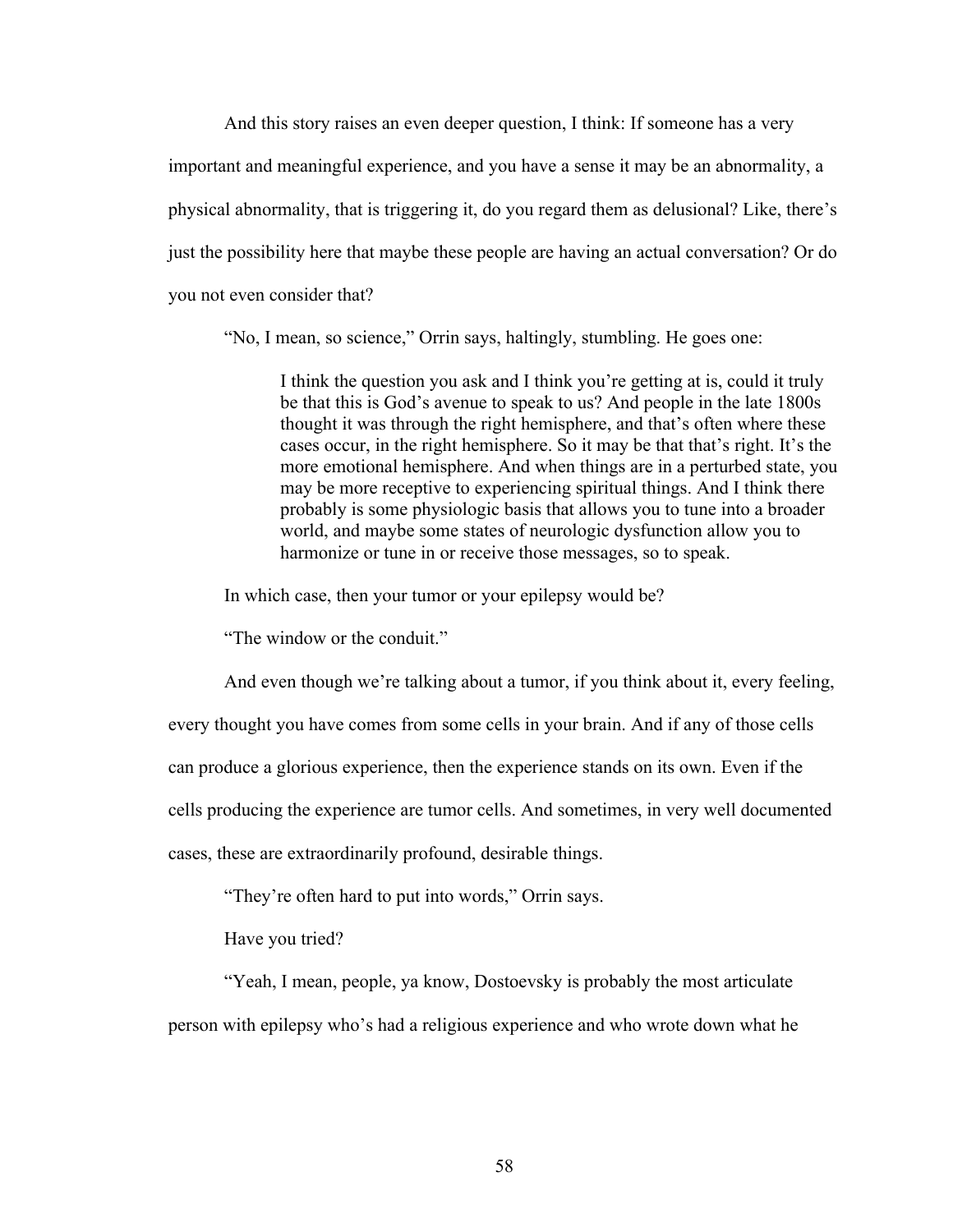experiences," Orrin says. "I don't have the quote in front of me, but it's like, this felicity,

this feeling I get."

In fact, the quote from Dostoevsky goes like this:

For several moments, I would experience such joy as would be inconceivable in ordinary life. I would feel the most complete harmony in myself and the whole world, and this feeling was so strong and sweet that for a few seconds of such bliss I would give 10 or more years of my life even my whole life, perhaps.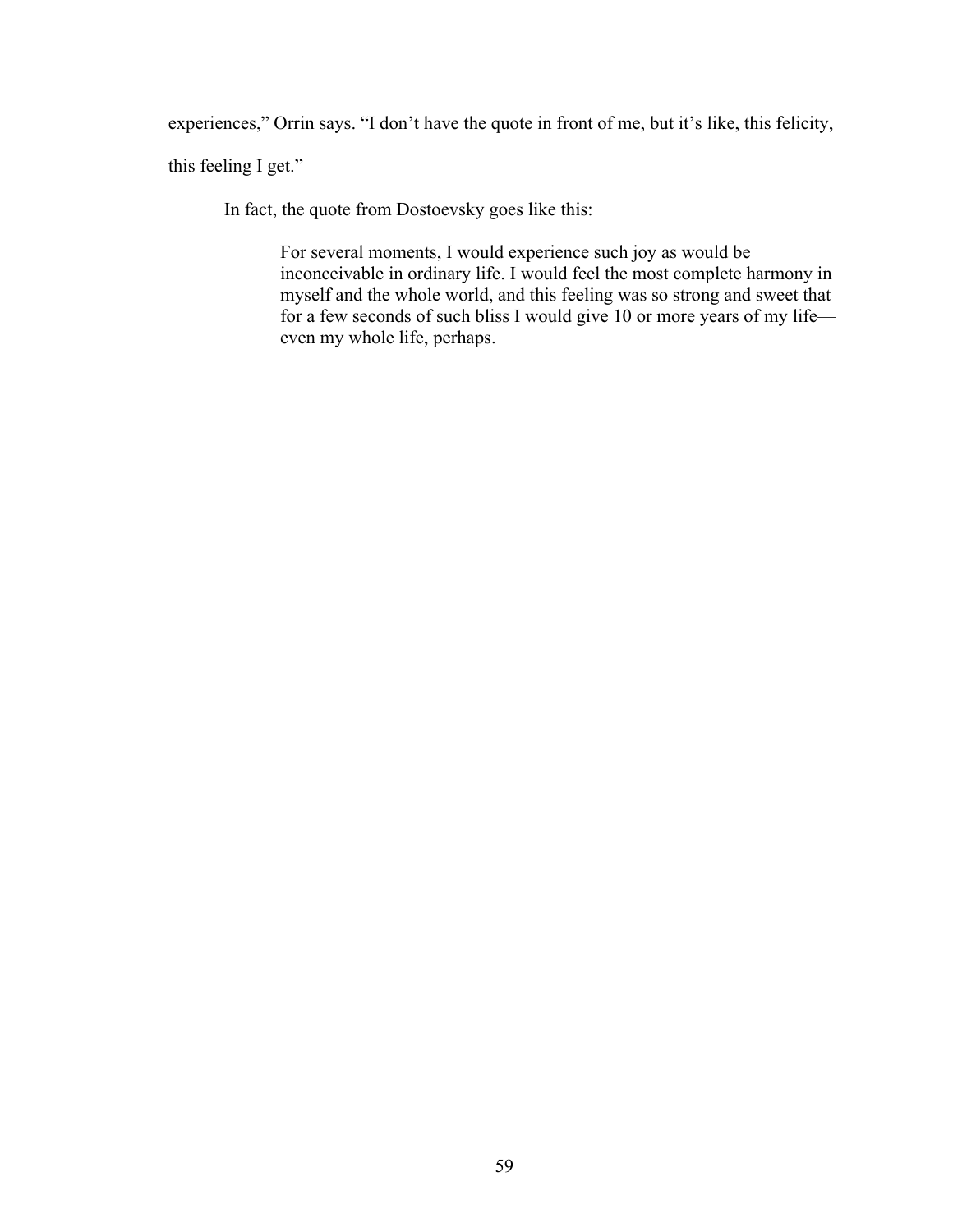## Welcome, Parasite

This next story is also about something weird getting inside your body. It aired as part of an episode on parasites. It was paired was a piece on the problems caused by the hookworm epidemic in the American South, and appeared after a sort of greatest hits piece on nature's cleverest parasites, and before a piece on the parasite Toxoplama gondii, which scientists say tends to manipulate the brains of rats so they get themselves eaten by the nearest cat.

I spent a little time in the main introduction to the collection explaining where this story came from. After reading about Worm Therapy in *Harper's*, I found Jasper on the Internet and called him at his house in California. He and I spent hours talking on the phone, and we ended up recording about three of them—a lot of tape for a piece that came in under twenty minutes, in the end.

When I first talked to him, Jasper was just several months into his life as a hookworm entrepreneur, and over the months we reported the story lots of things changed for him. When we first talked, he was working in Mexico. Later, he moved his operation up to his house in Santa Cruz. And when I reestablished contact with him before the story aired on *This American Life*, he had fled the country.

 Much of Jasper's story stretches the bounds of believability, and I took great pains to verify as many of his claims as I could. I interviewed his aunt, who raised him in England. I interviewed his cousin, who joined him on his adventure to Africa—I reviewed pictures from that trip, as well, including a photograph of Jasper entering a rural latrine. I read countless scientific articles about the various benefits attributed to the presence of intestinal parasites. I interviewed four of Jasper's clients.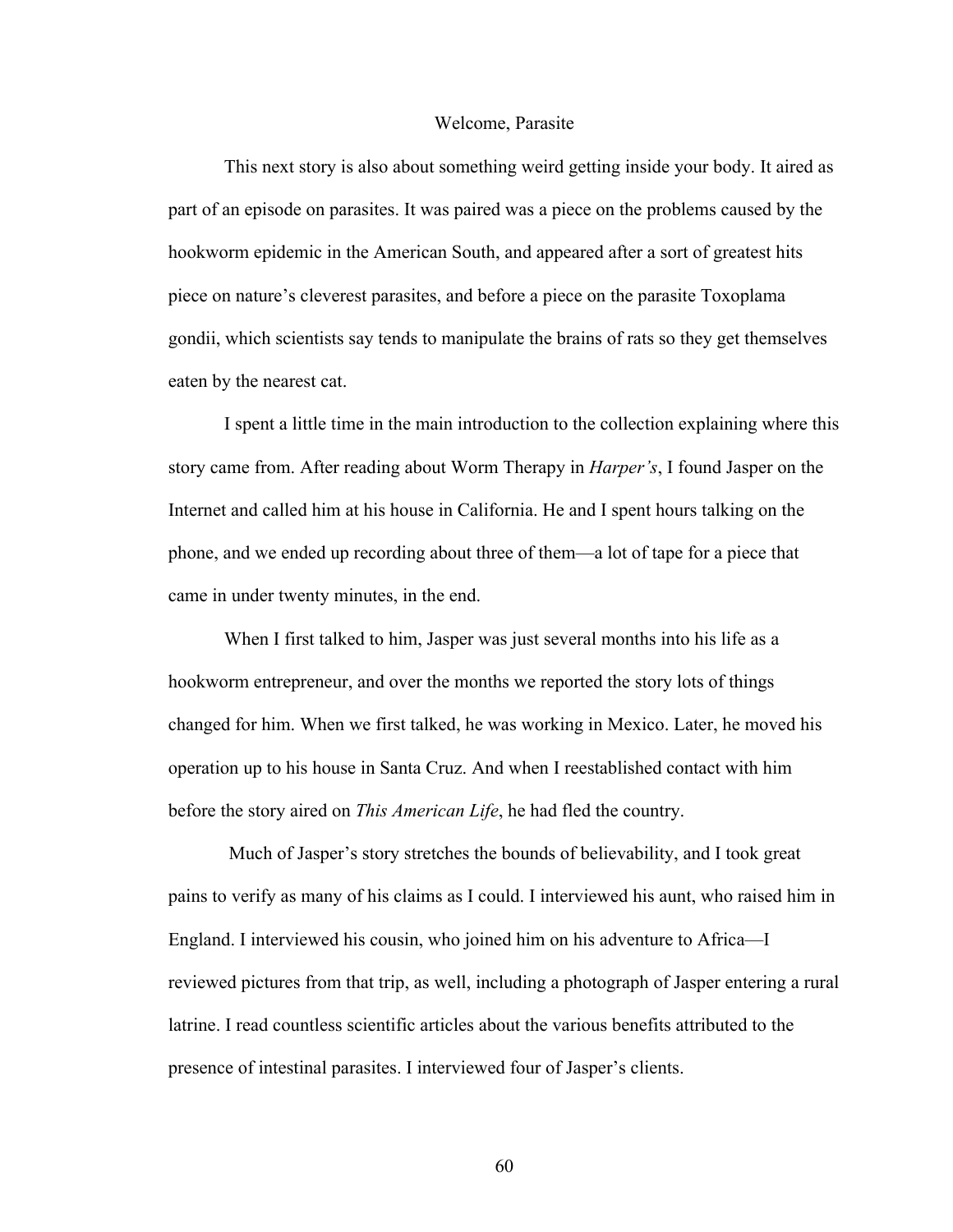Most of this research didn't make it into the final piece. But like Hemmingway said, the final story should really only be the tip of the iceberg. More than any other story in the collection, this one is that.

I didn't get a chance to visit Jasper's home and spend time with him walking around town, visiting the doctor, eating dinner with his family, until after this piece was finished. It would have been nice to be able to include tape from that experience.

Now, for this story to make any sense at all, we really do have to start at the beginning. It's a story about a man named Jasper Lawrence, an American, born in California, but raised on a little farm in the southwest corner of England. And the most important thing to know about young Jasper is that he has allergies. Really bad allergies. And he's had them his entire life.

"On really bad days," Jasper says. "My eyes would swell up so much from pollen or airborne allergens that they would feel like they were swelling shut. I could feel my eyes squeaking in my sockets. It was an enormously uncomfortable feeling."

But he dealt with it.

"They were just allergies."

And he dealt with it for years.

"Ya know, you live with it."

But things got worse when Jasper was a little older.

"What changed for me in my 20s," he says, "was my asthma. At that time, I was living in Santa Cruz. I was recently married. We had cats that had been grandfathered in with the relationship. And I started a landscaping business. I really didn't—"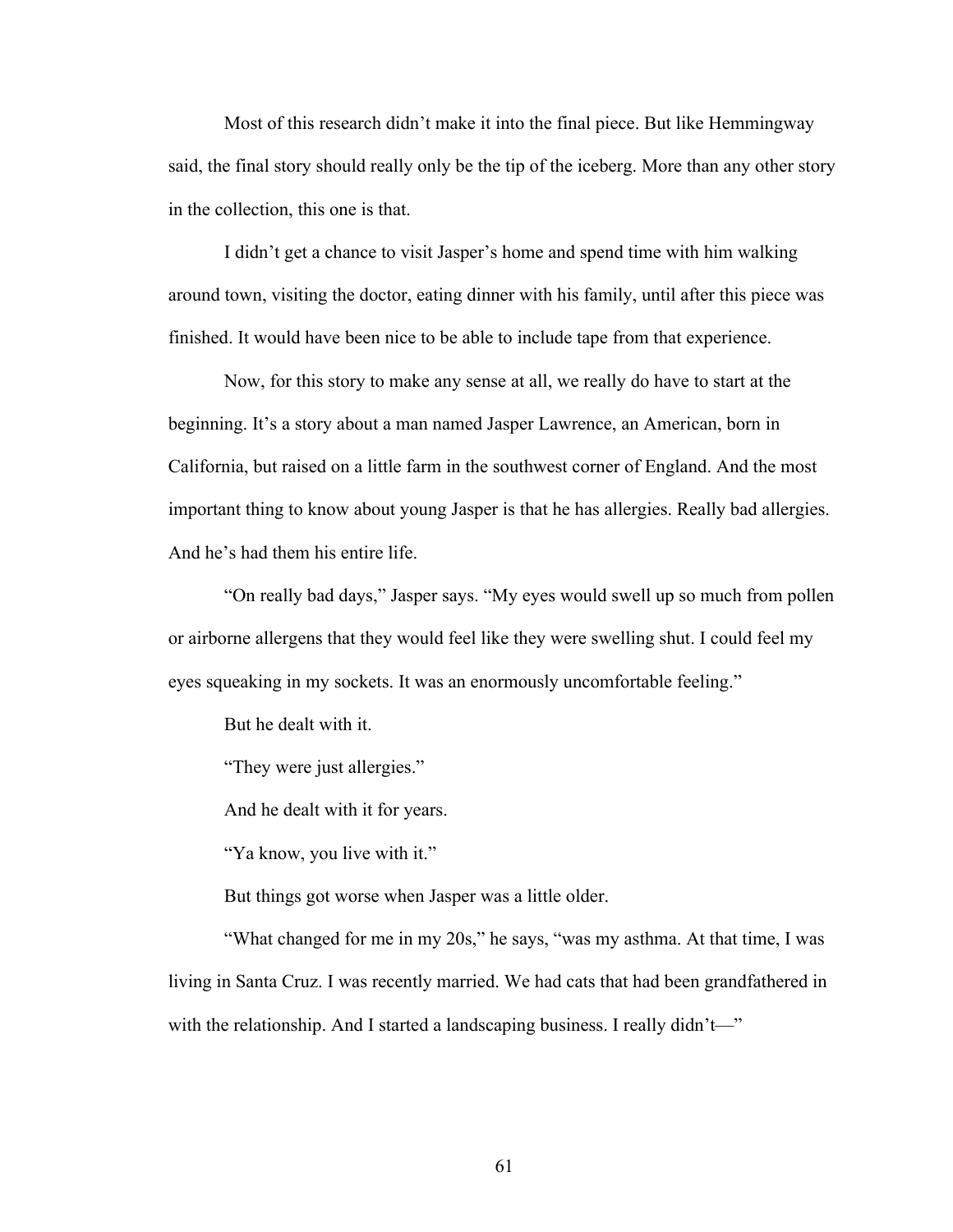Wait, someone with allergies starting a landscaping business, that seems kind of, well, unexpected.

"Stupid is actually the word for it," Jasper says. "And within six months or a year," he starts to notice, "this really weird barking cough."

Was there anything particular that brought this on?

"No. It was just sitting and breathing," he says. "Cats certainly didn't help."

But the cats belonged to the wife, and the cats weren't going anywhere.

"And during that period," Jasper says, "my asthma got much worse, very, very

quickly. By the time it was 1996, 1997, I was seeing specialists, having skin allergen

tests, cycling through emergency inhalers, trying Cingulair and all these other drugs that

were coming on the market. I was being hospitalized at least a couple times a year."

Jasper describes his symptoms by saying:

Each day it gets just a little harder to get up the stairs. You can't run at all. You can't play with your children You're seeing stars in your peripheral vision. You're afraid you're going to pass out. Every breath is a violent struggle. And your mind is overtaken by an animal fear. You start to lose the ability to reason. You become filled with this almost violent terror that just wipes out the ability to think rationally.

By the year 2000, he was forty pounds overweight.

"I mean, I looked terrible," he says. "I had dark eyes and pale, waxy skin. I had

that allergic look. It was a really bad time."

And so he decided, in 2004, to take a vacation. He describes it this way:

Yeah. I took my two daughters back to see my aunt, who had raised me. Very early in the visit, I was sitting at her kitchen table, and she asked me if I'd seen a BBC documentary about parasites and their connection with things like asthma and allergies and multiple sclerosis. And of course I hadn't. But I went upstairs and got on the Internet, after lunch, and stayed on the Internet until perhaps two in the morning. I didn't stop.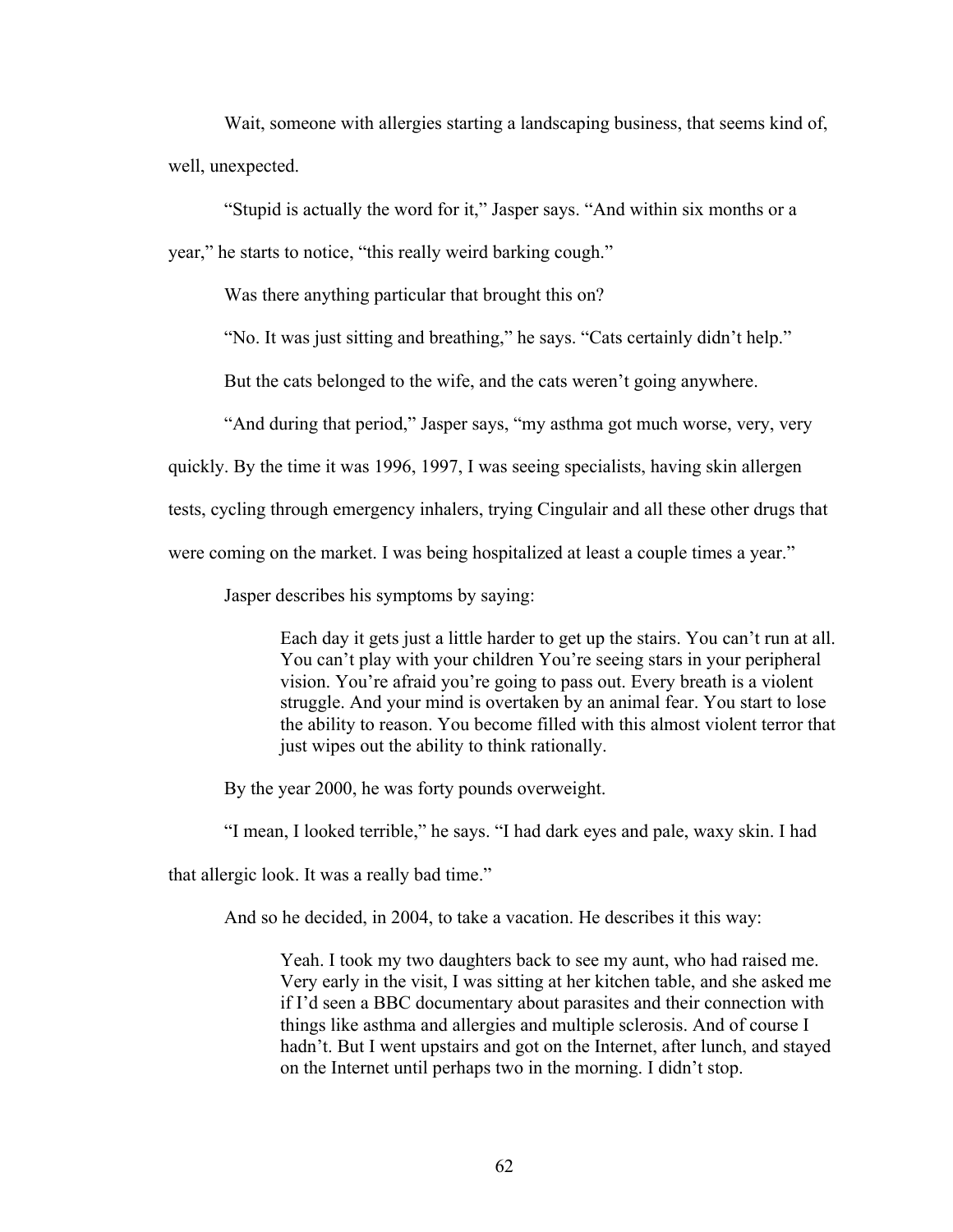He's reading and reading.

"The work of all these researchers," he says.

One study after the next.

"Japan. Epidemiological studies. Africa. Animal models and multiple sclerosis. This enormous weight of evidence."

Evidence that in the developing world, people don't really have asthma or allergies—they do, but not much. And what he discovers is that behind all this, to his shock, is an intestinal parasite: hookworms.

"Yeah," Jasper says, "I learned that asthma was 50 percent less likely in someone who had a hookworm infection."

So this just sort of, like, hits you?

"Oh yeah," he says.

What did you think when you read that?

"Oh, I immediately was determined to obtain hookworm," he says. "Immediately. I couldn't wait."

Just so we all know what we're talking about here, hookworms are very tiny worms, the size of a little hair. But if you take a microscope and you zoom way in, they have this big, circular mouth, brimming with pointy teeth—they're very creepy to look at. They remind me of those giant sandworms in *Dune*, the classic sci-fi film.

And the reason they have those toothy mouths is so that they can burrow up through your feet, ride through your blood stream and eventually end up down in your gut, where they start chewing on the inside of your intestines.

And this is what Jasper wants inside himself—wants them bad.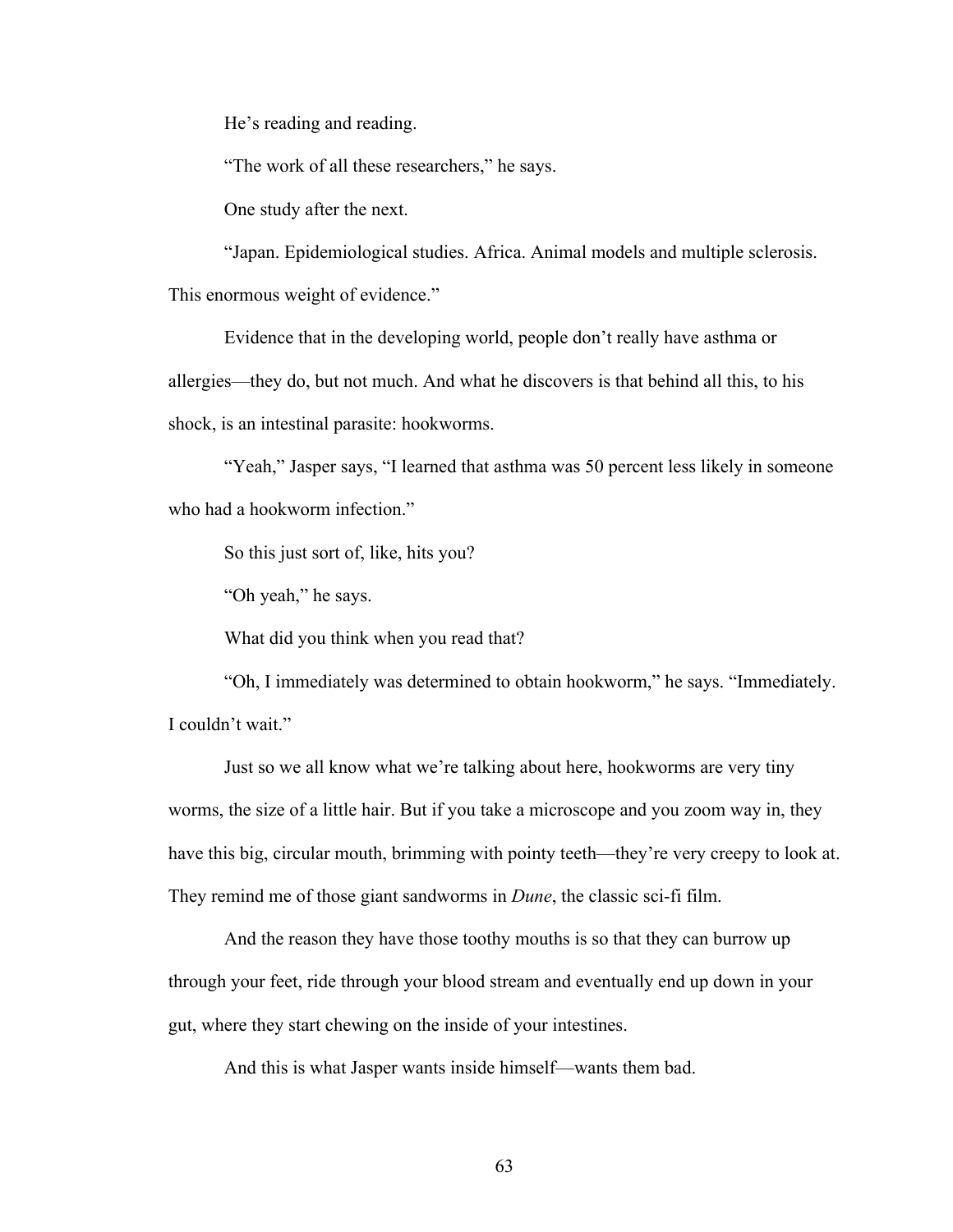And so, did you just Google it?

"Yeah," he says, "hookworms for sale. I figure, someone's gotta be selling them." But Jasper didn't have much luck.

"Nothing," he says. "I contacted every laboratory supply company in the world, parasitology research centers, and all said the same thing: No. Various flavors of no."

But he'd become obsessed with finding worms. He's calling state health departments throughout the Southeastern United States, where hookworms were once extremely prevalent. All of them deny his requests. Finally, desperate and miserable, Jasper logs onto the World Health Organization's website. If I can't get the worms to come to me, he figures, I'll go to them.

"I came to the conclusion," he says, "that I was going to have to go to the tropics."

So he looks up the English-speaking country with the highest rate of hookworm infestation. And he buys a plane ticket to Cameroon.

"My family thought I was nuts," Jasper says. "I was middle-aged. I looked like crap. And here I was saying I was gonna go to Equatorial West Africa to infect myself with an intestinal parasite."

So, fast forward a little. Jasper arrives in Cameroon, along the coast.

"Quite literally, and figuratively," he says, "the armpit of Africa."

He's two hundred miles north of the equator; it's extremely hot. He finds a guy to drive him around, and he and his driver would go to a village, get out of the car, walk up to these villagers and ask them to see the latrine.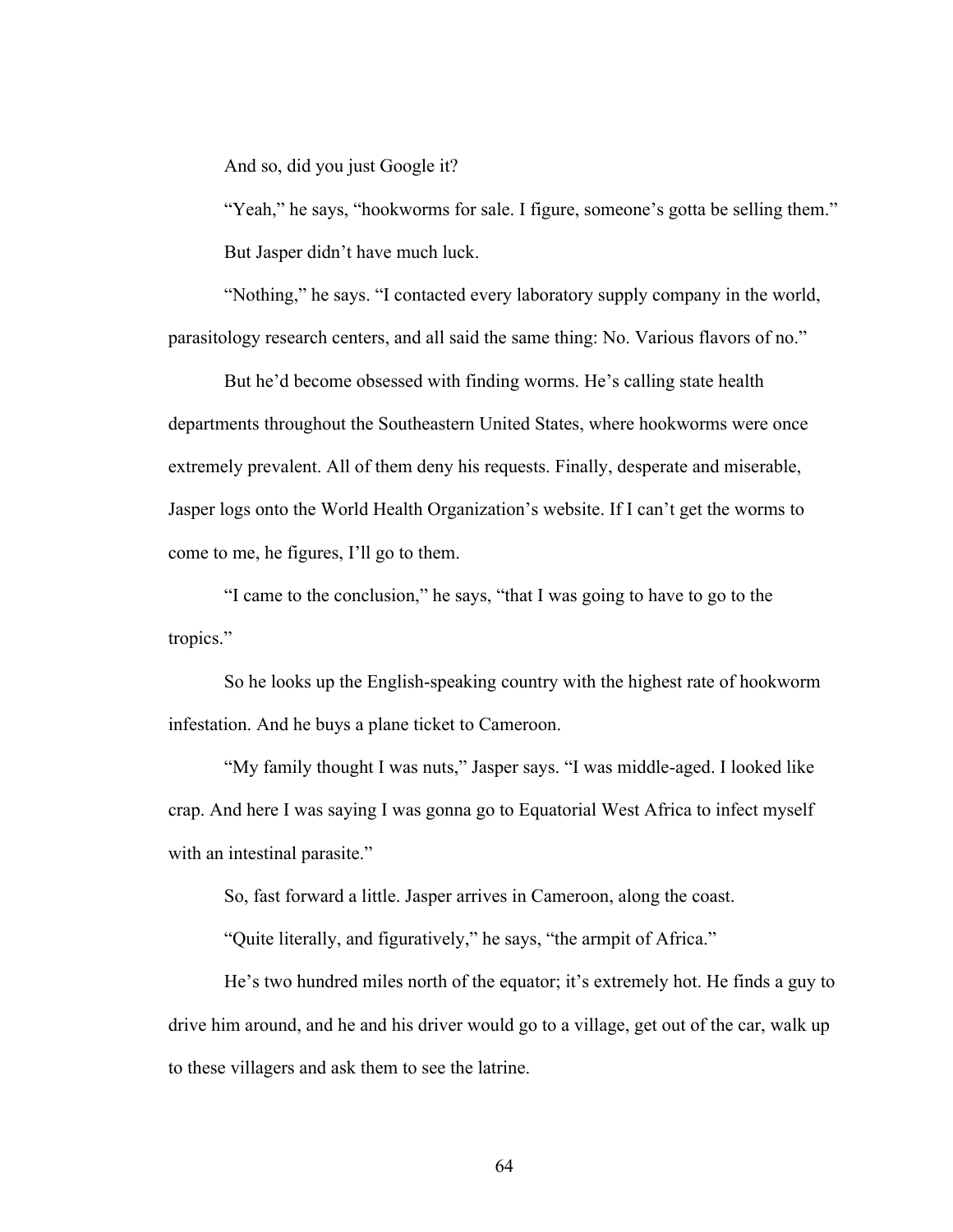"Just an open area of ground," Jasper says, "usually with bushes so people can have a little bit of privacy."

And here's where the trip starts to get dirty.

"And I would go over to the area, remove my shoes and start walking. The first time I did that, I almost couldn't do it. It must have been 110 degrees that day, a hundred percent humidity. And the stench, and the noise from the insects. It was so repulsive and so disgusting.

How many latrines do you think you visited?

"Oh, between thirty and forty."

Jasper spent two weeks there, walking around in village latrines, and then he flew

home.

"I got back from Africa in early February. So I was looking at allergy season

coming up."

And then one day in April, something happened that Jasper says made the trip

worth it. Here's how Jasper describes it:

That was such a good day. I got into my car and I started driving. And I had the window down; I felt the breeze blowing across my face. And in the past what they meant was very quickly my eyes would be itching uncontrollably, snot and phlegm was gonna be pouring out of every orifice in my face. And it didn't happen. It didn't happen. I just started screaming in the car. I was so happy. And I haven't had an asthma attack since I went to Africa. I no longer have allergies. The vast majority of the benefit I've experienced has come from hookworm.

But it makes you wonder (makes quite a few scientists wonder, too): What exactly

is the hookworm doing in there? Here's how I understand it: The immune system that we

learn about in elementary school is all about these attack cells that go after foreign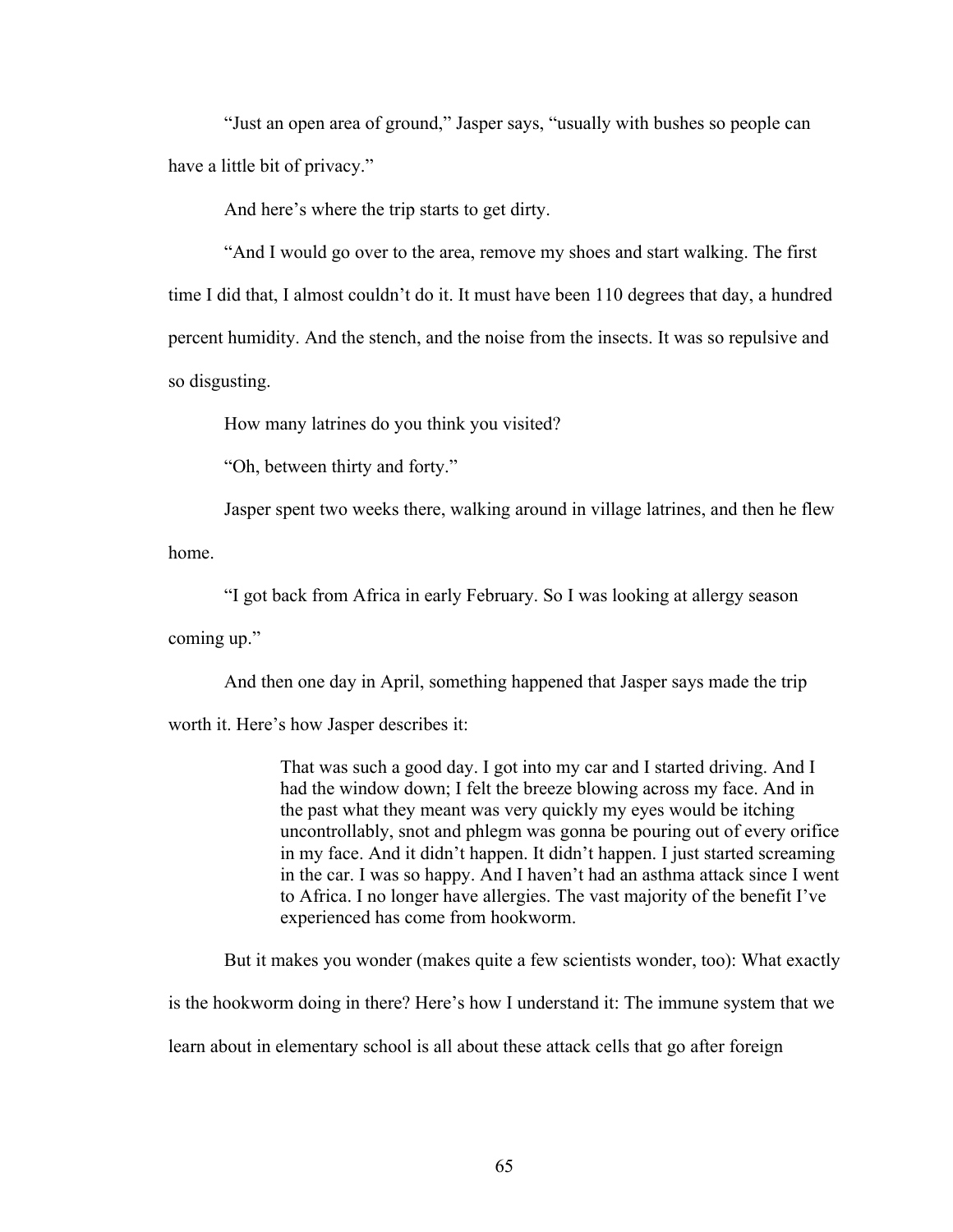invaders and destroy them. And that's a big, important part of the immune system. But if the system were allowed to attack and destroy things unchecked, it could kill you.

In fact, there are lots of diseases where the primary symptoms are caused by the immune system attacking the body that it's really designed to protect. Allergies and asthma are just two of them. Some of the more serious ones are Type I diabetes, multiple sclerosis and Crohn's disease, in which the immune system actually starts attacking the inside of the intestines. There are about eighty of these diseases.

What scientists have found in lots and lots of mouse studies—and in some human studies to this point, too—is that once the hookworms get inside the gut and the immune system starts attacking, somehow hookworms actually stimulate this whole other side of the immune system, these cells that are designed to quiet things down and tell the attack cells to stop attacking—call them lullaby cells.

What lots and lots of scientists think, is that over thousands and thousands of years hookworms may have developed in tandem with the human immune system.

One of the guys who told me this is a doctor and researcher named Joel Weinstock at Tufts University Medical Center. He says it's a coevolution situation: "Parasites living within your body so long that your immune system changes."

And you end up with a scenario where everybody wins.

"Worm gets a home," he says. "There's food coming down the food pipe."

And in return, the human immune system gains some kind of positive, regulatory advantage. The worms help keep the immune system in check. So that if you happen to have a genetic glitch that causes your immune system to start attacking your own body—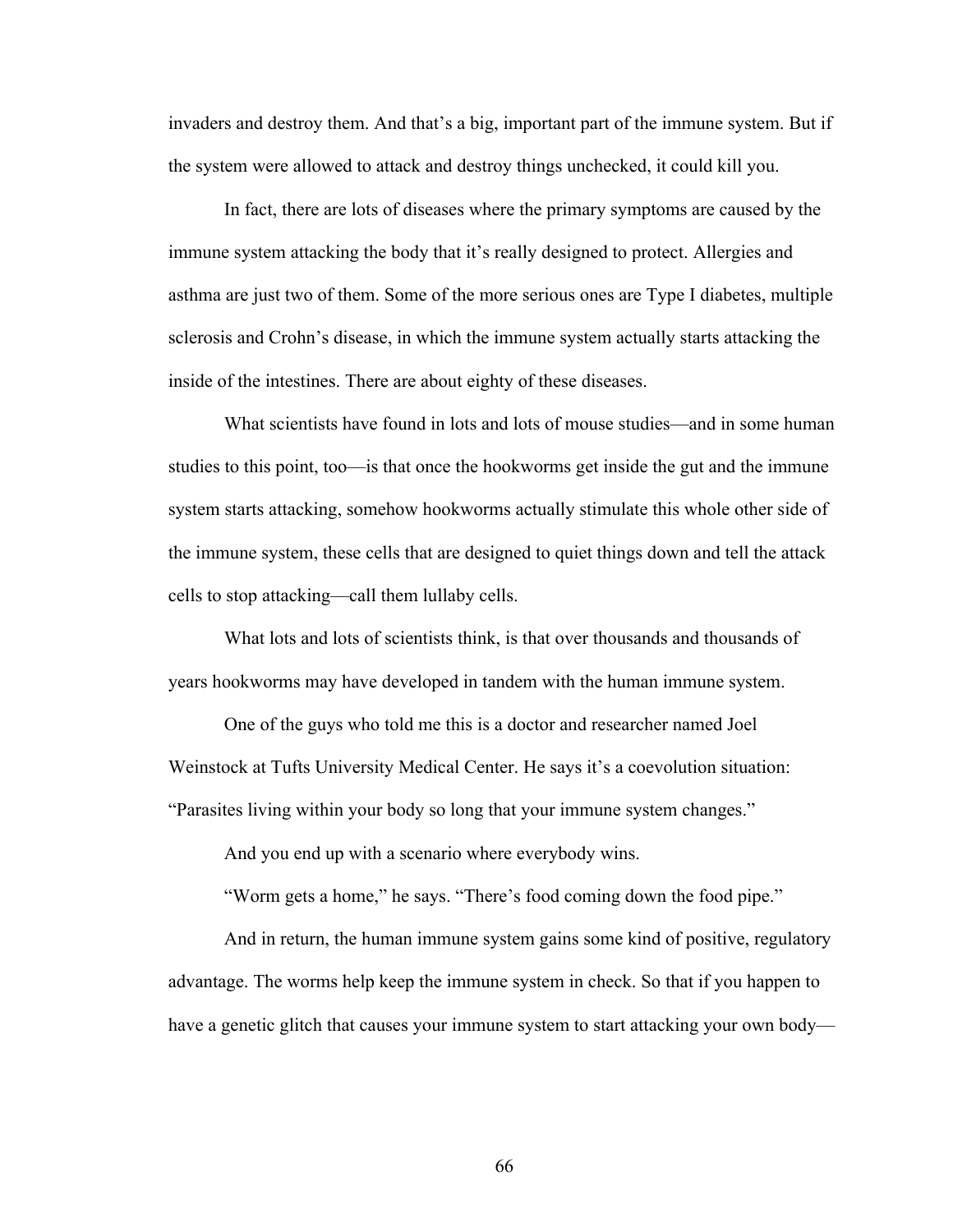like the ones the trip certain allergies or MS or Crohn's disease—the presence of the hookworms would keep things from getting too far out of control.

"And that's the gift," Joel says. "You do something for the worm; the worm does something for you."

And by that logic, what we in the West, in the richer countries, have done is we have cleaned ourselves up too much, that we don't have enough worms in us.

"They call it the Hygiene Hypothesis," Joel says.

Basically, that we're too clean.

"We function like rainforests," Jasper says. "We're ecosystems. And we've

entirely eliminated a class of organism that coevolved with us, and our genetic

predecessors, for millions of years."

That's not to say being clean is a bad thing.

"I don't want to leave the impression that hygiene is bad for you," Joel says.

"People can't go back to living in filth, kids playing in sewage by the river bank. But by improving our hygiene, you're also excluding organisms that may be important for making us well."

So back to Jasper. He's feeling good, now that he has his worms. And he starts to wonder, could other people benefit from worms the way I did? Here's Jasper again:

> It occurred to me that no one else was going to do what I did. It was too crazy. It was too frightening. It was too expensive. It was just a bad idea. I was extraordinarily lucky, looking back on it. I just couldn't see anybody else doing it. But if it did work, and the science was right, enormous amounts of people who were horribly sick could benefit from it.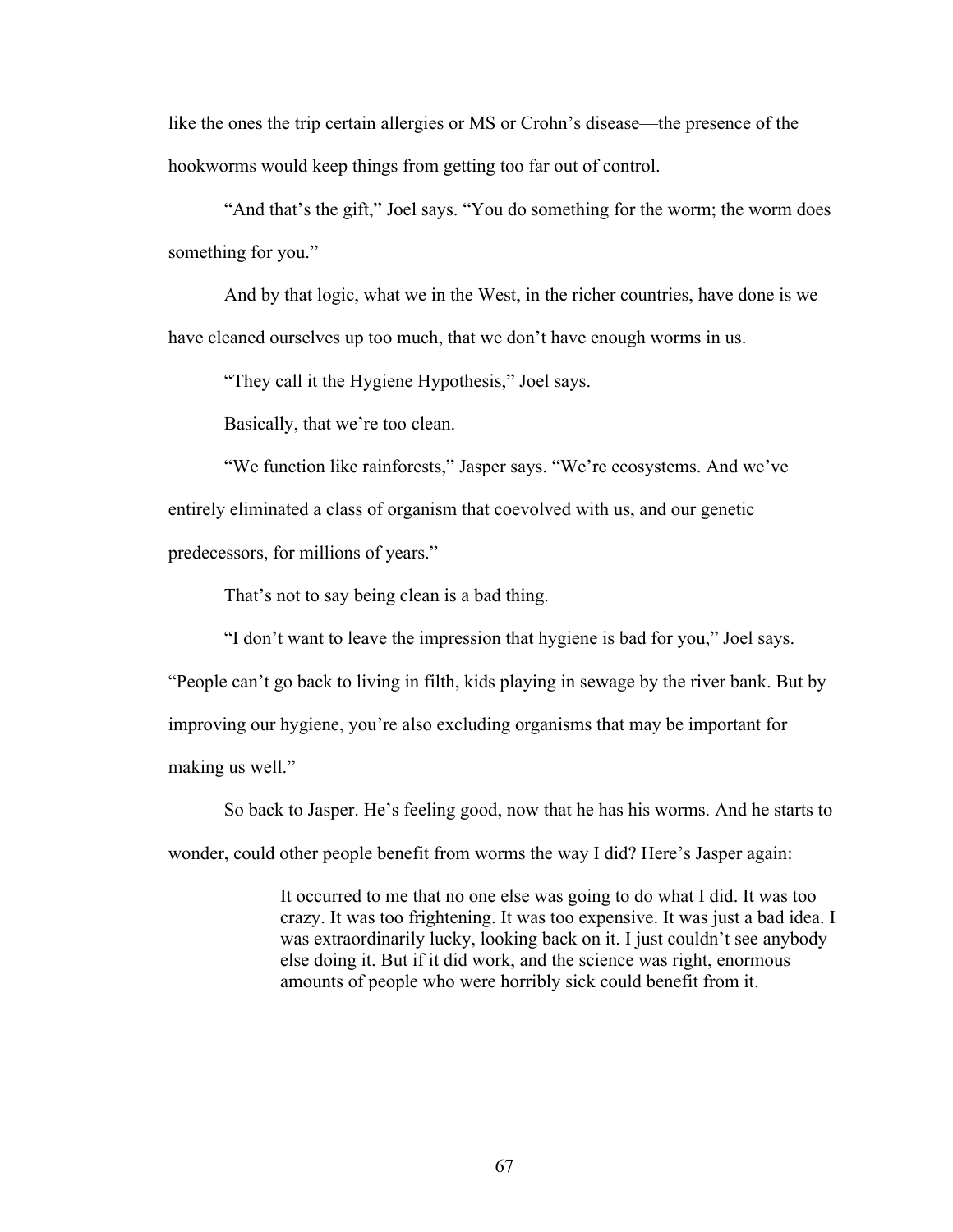So Jasper decides to open a clinic in Mexico. He knew there were people running bogus cancer treatment clinics down there and figured no one would give his worm therapy operation any trouble because "there was science to suggest it actually works."

But starting a business takes money, and Jasper didn't have any. As his worm obsession had distracted him further and further from his already struggling business, Jasper had sunken deep into debt. Jasper called friends and family to ask for seed money. He called everyone he could think of, and everyone turned him down. After weeks of making calls, Jasper contacted a childhood friend he hasn't spoken with in 15 years and convinces the guy to lend him \$10,000. Jasper found a doctor, rented a modest row house in a relatively prosperous Tijuana neighborhood and traveled to Belize to pick up some more worms.

Now, the one thing that's a little weird about this part of the story—okay, just one of several weird things—is how Jasper gets the hookworm he sells. When he went to Belize to pick up more worms, he brought them home with him in his own gut. He gets the worms he sells from himself, as in from his own bowels.

"Well," Jasper says, "it's a very easy organism to work with; it gets up and it walks out of it. So it doesn't take an enormous amount of work to separate it from the feces. And having done that, I repeatedly wash them in solutions of antibiotics to make sure that anything that could live on them is killed."

So in July of 2007, he launched a website, called his new company Worm Therapy and started promoting it around the Internet. For four grand, he says, he will inoculate you with hookworms. And then, he waited.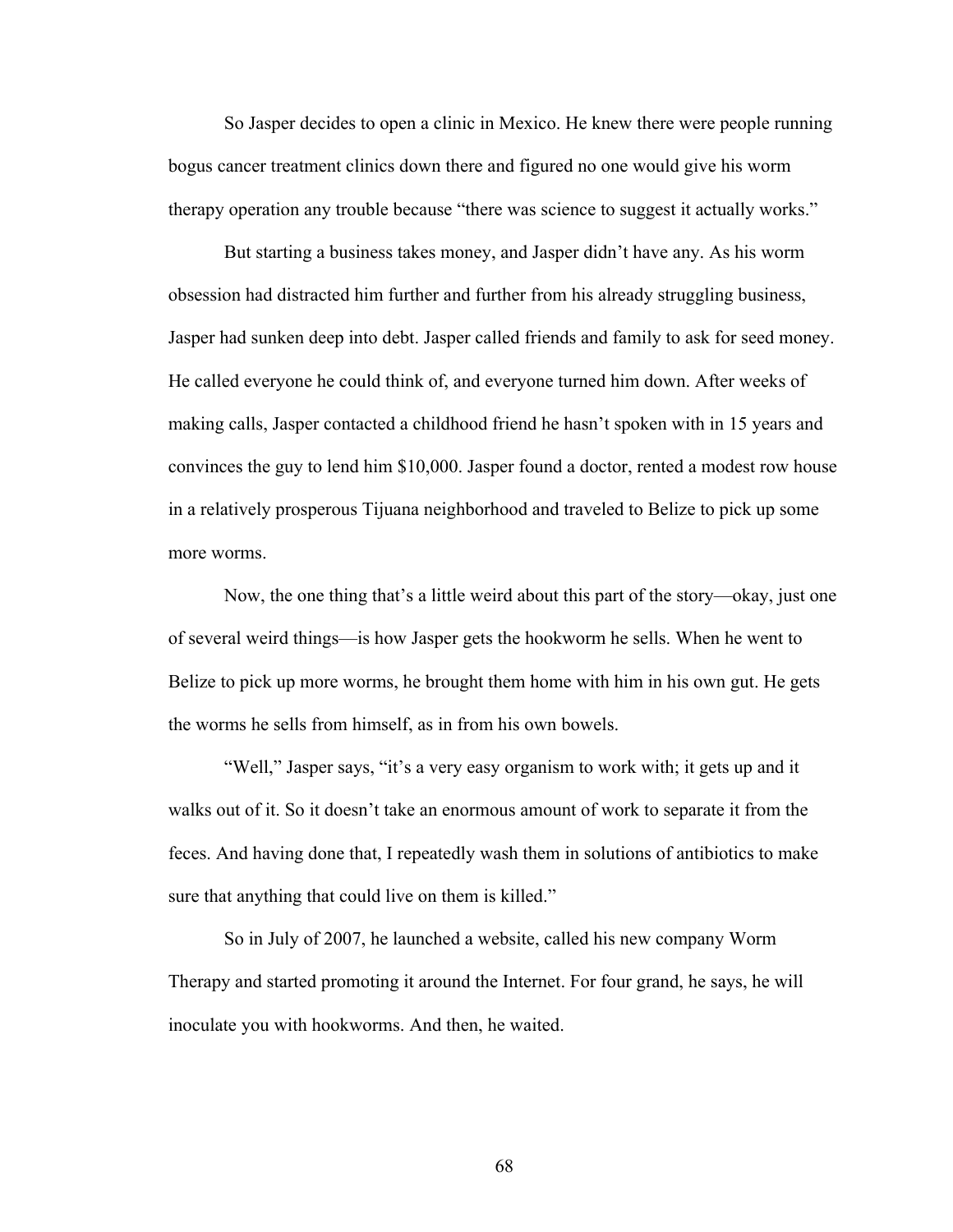About a month later, Jasper started getting some bites, but mostly just from friends and family—and a not insignificant group of old business acquaintances he'd all but lost touch with. Jasper only charged his first four clients five hundred dollars—he says he dropped the price because he was working out the kinks in his process.

And he's infected several people for free—a friend in Santa Cruz who was broke, his six-year-old niece, his own children; in small numbers, Jasper says, hookworms are kid-friendly. Jasper says his first two clients, each of whom had been suffering from Multiple Sclerosis, have gone into remission. Jasper says he's also had success with Crohn's disease, in addition to allergies and asthma.

Todd Troutman was one of Jasper's first clients. For years Todd has suffered from terrible allergies. When a friend sent him a link to Jasper's website, Todd was doing freelance IT work and living in an RV, moving every few months in hopes of finding a town that wouldn't cause his allergies to flare up. He slept 15 hours a day. He avoided going outside at all costs, and when he did he wore a mask. He had seen four different allergists, and they prescribed shots and pills, but nothing helped. He had tried immune therapy, which failed.

Todd had filled his RV with air filters, and he was on the brink of buying a \$4,000 portable respirator, but after reading a few articles in scientific journals, Todd logged back onto Jasper's website and sent in his money. He didn't even call Jasper first.

"I was desperate," Todd says. "It was all I could do to stay alive through the summer. I would have tried anything."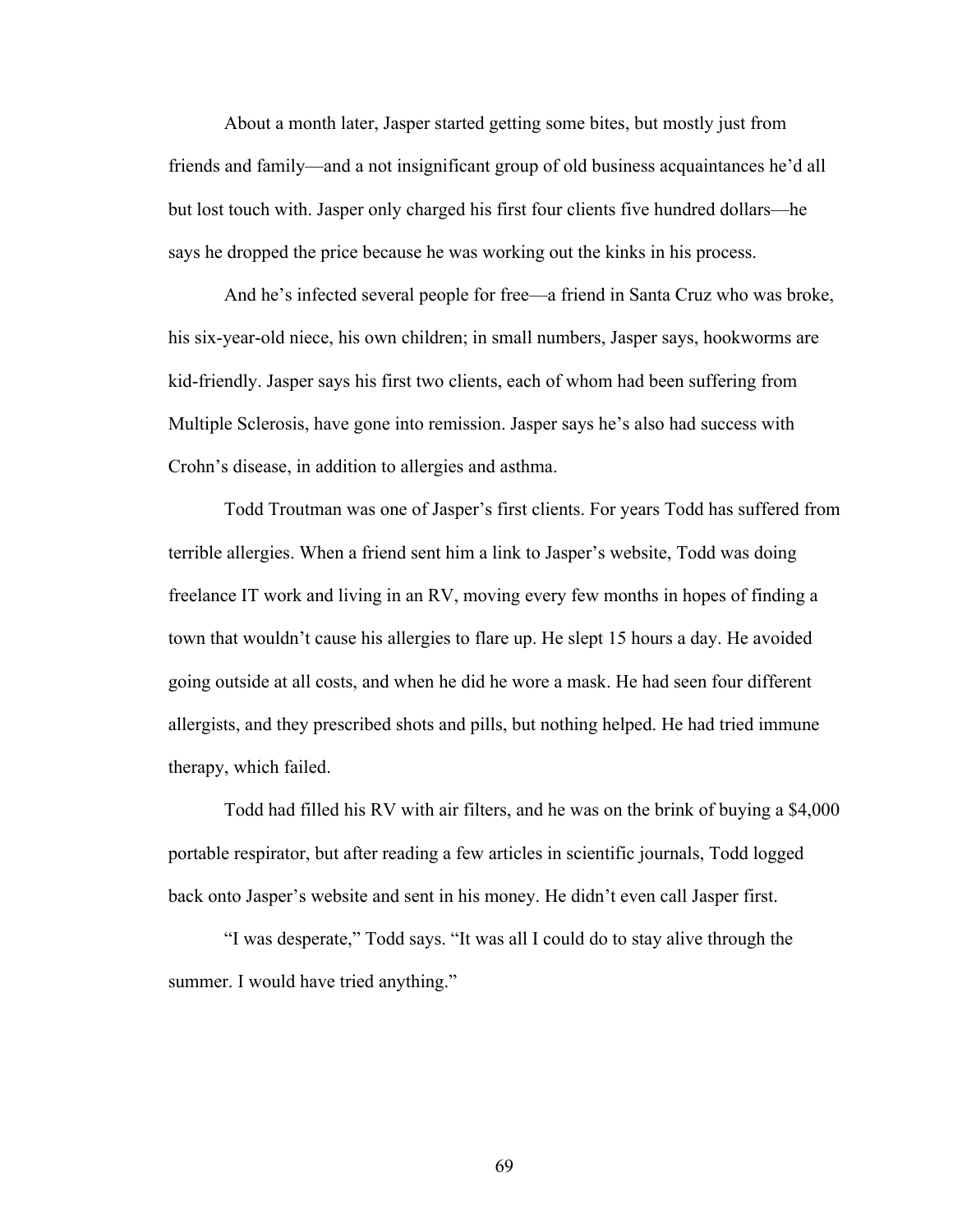In October of 2007, Todd drove to Tijuana to get his worms. Jasper dispensed a solution of water and hookworms onto a regular Band-Aid and attached it to Todd's forearm. Eight hours later, as the worms burrowed through his skin, he felt a terrible itch.

But by the next day, the itch had subsided and Todd removed the Band-Aid. The following week, Todd took a job with Cisco, the computer-networking giant, and moved into a house in San Jose. Two months later, his allergy symptoms had disappeared.

The stories Jasper and his clients tell sound too simple to be true. Insert worms, they say, and you're cured. Partly this is because the mechanics of the relationship between intestinal parasites and the human immune system is complex, and still not especially well understood.

In the year 2000 Joel Weinstock launched the world's first clinical trial in worm therapy. He invited volunteers suffering from inflammatory bowel disease to drink Gatorade stocked with whipworm eggs—which Joel says are far safer than hookworms, because they don't live as long. Six of the seven patients went into remission. Encouraged by the results, Joel conducted a larger test. Thirteen of 30 subjects showed substantial improvement. Next he experimented on volunteers with Chrohn's disease, which also affects the intestines, and found that 21 of his 29 subjects went into remission.

Within months Joel began consulting with a German pharmaceutical company called Ovamed on a worm-egg capsule, in hopes of conducting a trial involving several thousand patients.

But there are no such studies on hookworms. And even Jasper admits he can't be entirely sure of the effects of his own treatment. Consider his website, where he makes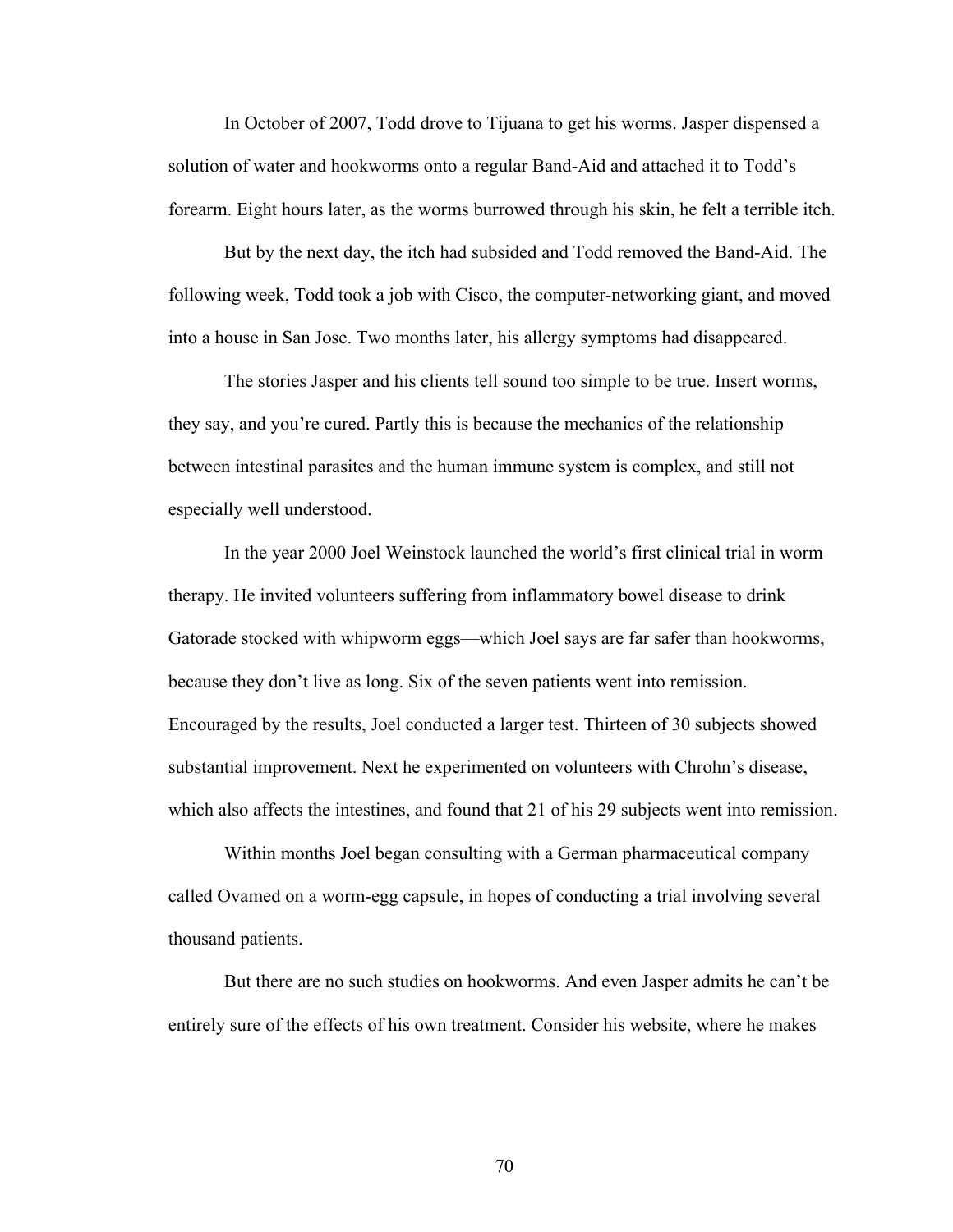clear, among other things, that "this is experimental; one of the consequences of a new technology is a degree of uncertainty." On the frequently asked questions page, he writes:

> Question: Is it safe? Answer: A difficult question to answer. With hookworms, we use human hosts, so the organism crawling through your skin and into your bloodstream is only a few weeks removed from developing in the ovaries of a parent organism that feeds on the blood of another human. We can mitigate the risk of hookworm carrying fecal bacteria into your bloodstream, and we can use hosts that are tested for blood-borne pathogens, but there are mechanisms of vertical transovary transmission that may exist. Bottom line: do your research.

And that may be the biggest question behind all this uncertainty: Is it safe?

Only one scientist so far has tried to figure that out. David Pritchard, a

parasitologist at the University of Nottingham, who in addition to studying parasites,

examines the wound-healing properties of maggots, did a small safety trial in his lab a

few years ago.

"Right," he says, "we've got two safety trials under our belts, but we've yet to conduct the trials to show that therapeutic benefit results from infection with worms."

All David and his colleagues have done is checked to make sure you won't get sick and die if you put a load of hookworms in your gut.

"What we did," he says, "was ten of us in the lab took worms at different doses. We were either given ten, twenty-five, fifty or a hundred worms, and then we had to report on the symptoms. And on the back of that study, we determined that ten worms were tolerated."

But when David did this proof-of-safety study, he gave himself 50 hookworms. Which, he says, put him out of commission for a while.

"I felt pretty bad. Pain in the gut, really, ya know, you can feel them, cause they are biting on your tissues."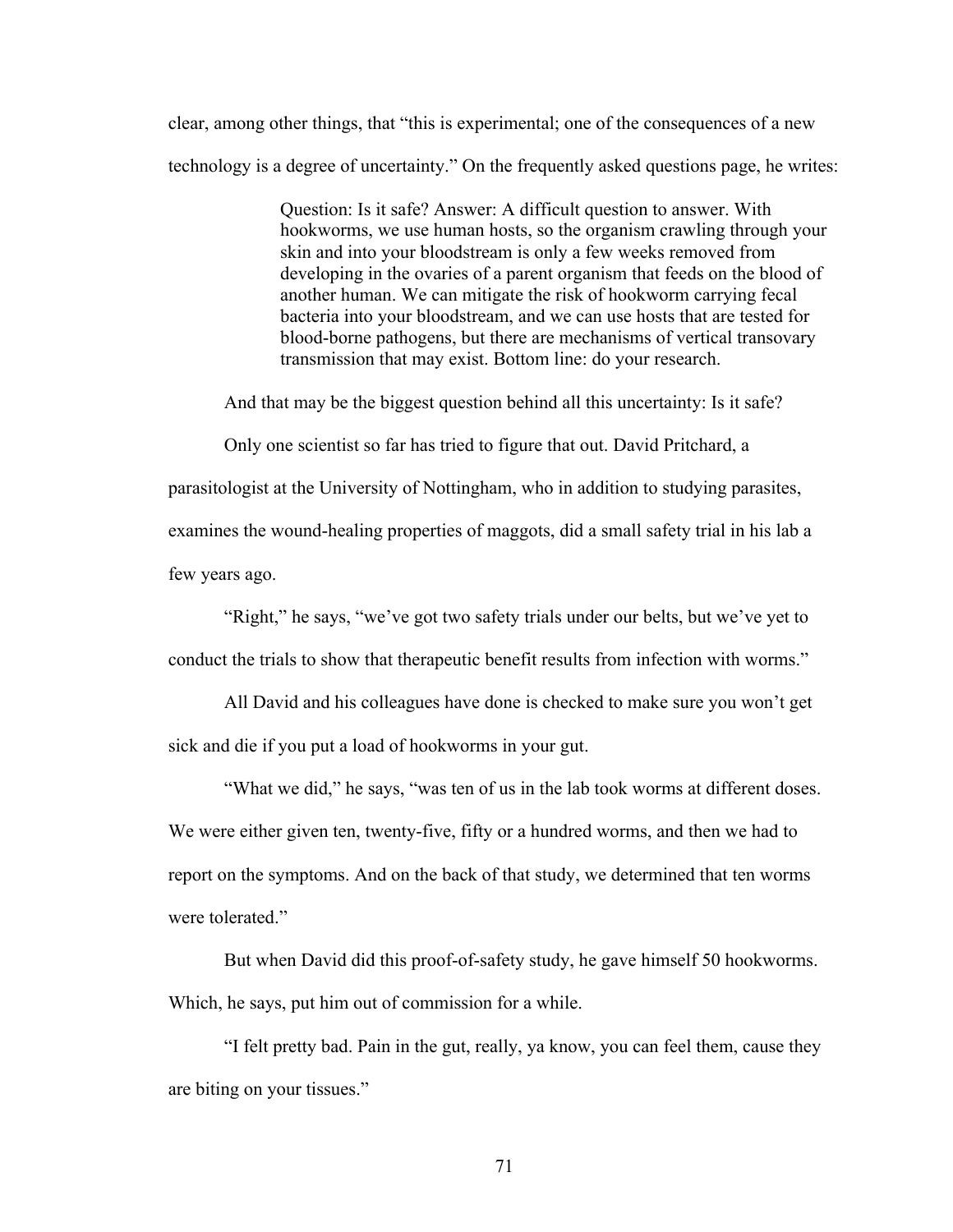Jasper, for his part, claims to have had as many as two hundred hookworms in his intestines.

The harsh truth, and the reason these worms have such a terrible reputation, is that if you have too many hookworms, they can cause serious side effects. There's diarrhea and nausea, of course. But the one that makes them a public health enemy is that they can give you anemia.

"If you have too many," David says, "you lose quite a bit of blood to these parasites."

"Well, if you take too many hookworms," Jasper says, "which you're not going to do if you come to us, the worst thing you're going to get is anemia. But it's not like you wake up one morning and you're drained of blood. It's very slow to develop, and it's very easy to deal with."

And another thing: The worms cannot reproduce inside the human body. They live inside you for five years, laying eggs that leave in your feces, hatch in the ground and, if you don't live in a sanitary place, may enter back through your feet. But Jasper says that isn't a problem here in the United States.

Jasper has sort of just gone for it. He's made a very cowboy move here.

"The scientific community, I think, they believe I'm premature."

Joel Weinstock is one of them. Too little is known about the way the worms might affect his patients. And there's the possibility that the worms will introduce other harmful agents like viruses.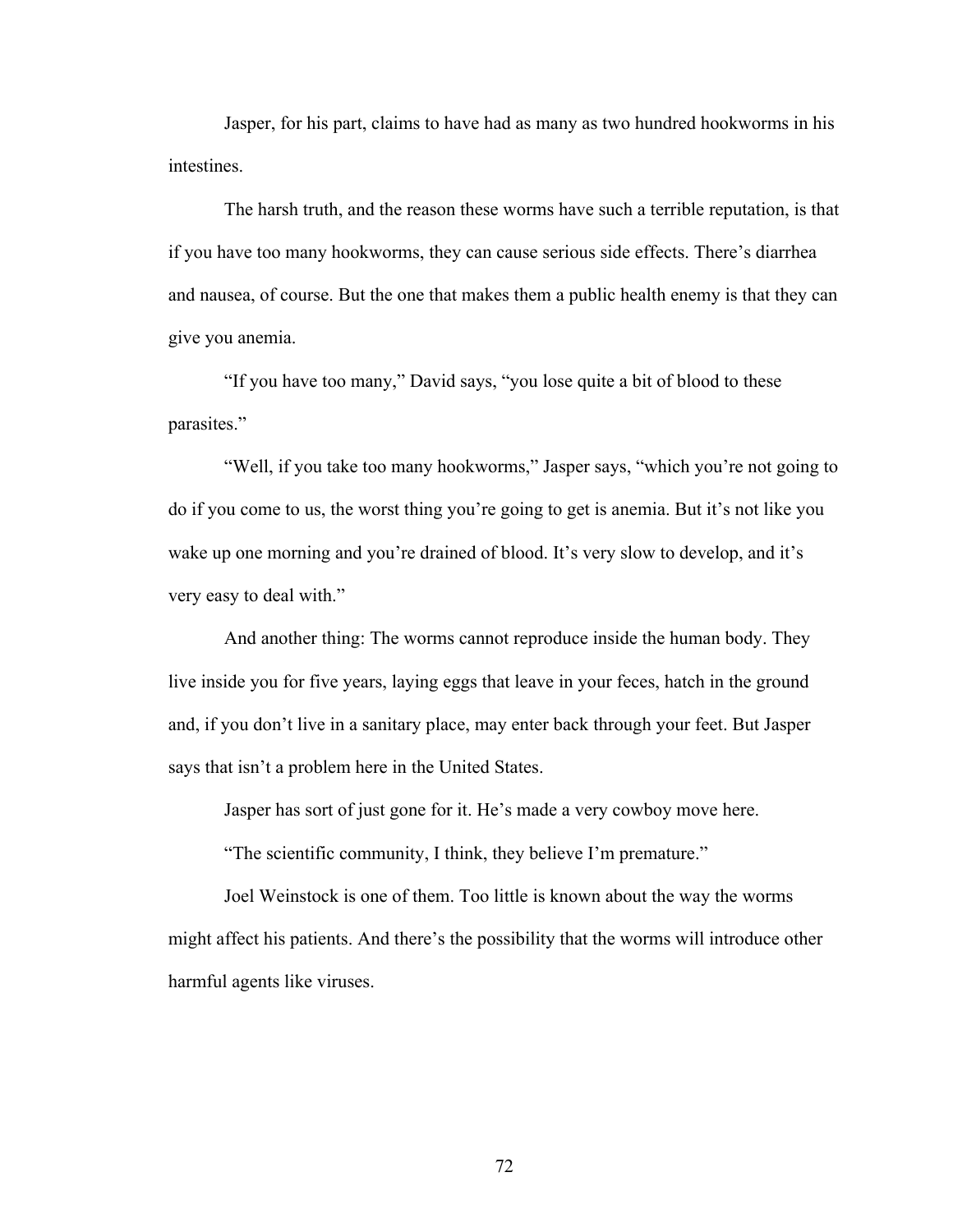"It's not FDA approved," Joel says. "It's totally uncontrolled. You don't know what it is. It could be the wrong organism. Or the wrong dose. There's no consequence to him if it doesn't go well. It's dangerous."

But I've talked to several clients—not just Todd—who had really severe allergies and asthma, and they say they've achieved these fantastic results. And Jasper also says he's seen success with a few multiple sclerosis patients and several Crohn's disease patients, too. In fact, things went so well at the lab in Tijuana, after the first year, Jasper moved the lab up to his house in Santa Cruz.

Now, all you have to do is send a check, and he'll mail the worms right to you.

"People contact us," Jasper says, "and we'll have them complete a questionnaire, submit a recent blood test. Then we'll ship them a dose and all the materials and equipment and the instructions necessary to infect themselves."

How many people do you think you've infected?

It's around 85 right now.

How is business?

"Business is adequate," Jasper says, "but I honestly don't know why I don't wake up in the morning, with my front garden 20 deep with people with ulcerative colitis, Crohn's disease, allergies. I just don't know why I'm not completely buried."

"Honestly, I thought I was gonna be *Time* Man of the Year, that I was going to help millions of people get better. I was going to be universally applauded as this savior of mankind. I was going to retire to live a life of splendid indolence in the Caribbean with my new wife until I die. I was going to live happily ever after."

The way he sees it, people are scared. And they don't need to be.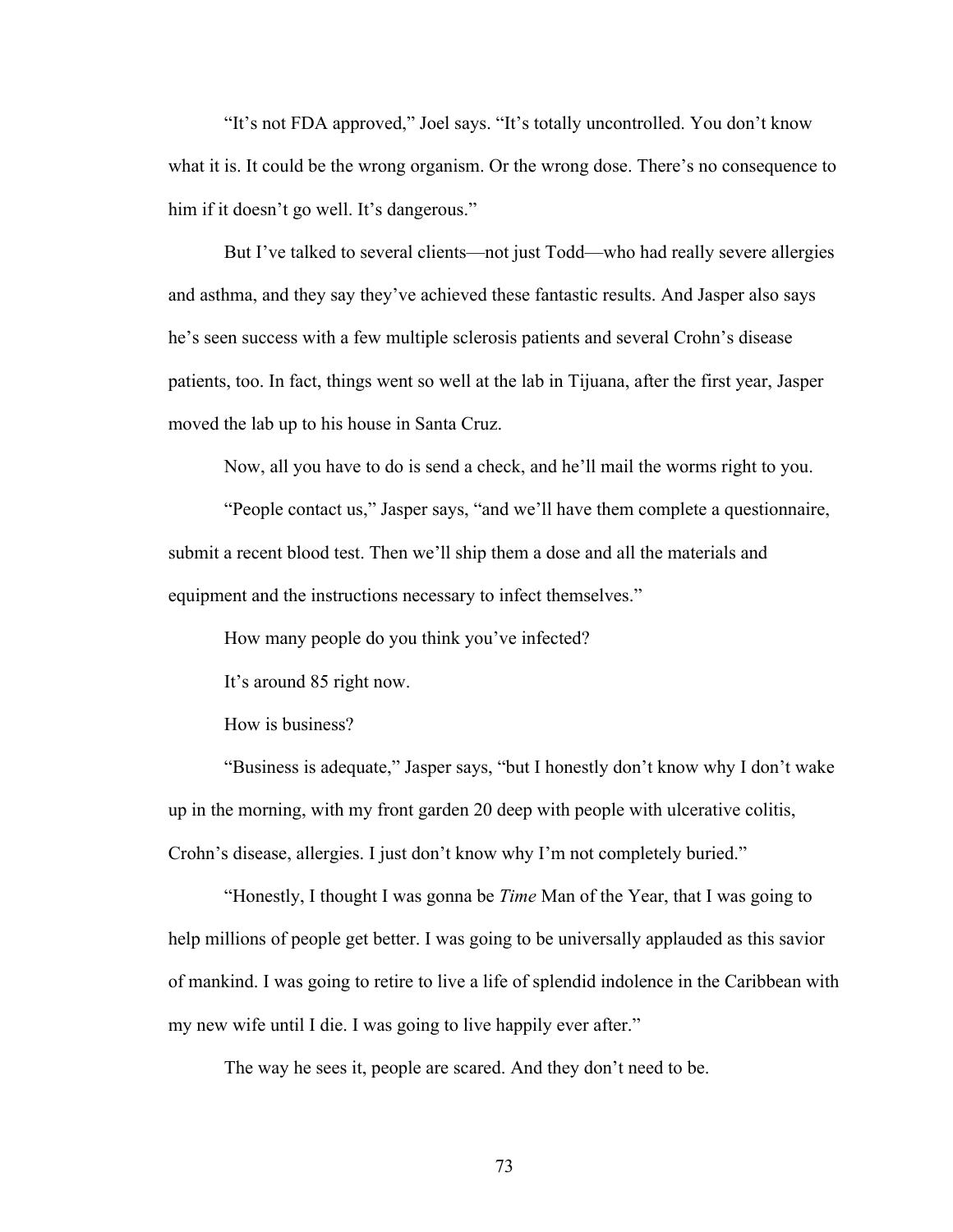"People are coming from a point of view of what they learned in kindergarten

about clean drinking water and sewers," he says. "To them worms and parasites are so

repulsive that there's nothing good to be said about them."

Jasper goes on, getting increasingly worked up:

What's really, really frustrating about it is it's so easily avoidable. All this suffering; it's all so unnecessary. Honestly, I feel like I'm in one of those stupid movies where you're the only guy who knows what's really happening and you're running around and everyone thinks you're a complete lunatic. You're the only one who knows the truth, and you can't get anyone to listen. It's like a bad dream. I can make you better. It's simple; it's cheap. I mean, for God's sake, these organisms fall out my rear end everyday a half a million at a time. The raw material is human excrement, for God's sake. All people have to do is open their minds. Are you really that scared of a little worm?

Now, there's a coda to this one: One afternoon a month or so after we aired our

story about Jasper, he got a knock on his front door. When he opened it, he encountered a

man in dark slacks and a khaki jacket; the man flashed a badge.

"I'm with the FDA," he said. "May I come in?"

"Sure," Jasper said calmly. But in his head, he was already making plans.

On the one hand, Jasper says he kind of saw this coming.

"I was surprised it took them so long," he says. "It's not like I was stupid or

oblivious or unaware or naïve. So I talked to him. And at that time they were just saying,

your website needs to come down; you're making medical claims, and you can't do that."

And then the FDA guy told Jasper something that surprised him.

"He told me, we're still trying to figure out how to classify what you do," Jasper

says. "We don't really understand it."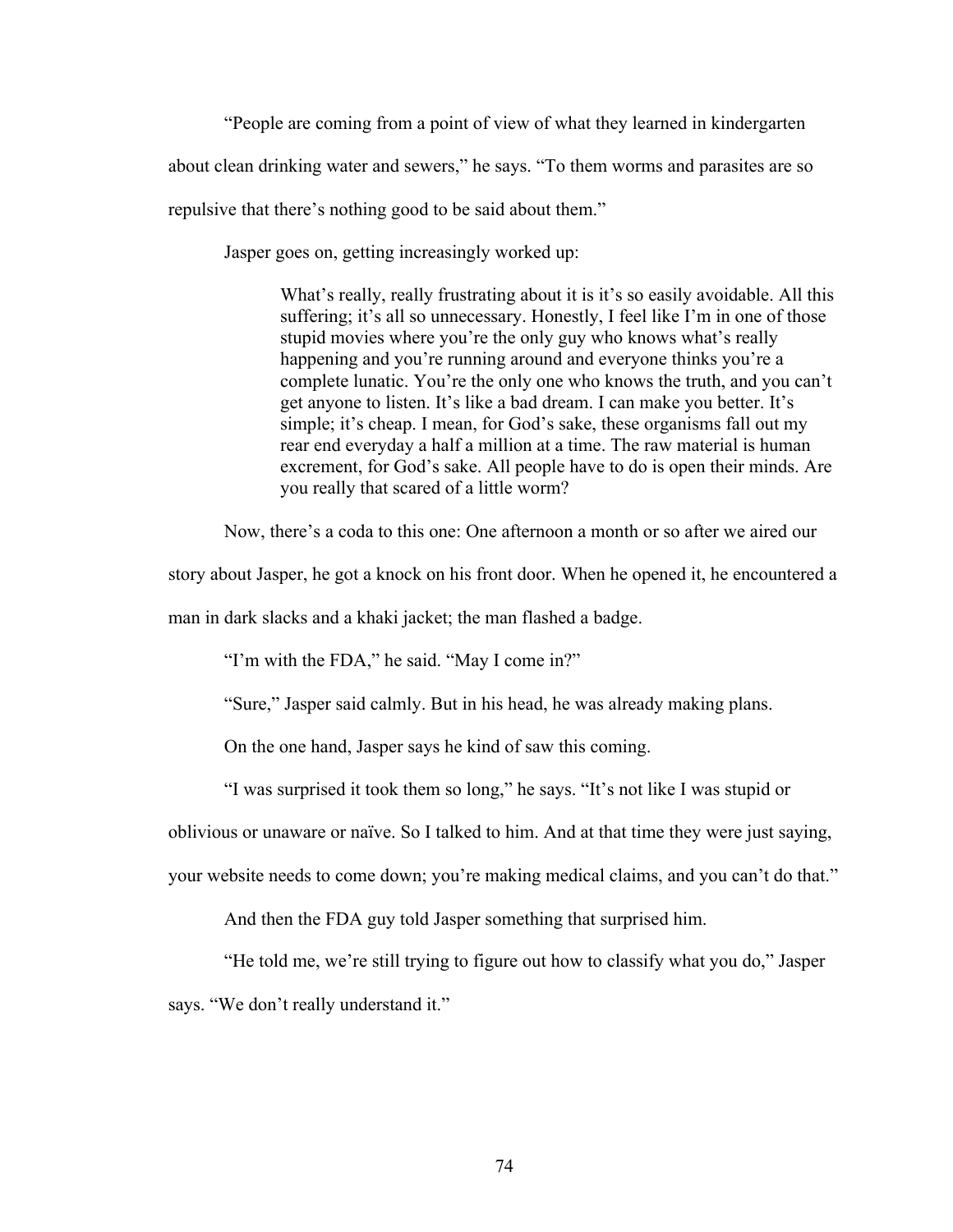After an hour or so, the man left, saying he'd be back in a couple days. On Friday, he returned, this time with another inspector, a woman in a lab coat. And something about their attitude, Jasper says, had changed dramatically.

"The whole tenor had changed," Jasper says. "Before you had this friendly guy, who actually, I think, quite liked us, and now all of a sudden, he can't even look me in the eye."

It turned out, Jasper says, that the FDA had classified the hookworm as "an investigational new drug." (I contacted the FDA to confirm this, but they refused to comment—I was able to confirm that an investigator visited Jasper.) As a new drug, the worm was subject to federal regulation. Even though the FDA never threatened Jasper with prosecution that day, the way he saw it, he'd been violating federal law for months. This terrified him.

"Plan B was to go and live in the tropics," he says. "And that's what we did."

Jasper had friends who had broken federal laws, he says, and one of them had his house raided by guys with bulletproof vests and automatic weapons. Logical or not, this is what Jasper saw happening to him. So as soon as the investigators left, Jasper and his wife, Michelle, started packing.

"We worked for 36 hours without sleep," he says. "Signed the car over to someone. Wrote out a letter of guardianship for my mother to deal with repatriating Michelle's children to England. Say goodbye to the children. Abandon the house."

They filled their bags with food and supplies for the tropics.

"Threw in a few sentimental items," Jasper says. "Got our passports." And they split.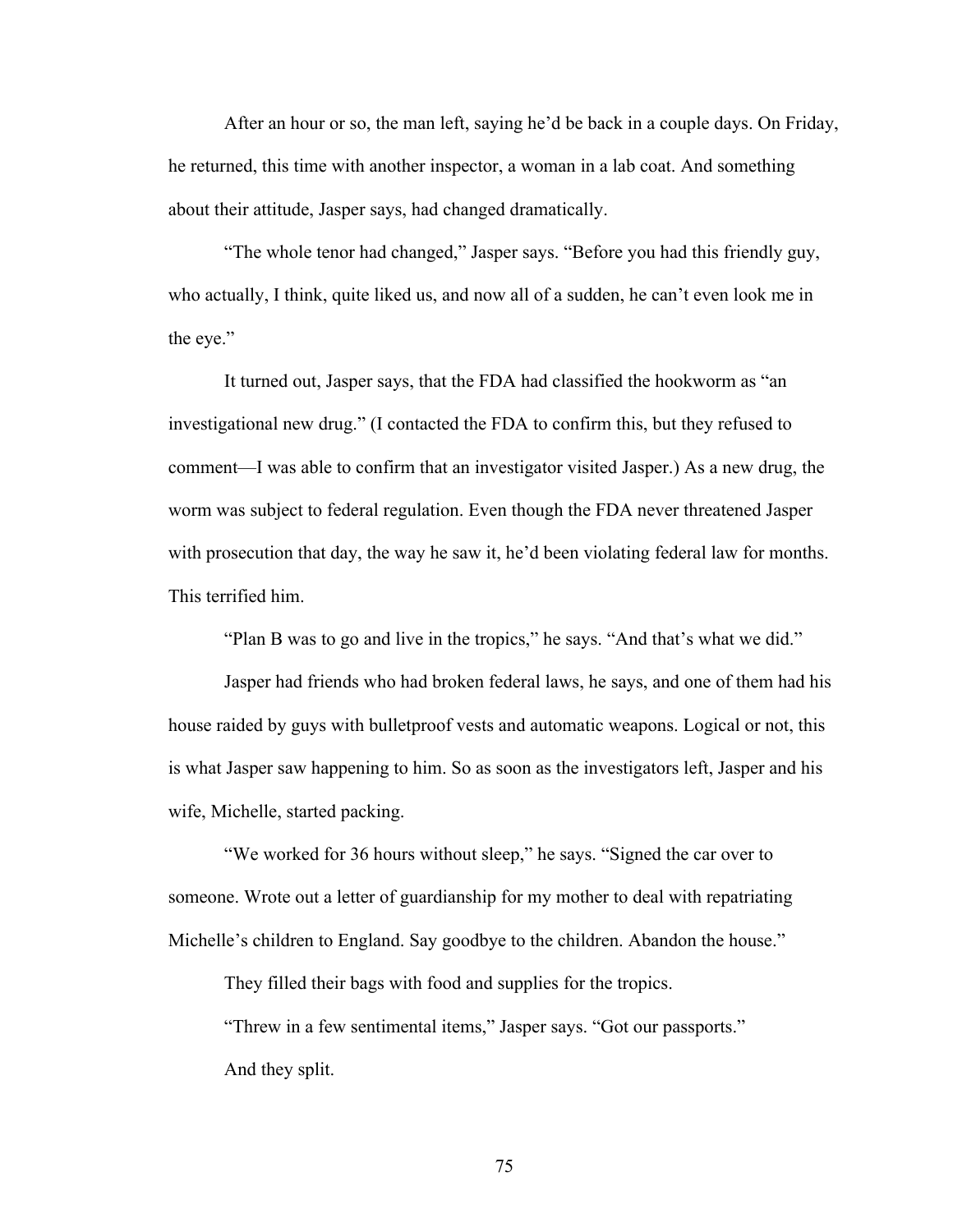Jasper and Michelle rode a bus across the border into Tijuana and after that just kept going. Jasper asked me not to report on where he ended up. But he did say he was in the process of rebuilding his lab. Getting supplies and equipment was turning out to be more difficult that he'd anticipated, and I could tell he was frustrated. But the more he told me, the more I wondered, why don't you throw in the towel? What would it take to make you stop?

His response makes him sound like a crusader for alternative medicine:

Death, jail, maybe being forced to move again. What do I say to these people? Ya know, sorry, you're gonna be in a wheelchair. Or, sorry, you're gonna have to get your colon cut out. When you know you can help people who are suffering like that, in some ways, the decisions you make aren't really decisions. It takes on an inevitability. Life does not deliver what you want or hope or probably even deserve, on a regular or reliable basis. You deal with it and move on.

Last I checked, Jasper had moved on to a town in the United Kingdom. He still

sells worms.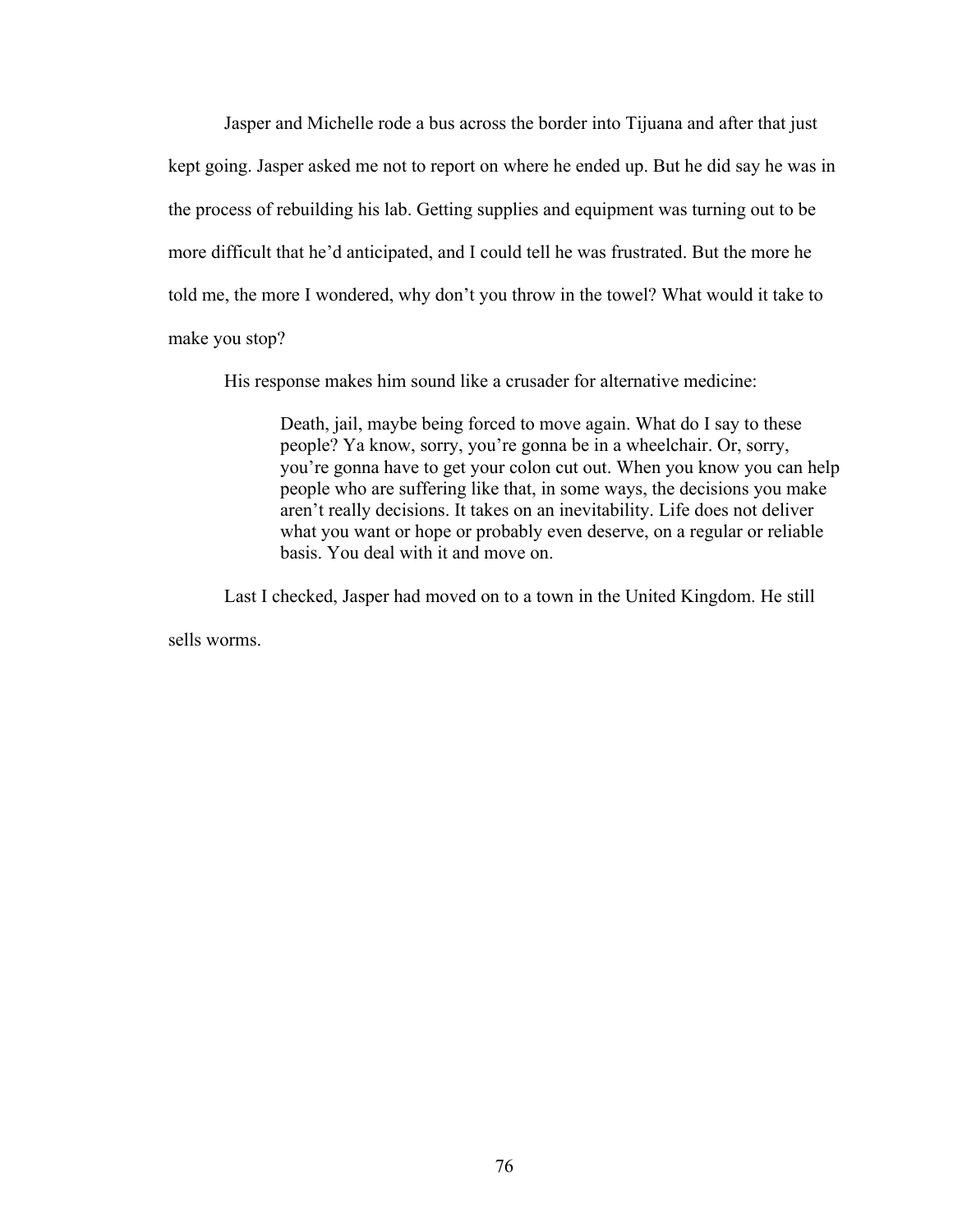## The Luckiest Lobster

This piece came about as a result of a conversation Robert and I were having about "The Prometheus Tree," the piece that follows this one in the collection. In the wake of the story about the old tree, we were wondering, why do old creatures seem special? And Robert mentioned he had heard about a customer in an upscale Manhattan restaurant demanding that a large lobster be removed from the tank in the lobby and sent back to the sea.

So I went poking around for the story, found it and quickly discovered a dozen of these sorts of stories. Lobsters, it turns out, have been rescued from Reno, Nevada; Cape Cod, Massachusetts; and even Vancouver, Canada.

What is it about old creatures that makes us feel they're special? That they're wise? Why do we feel affection for them? Why do some of us, sometimes, even feel an urge to protect them?

And I found a story that has a lot to say to that question. It begins in a small suburban supermarket. I heard about it from a lady named Bonnie Hazen.

"I'm a registered nurse," Bonnie says. " And to just tell you briefly, what happened is I had just gone to our grocery store."

Just any old day?

"Just any old day, nothing special about that day."

And where is this?

"In McMurray, little McMurray, Pennsylvania. We're about 15 miles south of Pittsburgh."

It's August of 1990.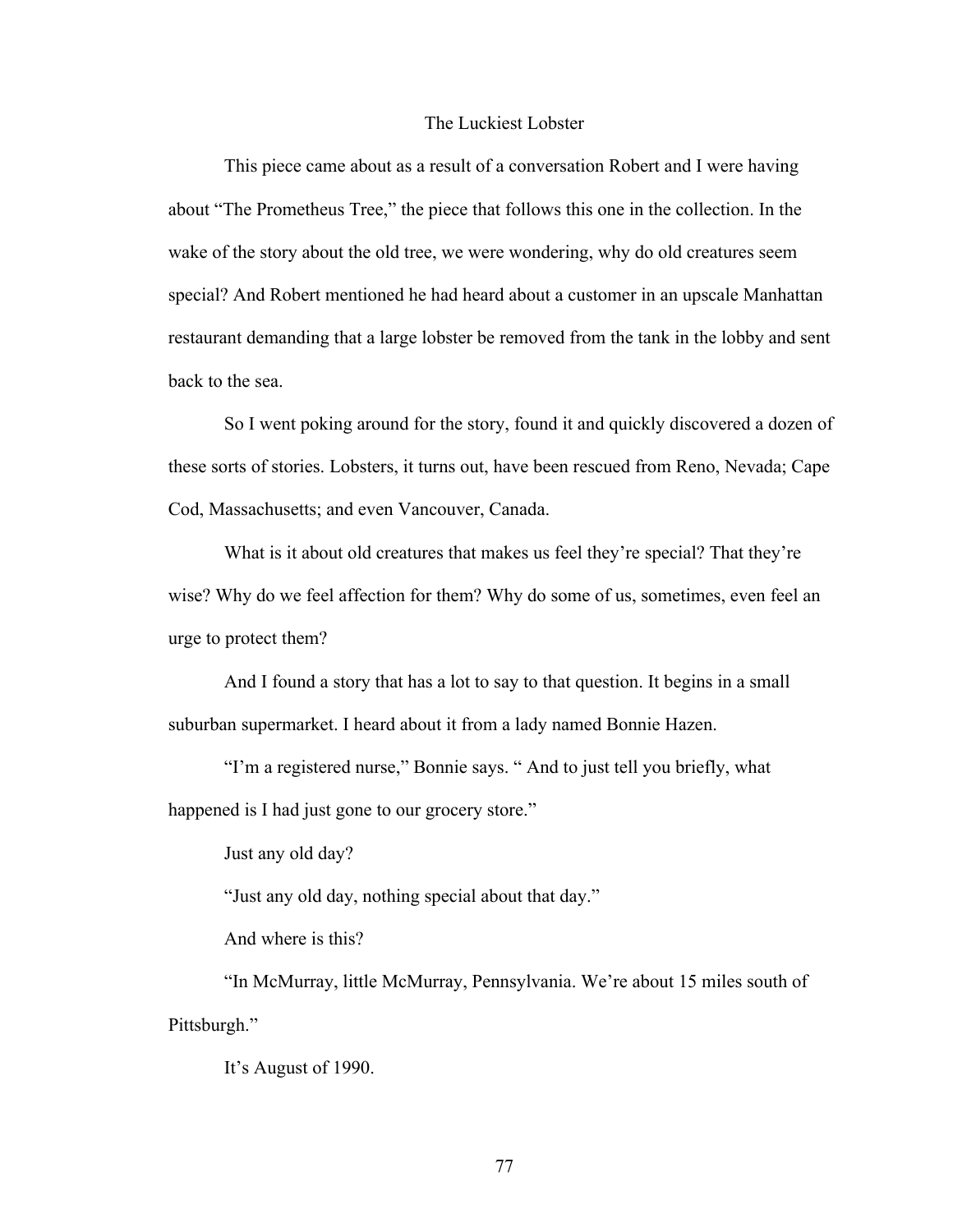"So I was looking around, ya know, admiring the new seafood department, and I noticed this tank."

A lobster tank.

"And there were only two lobsters in the tank."

One, she says, was really small; the other was enormous.

"This huge, behemoth that was just so massive."

How big is big, in this case?

"He was, like, from the tip of my finger to my elbow."

So she sees this big lobster, and she's like, that tank is way too small—she thought the lobster looked cramped. So she goes over to the guy behind the seafood counter.

And she says: "What're you gonna do with this big lobster?"

"And he kind of just let me know that it was a promotional for the new seafood department."

In other words, this big lobster that would get sent around to different supermarkets when they wanted to attract attention.

"And I just made a few more inquiries and worked my way up to the store manager, and he referred me to the vice president of the chain

Oh, straight away?

"Oh yeah, oh yeah, because they couldn't answer my questions. I probably was a little bit of a pain. Ya know, just asking, like, what're you gonna do with him?"

And this is the moment where the manager of the store decides to do something smart. He thinks: Okay, we have this complaining lady, I think I can solve the problem.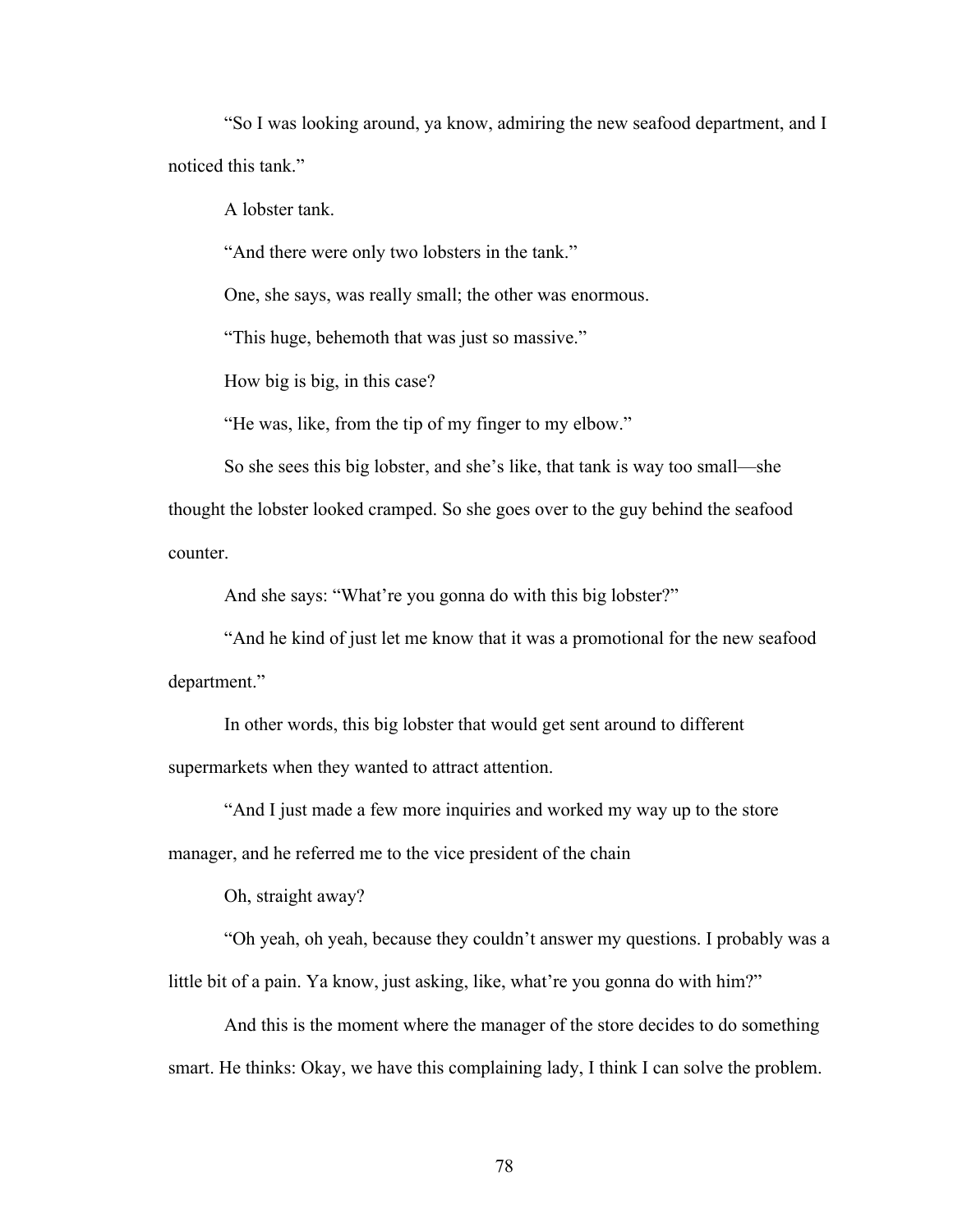And he decides to make her an offer.

"The bottom line was that I could have him, if I could arrange for him to return to Maine<sup>"</sup>

Seems the guy thought all lobsters come from Maine.

"I'm like, okay, how do I do that?"

Which is a fair question.

And as weird as this seems, Bonnie's experience is not entirely unique. At least that's what the journalist Trevor Corson told me. And he should know—he wrote a book all about lobsters a few years ago, called *The Secret Life of Lobsters*. But it included some pretty juicy tales about the secret lives of the people who love and hate lobsters, as well.

"Some people may remember the story of Mary Tyler Moore," Trevor says.

Most people might not, though.

"In 1994," Trevor says, "Mary Tyler Moore developed a crush on a large lobster—a twelve pounder named Spike—in Malibu, California, in a restaurant called Gladstone's. And she put up a thousand dollars for the right to rescue him."

But it wasn't that easy.

"Then Rush Limbaugh heard about this," Trevor says, "and he called the restaurant and offered 2,000 dollars for the right to eat Spike."

What happened? The restaurant refused to get between them. And it kept the lobster on display. For how long? Nobody knows.

Trevor says he's read about dozens of these lobster-rescue stories. There was George, snatched by a diner from City Crab and Seafood in New York City and whisked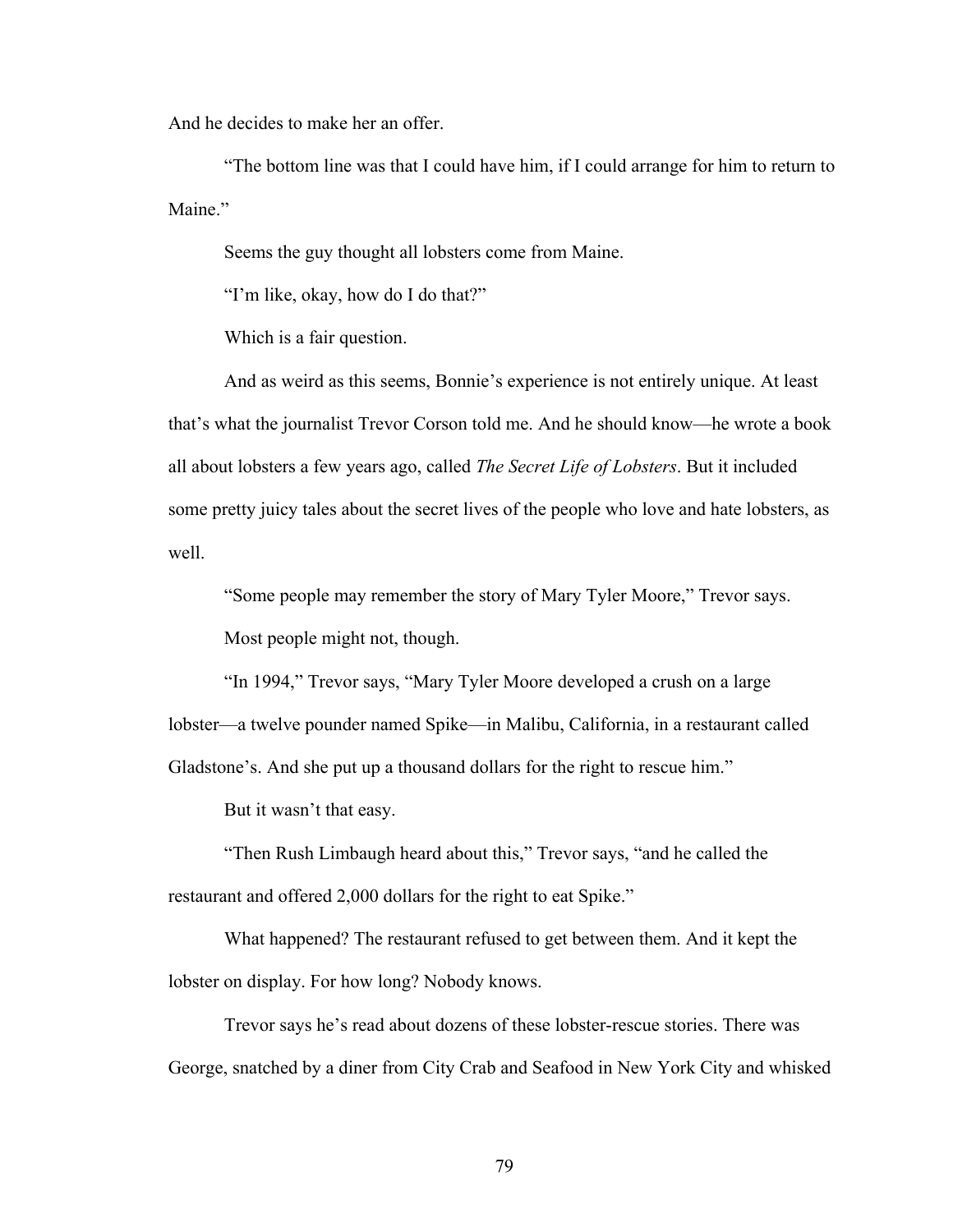to the Atlantic with the helped of PETA. Another New York lobster, Peter, escaped a seafood restaurant called Oceana.

The owner of a fish market in Cape Cod agreed to release a giant lobster when a local elementary school told him he was setting a bad example selling such a big lobster. So he invited some of the students to help him set the lobster, who they named Seamore, free into the ocean. About ten kids showed up. After they dropped their lobster in the water, one of them asked: "Why didn't we just eat him?"

Even Paul Watson, famous for his exploits terrorizing Japanese whalers aboard his ship *Sea Shepherd*, has rescued an old lobster, paying 277 dollars for a lobster he found in Reno to be shipped back to Maine.

But let's get back to Bonnie's story, because it turns out, Bonnie's lobster rescue is the first one ever recorded. The original lobster rescue.

So it's still 1990. Bonnie has left the supermarket, sans lobster.

And she's at home thinking: "I, I didn't know what to do."

The next morning, she got on the phone.

"I started calling some of the local animal organizations," she says, "Animal

Rescue League and the ASPCA. Just locally trying to see if there was anybody out there that could help. And there really wasn't; they're more into mammals, dogs and cats.

They'd probably never even heard of such a thing.

"No, no. They basically told me, forget it."

She's on and off the phone all day.

"Oh, I was on the phone for hours."

She got a little obsessed.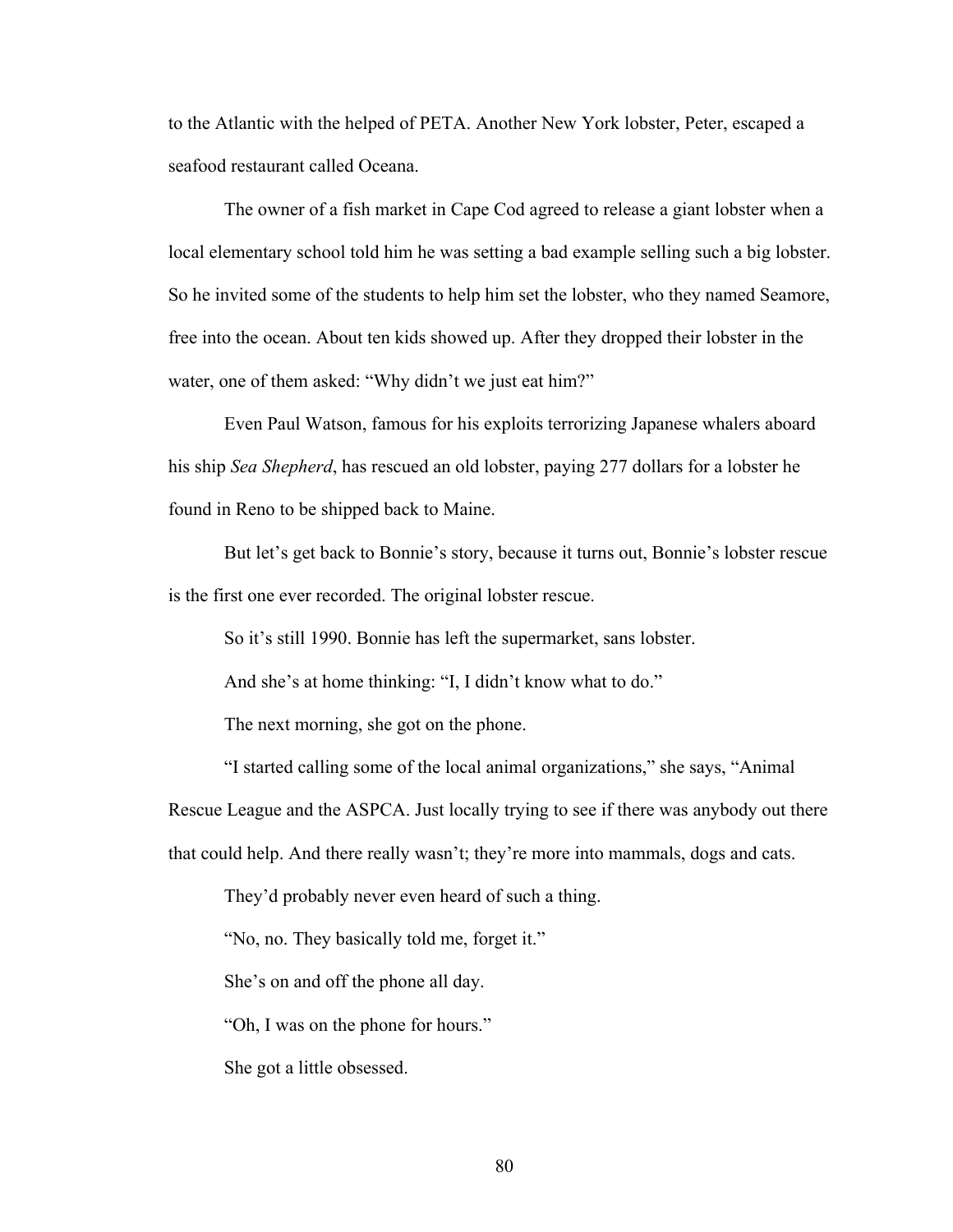"But I had the time"—she was a stay-at-home mom—"and it was kinda fun."

But Bonnie was running out of options; she had one idea left.

"I called the Cousteau Society," she says, "because I was a member of the Cousteau Society, and they suggested I call our local newspaper."

And that changed everything.

On Saturday morning, an article appeared in the *Washington Times*—McMurray

is located in Washington County—beneath the headline, "Cruisin' Crustacean."

"Yeah, not cruising," Bonnie says, "but cruisin, C-R-U-I-S-I-N."

And it read: "McMurray woman talks supermarket into releasing large lobster."

"I really didn't talk them into it," Bonnie says.

"Yes, it's a long story," the article begins. "It began Friday morning, when Mrs.

Hazen entered the Giant Eagle supermarket. There in the store's newly opened seafood section, she encountered Nick."

Oh, the supermarket gave the lobster a name—Nick.

"Nick," the article reads, "clearly the king of crustaceans was lounging in a large, circular saltwater tank, along with several lesser lobsters."

"There was just that little one," Bonnie says.

"Something in the way Nick moved," the article reads, "spoke to Mrs. Hazen, so she spoke to several Giant Eagle employees. Mrs. Hazen, who describes herself as environmentally active, told them she thought Nick might be happier back home in Maine than on someone's Corningware."

"I really didn't say that," Bonnie says, giggling.

"Don't worry, Mrs. Hazen was told," the article reads. "Nick was a professional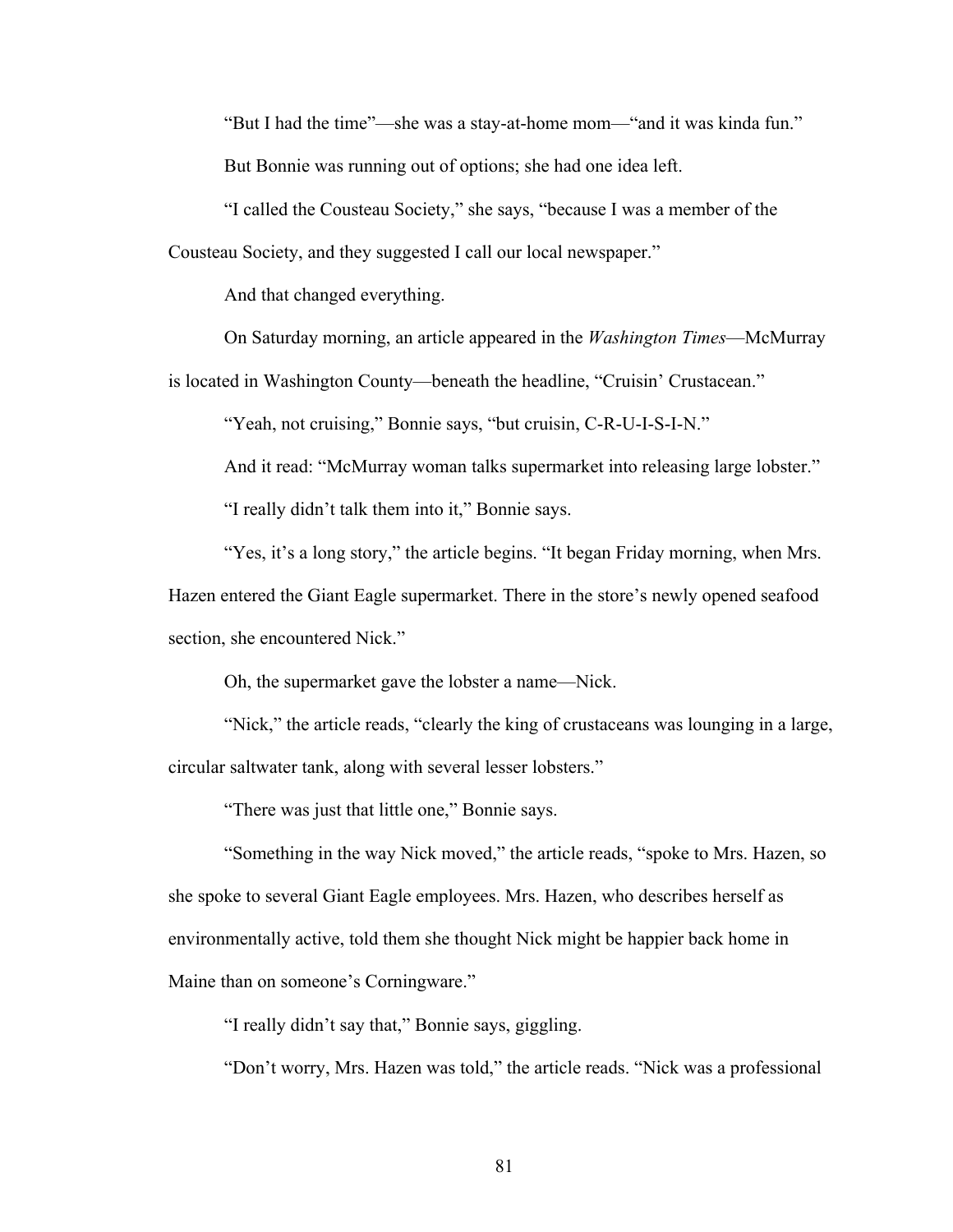lobster, seventy years old."

"Well," Trevor says, "we don't actually know; there's no way to technically age a lobster perfectly. Estimates are from fifty to a hundred years for those big suckers."

"I'm not an environmental crazy," the article quotes Bonnie. "I eat lobster, but I think they're overharvested. Nick must be set free. They told me I could have Nick if I promised to take him to the ocean."

The article concludes: "Mrs. Hazen has no money for such a trip."

"Sounds like I'm destitute," Bonnie says. "Anyway, I guess that's what appeared then in the Saturday paper."

And that could've been the end of it.

But: "Saturday morning we got an early phone call," Bonnie says, "and there was this woman on the other end of the line. And she was saying she was in town for her dad's funeral, and she was returning that afternoon to Maine."

That woman was Toni Leone, an office manager at a staffing agency in Portland, Maine.

"So," Toni says, "I figured I'll just bring him back with me."

Why would you even think to do something like that?

"Because he was a massive lobster," Toni says, "in a teeny-weenie tank that, literally, he could barely move in."

Now, there's one other thing: Remember, Toni was back in Pittsburgh for her

dad's funeral. So I ask: Was this in any way an homage to your dad?

"Oh my God," Toni says, "he loved lobster. He absolutely loved to eat lobster." To eat lobster?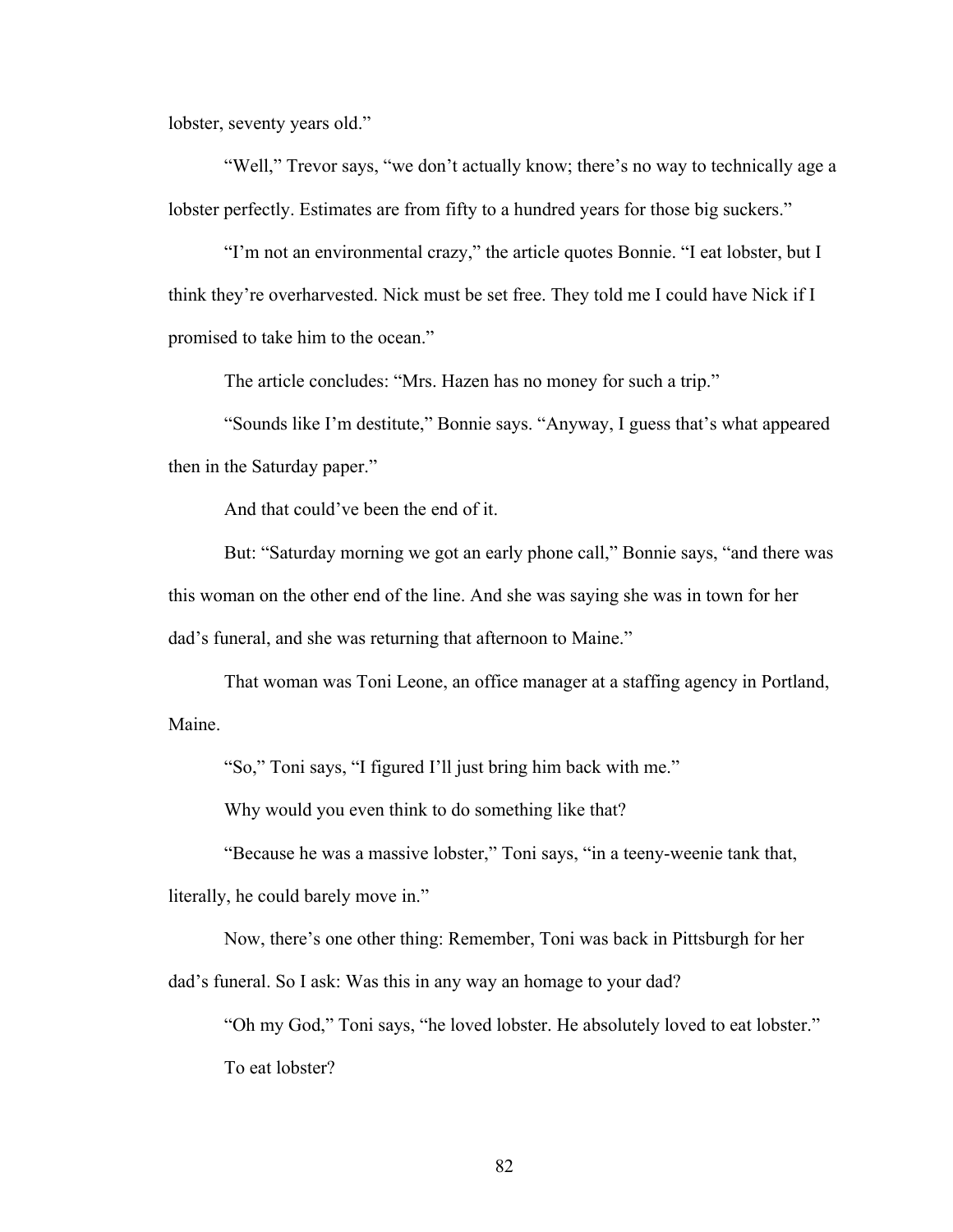"Yeah, he would eat them like crazy."

But Toni says he also loved that his oldest daughter would do things that none of his other kids would ever do.

"Yep," she says, "he would know that I would do something like that; he would expect me to do something like that."

So, anyway, Toni and Bonnie, they're on the phone. And at first Bonnie is a little suspicious.

"I said, are you sure you're not just saying this to eat him? Cause, I mean, ya know."

And Toni says: "No, I wouldn't eat anything this big; he's too old."

"She reassured me," Bonnie says, "and she sounded very nice, so we agreed to

meet at Giant Eagle. So, of course, now I'm getting my daughter, my youngest daughter,

and she's saying, oh, we gotta hurry up; hurry up and dress; we gotta go to Giant Eagle."

So Bonnie meets Toni at the supermarket.

"She had, I think, a two o'clock flight," Bonnie says.

And when she got there, a television crew had set up camp in front of the store.

"I didn't know there was gonna be a photographer there from our local TV station in Pittsburgh," Bonnie says.

Anyway, Toni went next door to the local Murphy Mart, looking for something in which to carry the lobster.

"Toni bought the biggest Styrofoam cooler she could find," Bonnie says.

"Which really still was a little too small for him," Toni says.

"He barely fit," Bonnie says.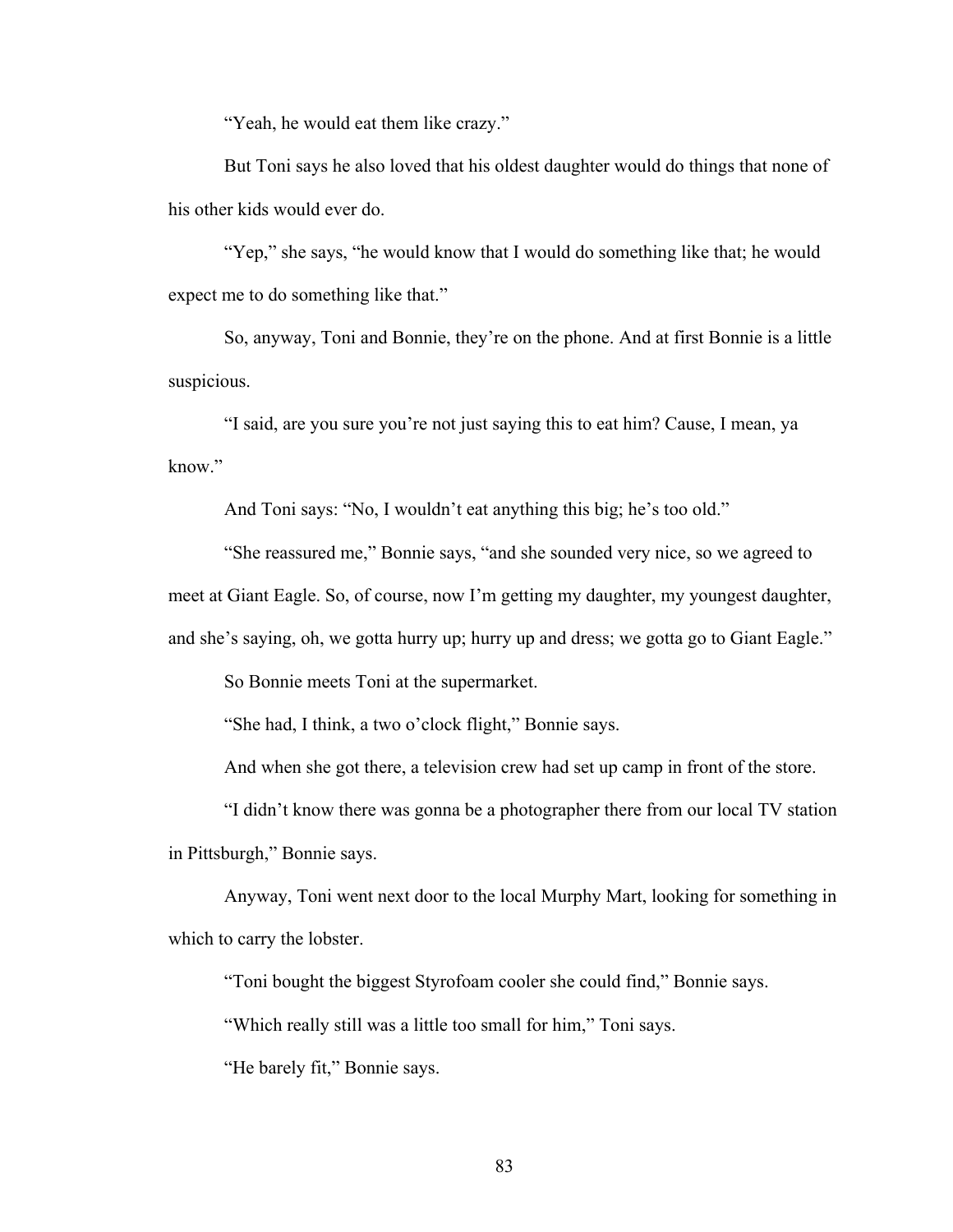"But we got him in there, taped it up as best we could," Toni says.

Toni's son Jason, age 12, decorated the cooler with some drawings and a message: *Get me to the Atlantic, my home, where I can freely frolic and comfortably roam.* And on top of the cooler, he wrote: *Atlantic or bust!*

And after that, Bonnie says, they "put him in a van, and away they went."

"When we got to the airport," Toni says, "we get up to the reservation desk,

handed him to the stewardess, and she put him in a chair in first class."

Who puts a lobster in first class?

"We were in coach," Toni says. "This lobster is up in first class."

So the plane touches down in Portland, Maine, where the wildlife police are waiting.

Is anyone able to determine, I ask Toni, what everyone here seems to have assumed, that this lobster comes from Maine?

"No," she says. "In fact, it probably wasn't caught here."

Why do you say that?

"In Maine you can't catch big lobsters like that," Toni says. "That's illegal."

Trevor backed her up on this point.

"Because the big lobsters," he says, "are the ones that make more babies."

"They have size limits on their lobsters," Toni says.

Which means Toni was bringing Nick back home to a place she could reasonably suspect was foreign to him.

"It's a foreign country," she says. "But he can make friends."

So the next morning, Toni says: "The harbor patrol called and said, do you want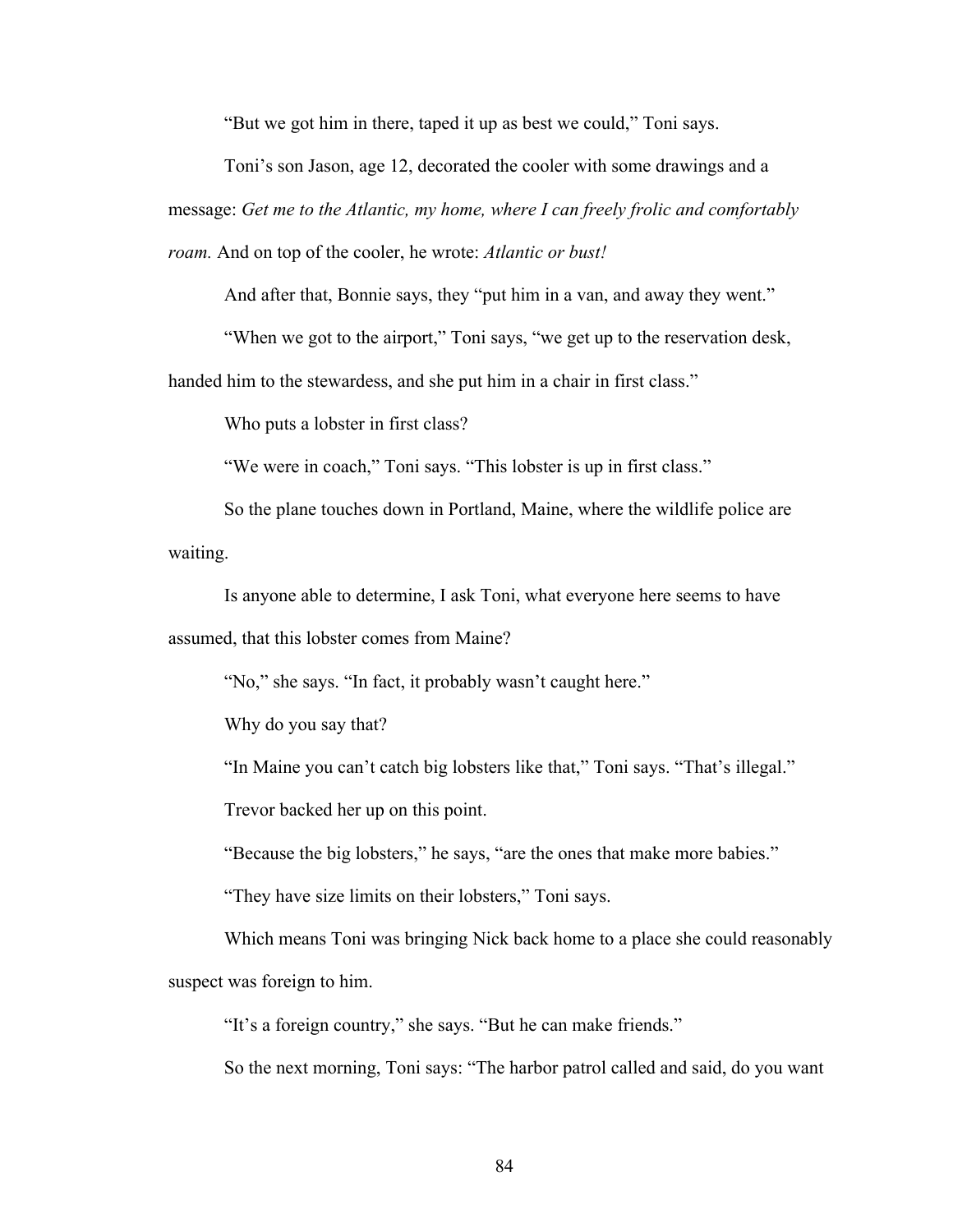to go with us, we're gonna put him in the water."

So Toni and her son rush down to the docks. A newspaper reporter got wind of the story and met them there. And all three of them scrambled onto a Maine Marine Patrol boat, and headed out into the Portland harbor.

And according to the reporter: "Just after one p.m., as the marine patrol boat rocked in thirty feet of water, Toni Leone carefully dropped Nick over the side. She watched him sink in the choppy, fog-shrouded waters, and then grinned: 'I'm glad he made it. Isn't that nice?' "

It is nice. But here's the real question: When we look at our fellow creatures, and we decide: Who do we want to protect? We include some groups, and we exclude others. And oftentimes how we make that choice seems almost entirely arbitrary. For example, why would someone—Bonnie, Toni, anyone—want to save this lobster?

"Yeah, I mean, a lobster is not cuddly," Trevor says, "not by any stretch of the imagination. It's certainly not soft."

Perhaps there was some beauty to the lobster?

"I actually think that lobsters are very attractive," Trevor says.

Wait, really? Did you always think that?

"I have always thought, ya know, a lobster is like, they're muscular and curvaceous at the same time," Trevor says. "They're like Pop Eye arms, those claws. And then there's that nice, curving tail. And I just think—"

I think Trevor might have some hunky lobster calendar—Lobsters of 2008—and that's just kind of weird, if you ask me. I mean, that can't be the reason people keep saving lobsters over and over again. And if that isn't it, then what is?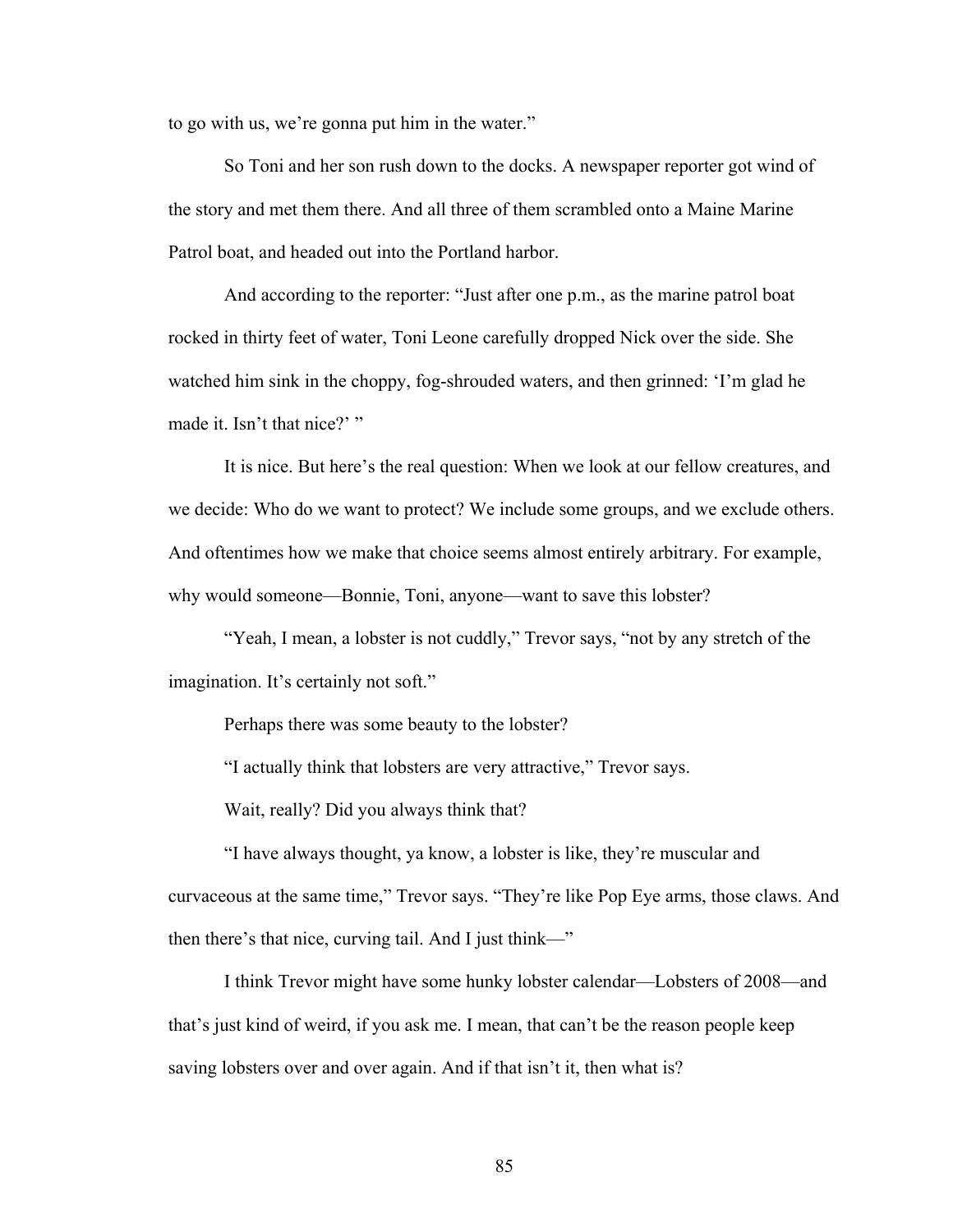"I think that it has partly to do with our obsession with longevity," Trevor says. "When it's one that big and that old, suddenly the rules are changed. Here is a creature that has made it through all the tests of life, and it deserves our respect now."

And when you ask Bonnie to put it into words, she struggles a little.

"He was unique," she says. "He was special. And I just felt that he just didn't deserve to be in that tank at his age."

Which makes sense. But is that all?

"Everything kind of converged at that moment," she says. "That's the only way I can explain it."

She sighs heavily.

"I just kind of went with it."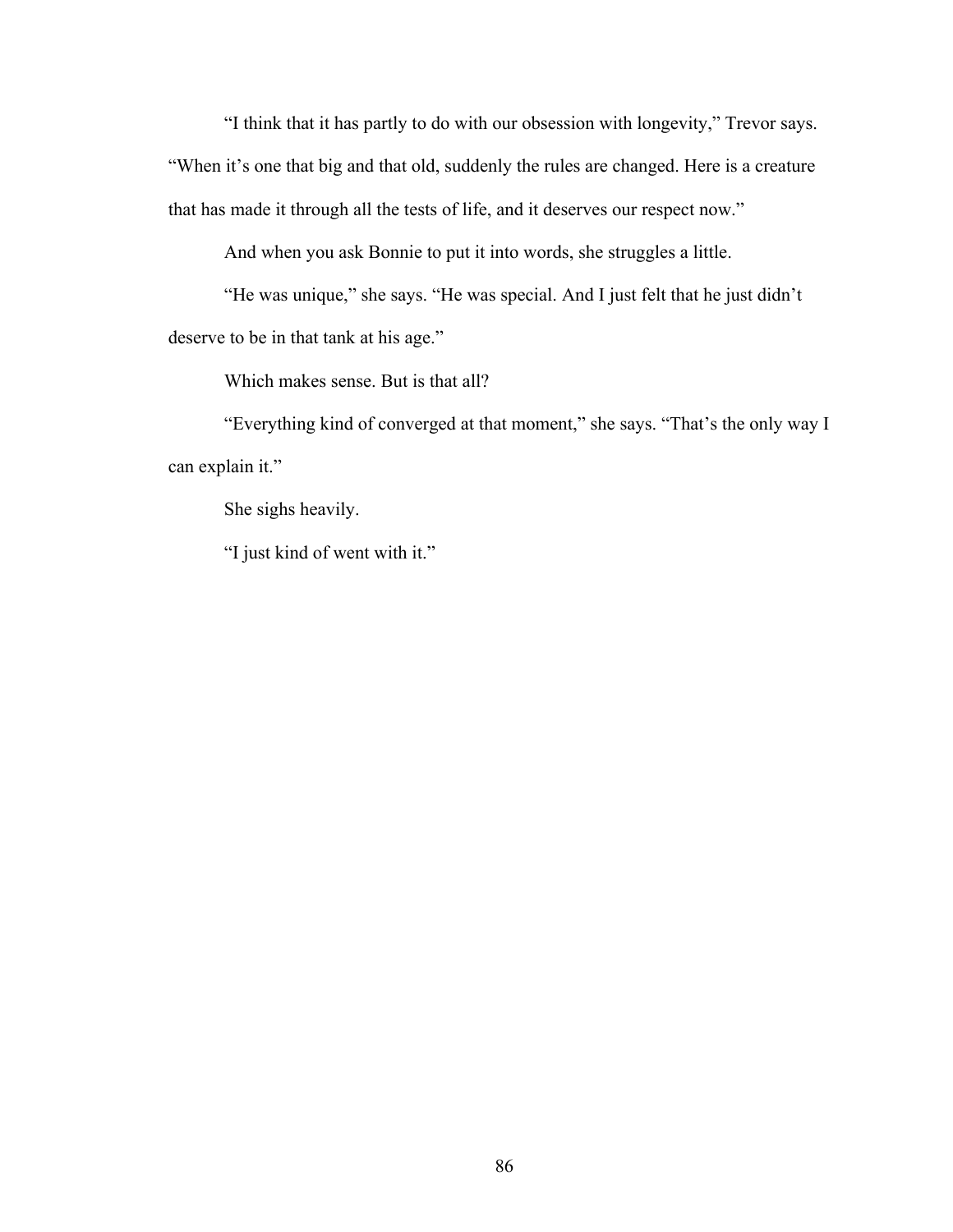## The Prometheus Tree

This piece aired in an episode about mistakes. Alongside it was a piece on how Ted Kaczynski's psychotic nature may have been caused, in part, by a research project at Harvard when he was an undergraduate decades before he became the Unabomber. Also in the episode is a story about a massive forest fire that destroyed thousands of acres of land, hundreds of homes and killed a man. It's root cause? An effort to save a tiny bird called the Kirtland warbler.

The story about the tree, like the one about the lobster, got its start in a conversation Robert and I were having. Robert had heard about Don Currey many years before and had once taken a crack at reporting the story but gave up. We decided I would take a second run at it. This is that second run.

In Western Nevada, there's a mountain range locals call the Whites, and right in the middle of it is Wheeler Peak. You can't miss it—it's the second highest peak in the state. I learned about it from a writer I know named Michael Cohen, who lives just down the road from the mountain. He writes poems and essays about the landscape; his wife paints them. Together they create beautiful art about a beautiful place. But Michael told me a story about something horrible that happened on this mountain. And it begins with a grove of very old trees, way up on top of the mountain.

"You can see the trees from a distance," he says, "and their wood is so bright that it actually glistens in the sun."

They're called bristlecone pines.

I ask: Can you describe what they look like?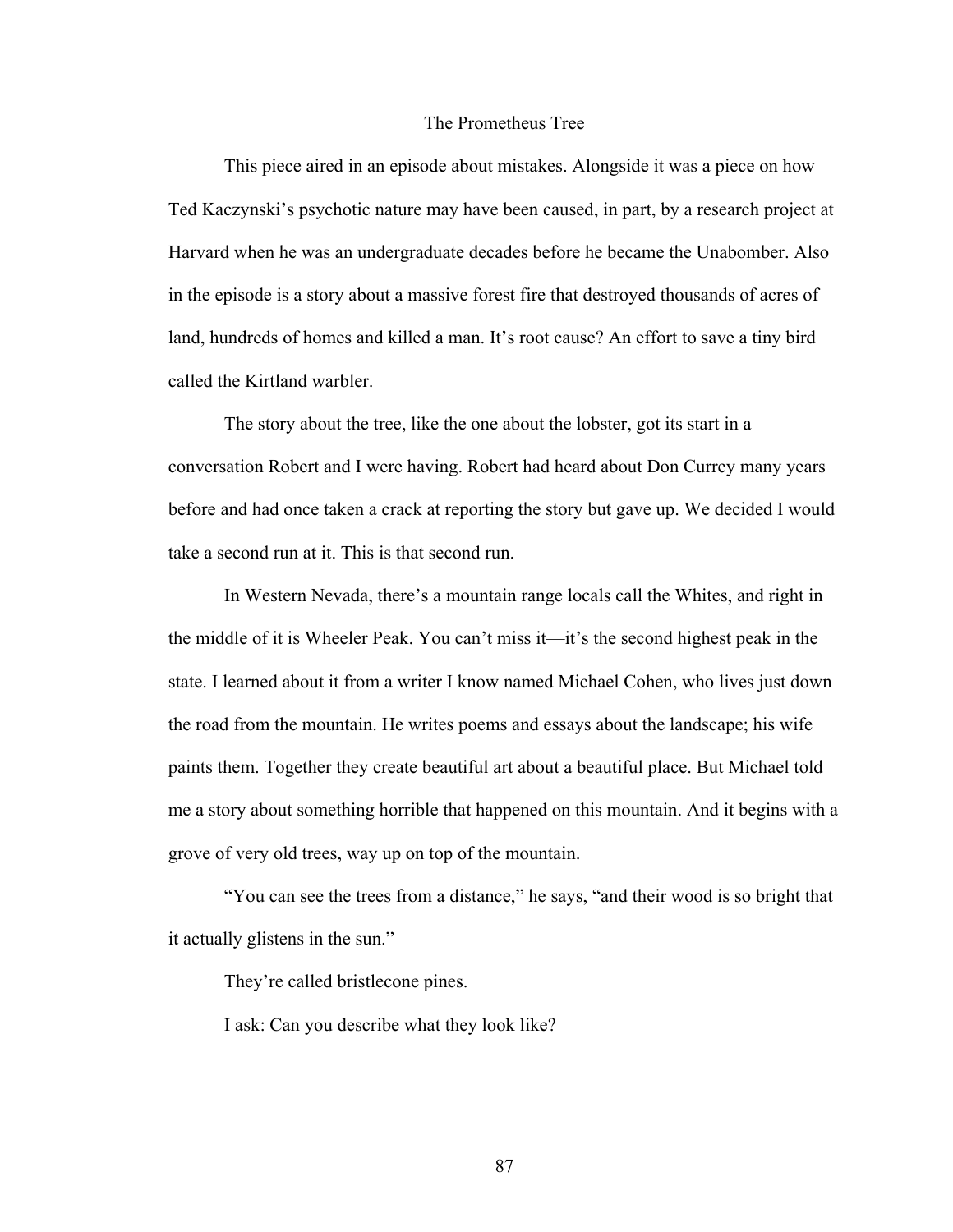"Sure," Michael says. "They tend to be shorter, broad at the base. They get very, very old, and as they get old they get tortured or gnarled."

And they look kind of dead. In fact, they're more dead than alive; the majority of a bristlecone's tissue is dead wood. Only a thin layer around the outside of the tree is alive. And as this outer layer grows, it causes the tree to sort of twist up toward the sky.

"The overall effect," he says, "is sort of electrical."

They look kind of like what you'd expect to see in a Tim Burton movie.

And in addition to these trees, this story involves a scientist named Don Currey. It starts in the summer of 1964.

"Don Currey," Michael says, "was a graduate student from North Carolina. And he was young."

How young?

"He was 30 years old."

And he'd just gotten a big grant from the National Science Foundation to do some climate change research. Not climate change now, though, climate change thousands of years ago. Because he'd learned that you can sort of travel back in time by looking at old trees. I called up a guy named Ron Lanner, a retired Forest Service scientist, to learn more about the science Currey was doing, to learn more about his whole story.

According to Ron, you can "go back into the past using the spacing between tree rings, the annual rings." You can use the tree rings "to determine whether it was colder at one time, or rainier at one period in the tree's life."

So Currey is up on top of this mountain, up among these trees, and he needs to find one that he can look inside, in order to see what the weather was like, way back in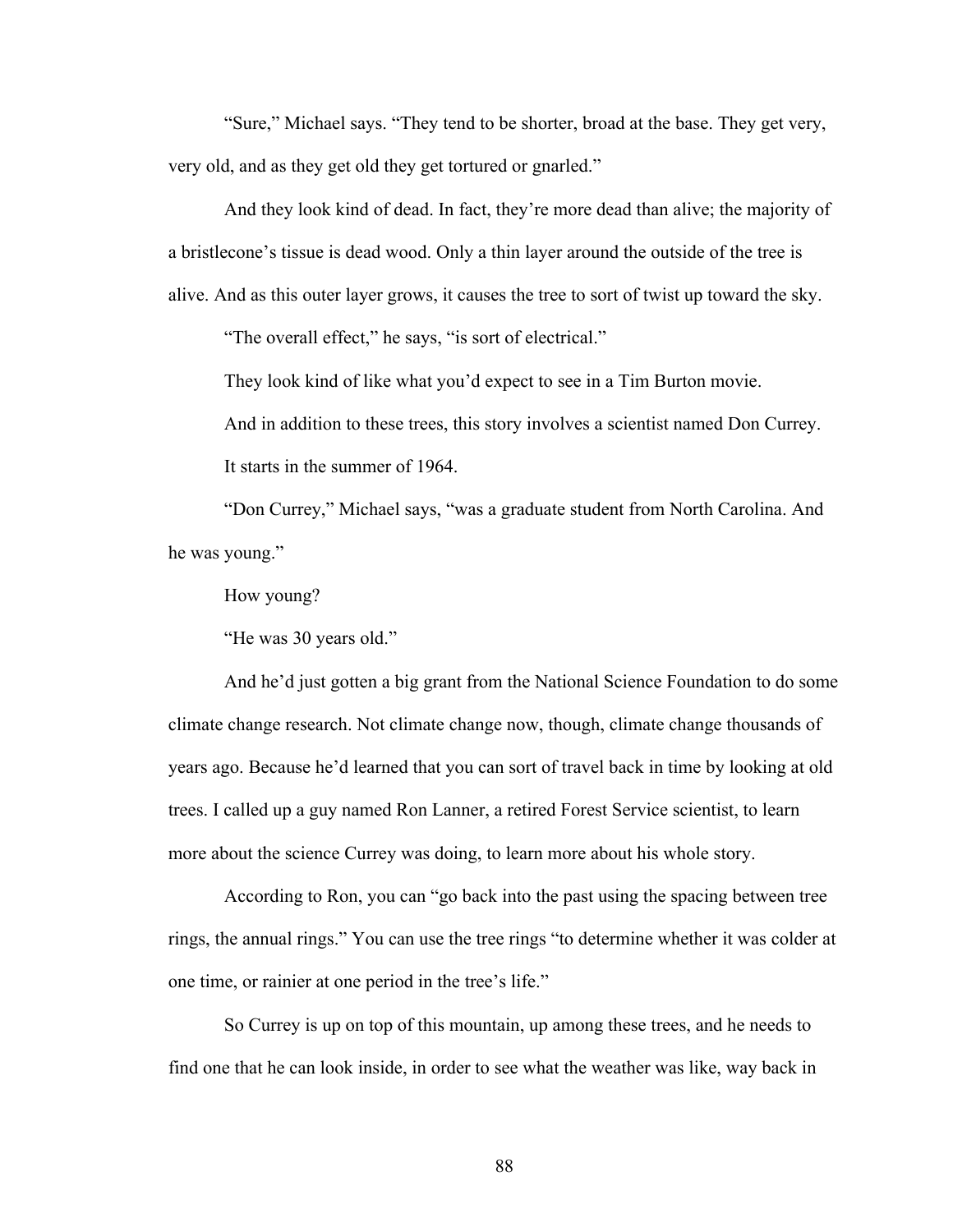the past. The older the tree, the further back you can look. And that's why he's come to Wheeler Peak—it's got some very old trees.

Scientists began studying the bristlecone pine in the 1950s, led by the work of a man named Edmund Schulman, a dendrochronologist at the University of Arizona. In 1958, in the pages of *National Geographic* magazine, Schulman announced that he'd found a grove of extremely old trees. He called it the Methuselah Walk, after one of the oldest specimens in the grove, which he aged at 4,600 years.

Schulman speculated that the trees "may be the oldest living things on Earth."

This is the grove Currey had come to, so it wasn't hard for him to find a suitable tree.

"Five minutes of looking," Currey told a reporter in a documentary film once, "was all that was involved."

He said these words in a *PBS NOVA* documentary. Currey died recently, and this is basically the only time he ever talked about the story on tape. In the clip, he's sitting on the stump of a dead tree, atop a rocky mountain, the wind tousling his gray hair. He's stout, wearing a navy fleece jacket and hiking boots.

"Literally," he says, "the first old tree that we climbed to."

"He found a tree," Ron says, "that he described as looking super, super old."

So Currey takes out this special drill, which scientists use to take, like, a core sample to look at the rings—looks like an old-time hand drill, essentially, but longer. Currey presses it up against the tree.

"Gives it a good push to get it through the bark," Ron says.

And he starts twisting it in.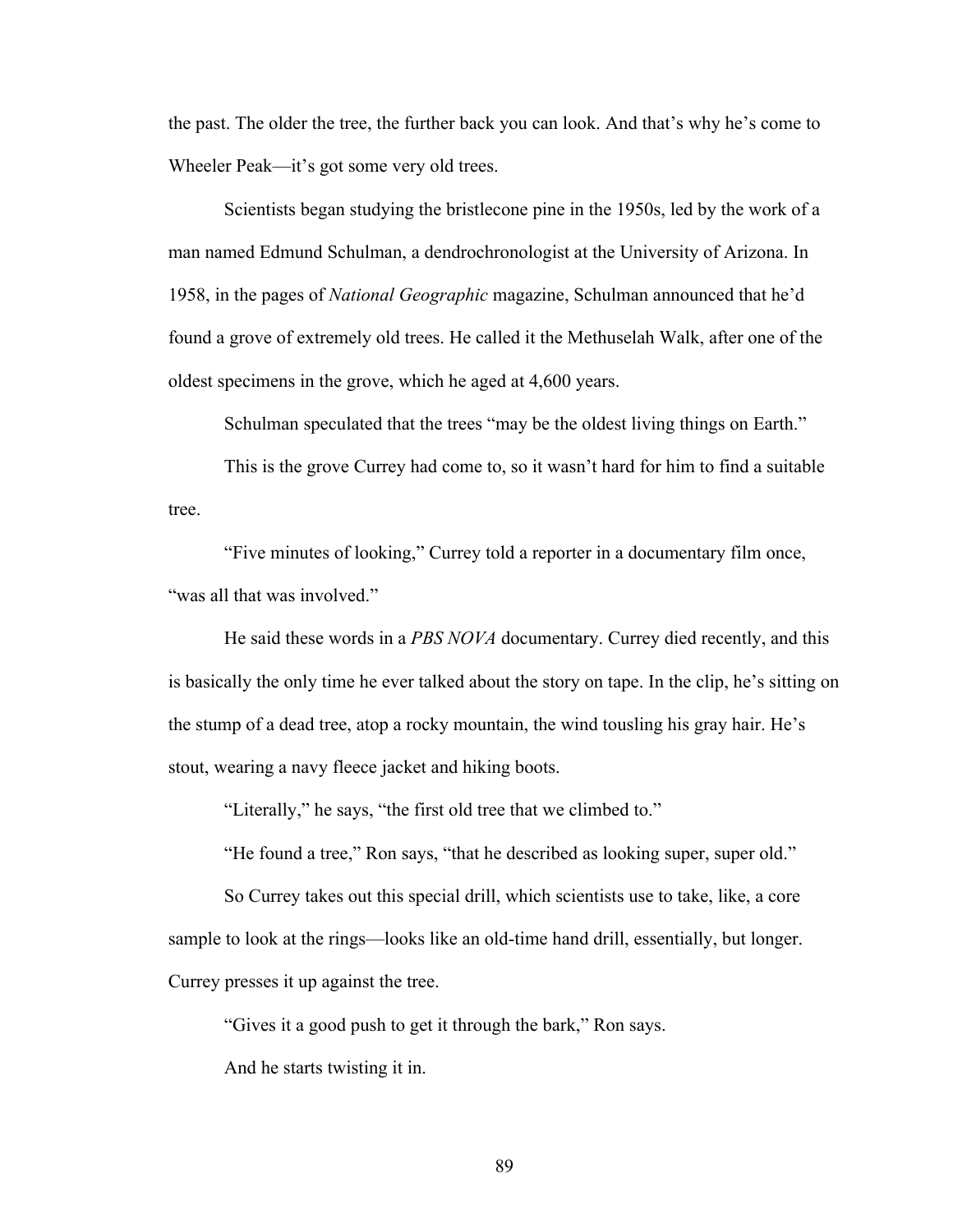"Clockwise," Ron says, "into the tree."

But he wasn't having much luck.

"The normal approach to coring the tree wasn't working," Currey says.

It becomes harder and harder for him to turn this thing into the tree.

"And eventually," Ron says, "the bit of his drill broke off in the tree."

And this isn't just any drill; he ordered it from Sweden. And the whole time, he's thinking, if I cant get this thing out of the tree, I'm screwed.

"That would mean the research project would be lost for the year," Michael says.

So at this point, he kind of lumbers back down the mountain, dejected.

"He managed to find the district ranger," Ron says, "and told him the problem."

"He was sitting on the steps of the Forest Service station," Currey told the *San* 

*Francisco Chronicle* years later. "They'd just gotten milkshakes or something and were just cooling off."

And Currey says, guys, my drill, it's stuck in the tree. What should I do?

And the district ranger, a man named Don Cox, tells him, don't worry, Don. If you really need the data, we'll just cut the tree down. Three decades later, in a memo about that day, Cox wrote: "I knew that to be scientifically accurate in determining the age of a massive tree, it was necessary to have a cross-section, and that coring alone was not acceptable."

"They had cut down bristlecones all over the place," Currey told the *Chronicle*, guessing that the Forest Service had felled maybe a hundred trees already. "I was amazed at the desecration."

And with that in mind, Cox figured, this is just one ordinary, unremarkable tree.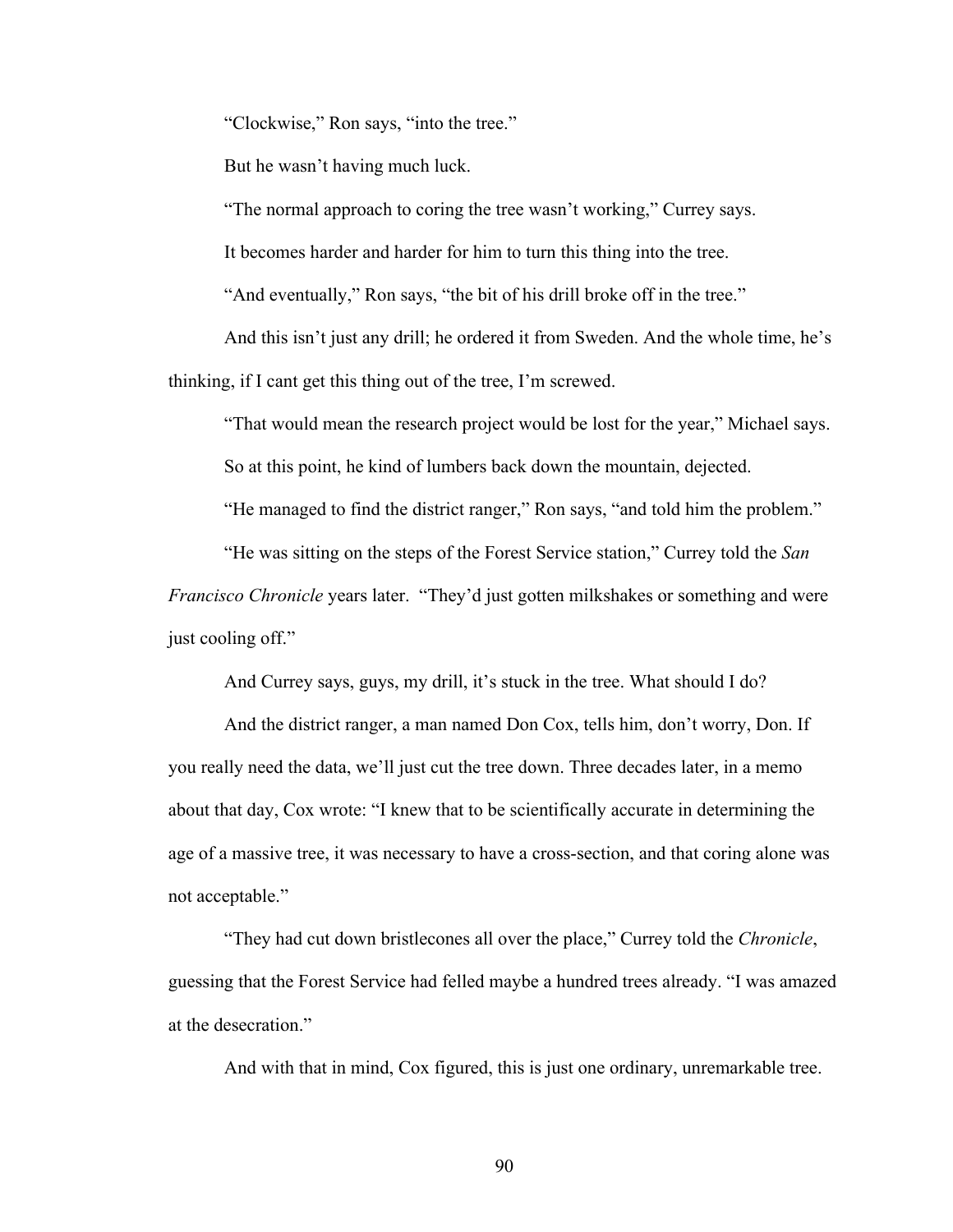"I reported this tree was like many others and was not the type that the public would visit," Cox wrote in his memo. "I felt that this tree's best purpose would be to serve scientific and educational programs."

So Cox decides to send some guys up the mountain to cut it down. He loads up a mule with some gear—chainsaws, ropes, pulleys. And he starts rustling up a crew, including a guy named Mike Drakulich, a part-time Forest Service employee and owner of a nearby motel called the D-Bar-X Ranch.

When the crew arrives at the tree, Mike refuses to cut into it. According to his widow, Mike lays his hand on the trunk of the tree when he sees it.

"I'm not cutting this tree," he says. "It's too old."

But the rest of the crew goes on without him. They start slicing into the tree. It takes a while to cut it down, because the wood is extremely dense, full of knots and gnarls. But eventually, the tree falls over.

And once it's down, they start cutting it up into pieces.

"They cut some slabs out of the lower part of the tree," Ron says.

Currey would later write, in the sanitized language of a scientific report: "To facilitate compilation of a long-term tree-ring chronology for the Wheeler Peak area, one of the larger living bristlecone pines was sectioned."

A month or so later, the Forest Service sends a few guys back up the mountain to fetch a few pieces of the tree that had been left behind—Fred Solace, Harvey Tibbs and Roy Goodman, all Forest Service employees. Snow falls softly on the rocky peak when they arrive. They load a cart with several hunks of tree and start making their way down.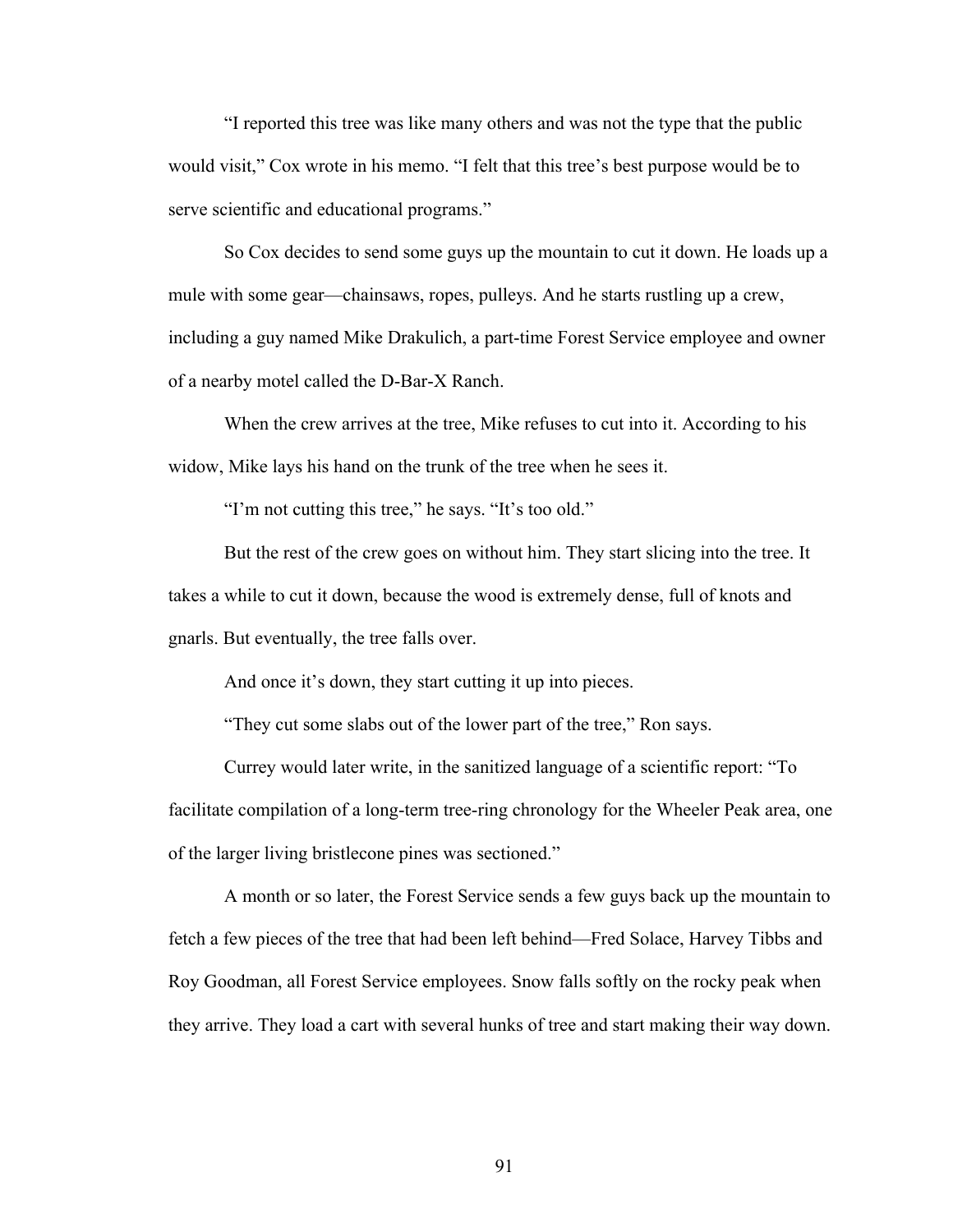A mile or so into the hike, Solace starts to complain that he is too tired, and after a while the other men hoist him into the cart with the tree wood.

Eventually, they stop at a creek bed to rest and lift Solace down to the ground. As soon as they put him down, Tibbs recalls, Solace turns his head to one side and says, "Oh my God." And right there, he dies.

"He died in my arms," Tibbs says.

Meanwhile, back in North Carolina, Currey is getting ready to count the tree rings. He throws one of the slabs the Forest Service guys cut from the tree onto a big desk and gets out a magnifying glass, because the rings are really small. Then he starts counting. And as he counts, he's making little marks.

"Pinholes or pencil-marks," Ron says, "every fifty or a hundred years."

By the end of the first day of counting, he gets back to a thousand years. Imagine that, a thousand years—it's the Dark Ages; we're in Europe eating raw possum.

Day two. By the middle of the day, he gets back to Jesus—the Roman Empire, gladiators, centurions. But even at that point, he's only halfway finished. He keeps counting.

Currey from the *NOVA* documentary again: "We could begin to see that we were getting over 4,000 years, over 4,500, over 4,600. And we ended around 4,900 years."

"It had 4,844 annual rings in it," Ron says.

And he estimates that the tree is probably even older than that. It had been cut about a foot above the ground, meaning there were older rings he hadn't been able to count. Currey later wrote: "Allowing for the likelihood of missing rings and for the 100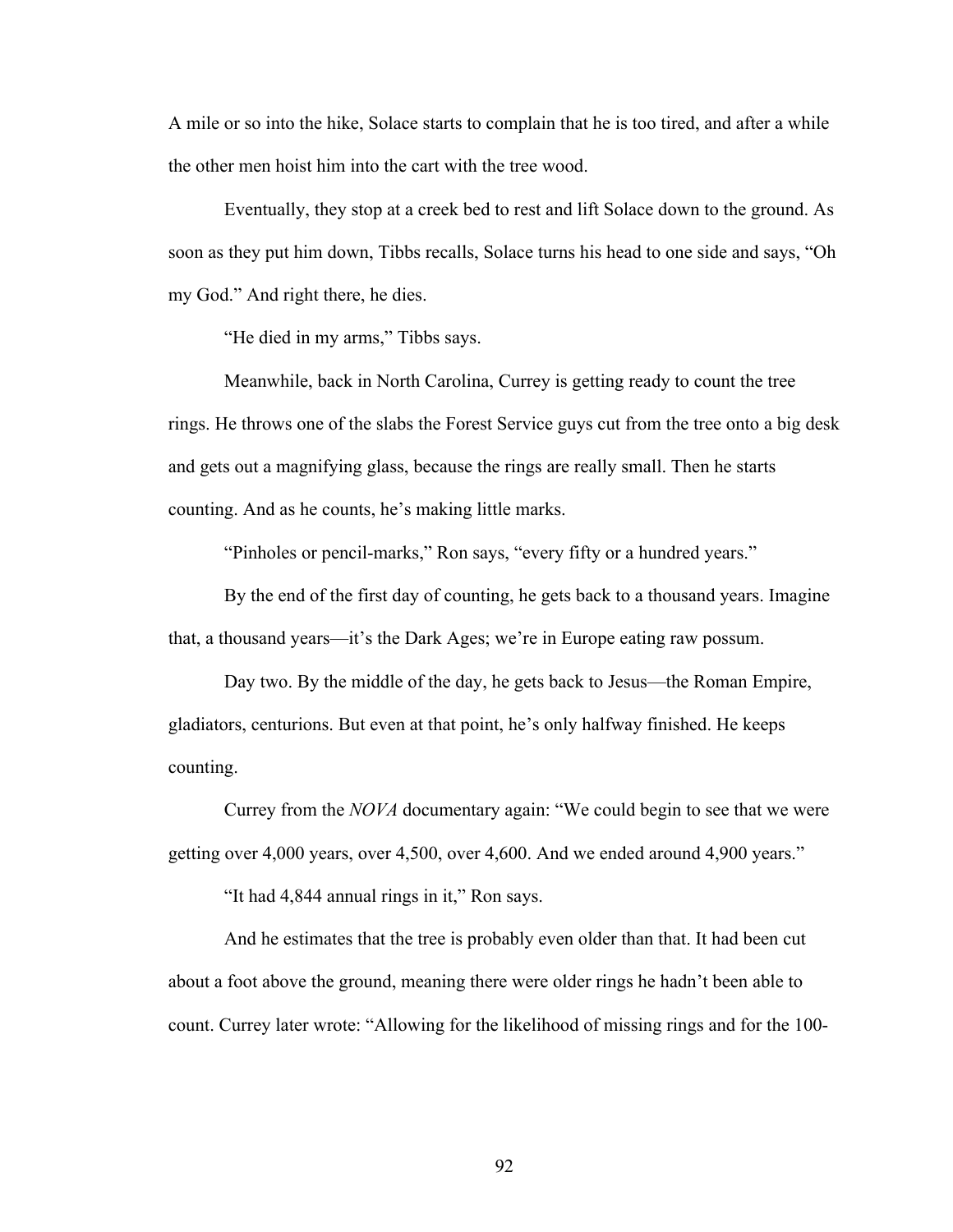inch height of the innermost counted ring, it may be tentatively concluded that WPN-114 began growing about 4,900 years ago."

And at that point, in the summer of 1964, the oldest tree anyone had ever found was 4,600 years old—the one Schulman had found in 1958. In other words, Ron says: "He had himself the oldest tree ever."

But he had killed it.

"And you gotta think," Currey says in the *NOVA* documentary, "I've got to have done something wrong. I better recount. I better recount again."

And he did. He counted those rings over again five times—took him weeks to do

it. He got a slightly different number every time. But every one of those numbers was

higher than 4,600. And at that point, it was clear. The world's oldest tree was dead.

When the locals backing Nevada found out, they were devastated.

"It was truly, it was horrifying," Michael says. "It was like a family tragedy."

People had given these trees names.

"There was Buddha and Socrates," Michael says.

"Methuselah," Ron adds.

And Ron says they'd called Currey's tree, the Prometheus Tree. The guy who named that particular tree was so angry that he wrote an article for a big national magazine, calling Don Currey a murderer.

"All across the country," Ron says, "it was a tremendous uproar."

Saying what exactly?

"About killing the world's oldest living organism," Ron says.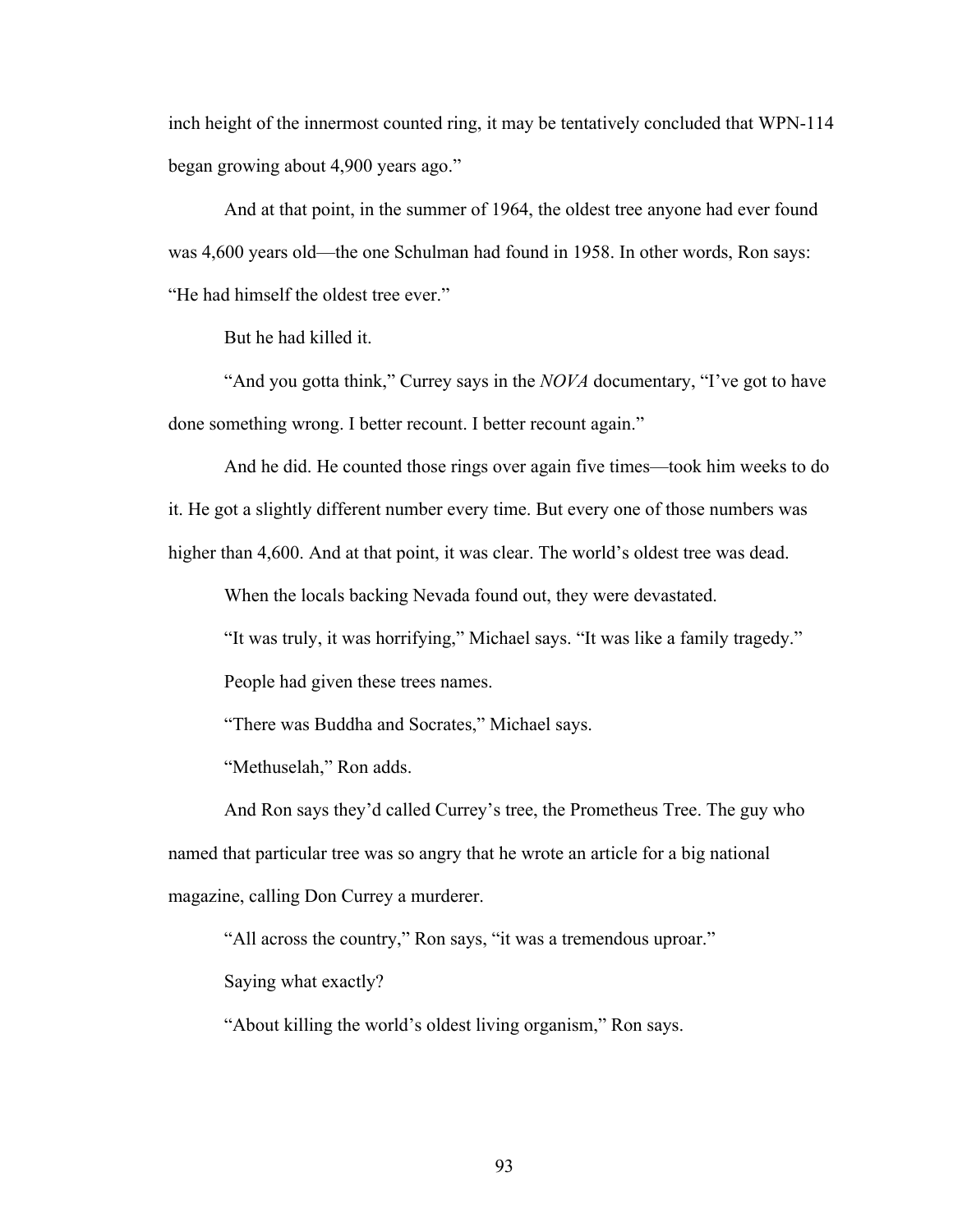And that's the thing: This wasn't just the world's oldest tree; it was the world's oldest anything. It was older than the oldest sponge, which was something like 1,500 years old; older than the world's oldest animal, which is some sort of oyster that's 405 years old; older than any other living things on the planet.

So where does that leave Currey? Well, right after this happened, Currey pretty much stopped doing research on trees. He basically studied salt flats for the rest of his career—big, treeless salt flats. And aside from that little NOVA clip from before, he hasn't really ever gone on record talking about this. I talked to dozens of his friends, family, colleagues and former students, and he didn't talk much with them about it either. Can't blame him, really.

But Michael told me about this one moment: He was being interviewed by a television reporter about his salt flats research.

"This would have been in probably the late 80s, early 90s," Michael says.

Years and years after the whole tree incident.

"And all of a sudden," Michael says, "out of a clear blue sky, the television reporter asked him, oh, aren't you the Currey who killed the world's oldest tree? He was completely ambushed. And Currey just turned his back and ran away."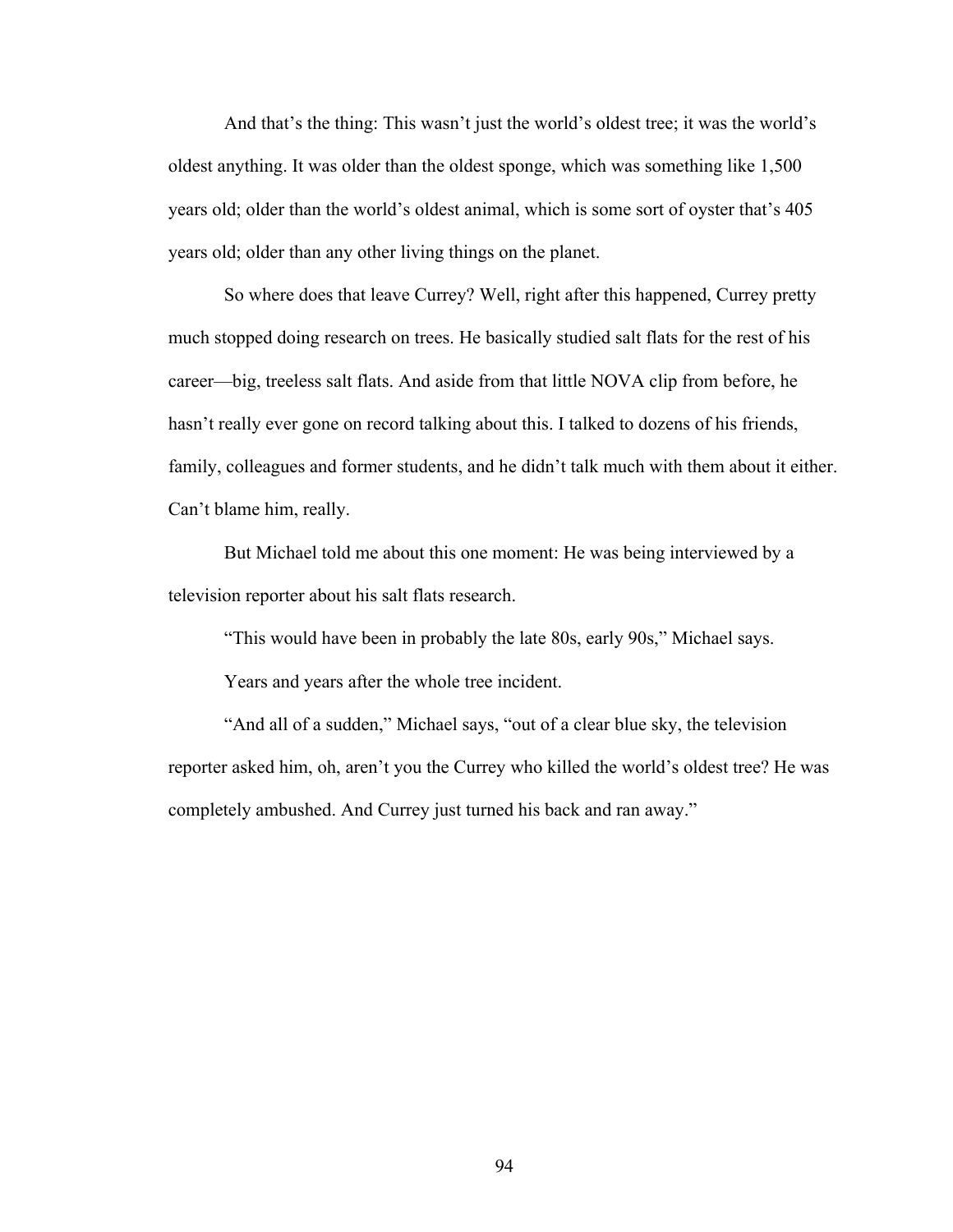## The Origins of Goodness

This piece will air in December 2010 as part of an hour on altruism. The show will also tell the story of a famous mathematician who, after proving that all goodness can be explained away by mathematical logic, went on an altruism bender that ended up driving him crazy. It also features several stories about winners of the Carnegie Hero Medal, which is given to ordinary people who put their lives at extreme risk in order to save another person—specifically we tell the stories of a woman who saved someone from an attacking bull, a man who pulled three young men from a burning car and a New Yorker who dove onto the subway tracks to save a young man who was having an epileptic seizure.

All of those stories do more to raise questions—primarily: why does goodness exist in a selfish world?—than answer them. This piece is my attempt to deliver some answers. You will meet a biologist crammed into a bottom of a cavernous tree in Costa Rica. You'll experience a computerized battle royal between good and evil. And you'll enter the miserable trenches of World War I.

But before all that, consider the cheetah, the fastest land animal. Uniquely designed to chase down gazelles on the African savannah, it can reach speeds to 70 miles per hour. How did it get that way? Darwin's theory of natural selection tells us that today's cheetah is what it is because over millions of years it outcompeted all the other sorts of cheetah that cropped up—not to mention all the other species of large predators. In the abstract, this is an easy idea to think about. But think about what that really means.

Here's how the evolutionary biologist Richard Dawkins puts it: "The cheetah is the end product of a sort of evolutionary arms race, in which thousands, millions of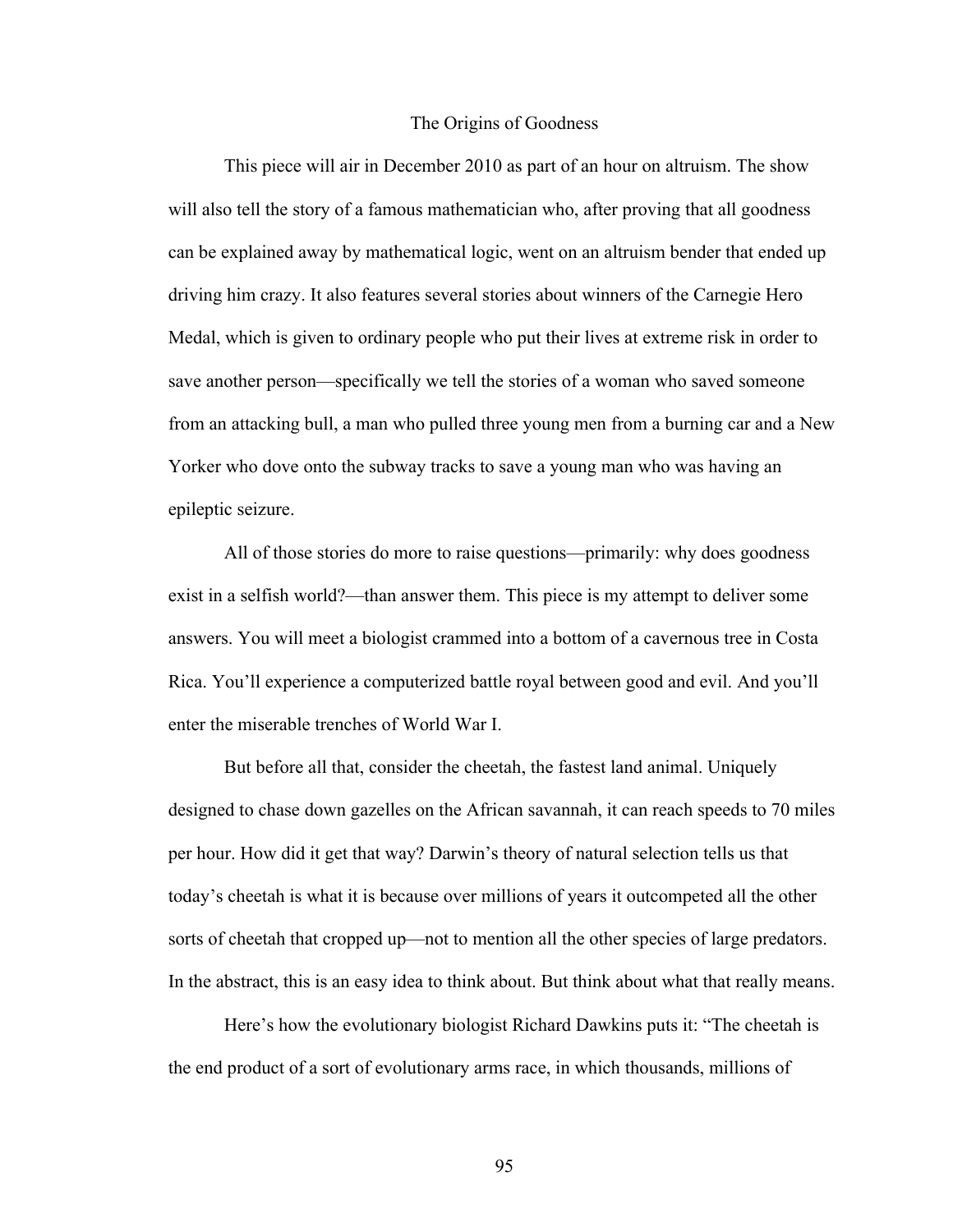animals have died. The shaping, the carving of the shape of a cheetah has come about through millions of unsuccessful cheetahs starving a dying."

In his book, *River Out of Eden*, he writes: "In the minute it takes me to compose this sentence, thousands of animals are being eaten alive. Others are running for their lives, whimpering with fear. Others are slowly being devoured from within by rasping parasites. Thousands of all kinds are dying of starvation, thirst, disease. It must be so."

"The sheer number of deaths," he goes on, "the number of violent deaths, is horrifying. And yet it's got a sort of savage beauty."

Or you could just say it's savage.

"Darwin himself was worried by all this," Dawkins says. "He recognized the total horror of the suffering in nature. It was one of the things that actually made him lose his faith."

But if that's the way nature works, then how is there goodness in the world? Why do creatures share and show kindness to one another? Most biologists will tell you that the vast majority of kind acts you see in nature are the result of something called kin selection, in which a creature helps another creature only because the two share genes. The more genes you share, the more sensible it is to put yourself at risk for someone else. Dawkins first popularized this idea, in his book, *The Selfish Gene*.

But it's an old idea: When asked in 1865 if he'd dive into an icy river to save his brother, the biologist JBS Haldane famously said: "No! But I would save two brothers or eight cousins." His reasoning? He shares roughly half his genes with a brother and one eighth with a cousin. He way he saw it, risking his genes would only be worth it if he was likely to save an equal number of them in a collection of relatives.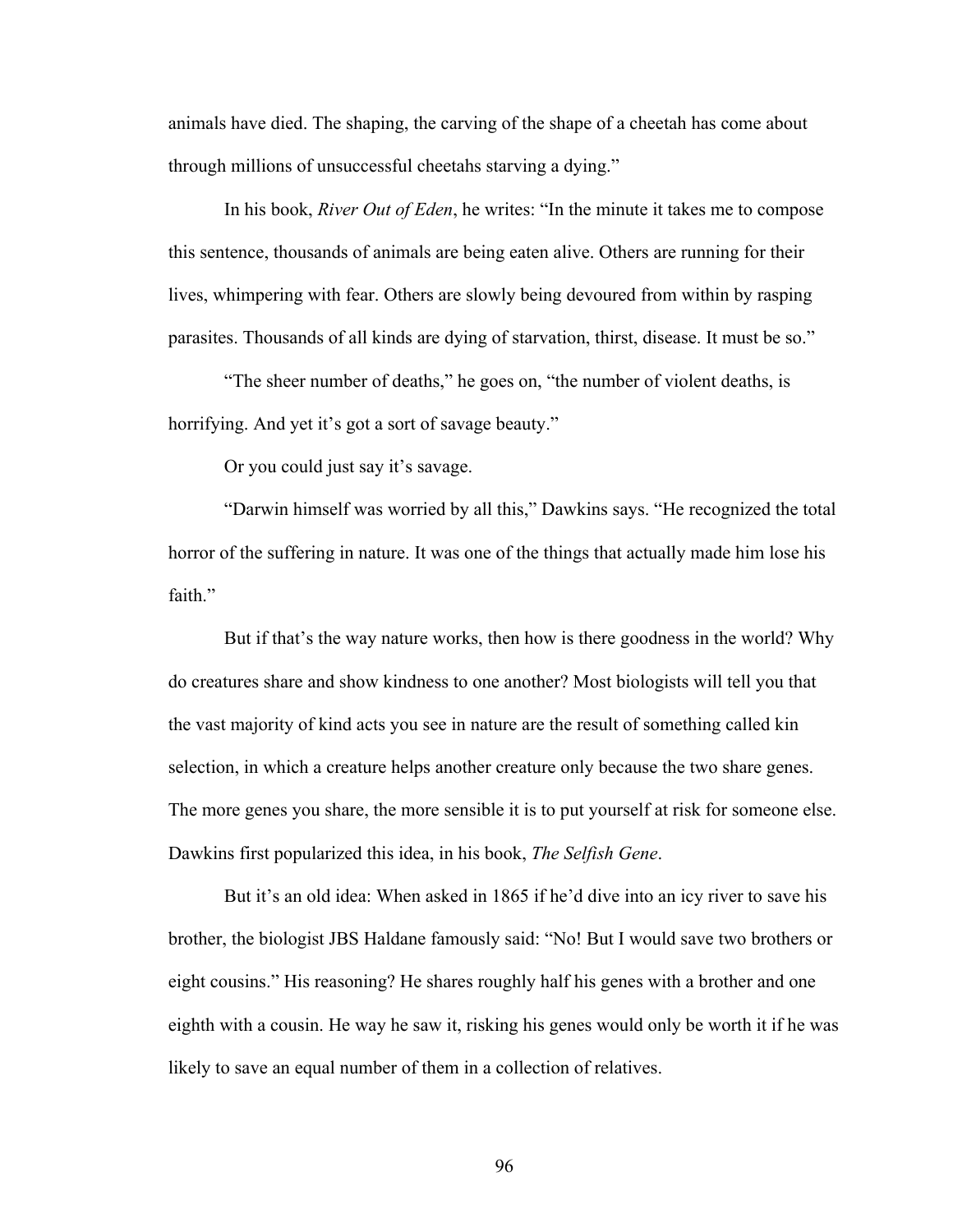You could say making that kind of calculation is crass, even inhuman. But the truth is, scientists have demonstrated quite clearly that, for the most part, this is how it works in nature. But let's consider a case that complicates things.

This is a story about vampire bats. I heard it from a named Jerry Wilkinson. These days, he's chair of biology at the University of Maryland, but when this story happened, back in the 1970s, Jerry was still a graduate student. And he'd gone down to Costa Rica to study vampire bats—specifically, the common vampire bat, which feeds on mammalian blood.

And the part of the country Jerry ended up in was just crawling with this bat.

"Because I was on a cattle ranch," he says.

And at night, the bats would fly all around sucking blood from the cows. But in the daytime, they went to sleep inside these big, hollow trees.

"So big," Jerry says, "I could crawl inside them."

And so each morning, Jerry crawled inside the tree, where the bats were hanging. "Maybe 20 would be a large group."

And they were pooping on him.

"The poop is like tar. And we wore respirators, because there was a fungus problem. And we used binoculars to see them up close."

Despite all the hassle, Jerry says he crawled into the tree every morning for weeks. And eventually, he says, he noticed something about these bats that doesn't at all line up with the pictures most of us probably have in our minds of vampire bat behavior.

The bats, he says, "behave quite a bit like primates."

They're friendly—playing, wrestling, grooming each other.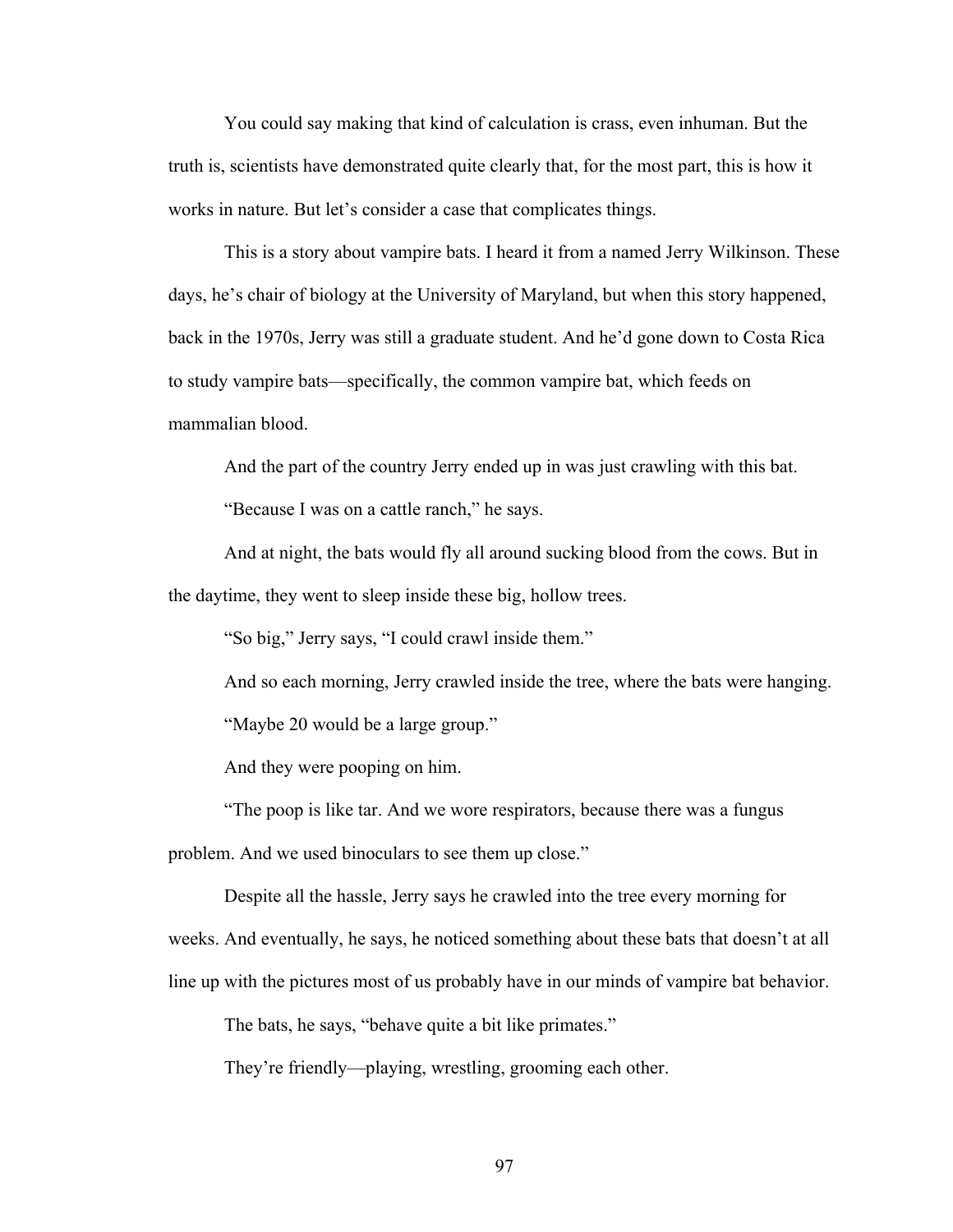"And they're obviously being nice to each other," Jerry says.

And eventually, after lying in the tree for months, Jerry witnessed a behavior that simply shocked him, something nobody had ever seen bats do in the wild.

"Yes," he says, "but it was one observations, so it didn't mean much yet."

What happened, basically, is this:

One bat, Jerry says, would sort of "sidle up to another bat."

Wrap its arms around it in a sort of vampire bat hug.

"And try to lick at the mouth of the bat it's hugging."

And then, something amazing happened.

"You can see the tongue of one bat going into the mouth of the other bat."

Like a kiss. But what's really happening is that the one bat is giving some of the blood from its belly to the other bat—regurgitating it like a mother bird. The one bat is sharing with the other one. And nobody had ever seen this before.

This was the late 1970s, and Dawkins had literally just published his book, *The Selfish Gene*, which made the point that this kind of behavior basically had to involve relatives. But Jerry had a hunch something else was going on.

So he set up a little experiment. He goes out one night and catches some bats.

"I took animals I knew were not relatives," Jerry says.

Just friends.

"I brought them into my house at the time," he says. "Got a lot of blood from the slaughterhouse."

Put the bats in a little cage.

"And then every night I'd take one bat out, starve them a little."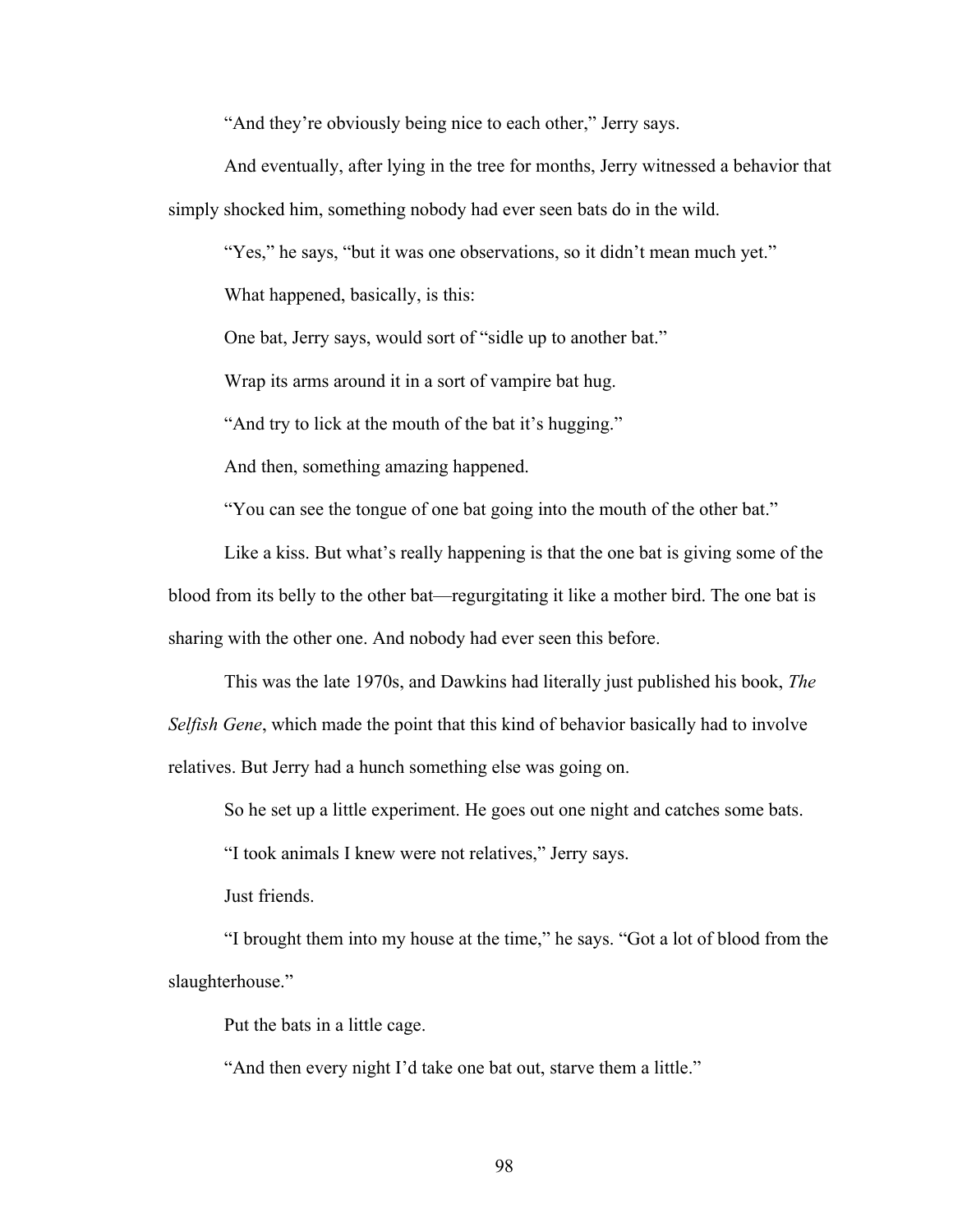And it turns out a bat can't go very long without a blood meal.

"Three days," he says." Three days at most, and then they're dead."

So you've got this bat, she's been kept out of the cage all night, and she's hungry.

"Then put the bat back in," Jerry says. "And typically she will beg from more than one individual."

And every time.

"She gets fed by someone," he says.

And Jerry repeats this with a different bat each night.

"I just kept track of who fed whom," he says. "I went through everybody at least once. And while I was there, I was up all night every night, so I wasn't doing a lot of analysis."

But a few months later, when Jerry got back to graduate school, he checked his data.

"I looked at the patterns," Jerry says, "and discovered that the bats were reciprocating."

So let's say we have one bat named Agnes and another one named Sally. If on the first night, Agnes fed Sally, then on the second night, Sally fed Agnes. This happened without fail, over and over again. And the amazing thing about it is that Agnes fed Sally not because she was related to her, but because Sally had fed her the night before.

"Right," Jerry says. "And I was thrilled I'd found something suggesting it wasn't all just about relatedness."

Friends trump family. And Jerry says this idea—which scientists had started called reciprocal altruism—was brand new, so new that nobody had shown it actually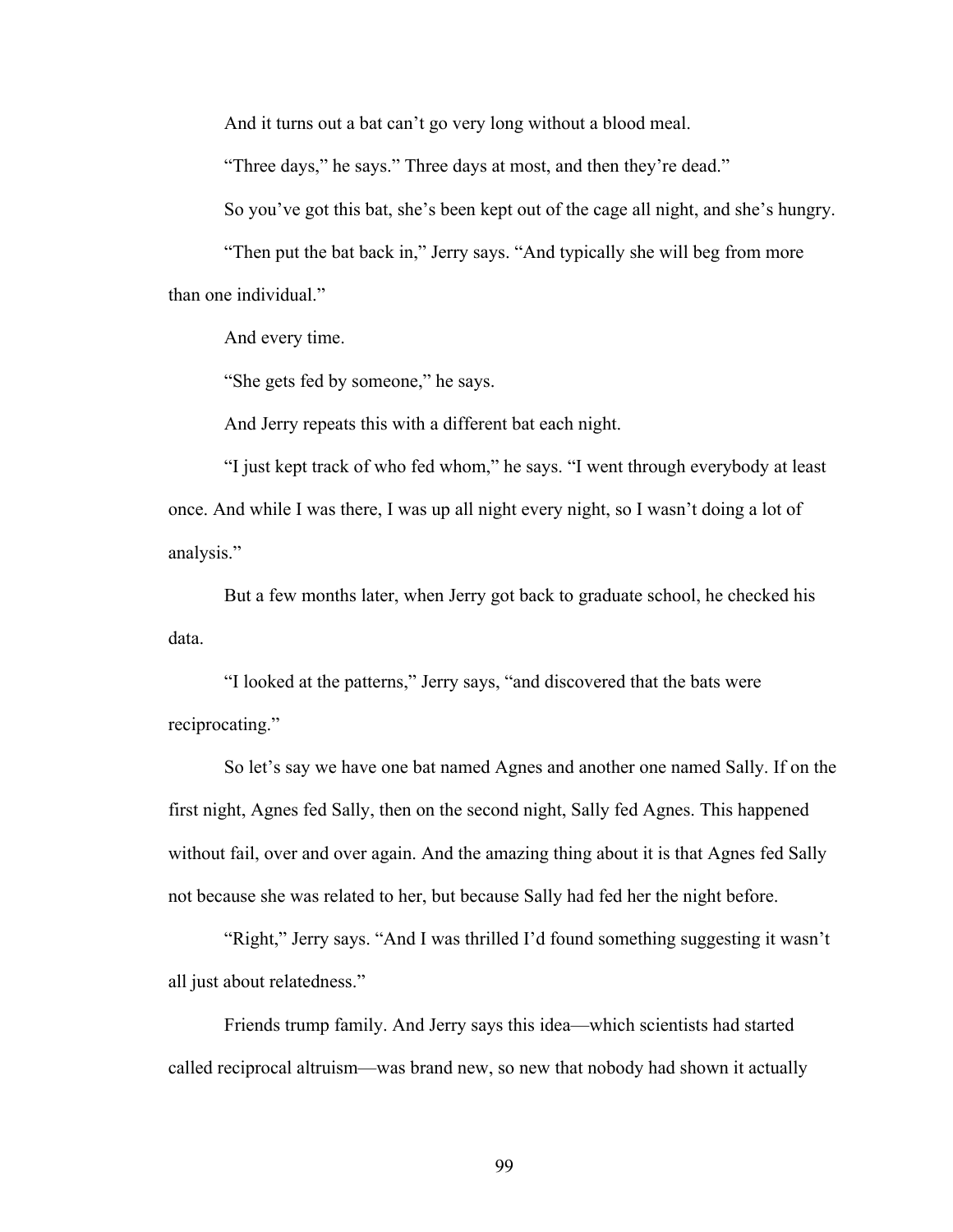exists in nature. And Jerry says when he published his findings, they landed pretty hard.

"I gave talks all over the place," he says, "and there was a surge of interest in trying to find cases like this."

But the weird thing is: Nobody really found anything.

"I don't think it's unique," Jerry says, "Chimps do it."

Humans do it.

"But I do think it's probably rare," he says. "Vampire bats have this particular situation with blood."

It's hard to get blood, and if a bat misses a meal, it won't last long before it dies.

"If bats didn't share blood," Jerry says, "they wouldn't have made it."

And as interesting as this bat case is, it doesn't tell me very much about the creature I'm most interested in: humans. How does goodness emerge in us? Why do we cooperate with people we're not related to, if deep down, we're just selfish animals like all the rest?

And when I asked that question to a Cornell mathematician I know named Steve Strogatz, he told me a story about some experiments that were done back in the late 1970s, by a guy named Robert Axelrod.

In those days, he was a professor of political science at the University of Michigan. And it turns out he still is. So I got him on the phone for this one, too.

One of the things on every political scientist's mind in the 60s and 70s was the relationship between the United States and the Soviet Union. And Axelrod was very curious about why the two superpowers couldn't just work things out.

In general, he says, "why countries don't get along as well as they could."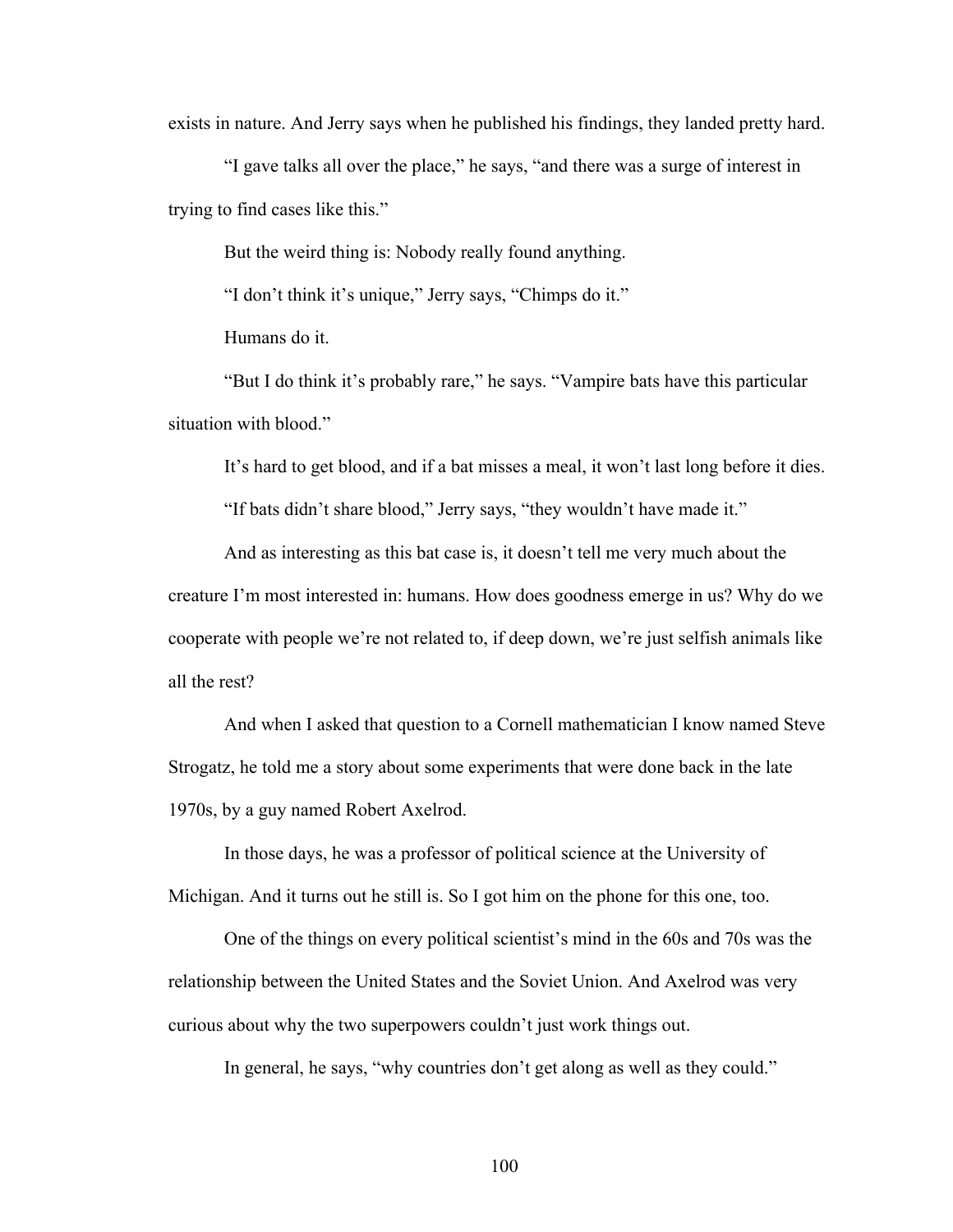More than that: "Under what conditions would people who only cared about themselves cooperate with others."

He was trying to explain why bad, or even mean people might be nice.

"Well," Axelrod says, "I would say selfish people, why even selfish people might be nice."

And he says around this time, a number of scientists who were also interested in these kinds of questions had started thinking a lot about this thought experiment called the prisoner's dilemma, which is named after a situation you often see in TV cop movies, where two prisoners are arrested for a crime, and the cops put them in separate interrogation rooms, hoping to get one guy to throw his buddy under the bus.

But that version of it can get a little confusing. So to make this scenario totally clear, Steve told me a slightly different version, thought up by another mathematician named Douglass Hofstadter.

"Let's say you want money," Steve says, "and I want diamonds. Like maybe you're a fence and you've got these hot diamonds."

A fence, by the way, is a person who takes stolen goods and sells them.

"Yeah," Steve says, "so you say you'll leave your diamonds somewhere in the woods. And I say I'll leave my money someplace else in the woods."

But as it turns out, Steve and I are pretty selfish guys. This is important. So when it comes time for us to make our little exchange, things don't quite go as planned.

"Maybe I show up in the woods and I leave an empty bag," Steve says. "That's good for me—really good for me."

But on the other hand, if I can get away with leaving Steve a bag of rocks, then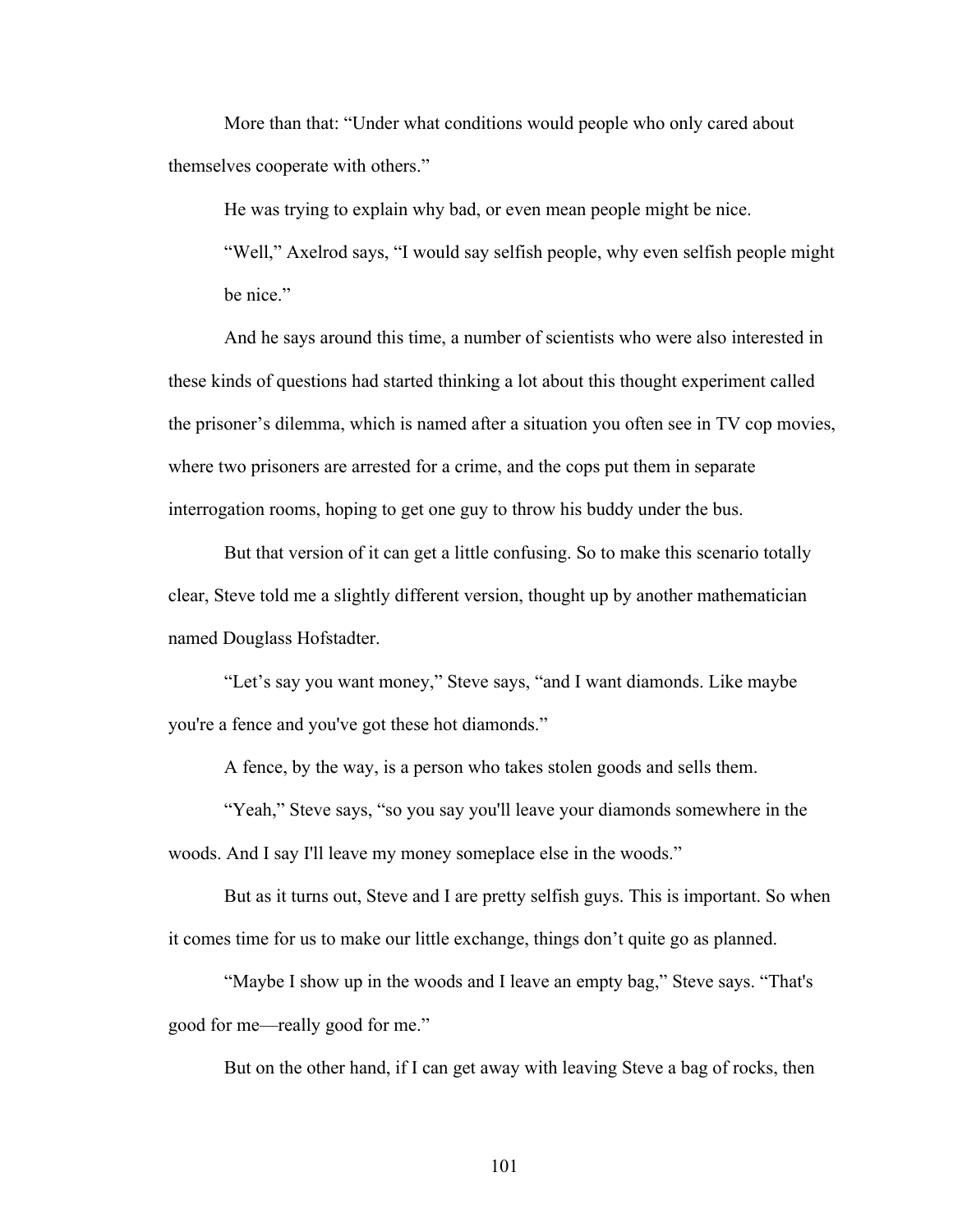that's good for me. And Steve says, in this scenario, it's actually always best for him to leave me an empty bag; it's always best for him not to cooperate with me.

"If you do leave me the diamonds," Steve says, "then I get diamonds for nothing. And if you don't leave the diamonds, I'm still better off leaving an empty bag, because I don't want to be a chump and leave money for nothing.

"So either way, whatever you do, I should leave you an empty bag."

But this assumes, of course, that I can't hunt Steve down and hurt him.

"That's an important point," Steve says. "I want to distinguish between when we play this game only once, versus maybe we want to have a long relationship and do this once a month for the rest of our life."

If we want to do that, Steve says, things change.

"Everything changes."

Because if you think about it, Steve says, if he always left an empty bag in the woods, and I always left a bag of rocks in the woods, "we will have had this annoying drive into the woods," and gotten nothing for it.

Nobody wins.

"Nobody wins," he says. "We would be better off not doing anything."

And that's assuming I don't just get mad and go rob Steve's house.

Whereas, if we were to cooperate, Steve says, "we'd both be happy.

"You'd get your money and I'd get my diamonds."

And the big question this Prisoner's Dilemma thing lets you examine, Steve says, is: "How do you get that? How do you get cooperation in a world full of egoists?" Which is basically what Axelrod had been wondering about the United States and the Soviet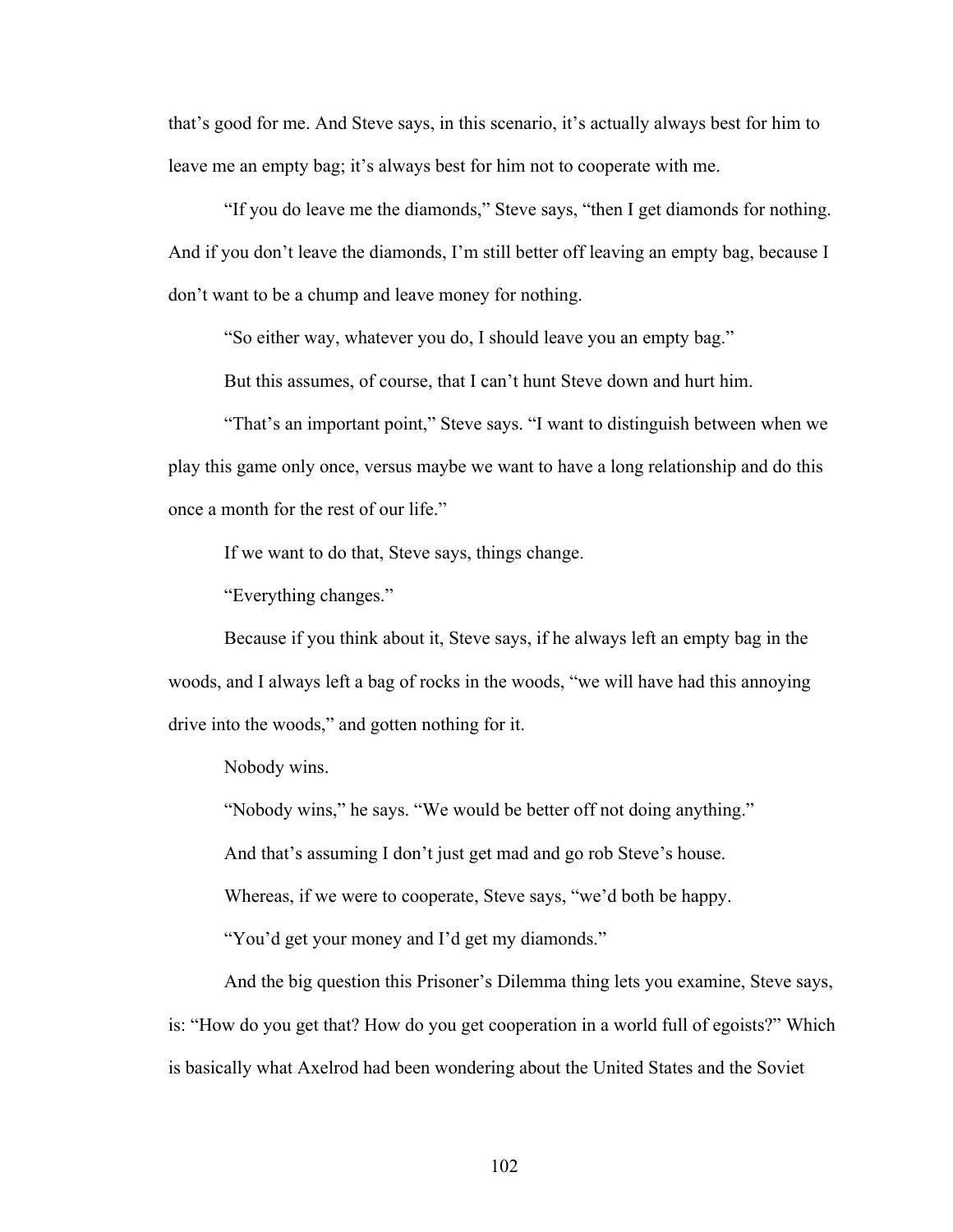Union. Only problem was, nobody knew the answer.

At the time, Axelrod says, "there were a number of different ideas."

All different strategies designed to extract the benefit of cooperation, but to avoid getting screwed by the other guy.

"But nobody knew the best way to play."

Right about the time Axelrod was thinking about this stuff, he says, "I learned about computer chess." Because in the mid-1970s, programmers had started holding "tournaments where different programs would play each other." He says it occurred to him that he could set up the same kind of a tournament for the Prisoner's Dilemma.

"And invite the people with these different ideas to play with each other."

So Axelrod invited fourteen of the world's most preeminent political scientists to submit programs for his tournament. Each program would play one-on-one matches against each other program. And the tournament would last until every program had played two hundred rounds against every other one. The rules were simple. In each round, the program has a choice of two possible moves.

"You can either cooperate," Steve says.

Like you can be nice—leave your money or your diamonds out in the woods.

"Or what the game theorists call defect."

You can be a jerk—leave an empty bag or a bag of rocks.

And Axelrod set up this simple scoring system, sort of quantifying the benefit of the various outcomes.

"If I sucker you," Steve says, "I get five."

Steve leaves an empty bag and I leave the diamonds. He gets five. And I get zero.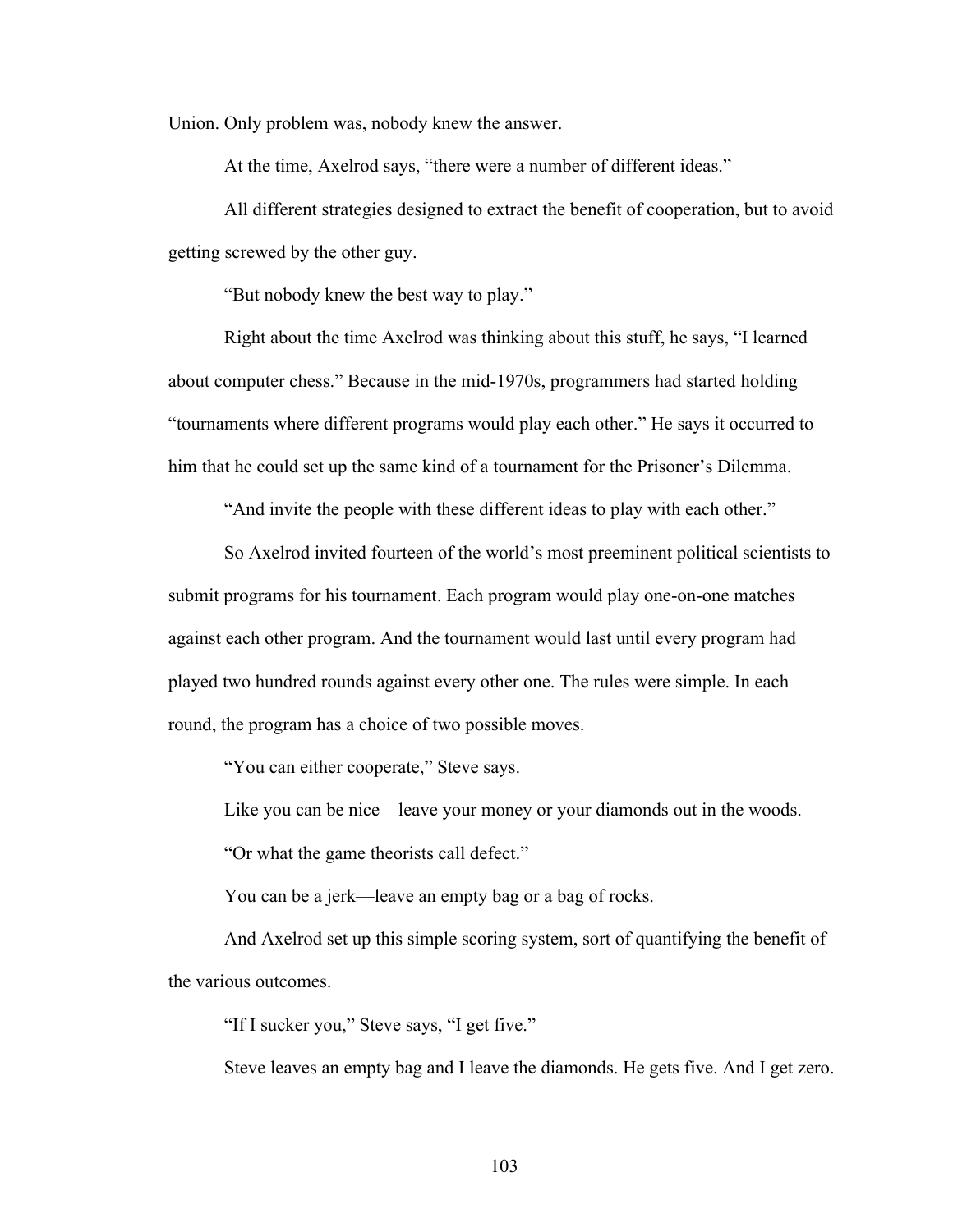Now, if we both act like jerks—"we drive out to the woods," Steve says, "and we both left empty bags,"—then, we both get one. We tie. But it's this low one-point tie, which in a way, is kind of a loss. Because if we both did what we promised to do, we would have gotten three points each.

So all these political scientists come up with their strategies, hire computer programmers to write some code and send them in to Axelrod. This is the 70s now, so they're basically sending in punch-cards. Axelrod's computer took up a whole room.

"It was just a generic trophy," Axelrod says, "a guy holding up a cup, with a plaque saying, you won the computer tournament."

But since the tournament happened inside a computer, it's a little hard to picture how it went down, from one round to the next. So lets imagine it, just for a moment, as sort of a boxing match.

We drop two programs in the ring.

"One of them I'll call Jesus," Steve says, "and let's say the other program is the Lucifer program. And so, round one, each program makes its move. The Jesus program says, I'm gonna be nice. I'm gonna do you a solid. And the Lucifer program does something bad."

And at the end of the round, Steve says, "Lucifer gets five and Jesus gets zero."

And when it's between Jesus and Lucifer, Lucifer wins every single time.

"Right," Steve says, "Lucifer is gonna win. He'll get five points every round.

Jesus will keep turning the other cheek for a big zero."

And by the end of two hundred rounds, Jesus has zero and Lucifer has a thousand. "But the thing is," Steve says, "in Axelrod's tournament, people did not submit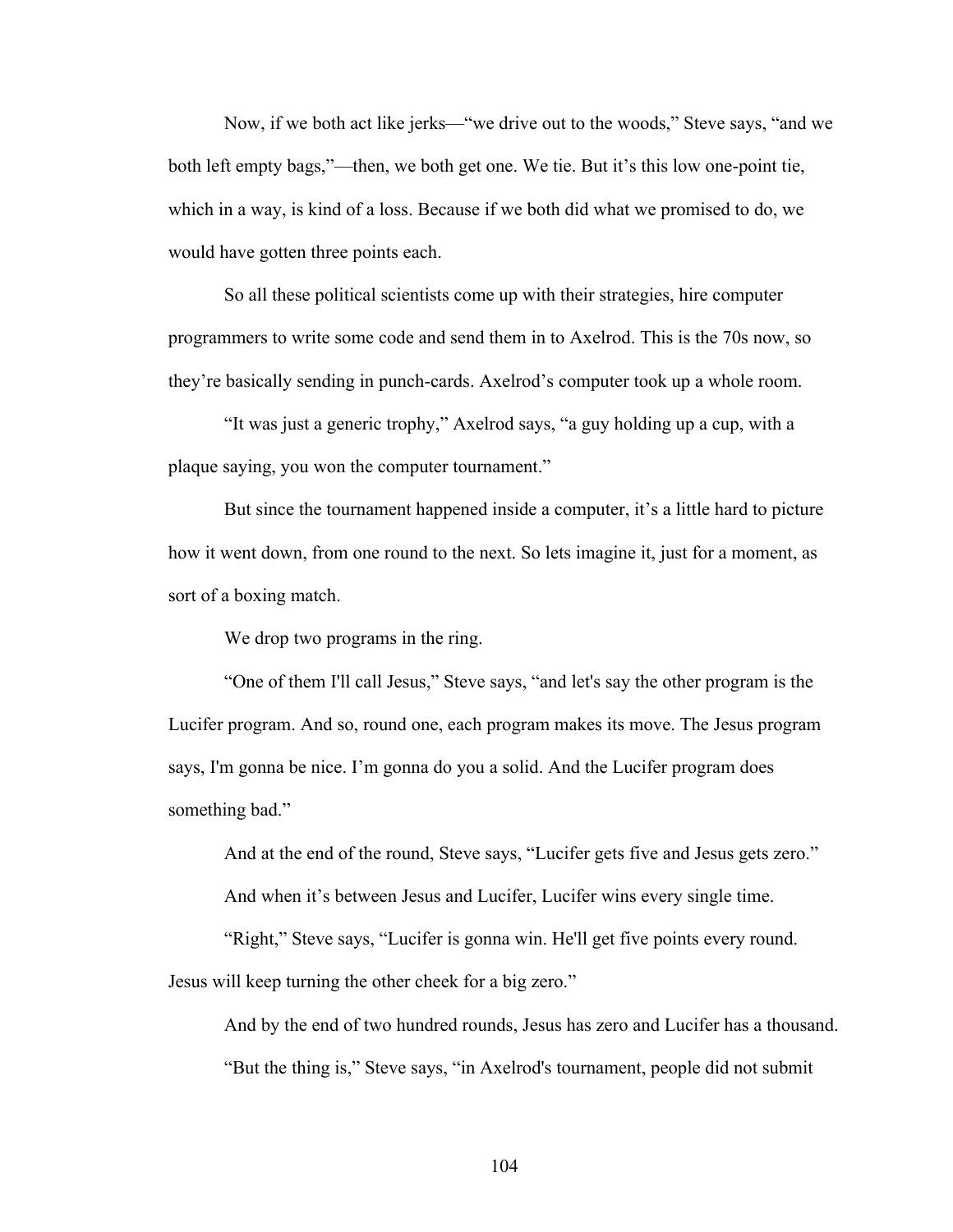Jesus. It has a certain predictability."

The programs they did submit were all complicated.

For example, Steve says, "there was this one program called Tester. Tester would try to see what you were like. It would start by being mean, do that until you retaliated, then back off and say, woah, hey man. Until it throws in another unprovoked mean act."

Another one was called Massive Retaliatory Strike.

"Whenever anybody did anything bad," Steve says, "it would retaliate for the rest of the game."

And Axelrod says that almost all of the programs were crafty like this. And in the computer, they ended up being these long programs.

"Thousands or tens of thousands of lines of code," he says.

And so Axelrod enters them all into the computer and let's them start playing rounds against one another—hundreds and hundreds of rounds. His computer is unsophisticated and slow, so this takes weeks.

And as Axelrod is watching this, he has a hunch. He suspects that the one of the most complicated programs will win.

"In the computer chess tournaments," he says, "it was the very sophisticated programs that did well. The ones that saw all the previous moves and considered every possible next move."

But: "The amazing thing is," Axelrod says, "the simplest program of all won." And this little guy was unparalleled in its simplicity.

"Had just two lines of code," Axelrod says.

Even had a simple name: Tit for Tat.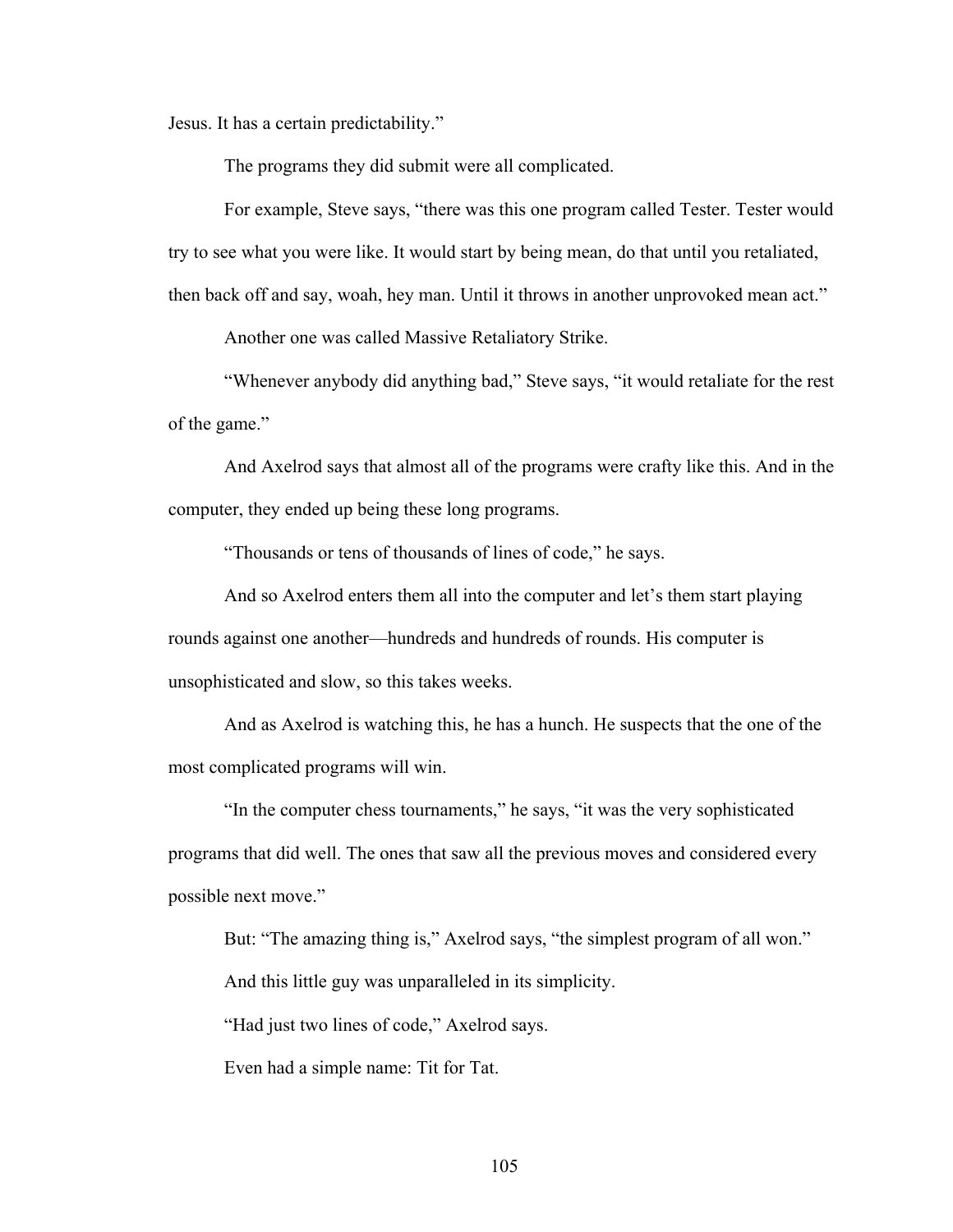It goes like this: "On the first move," Steve says. "I will be good." Tit for Tat cooperates—always cooperates on the first move. "And on the next move," Steve says, "I will do to you whatever you did to me on the previous move."

"So if the other player has just cooperated," Axelrod says, "it'll cooperate. And if the other player has just defected, it'll defect."

And there are two more aspects to this program that will be important.

First, Steve says, "it only fights back that one time."

And second, it's consistent; it always sticks to these basic principles.

I ask Steve if we have any idea by how much Tit for Tat won.

"It was at the top," he says, "but not way at the top.

"Turns out that out of the fourteen programs that were in there, there were eight programs clustered near the top," Steve says. "But here's what's amazing, then there was a big gap."

Number nine scored much worse than those top eight.

"And here's the crucial point," Steve says, "all eight of those programs had one thing and only one thing in common. They were all nice. Nice is a technical term in this game. Nice means I never am nasty first."

Think about what that means: It's nice first. So if it plays Lucifer, it's going lose that first round. In a way, Tit for Tat is kind of a chump.

"Tit for Tat, if you think about it," Steve says, "never beats anybody. The best it can do is tie."

Because even if it doesn't lose that first round—if it meets another nice program, that is—it's still only going to tie. It never suckers anybody and gets that big five-point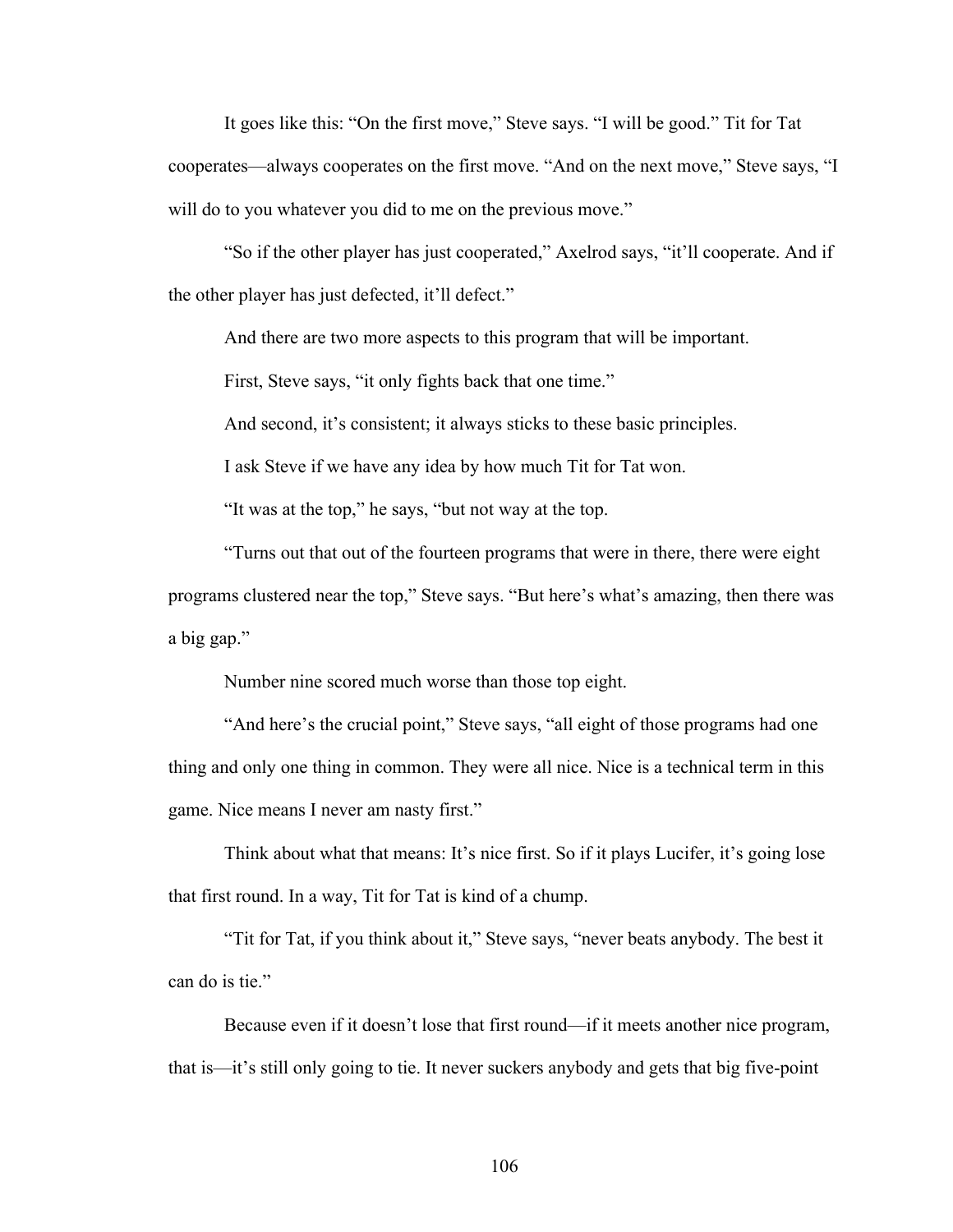win. But on the other hand, if it meets a mean program, it only gets suckered on that first turn—after that it just mirrors everything the opponent is doing.

"That's right," Steve says, "it doesn't take any guff."

But that still leaves open the question: How does Tit for Tat win the whole tournament? And the answer is that it turns out most of those programs that get the big five-point win also end up getting suckered—getting some zeros. And they also end up with a whole love of one-point ties—the one you get if you both do the mean thing. Meanwhile, Tit for Tat is chugging along racking up three-point ties.

"It elicits cooperation," Steve says, "if the opponent has any inclination to cooperate."

And it never really gets its butt kicked.

So I ask Steve: Do you think that this logic explains then why there is occasionally gentleness and goodness in the world? Or is this just an abstraction?

"Well, that's the question," he says. "How deep is this in trying to understand the origin of altruism and kindness? This changes how you look at the world. If altruism didn't come from God but from evolution."

I stop him there: Evolution?

"So Axelrod actually did an evolutionary version of his tournament," Steve says. "That is he had these programs get a chance to reproduce copies of themselves according to how well they did."

When I ask Steve how that played out, he says: "So, imagine you have a world of Lucifers, and there are a few Tit for Tat players out there."

What Axelrod discovered, after running this new version of the tournament over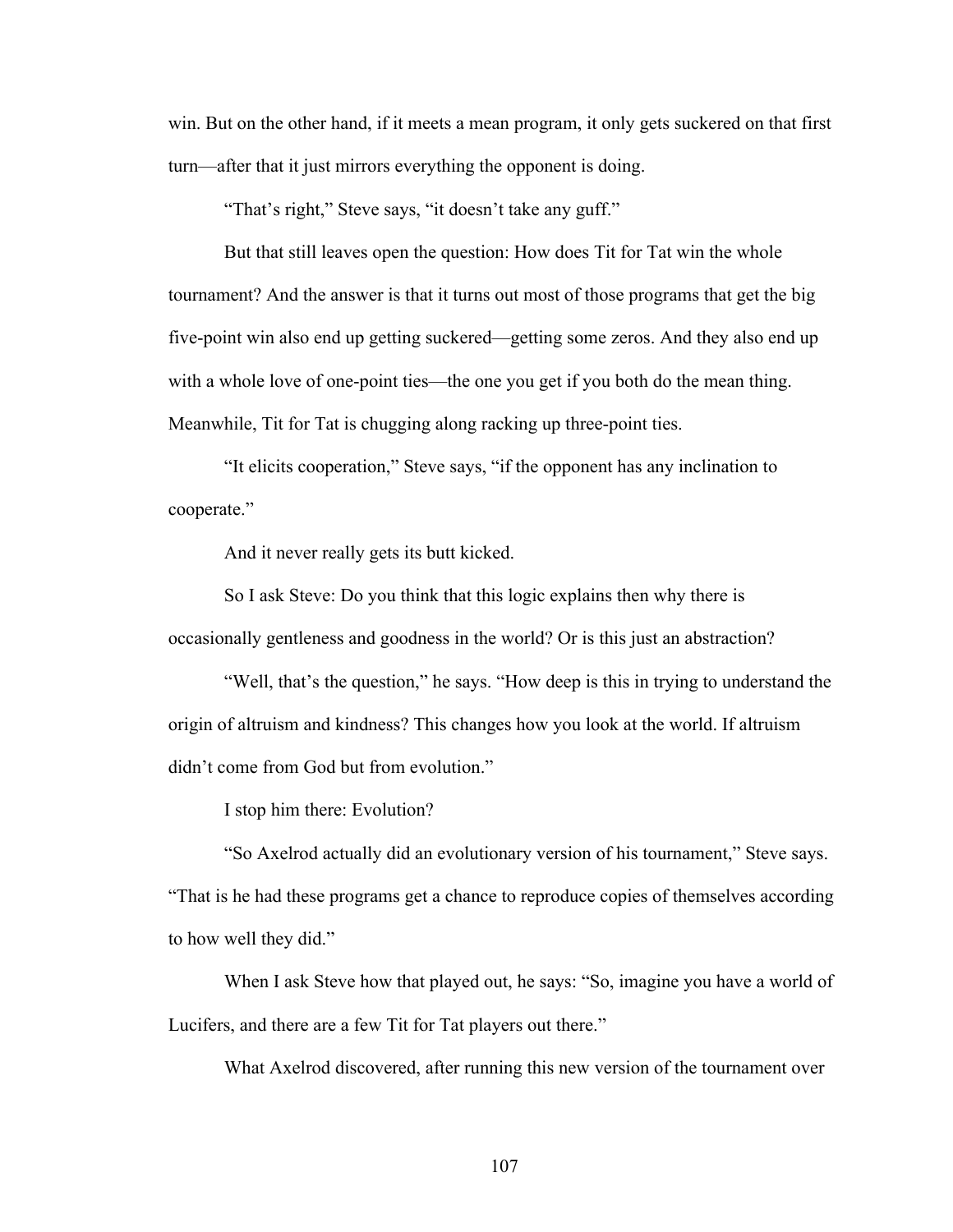and over hundreds of times is that if you have enough Tit for Tat programs—if you have some small but significant core of them—they can survive.

And not only survive, he says: "They can actually invade and take over the world, even if the world starts horribly mean."

Because if you think about Tit for Tat, Steve says, "every time they play with each other," they cooperate and score three points. "Whereas when all the Lucifer programs play," they're mean to each other, and they score just one point.

"These nasty programs just end up killing each other off," Axelrod says.

I ask Steve: So you could begin with a world made up primarily of ferocious, evil creatures, but if you have enough of the nice guys, they'll get together and soften the world?

"That's what Axelrod is saying."

And maybe the most remarkable thing about Tit for Tat is how familiar it is.

"What always gave me chills," Steve says, "is that we see this version of morality all over the world."

Think about those rules Tit for Tat lives by.

"Ya know," Steve says, "be upright."

Nice on the first move.

"But retaliatory."

Fight back if somebody hurts you.

"Forgiving and clear."

Only fight back once, and be consistent.

"I mean, that sounds a lot like what Moses told his people," Steve says. "That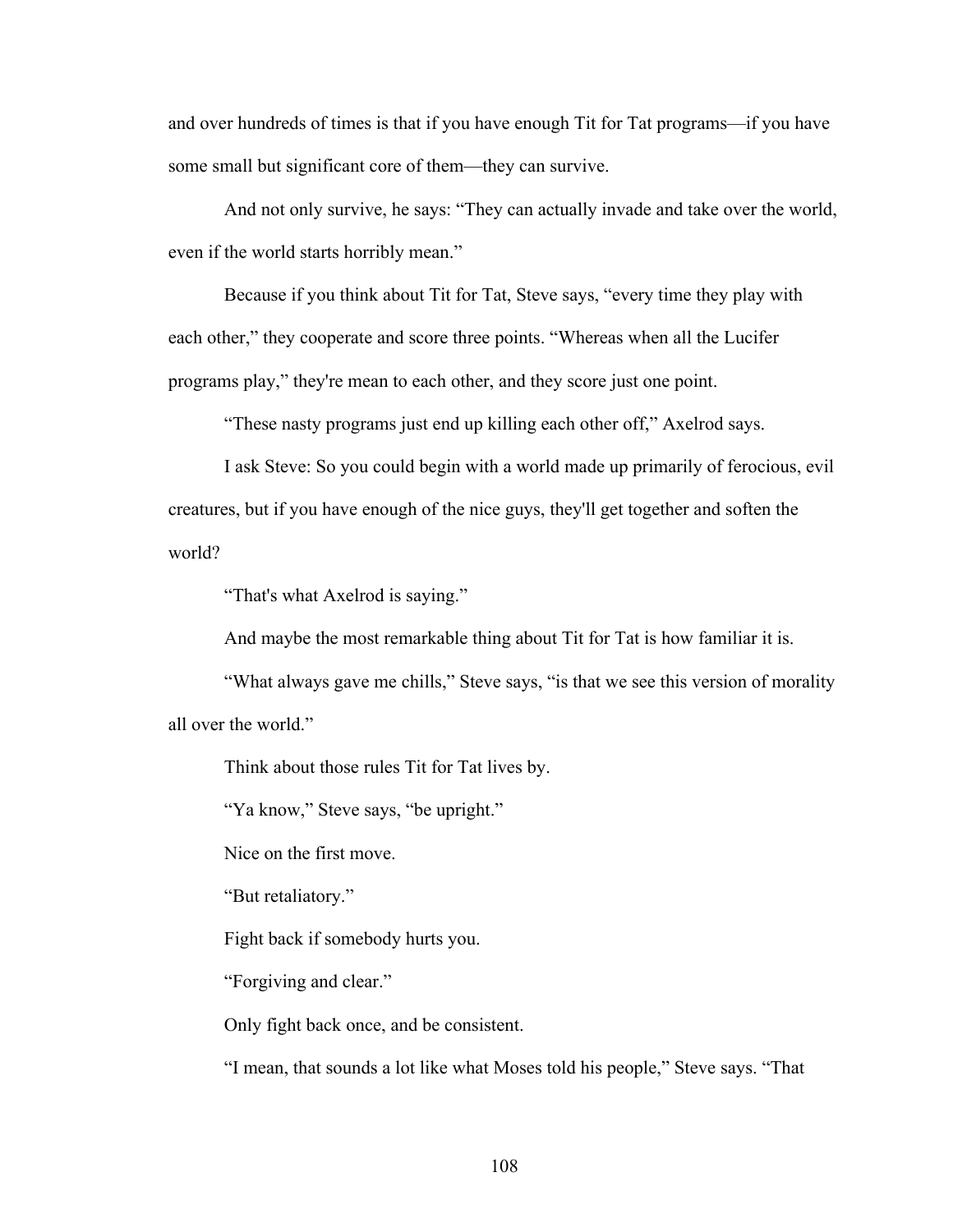sounds a lot like the Old Testament. It's an eye for an eye, but not ten eyes for an eye. And to think that it isn't handed down by God, but that it's from biology, I like that argument, personally."

But what strikes me about all this is that it somehow seems beyond biology. There's a logic to it that seems to disregard your genes. And in a lot of ways that makes more sense to me than all the kin selection stuff.

Still, this is just a computer simulation, and it makes you wonder, does this kind of morality ever emerge spontaneously in the real world? Like, does it exist among real humans outside of the Old Testament?

After he finished the computer tournament, Axelrod asked that question, too.

"And I read a review in a sociology journal of a book called *The Live and Let Live* 

*System in World War I*," he says. "And it was all about how in trench warfare in World

War I the soldiers were often quite restrained. It turned out they wouldn't work as hard as

they could to kill the other guys."

Which sounds unbelievable.

"Well here's a quote from a letter," Axelrod says, opening the book, "this was from the British side."

It was written in November 1914.

The quartermaster used to bring the rations up each night after dark. They were laid out and parties used to come from the front line to fetch them. I suppose the enemy was occupied in the same way. So things were quiet for that hour for a couple of nights. And the rations parties became careless because of it, and laughed and talked on their way back to their companies.

"And so both sides caught on that if they didn't interrupt the other one, then they wouldn't be interrupted," Axelrod says.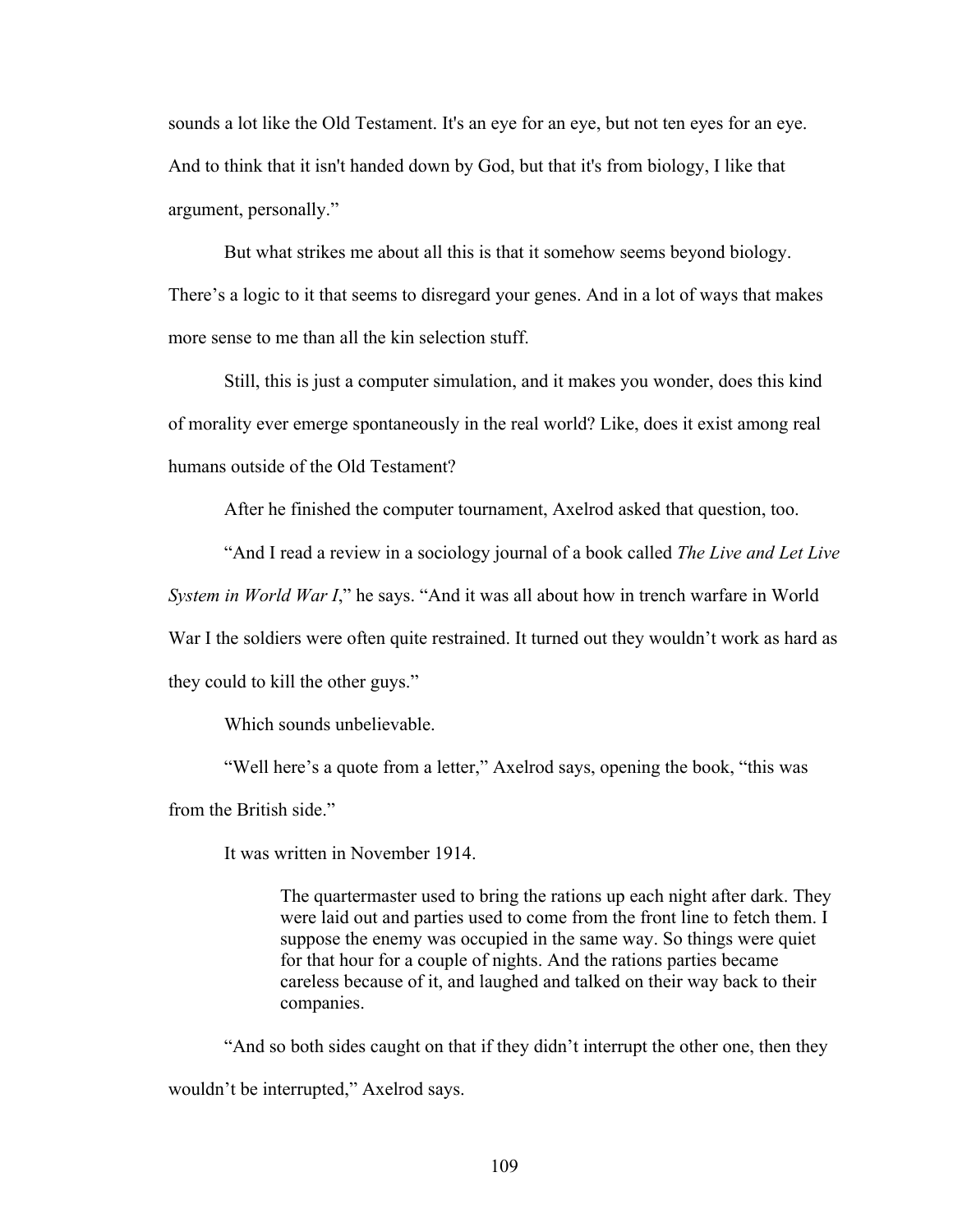And for this to make any sense at all, we have to go back a few months. I visited a historian to get some context. Stanley Weintraub is a retired history professor from Penn State University, and he wrote a book about this whole situation, called *Silent Night*.

"The war began in July 1914," Stan says.

And by the middle of the fall

"There was practically a stalemate."

Because what happened, Stan says, is that after the Germans tried to invade Paris, the British and French pushed and pushed and pushed them back, until they get to a place called Flanders.

"Which is the area where France and Belgium meet," Stan says.

When they got there, the conditions changed drastically.

"The weather turned bad."

The sun disappeared and it rained day after day.

"Heavy rains," Stan says. "Then it became icy. Then slush. Then snow."

The problem with Flanders, Stan says, is that "the land if very low, that is, it had been swampy." And all the ground that once was solid once, just started melting, "turning into mud. They couldn't move, quite literally."

This was the beginning of mechanized warfare, so they had big machine guns and cannons and primitive tanks. They had horses and carriages. Everything got stuck.

"And the troops dug in."

Hunkered down in these muck-hole trenches

"Full of water."

It was freezing cold, since you couldn't have fires.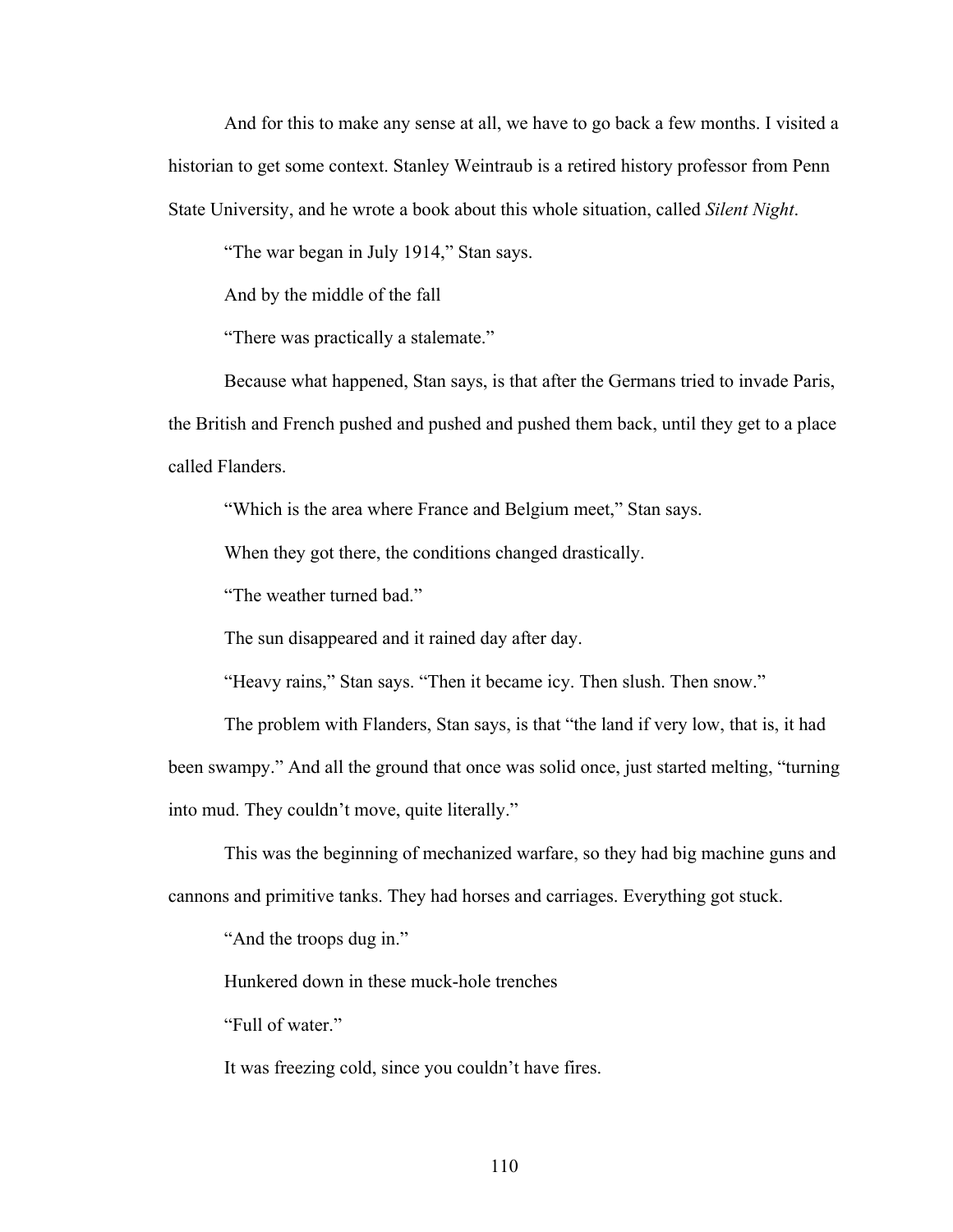"Because a fire meant you could be observed."

Spotted. And shot at.

And on top of all that, Stan says, "the trenches were also filled with rats."

So you're in this trench. You're shivering. Dirty. Dodging rats day and night. And

you're hungry. So it made sense, Stan says, "to stop firing to have breakfast or lunch or

dinner. And then begin firing again."

Consider this letter, from a British soldier:

It would be child's play to shell the road behind the enemy's trenches, crowded as it must be with ration wagons and water carts, into a bloodstained wilderness. But on the whole there is silence. After all, if you prevent your enemy from drawing his rations, his remedy is simple: he will prevent you from drawing yours.

And when Alexrod read about all this stuff, he says, "I thought, gee, this sounds

very familiar." He thought, this isn't so different at all from Tit for Tat. But here it is out

in the real world. And he found more and more examples of reciprocation.

"Well think about snipers," he says. "If my unit is always trying to shoot anybody

that sticks their head up and they're doing the same thing, from the point of view of the

individual soldier, they're worse of than if they sort of let the other guy get a hot meal."

It spread from the soldiers on the front lines to the guys further back.

"The artillery," Axelrod says, "started to shoot between the lines instead of on the

lines between major battles."

In other words, these guys shot to miss.

I ask Axelrod: So if the general says tomorrow, at tea time, I want you to shoot those Germans. That's an order. What do these guys do?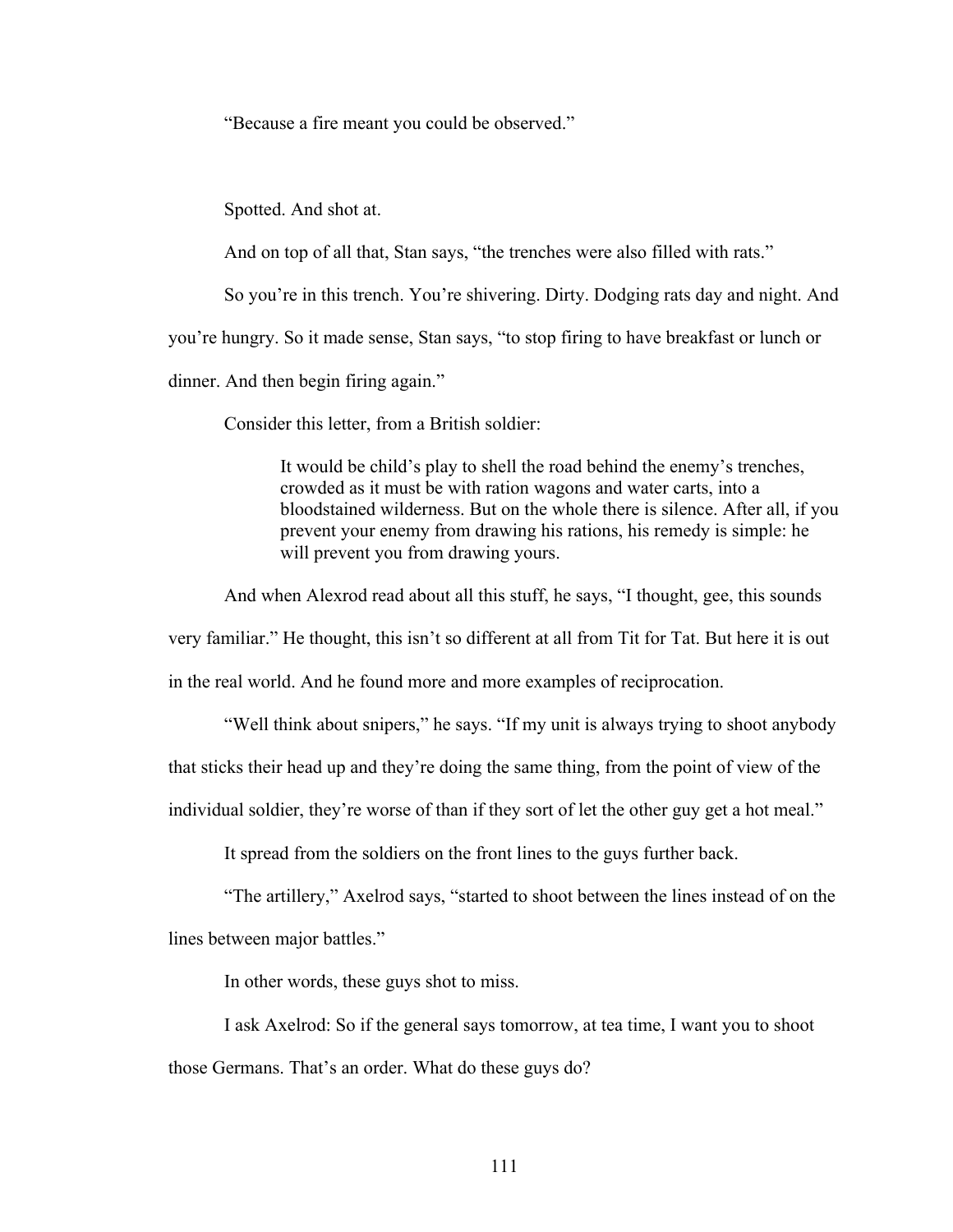"Well, they'd say, oh gee sorry, General, I missed. I'll try harder next time."

Which sounds incredible, but it's true.

"There are so many letters," Axelrod says. "Like take snipers. They'd shoot at a tree over and over again, showing that in fact, they were really accurate. If they wanted to kill you, they'd get you."

Consider this letter, from a German soldier:

The way the war was carried on in the Champagne was really ludicrous. At 7:22 a.m. half a dozen coal boxes of the six inch variety landed in a bunch at our front line; at 7:25 six of ours returned the compliment. Promptly at noon each side sent over a heavy mortar shell. By way of an evening blessing there was a mutual exchange of coal boxes beginning precisely at 7:22. When the exchange of compliments was due, we retired. On the other side of No-Man's-Land things were presumably just the same. It was all very comfortable.

The snipers even shot patterns in buildings to prove they could shoot the other guys if they wanted to. But at the same time, every time they did that, they demonstrated their choice not to shoot to kill.

"Exactly," Axelrod says, "and the same thing with artillery that shot between the

trench lines. And that of course gives the other side the incentive to not shoot at them."

And what ended up emerging is this tension between commander and soldier,

where the commanders want to do dark deeds, and the soldiers keep quietly rearranging

the furniture so they don't do dark deeds.

"Right," Axelrod says, "and one of the aspects of the theory is that this can only

happen where there's long-term interaction, where you know you're gonna be facing the

same people day after day."

Soldiers on both sides wrote about the unwritten laws of the trenches: "All patrols are much averse to the death or glory principle. … For either side to bomb the other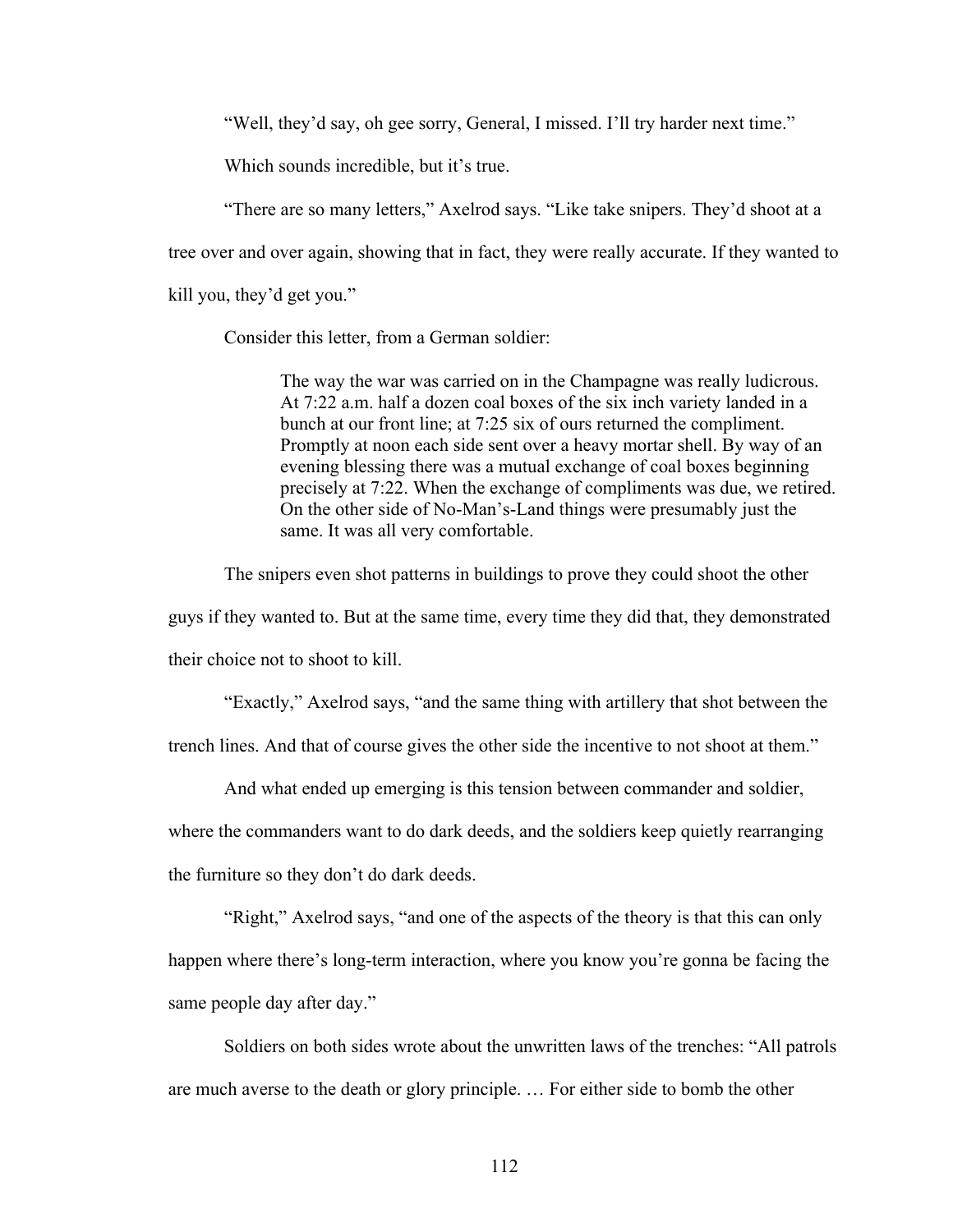would be a useless violation of the unwritten laws that govern the relations of combatants

permanently within a hundred yards of each other."

And as the soldiers on each side spent more time in the trenches; as they got

dirtier, colder, hungrier; as they heard stories about other small truces the cooperation

spread up and down the trenches.

A British soldier wrote about an interaction with some Germans:

We suddenly confronted a German patrol. We were twenty yards from each other, fully visible. I waved a weary hand, as if to say: what is the use of killing each other? The German officer seemed to understand, and both parties turned and made their way back to their own trenches. Reprehensible conduct, no doubt.

Oftentimes cooperation popped up when soldiers tried to bury their dead.

Another British soldier wrote:

A most extraordinary thing happened. Some Germans came out and held up their hands and began to take in some of their wounded and so we ourselves immediately got out of our trenches and began bringing in our wounded also. The Germans then beckoned to us and a lot of us went over and talked to them and they helped us bury our dead. This lasted the whole morning and I talked to them and I must say they seemed extraordinarily fine men. It seemed to ironical for words. There, the night before we had been having a terrific battle and the morning after, there we were smoking their cigarettes and they smoking ours.

Officers who visited the trenches were stunned. A British officer wrote:

When going round the trenches, I asked a man whether he had had any shots at the Germans. He responded that there was an elderly gentleman with a bald head and a long beard who often showed himself over the parapet. "Well why didn't you shoot him?" "Shoot him," said the man, "Why Lor' bless you sir, 'e's never done me no harm." A case of the live and let live, which is certainly not to be encouraged. But cold-blooded murder is never popular with our men.

And new soldiers fresh to the war found the sound of the front disturbing.

A British soldier wrote: "There was an uncanny stillness in the air, broken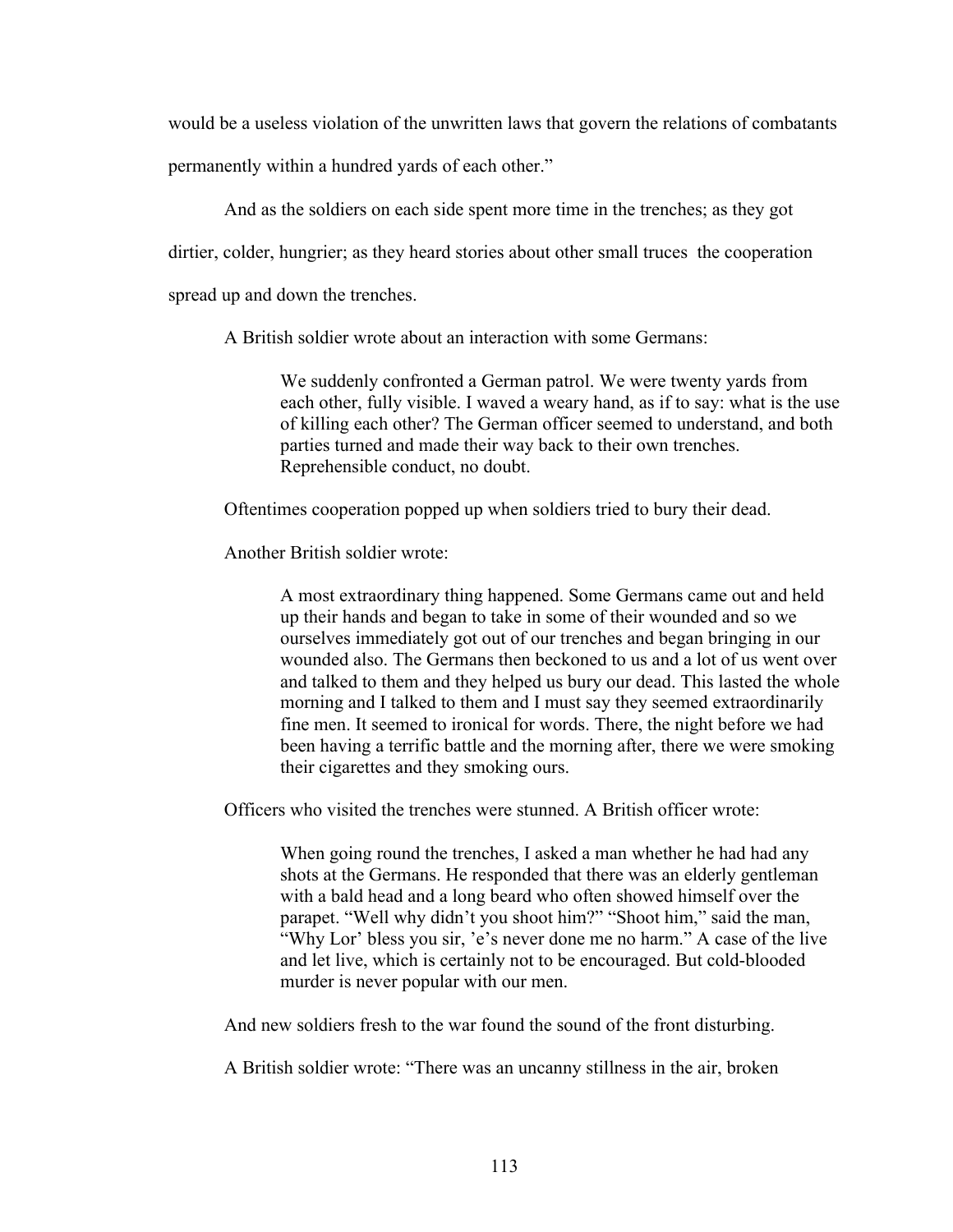occasionally by some spasmodic firing. It was very difficult to imagine that this place had any connection with a world war—it seemed too quiet."

But Axelrod says it wasn't always quiet. He showed me another British letter: "I was having tea with Company A, when we heard a lot of shouting and went out to investigate."

The British and German guys were standing up on the rims of their respective trenches, talking to each other. And then, according to the letter: "Suddenly a salvo arrived, but did no damage. Naturally, our men got down and started swearing at the Germans. When all at once a brave German got up on his parapet and shouted out: We're very sorry about that, we hope no one was hurt. It was not our fault, it was the damn Prussian artillery."

In other words, some guys behind the front line, who didn't know the Saxons had this arrangement launched some missile over everybody's heads.

"So they apologized for this misunderstanding," Axelrod says.

And what's interesting about that little exchange is that it isn't quite Tit for Tat.

"In Tit for Tat," Axelrod says, "you always defect when they other guy does."

And you do it immediately. But what happened here it something else. And according to Steve: "It turns out that being a little more forgiving, that in some situations does better."

Because pure Tit for Tat can become sort of an echo chamber of retaliation. If you follow eye for an eye out to the end, you end up with a world full of blind people. And so Axelrod says, it's actually better to scale Tit for Tat back a little.

"Say 10 percent of the time you don't defect right away," he says. "If you just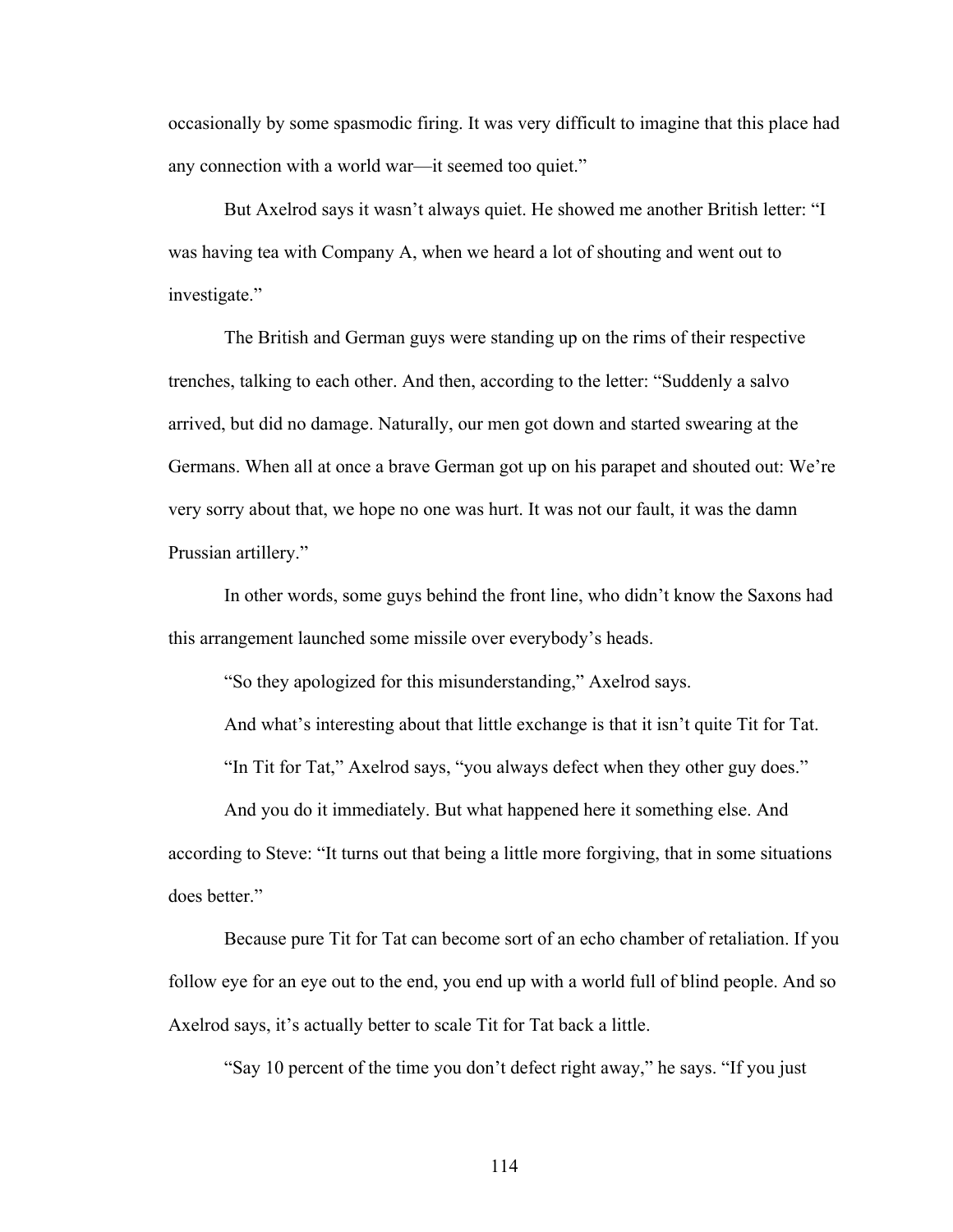sometimes let it go, then what happens is these echoes will stop."

And this is especially important, Axelrod says, "when there's concern about misunderstanding or misimplementation." When you know the other guy might have just fired that missile accidentally, which in real life is always possible.

"Yes," Axelrod says. "I call that generous Tit for Tat."

But where this whole World War I story gets really interesting is in the winter.

"The Germans had a tradition of tabletop Christmas trees," Stan says, "a yard high at most. Real trees."

This is December 1914. And throughout the month, truckloads of these little trees had been arriving at the front.

"Hundreds and hundreds of trees," Stan says.

And by late December, the Germans had lined their trenches with these little trees. And at night, the German soldiers

"Lit candles on them, singing Christmas carols," Stan says. "The Christmas carols were often familiar to both sides. A song like Silent Night is a German song, so Stille Nacht is sung in German and sung in English."

And when the British soldiers heard the songs—they were less than a hundred yards away in most places—Stan says they climbed out of their trench.

"Crawled forward," Stan says, "to see what was going on."

I stop Stan: Wait, this sounds crazy. This is where I start to think you're making this stuff up.

"It does sound crazy," Stan says, "and that's why for decades it was thought to be myth. But we know it to be true, because we have the letters."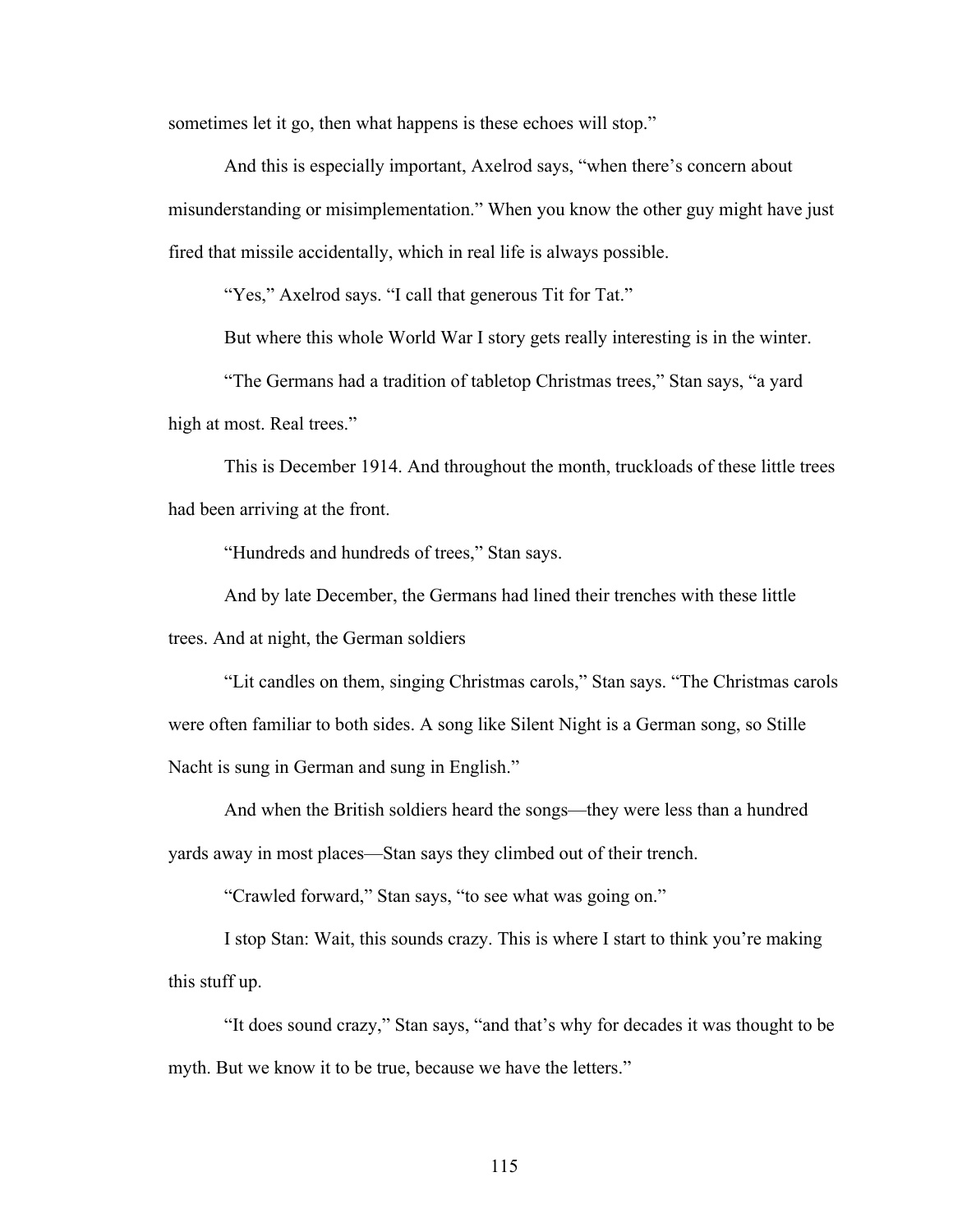Like take this one, for instance from a British soldier to his wife:

We had been calling to one another for some time Xmas wishes and other things. I went out and they shouted "no shooting" and then somehow the scene became a peaceful one. All our men got out of the trenches and sat on the parapet. The Germans did the same, and they talked to one another in English and broken English. I got on top of the trench and talked German and asked them to sing a German Volkslied, which they did, then our men sang quite well and each side clapped and cheered the other.

Soldiers on the German side wrote similar letters to their people back home:

I shouted to our enemies that we didn't wish to shoot and that we [should] make a Christmas truce. I said I would come from my side and we could speak with each other. First there was silence, then I shouted once more, invited them, and the British shouted, "No shooting!" Then a man came out of the[ir] trenches and I on my side did the same and so we came together and we shook hands—cautiously!

And once the soldiers on each side agreed on having a truce, No Man's Land

turned into a big party. And Stan says the guys from each side started "exchanging food

and trinkets. Troops had received lots of Christmas presents. Such things as plum

puddings. Barrels of beer. Soldiers took buttons off their uniforms and traded buttons.

Even helped bury the dead."

They even played soccer with each other.

"It sounds incredible," Stan says, "but we have the company morning reports,

saying we played the other side and won three to two."

And Stanley says this Christmas truce held out along hundreds of miles of the

Western Front, and that in some places it lasted for more than a week. Even though they were at war, when these guys met each other, they realized they weren't so different.

In fact, Stan says, it turned out that before the war tens of thousands of Germans "had worked in England as taxi drivers or barbers or in other trades. Some of them had girlfriends in England; some of them had wives."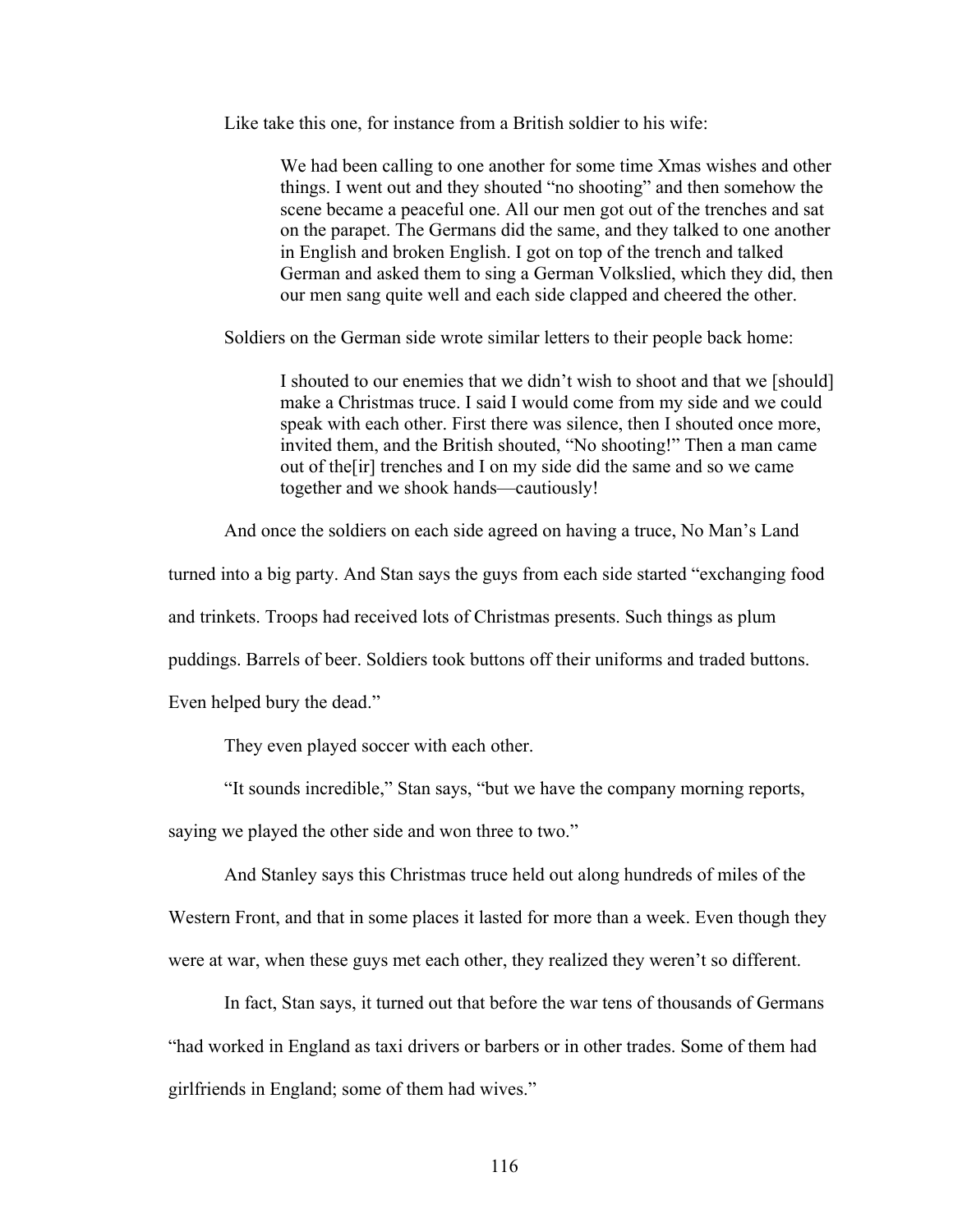One British soldier wrote about one day during the truce, when a German soldier called out to him.

"I remember you," Stan says he shouted. "I used to cut your hair. You need a back and sides trim."

The German soldier had been the British guy's barber before the war.

"And the British soldier," Stan says, "sat down on an ammunitions box and the German barber gave him a back and sides trim. This is a case of encountering someone you actually knew."

As much as the cooperation in the trenches had to do with Tit for Tat, Stan says, the influence of culture is important, too. You don't see this kind of behavior in any other wars. This is a unique moment in history, Stan says.

"Americans and Japanese could never have had something like this happen in World War II," Stan says, "because the cultures were different, and the language was impossible. We could not have had a Christmas truce with the Iraqis or the Afghans; they don't celebrate Christmas; they don't speak our language."

And if the stories about the bats and the Tit for Tat math explain that it isn't all about family, that we can redraw the lines of who we want to cooperate and who we don't, based on some deep, fundamental logic of reciprocation; this is saying, maybe there are some limits to how we redraw those lines.

Maybe we can't just put them anywhere.

"You had to want to party with them," Stan says.

And as beautiful as that might seem to us, for the guys running the war, this was a problem. "Could these guys who knew each other now fight anymore?" Stan says. "And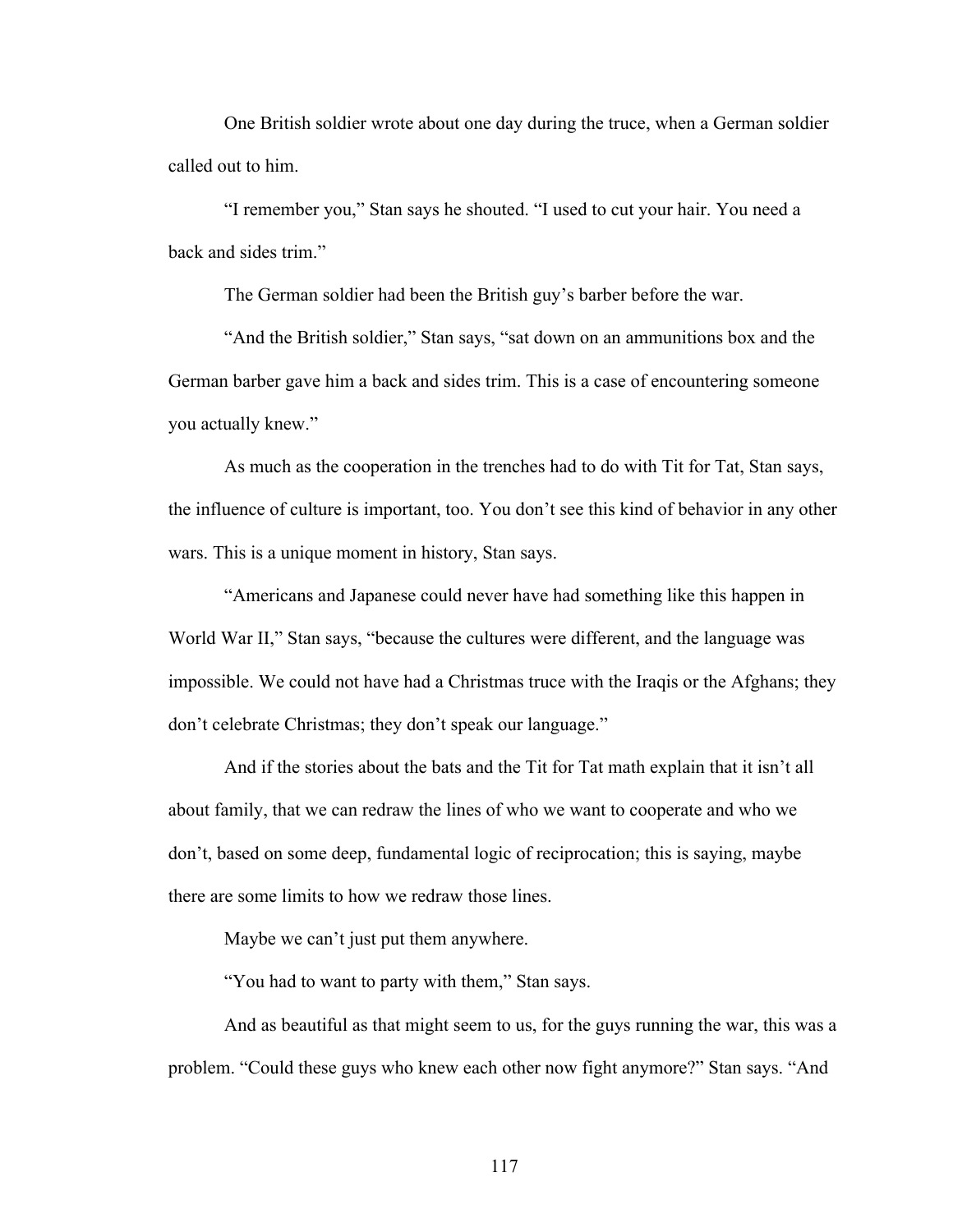the generals decided they couldn't risk it."

Their solution? Get rid of the friendly guys.

"The generals removed guys from the front line and replaced them with reserves," Stan says. And gave them strict orders: no more fraternizing with the enemy.

On the British side, a memo came down from a general saying: "The Divisional Commander wishes it to be clearly understood by all ranks that any understanding with the enemy of any description is strictly forbidden. No communication is to be held with him and any attempt on his part to fraternize is to be instantly repressed."

And then, just to make everyone knew the truce was over, Axelrod says, they did something else: "The generals would say, okay, you guys go out on a raid, and I want you to bring back a prisoner or a corpse."

Prove to us, in other words, that you're really fighting these guys.

"And that," Axelrod says, "messed things up royally."

"In 1915 and 1916," Stan says, "there were immense casualties, as many as 50,000 in a day."

Because suddenly you had confusion. Like, on one side, you might have guys thinking a truce is still on, and on the other, raiders. And when a friend gets shot by someone you feel you know, it's different than being shot by an impersonal enemy.

This German soldier writes about watching several men who just lost a friend: "His comrades lay in wait a long while behind the parapet to take vengeance. It is remarkable how little they grasp the war as an objective thing. They seem to regard the Englishman who fired the fatal shot as a personal enemy. I can understand it."

And this breakdown of the truce created some staggeringly tragic moments,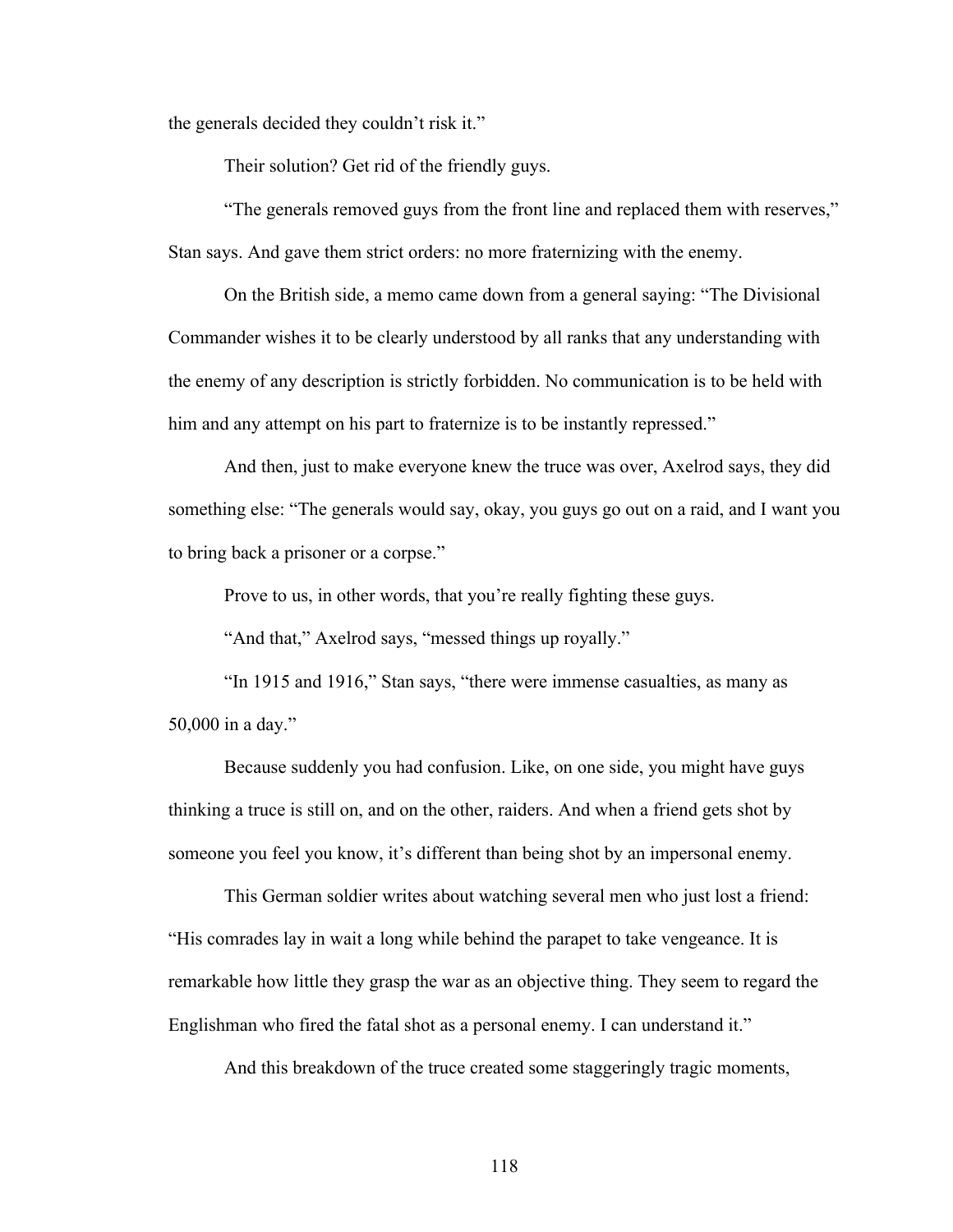moments that make you question everything that happened at Christmas. You look at the Christmas truce, and you start to think, maybe humans aren't just like the other animals. Maybe we have some inherent goodness deep inside us, something biology can't explain. But then you read about this next scene, from a British soldier's letter home to his parents, and you think, maybe we aren't like the other animals; maybe we're worse.

The soldier wrote that his company posted a band at the rim of their trench:

At six minutes to midnight, [the band] opened with "die Wacht am Rhein." It continued with "God Save the King," and "Rule Britannia," each tune being played for two minutes.

Then, as the last note sounded, every bomber in the battalion, having been previously posted on the fire-step, and the grenade-firing rifles, trench-mortars, and bomb-throwing machine, all having registered during the day, let fly simultaneously into the German trench.

The Germans had been tricked.

"And, as this happened," the letter concludes, "the enemy, who had very readily

swallowed the bait, were clapping their hands and loudly shouting, 'Encore!' "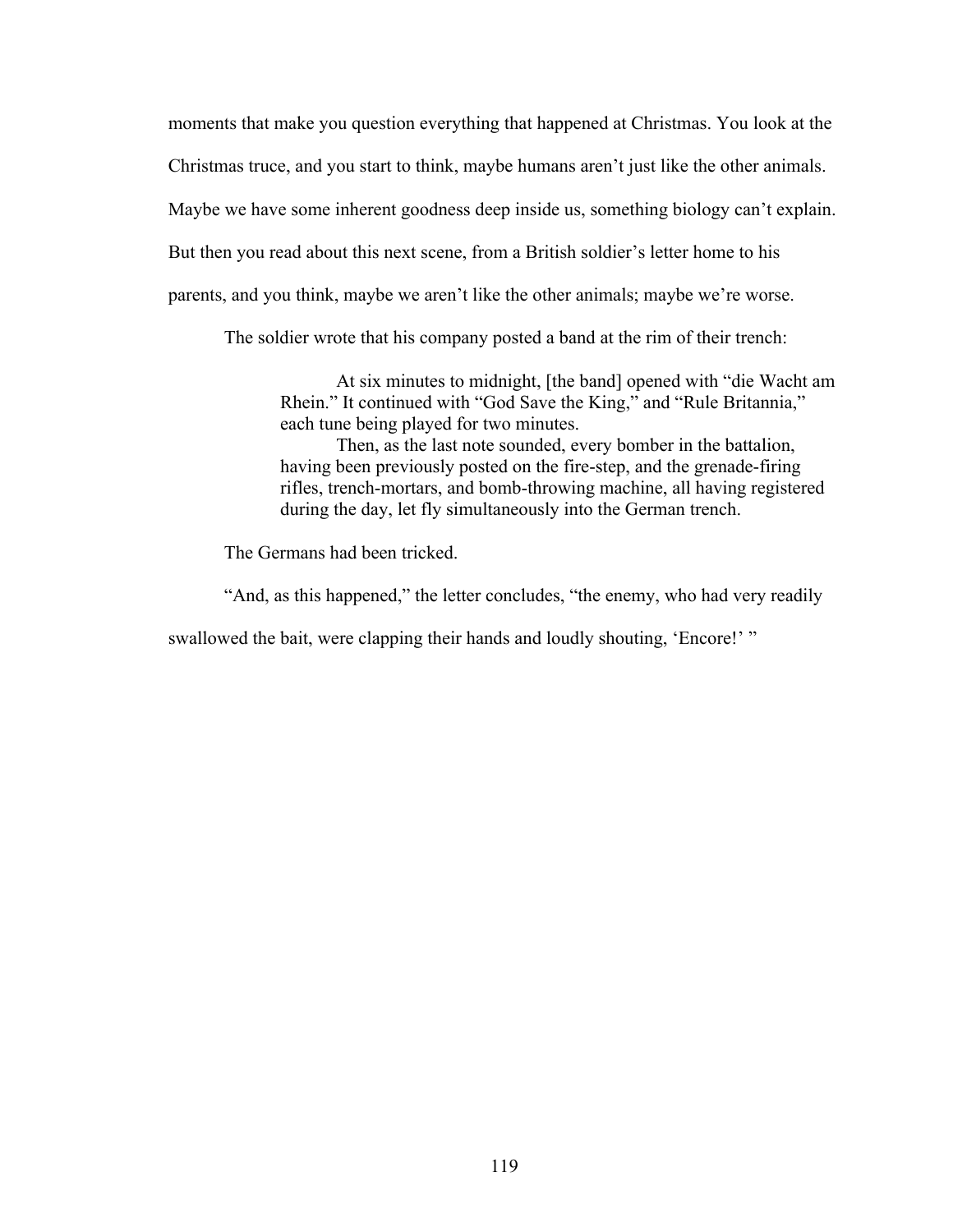## Home is Where You Say It Is

This piece on Centralia, Pennsylvania, aired as the third section of a show on cities. The show also explored the science of a city's personality, pace and size; and it dug deep into the story of the giant tunnel that, two thousand feet below the surface of Manhattan, provides water to all the people in New York City. This piece investigates the question: How does a city die? We actually had one guy we interviewed tell us that cities never die, which might be an overstatement. Still, though, why does it often take so long for a city to disappear?

There is a road in Eastern Pennsylvania called State Route 61, and for two hundred miles or so, it twists through the hills from which the people of this region have drawn coal for generations. It's a smooth, winding, country road, broken every 12 miles or so by a small-town intersection. But in one place, right about the middle, it takes a hard turn and whips right past a town it once passed straight through. If you were to stop at that turn, which few people do, you'd see, well, you wouldn't see much at all. Earlier this fall I drove out there with Jad, my friend and the co-host of the radio show I work for, to see if we might find an answer to our questions about how a city ends.

It's a Monday and we park on the gravel shoulder of Route 61, where we meet a guy named Tom Hynoski. Tom is the fire chief in town, and I'd asked him if he might show us around a little—the Hynoski clan is one of the few families left in town. Tom pulls up behind us on the shoulder of 61; he's driving a battered, yellow Ford pickup, painted the yellow of a municipal vehicle.

"Probably the best place to go is up on the hill up there," Tom says. "You can look over everything. Should we do that?"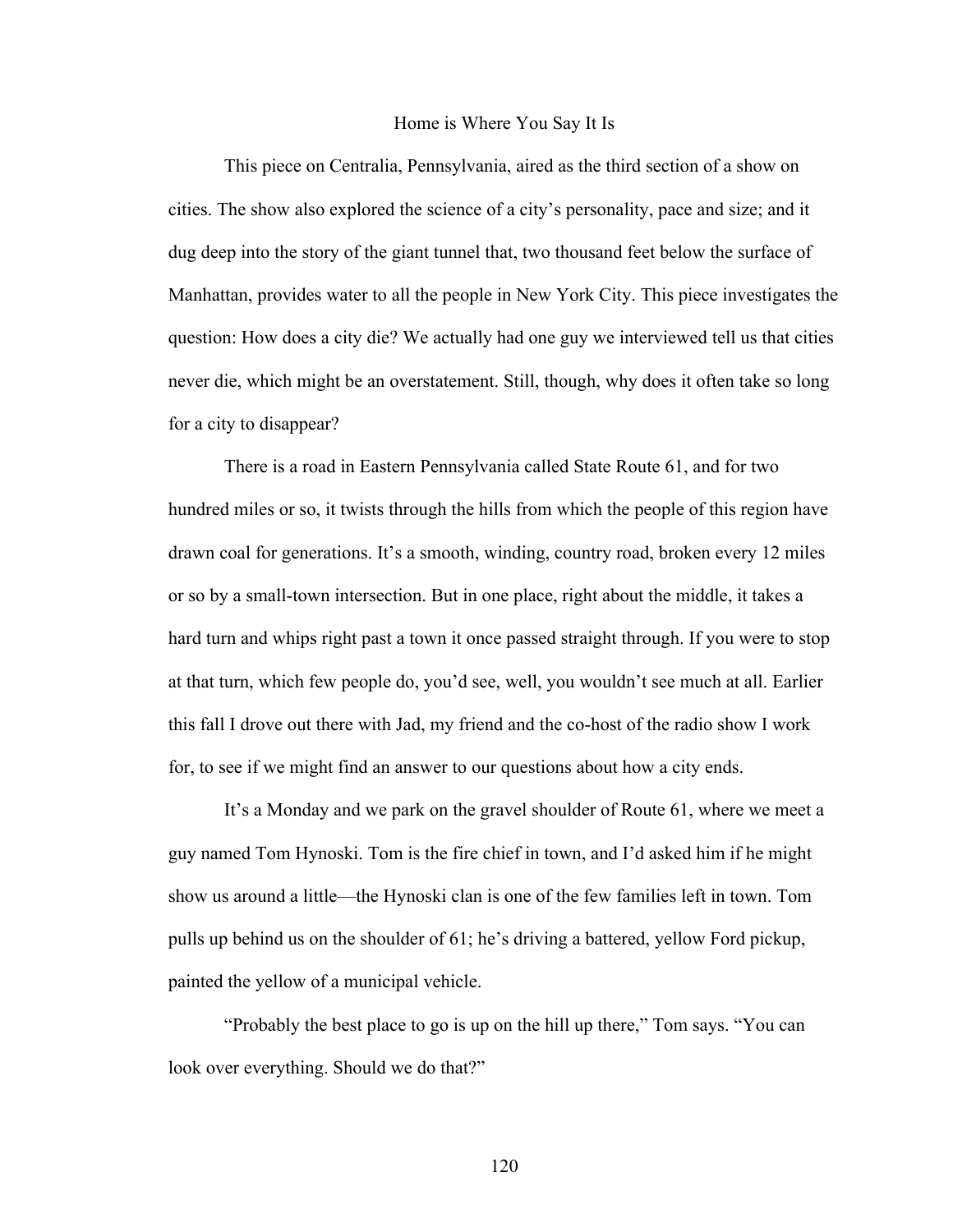We say, sure.

So we go up on the hill with Tom. And when we get up there, we find another Tom. Turned out this is the Tom we had actually asked to show us around town. This is Tom Dempsey. Our first Tom just happened to see us on the side of the road, got curious and decided to take us to the top of this hill. There are many Tom's in this part of Pennsylvania. But these are the only two in Centralia.

"I'm the former postmaster here," says Tom Dempsey.

Anyhow, the four of us—two Toms, a Pat and a Jad—stare down into this valley that used to have a town in it.

"Full of houses," Tom Hynoski says. "It was all streets with homes on them over here."

Now, Centralia is just trees.

"Right down here was the borough high school," Tom Dempsey says, pointing to a little patch of trees.

"Over here," Tom starts to say.

Just more trees.

"Here's Saint Ignatius Church," he says. More trees. "There used to be a playground right at the bottom of this little hill right here. You can still see the bars." And it's true, you can— but just barely. Too many trees.

And this is where things get a little strange; right next to the swing set, where kids used to laugh their little heads off, there's a hole in the ground.

"Right there I can see some steam coming out of the ground," Jad says.

The hole is spewing steam. Jad and I would later discover, when we got close to it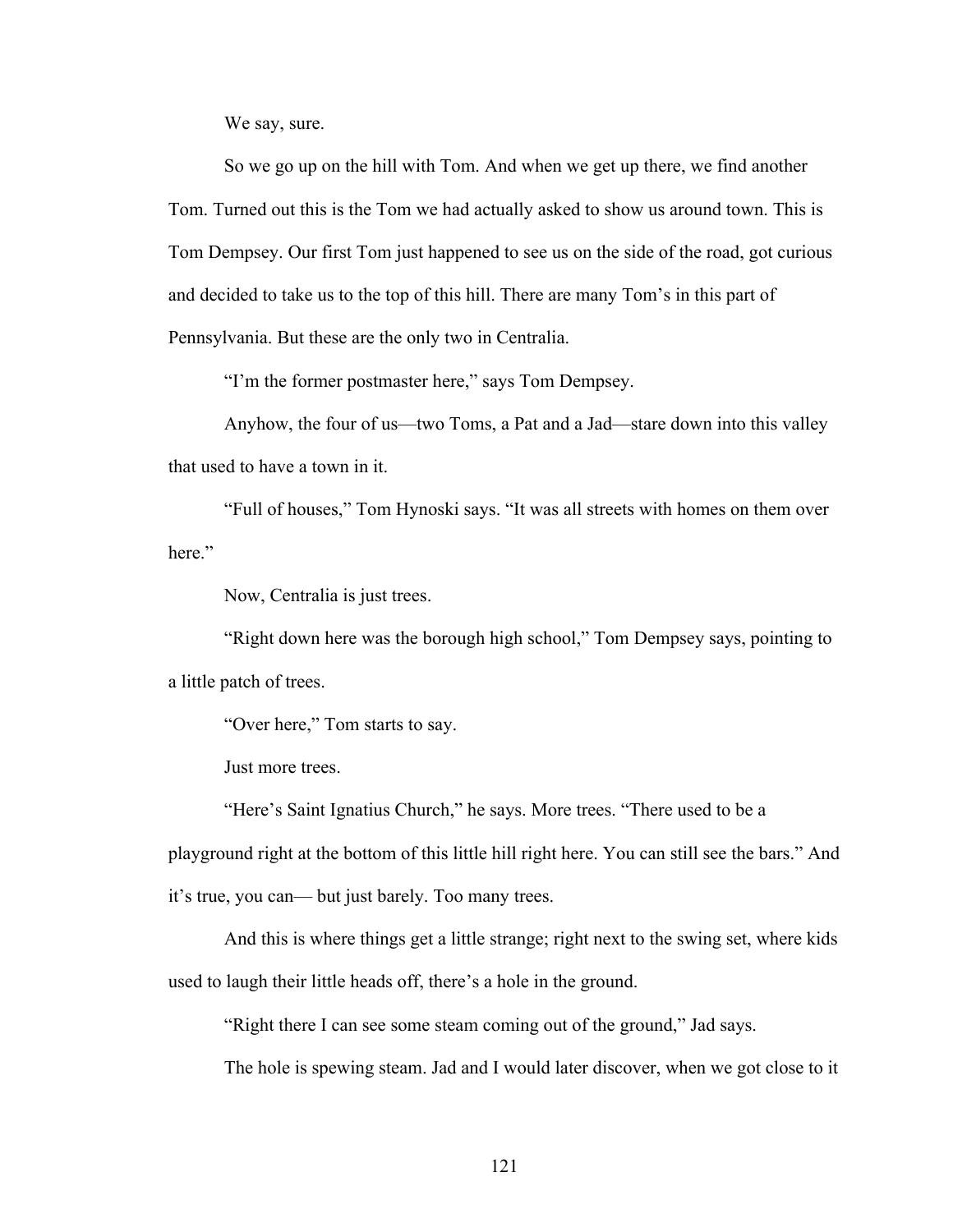that the steam was incredibly hot. When I was a kid, my dad and I used to hold our hands close to the campfire and describe how hot it was by counting. If we could hold them there for five seconds, it wasn't a very hot fire. A two second fire was a good fire. I couldn't keep my hand in front of the Centralia steam hole for more than a couple seconds. Something deep down in the earth was producing some real heat.

"Where exactly is the fire?" Jad asks Tom.

"Underneath us," Tom Hynoski says.

"Like how far?"

"Here? Fifty feet, maybe."

"So fifty feet down— "

"If it is."

"The smell doesn't bother you guys?"

"What smell?"

"You can smell," Jad says insistently, "it smells like burning tires here."

"Nah, I don't smell it," Tom Dempsey says. "Maybe it's a little oil from Tom's truck over there."

No way the smell originated at Tom's truck, which was parked a good 50 yards from us at this point.

"That must be from New York that's stuck in your nose or something," Tom Hynoski says.

"Oh, come on," Jad says.

But the one thing even the Toms can't deny is that underneath our feet, there's a web of coal mines that stretches for miles.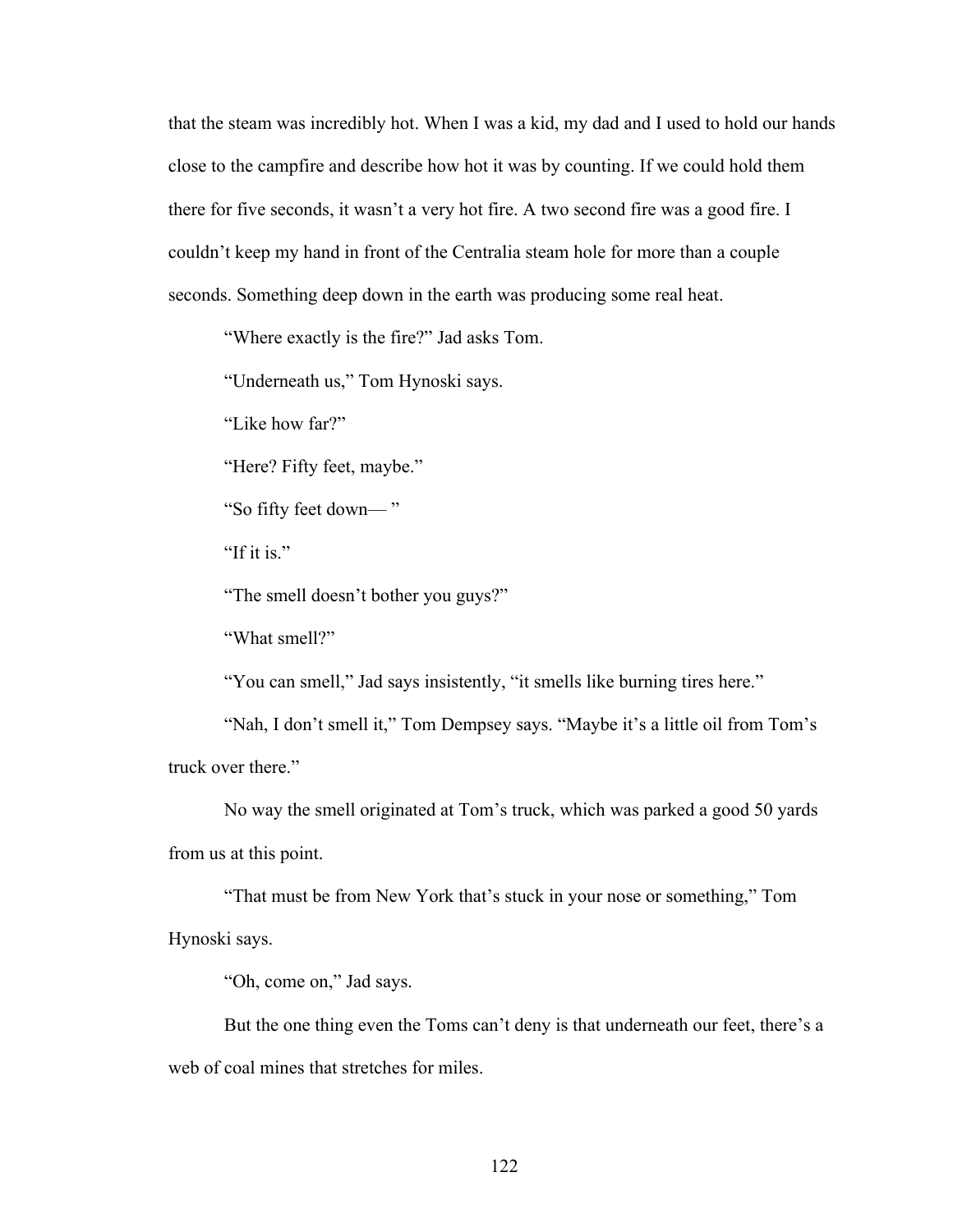"Forty miles in each direction," Tom Hynoski says, "maybe thirty miles."

And somewhere in those mines, is a fire that's been burning for 40 years, and has either destroyed this town.

Or not. Depending on whom you ask.

After we come down off the hill, Jad and I visit a lady named Mary Lou. She lives in a narrow, white row home in the next town over, Ashland. We sit down in her living room, which is packed with antiques and other trinkets. It has thick, pink, shag carpet. And the air is thick with the scent of potpourri.

"My name is Mary Lou Gaughin. I'm 82 years old. And I lived in Centralia most of my adult life."

"What year were you born," Jad says, "if you don't mind me asking?"

"What year was I born? 1927."

Mary Lou Gaughin grew up in a town not too far from Centralia, a tiny, little farm town called Bernville. And when she got to Centralia, she says, everything was different.

"Well, that was like moving to the city," she says. "It had a legion. It had a drug store. It had" a couple thousand people. "Lots of bars was in Centralia. Somebody told me one time there were 22 barrooms in Centralia. I don't know if that was true, cause I didn't frequent barrooms at that age." And all these places that she just mentioned were right on top of each other. So when you were walking around, you'd see people all the time.

"Just take, for instance," Mary Lou says, "you go to the post office after work. You had to walk to the post office, cause your mail wasn't delivered. So I'd go up to the post office, I'd get my mail, and you'd meet people in the post office. You'd meet people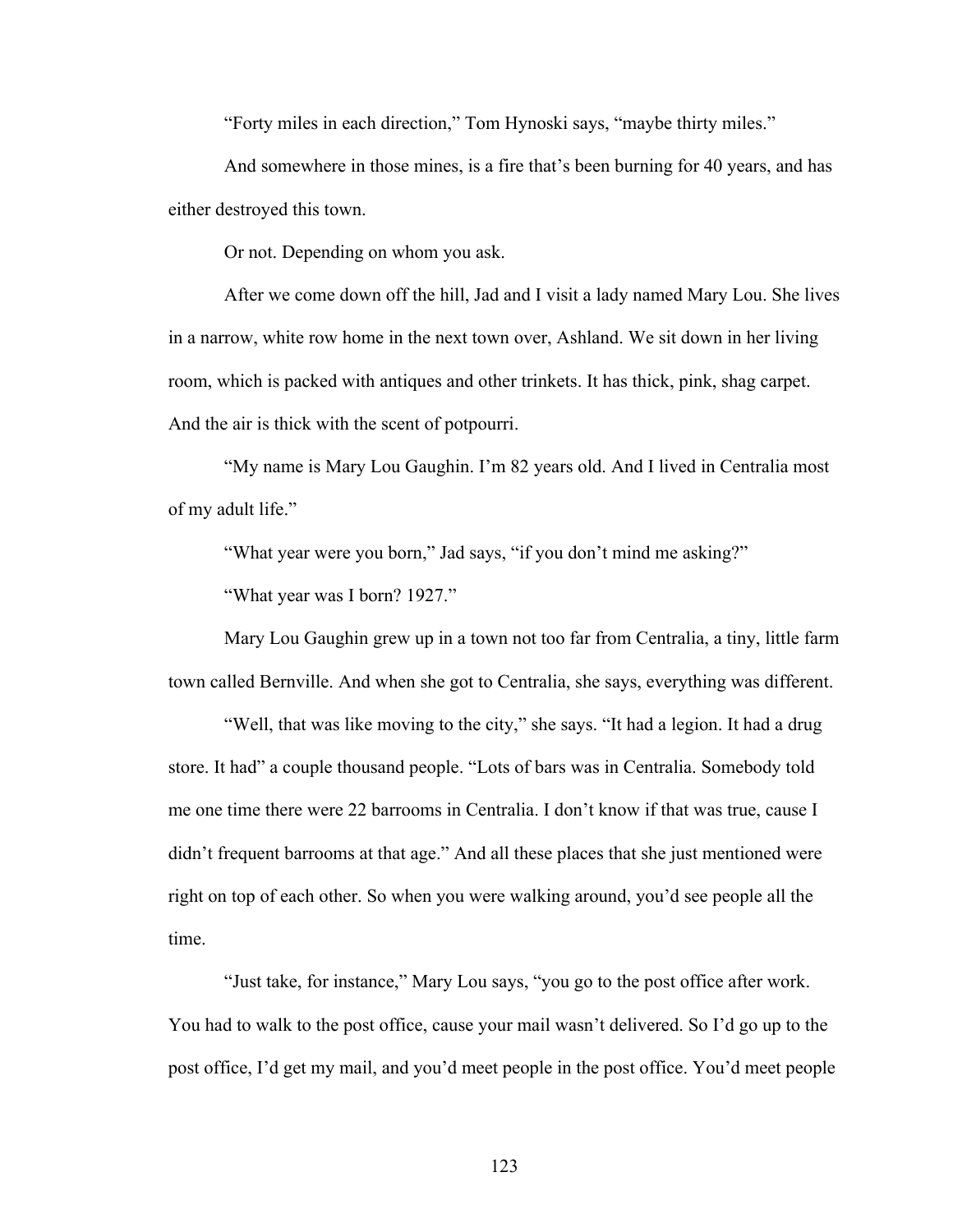coming out of the post office. Tommy would be there sometimes. Tommy Dempsey would have a story. I would be an hour until I got home. A whole hour. This is how Centralia was."

Later, Tom walks us over to where the Post Office used to stand.

"You're pointing into a forest," I say.

He points to a field of tall grass beside the Post Office forest.

"Now this was a good football field here. Now it's all growing in; nobody's cutting the grass; there's bushes growing in."

"It's hard to imagine this stuff," Tom says.

"It's impossible," I say

Tom says we should know what happened on Memorial Day, 1962. He walks us over to a gravel pit with patches of grass pushing through the rock here and there.

"This is where the borough used to dump all their garbage," he says. "Now the fire started, I'd say just about right here where I'm standing now."

Tom is standing on a little patch of yellow grass.

"Like, right here," he says.

"How did it start?" Jad asks. "Do we have any idea?"

The most likely scenario, Tom says—we also heard this later from a journalist named Joan Quigley, who grew up near Centralia and wrote a book about the town called *The Day The Earth Caved In*—is that, people used to heat their homes with coal, and maybe somebody threw their ashes into the garbage, which then ended up on the dump. And the hot ashes caught the whole thing on fire.

"Furniture, rugs, kerosene cans," Joan says.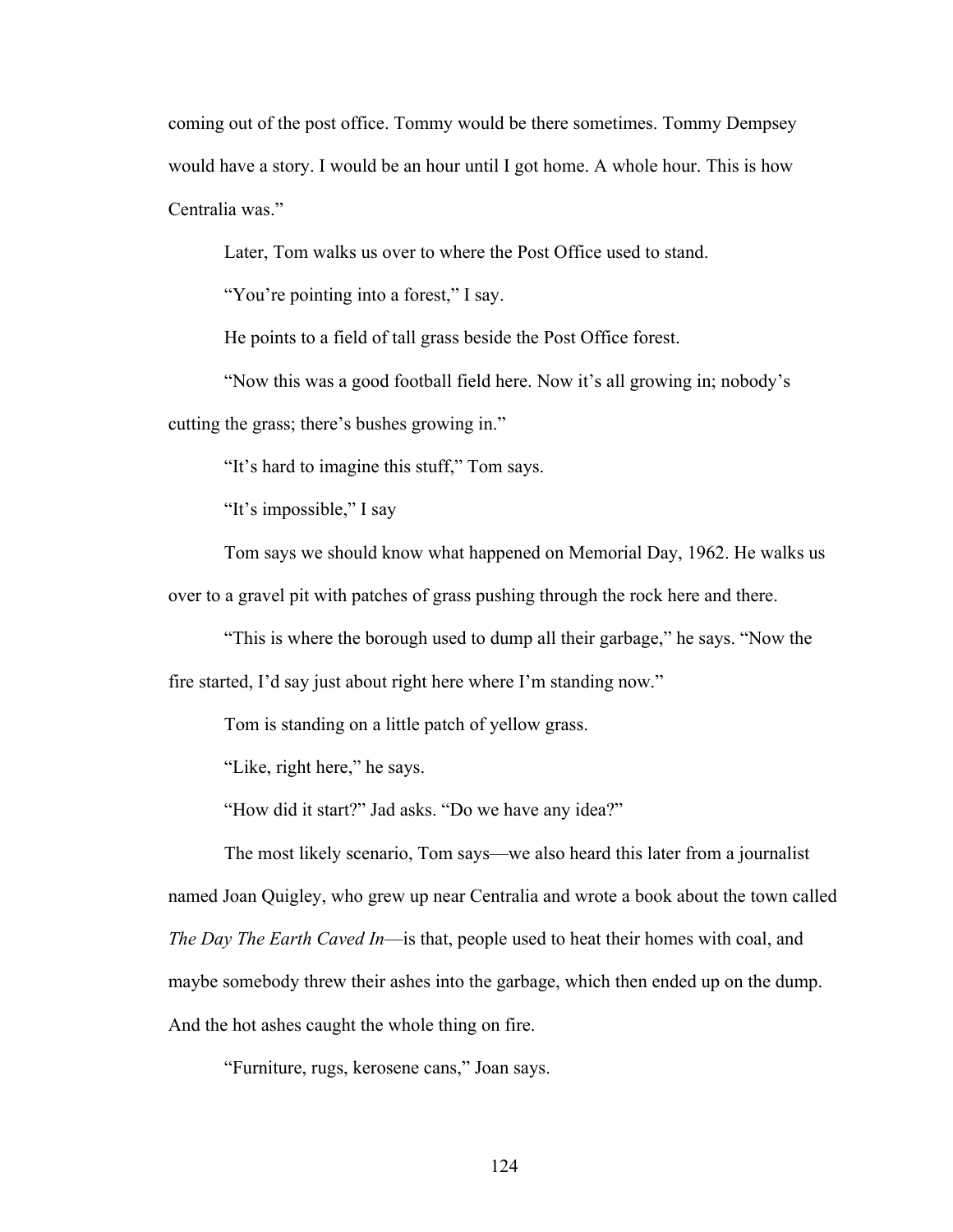Which, Joan says, wasn't that unusual.

"Some of the former firefighters said, ya know, the dumps caught on fire all the time."

And usually the fires just fizzled out on their own. But this one, for whatever reason, before it did, wandered a little bit. And it found its way over to an old exposed coal vein, basically an old strip mine that should have been covered up, but wasn't.

"So there was just a big, open cavity," Joan says.

And the fire crawled in there.

"Hit that coal vein," Tom says.

And lit the whole thing up.

"Fire trucks came in here and they hosed down the fire till they thought it was out," Tom says. "And then they left. Following day somebody says, oh, we see smoke and steam coming up out of the ground up there. So they tried they next day to get the fire out and they couldn't very well do it. They weren't getting it."

Because at that point, it was too late.

We go back to Mary Lou's house, because it turns out, the first place that fire camped out, was right under her garage—more a carport than a garage, really—which sat just a few yards from her home where she laid her head down to sleep each night.

"I wouldn't know where to start with this mine fire," she says. "I wouldn't know where to start."

After the fire got under her garage, she says, it kind of took over her life.

"I have some photographs."

She pulls out these two gigantic scrap books. Each out must be three feet thick.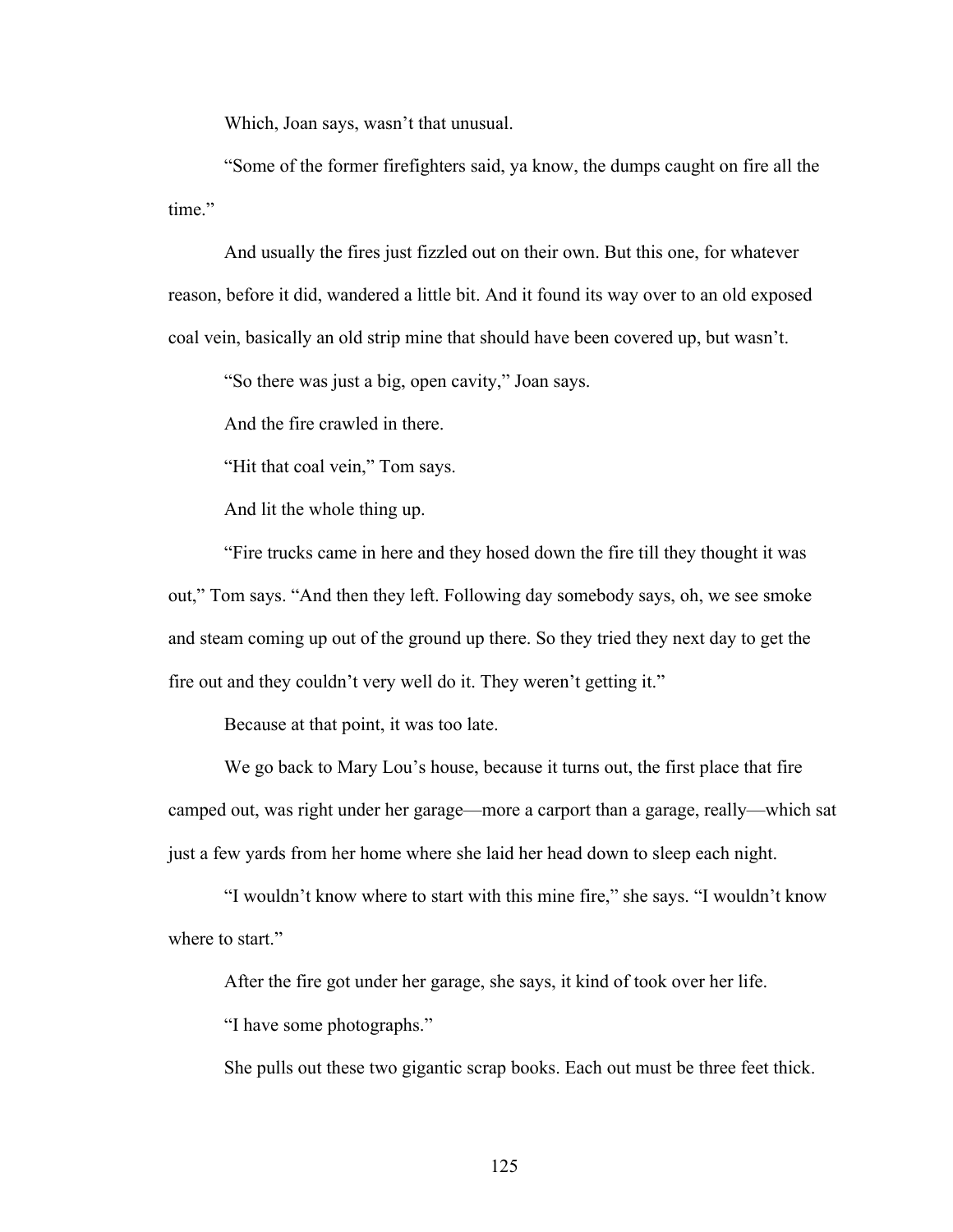They have tattered blue covers, and when she opens them newspaper clippings and old photographs flutter down onto the carpet.

"My goodness, are these your scrap books?" Jad says. "It's gonna take four men to lift this book."

And the scrapbooks document in painful detail how the mine fire split this town in two.

"This is how intense I was with that mine fire," Mary Lou says.

She heaves open the book and she shows us this picture of three people crouched on the street in front of a hole.

"This is my husband, my son and me," Mary Lou says.

Her husband is holding a thermometer.

"We dropped this down like a fishing pole," she says.

"Oh, like you're ice fishing," I say.

"Yeah."

This, Mary Lou says, was their way of measuring the temperature of the fire below.

"And what did it read?" Jad says.

"It was pretty high," she says.

"Like a hundred degrees high?" Jad asks.

"Eight hundred and fifty," Mary Lou says, "something like that."

"What?!?" Jad says. "Under your house?"

"No, this was on the street," she replies.

But the street right in front of her house.

"And the garage was right, as you can see here, the garage was right there," Mary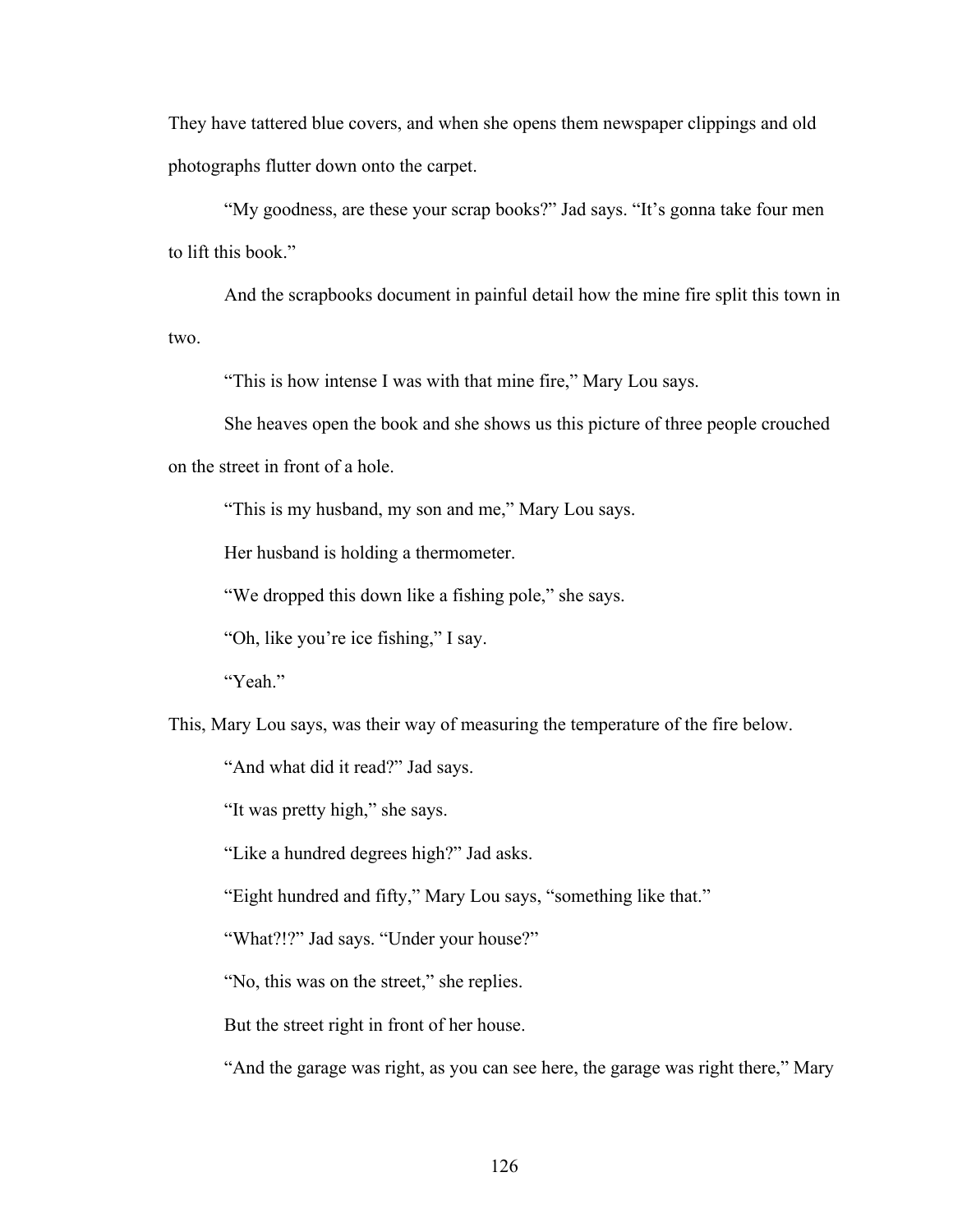Lou says.

She shows us another picture of her standing in her garage in front of a trench that the local fire department had just dug, and inside that trench, you can see flames.

"Oh, we used to go out at night and watch, ya know, the glowing and the embers," Mary Lou says.

Joan told us the fire up there got so bad—what with the heat and the smoke and the gases seeping up into people's living rooms—that some of Mary Lou's neighbors got government money to leave their houses.

"They were the first people bought out," Joan says.

But Mary Lou stayed.

"Never once, at the beginning," I ask her, "did you think, oh, maybe we should just get out of here?"

" $No$ "

"Like, there's a fire under our—"

"No. I never wanted to go. No."

She did exactly the opposite. She shows us an old picture of a bunch of men, wearing business suits, gathered in a little crowd outside Centralia town hall.

"This was my husband, and this was a big official, and this was a big official."

Mary Lou dug in her heels, started writing letters, trying to get people to help her convince the town to make the investment needed to put the fire out. She shows us copies of all the letters she wrote, dozens of letters, long handwritten paragraphs on pastel colored memo paper. And beside them, brief responses typed on thick linen paper with letterheads bearing the seal of the State of Pennsylvania.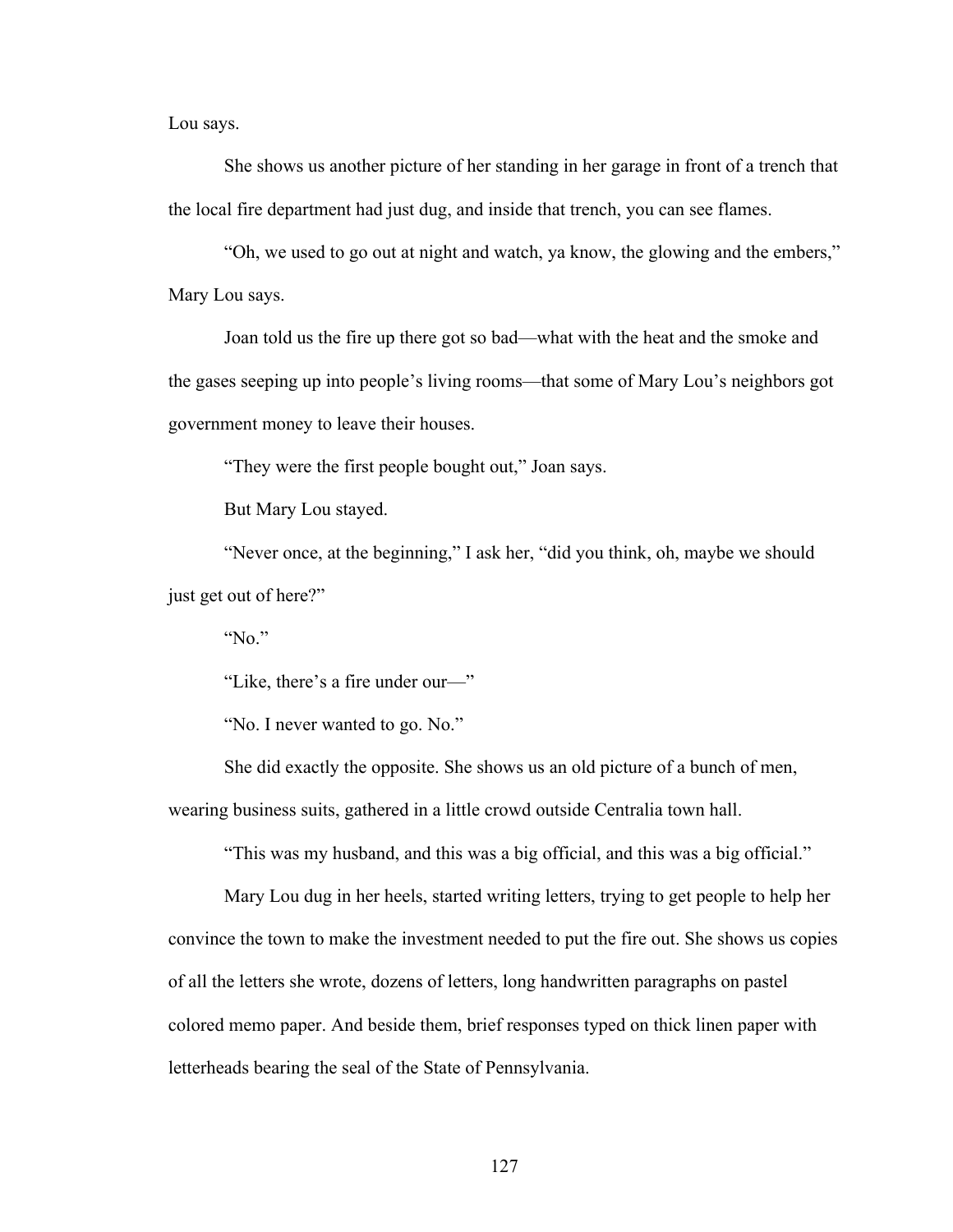"Congressmen Nelligan, Mustow," she says. "We wrote letters to him, we talked on the phone with him. I couldn't tell you all the Congressmen we talked to. Four Governors. All the Harrisburg officials. And they were promising everything but the sun. But it never happened."

And the way Joan tells it, Mary Lou didn't only have trouble getting big government officials motivated. She even struggled in town.

"Other than the people who lived on that street," Joan says, "many, many people in town didn't have to worry or even think about the mine fire."

"Nobody believed the fire was even serious in Centralia," Mary Lou says. "My husband, myself and Helen Womer." Helen was Mary Lou's next-door neighbor, and one of her very closest friends and allies.

"Oh," I say, "so everyone else was kinda like, oh, whatever—"

"It's uptown," Mary Lou says, "the fire is uptown."

All that changed on Valentine's Day, 1981, because of a guy named Todd Domboski, who at the time was just a boy.

"A twelve-year-old boy," Joan says.

"I was 12," Tom says.

He was playing outside.

"In his grandmother's backyard," Joan says.

"And I noticed some small wisps of smoke coming out of the ground," Todd says. "So he over to take a look," Joan says.

It was winter and Todd would say later that seeing steam seep out of the yard wasn't all that uncommon. But that day, when he and his cousin had taken a break from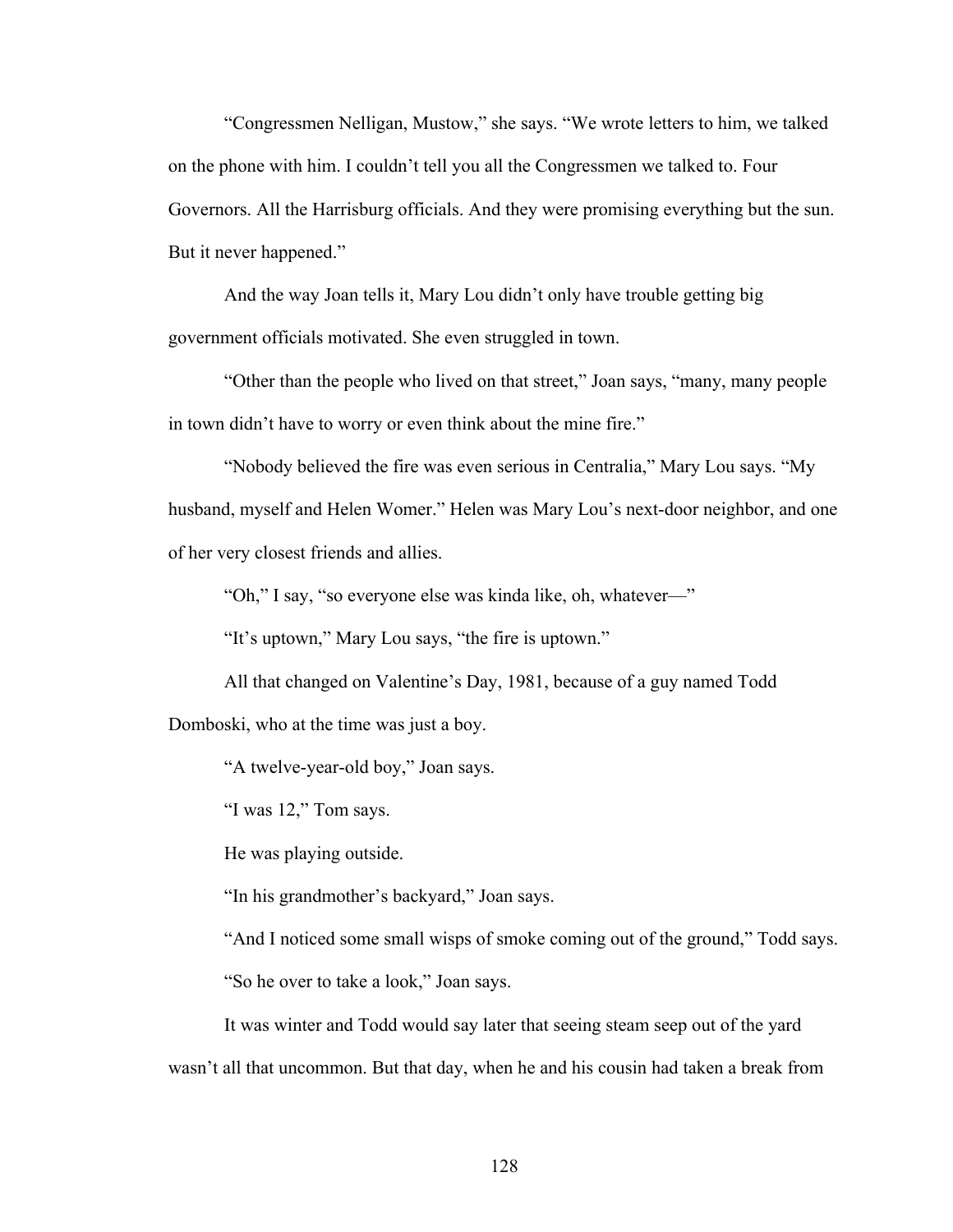working on a friend motorcycle, they'd thrown a few firecrackers into the yard. And even though the grass was wet with snow, Todd worried he'd lit his grandmother's lawn on fire. So he walked over, as he said, just to take a look.

"As I bent down to investigate," Todd says, "I noticed that my feet were starting to sink in; it was really soft."

"It was like quicksand," Joan says.

"The more I tried to struggle," Todd says, "the more I was just opening the hole larger."

"And he wound up sliding," Joan says.

"To my thighs, to my waist," Todd says.

"Until he was," Joan says.

"I was under," Todd says.

"All the way underground," Joan says, "surrounded by hot steam."

"The smoke was so intense," Todd says.

"Smells like rotten eggs," Joan says.

"Well I was screaming for my cousin," Todd says.

"And his cousin heard him and came running over," Joan says.

When his cousin got to the hole, he'd say later, all he could see what Todd's blaze orange hunting cap—typical winter headgear for a kid in Eastern Pennsylvania. Todd was clinging to a root; his cousin reached in and grabbed him by the wrist.

"Plucked me out like a flower," Todd says.

And Joan says nothing was the same after that day.

"What happened to [Todd] changed everything," she says.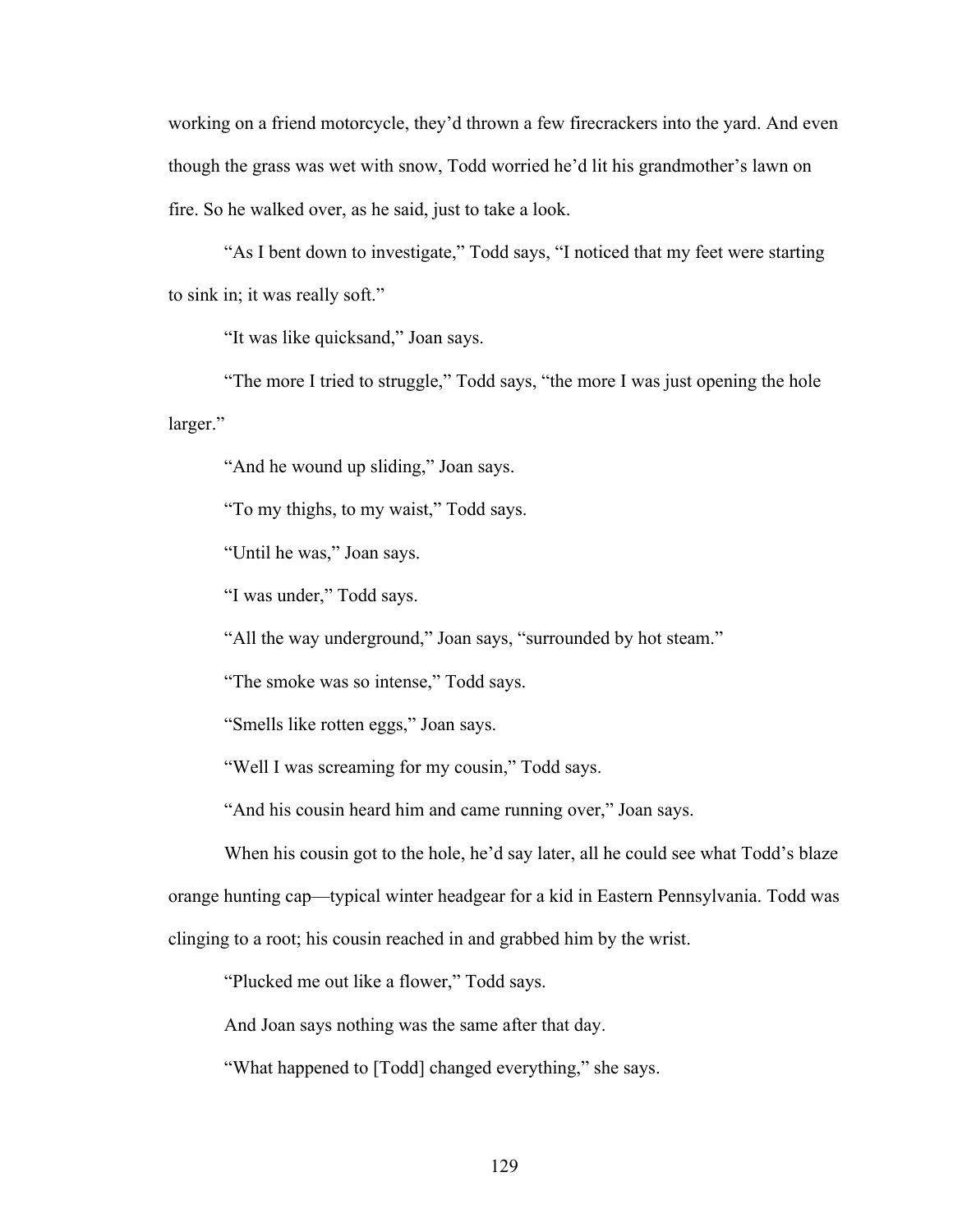Because suddenly, reporters were everywhere.

"Reporters from the *Evening Herald*," Todd says.

"National news media," Joan says.

Everybody pointing their cameras at Todd.

"I seen smoke," Todd told a television reporter later that very afternoon, "so I went over to see if it was the mine fire, and when I did I just fell right through."

And doing stories about this town that was on fire.

News anchors went on television and pronounced things like: "Beneath Centralia the underground coal fires still burn hot." And: "Centralia is an inferno." And: "Parts of Centralia look like the outskirts of Hell."

And Joan says: "That attention would focus on what had to happen for the town."

It wasn't long, Joan says, before some of the younger residents—"a very small, informal group of young parents," she says—organized a march, "down Locust Avenue, down the main street in town. A couple dozen [people]. With red ribbons around their arms and their wrists. And they walked two-by-two down the main street in Centralia, like striking miners."

Mary Lou glared at them as they passed.

"I was bitter," she says. "I was bitter. They claimed they were for helping the town to be saved, but they weren't."

The way she saw it, what they were really for, was getting out.

"They were looking for funds to get relocated."

She even hated their name: Concerned Citizens Against the Centralia Mine Fire. She thought, how are they the concerned citizens? She's the concerned citizen. She'd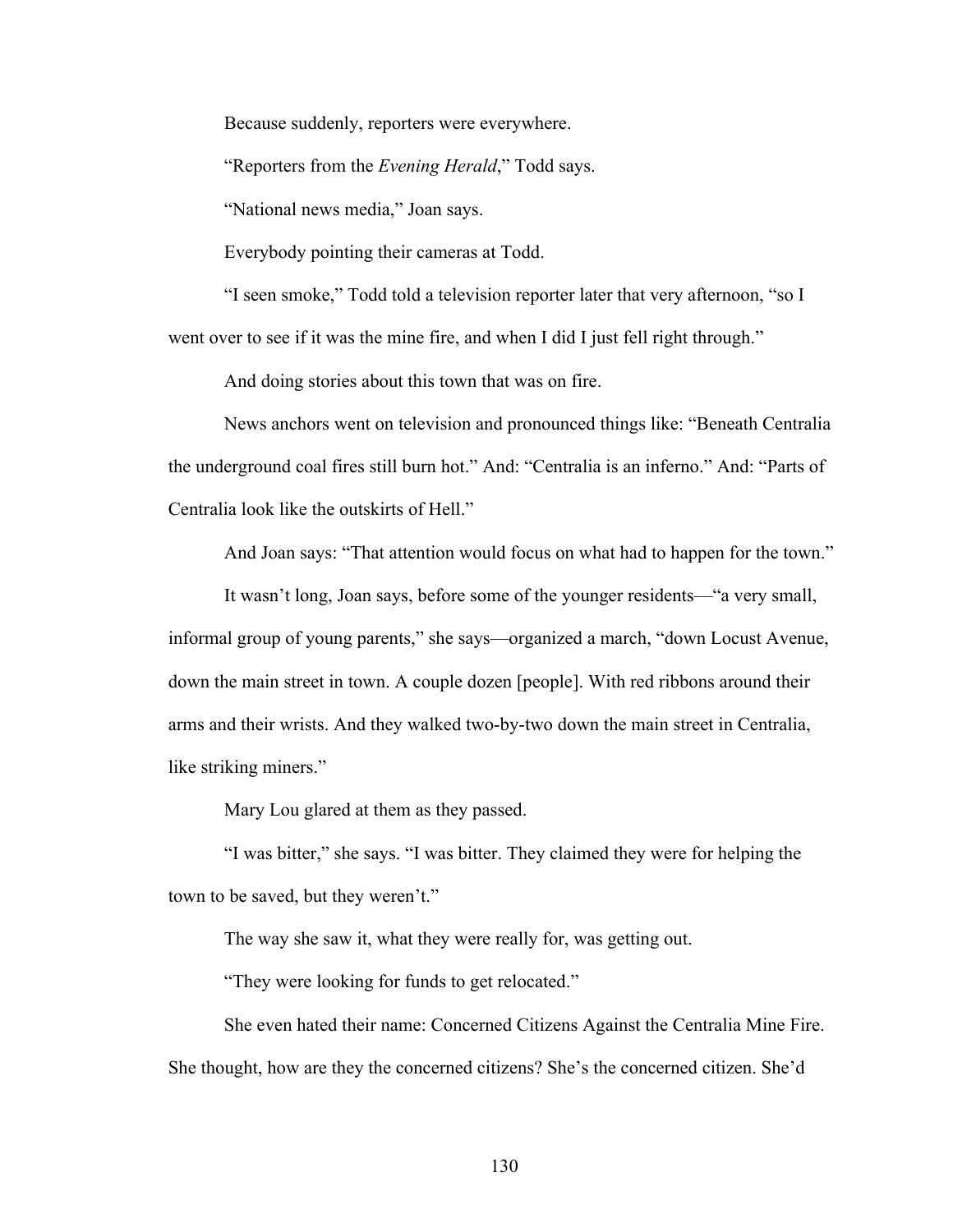been fighting the fire for years.

"The media was there taking video," Joan says.

Cameras filming the marchers looping red ribbon over everything—tree branches, cars, lamp posts, street signs, porches. And Mary Lou's neighbor, Helen cut the ribbons down.

"We fought so hard," Mary Lou says, "trying to save Centralia. Why are they wanting to do this?"

Why, she thought, are they trying to tear the town apart?

People like Mary Lou and Helen Womer," Joan says, they started telling people, "No, no, no, here's why it's safe. Here's why you should stay." And while parents from the so-called concerned citizens group were on TV complaining about gases—one mother, though tearful eyes, told a reporter, "this could be a death house"—Mary Lou, Helen and a few others started up their own committee. They called it the United Centralia Area Mine Task Force.

They got on TV themselves. And in the community, they started putting flyers. "Fact sheets," Joan says.

And handing them out door to door.

At town meetings, the dueling committees would get up there and make their case. Get yelled down.

"Would it get—" I start to ask Mary Lou.

"It'd get rowdy," she says.

Take, for instance, what happened to David Lamb. He ran a motorcycle shop in town and he was also a member of this Concerned Citizens organization. And one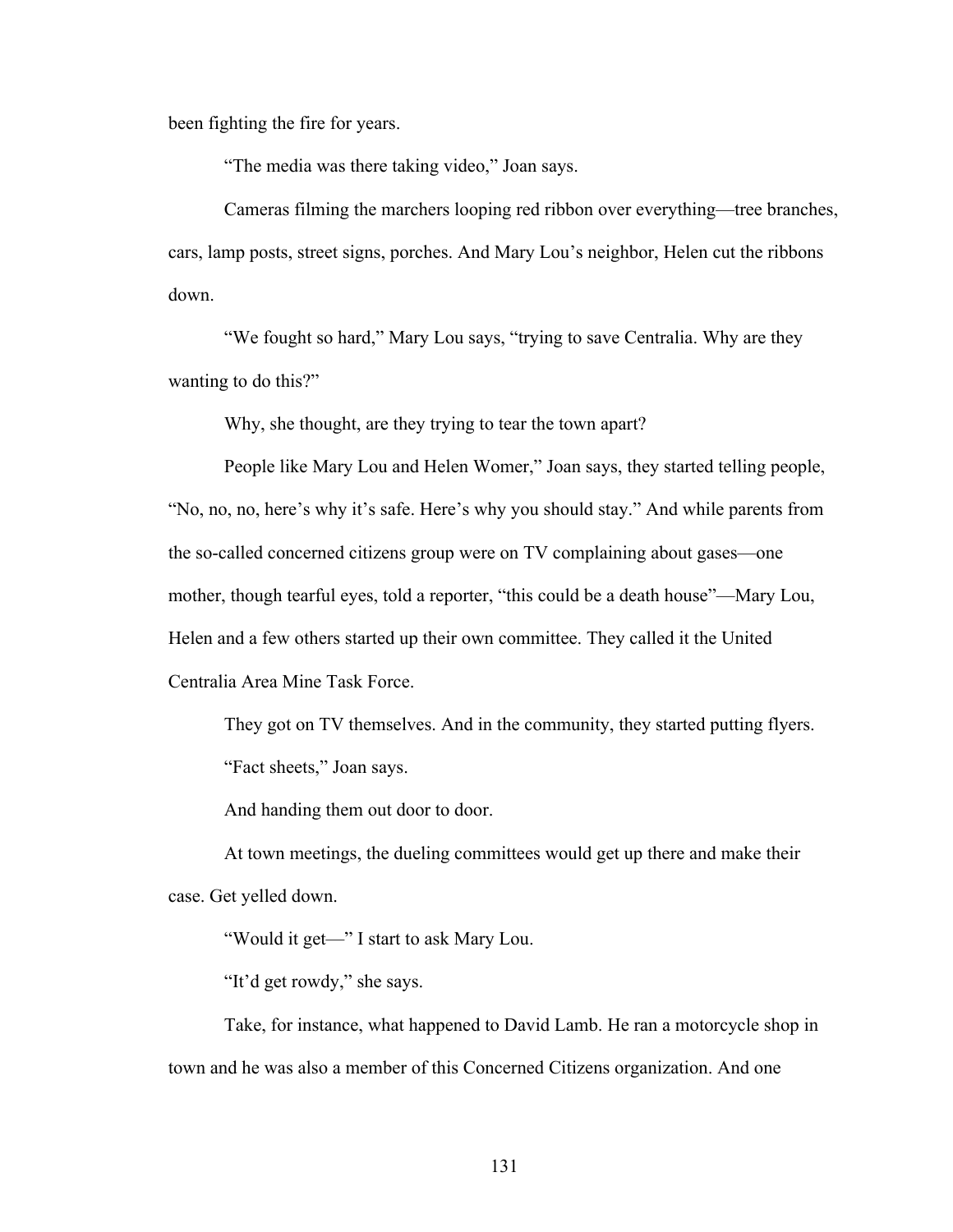morning, at about 4 a.m.

"He was sleeping in an apartment," Joan says.

Specifically, he was up in apartment above his shop. His son, who was 10 at the time, was sleeping in the next room over. And below them, in the shop, were two dozen motorcycles, several with gas and oil in their tanks. And as they slept, Joan says, a car drove up in front.

"And someone threw a Molotov cocktail through his plate glass window."

Lamb and his scrambled out a fire escape, unharmed, but the shop was destroyed.

Several months later, Lamb appeared in a documentary film, sitting on a park bench, looking exhausted and sad. In it he explains that he didn't know who attacked his shop, but in a town this small, odds are it was somebody he knew pretty well.

"Families fighting against families, neighbors against neighbors," he tells the interviewer. The mine fire, he says, "split the town apart."

In her living room, Mary Lou shows us an article from the scrapbook, with a quote from a police officer, saying the attack on the motorcycle shop was probably "related to Lamb's activities as an officer of Concerned Citizens."

"Wow," Jad says. "This is no joke. This is like the Sopranos, but worse."

"This, this, this was really, it was really bad."

And in the midst of all this chaos, Congress started considering a bill that would basically let them buy the town.

A television news reporter at the time explained: "Some observers believe that for about fifty million dollars, Centralia could be totally bought out."

So the mayor decided, let's hold a referendum.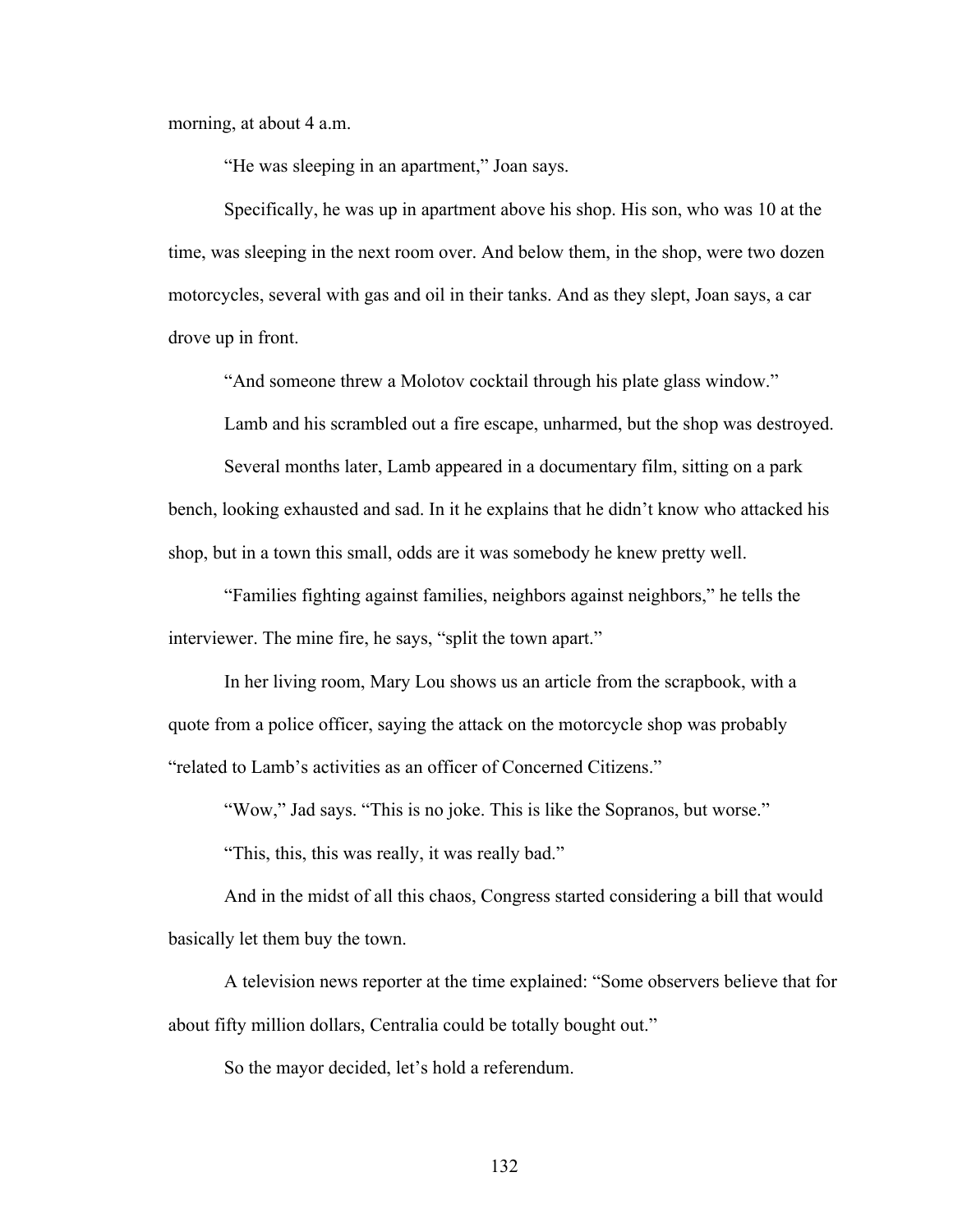"And the issue," Joan says, "was stay or go."

In the weeks leading up to the referendum, Mary Lou and Helen again went door to door, talking to people they'd known their whole lives—the ladies they saw at church, the men they saw at the Post Office, friends and family, all of them. And almost everyone they talked to told them to their faces: I'm staying.

"I really want to stay," Joan says. "My mother wants to stay."

For his part, Tom tried hard to remain neutral: "I still had to see them all everyday."

On August 11th, 1983, the mayor held his referendum. And late that night, behind an image of the whole town standing in a crowd outside Centralia town hall, a news anchor reported: "Shortly before 10 this evening, Centralia's mayor announced the results."

The mayor stepped to the podium. He looked small and a pallid in the glare of the spotlight the television people had aimed at him, and he stepped to the microphone timidly, like a middle school choirboy forced to sing a solo against his will. What civic leader wants to be forced to make his citizens *vote* on whether or not to let their town keep being a town? But then again, what town ends up with a mine fire beneath it?

The mayor coughed into the microphone.

The votes have been tallied, he said.

"There's 545 votes cast. Two hundred voted to stay; 343 voted to relocate."

The crowd was silent, their heads already hanging low. The vote itself was an occasion sad enough. Nobody was especially pleased about the results, even the citizens who'd been lobbying for money to leave town. The ones who wanted to stay, they were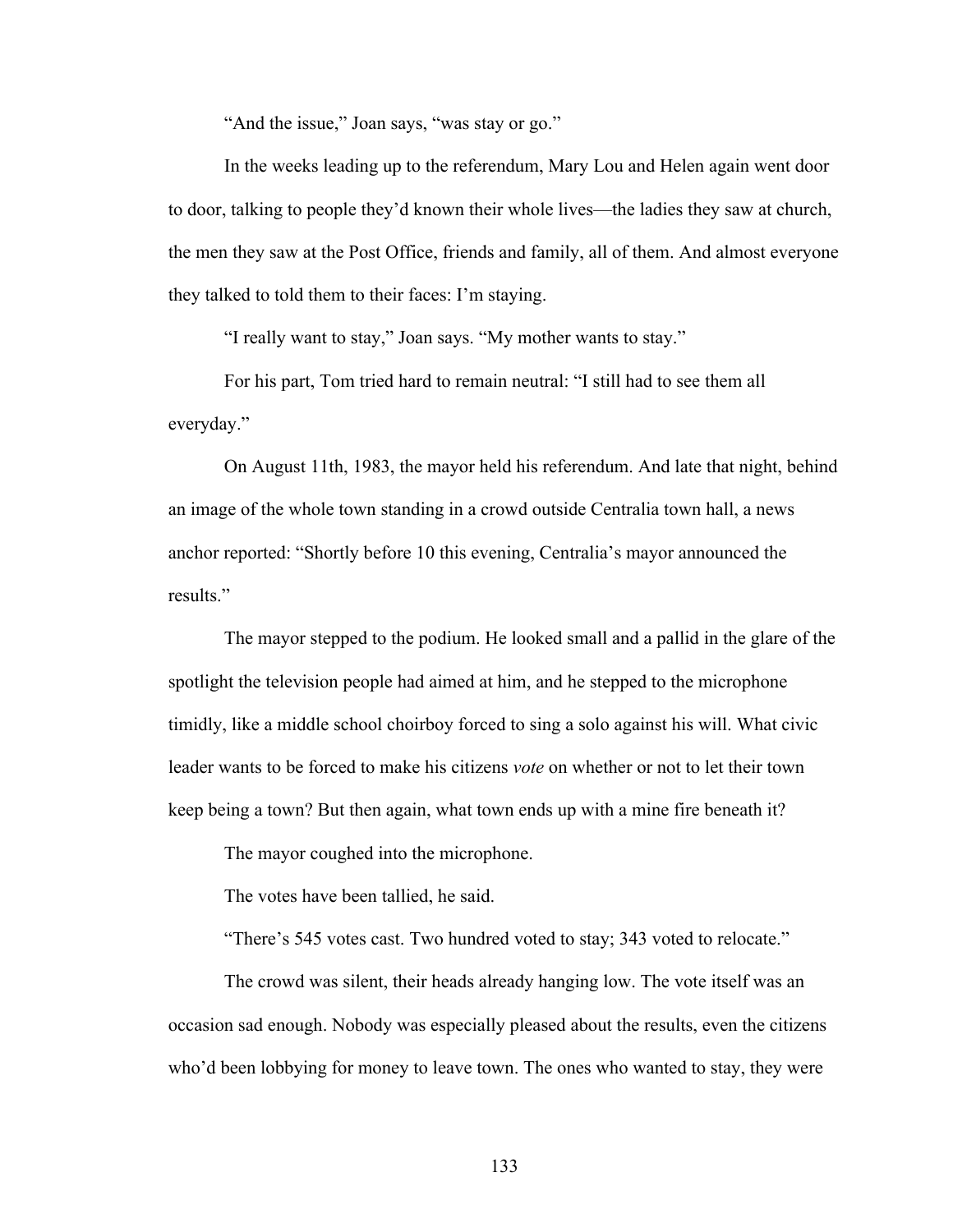devastated.

"Oh I was crying, yes," Mary Lou says, her scrap book in her lap. "In my heart I never thought that would happen. Never."

"You thought that everybody would—" Jad begins.

"Would want to stay. Maybe 40 people might decide to leave, or maybe 30. But that was devastating to know that so many people wanted to move. It was."

And when you look at her scrapbooks, everything stops after that day.

"Yeah, this is just thrown in papers," she says, flipping through a ream of empty pages. Tattered clippings, folded all different directions, slip out of the book and onto the floor. Unlike the beginning of the book, nothing is taped in, organized and dated with thick black marker.

"It just stops so abruptly," I say.

"I was mad and disgusted," Mary Lou says. "I didn't want to do no more about it. That was the end."

And almost immediately after that vote, Congress bought out the town, and people started packing up and leaving, filtering out to nearby towns.

"Lemme see where that is," Mary Lou says, flipping through the last few intact pages of the scrapbook. "I have some that has the big numbers on it.

Mary Lou tells us that when you decided to leave, a demolition crew would come to your house and paint a big number on the front of your house.

"Big red letters like this," Mary Lou says, point to a photograph of a narrow, white row house, not at all unlike the one we're sitting in.

"Looked like blood was dripping down."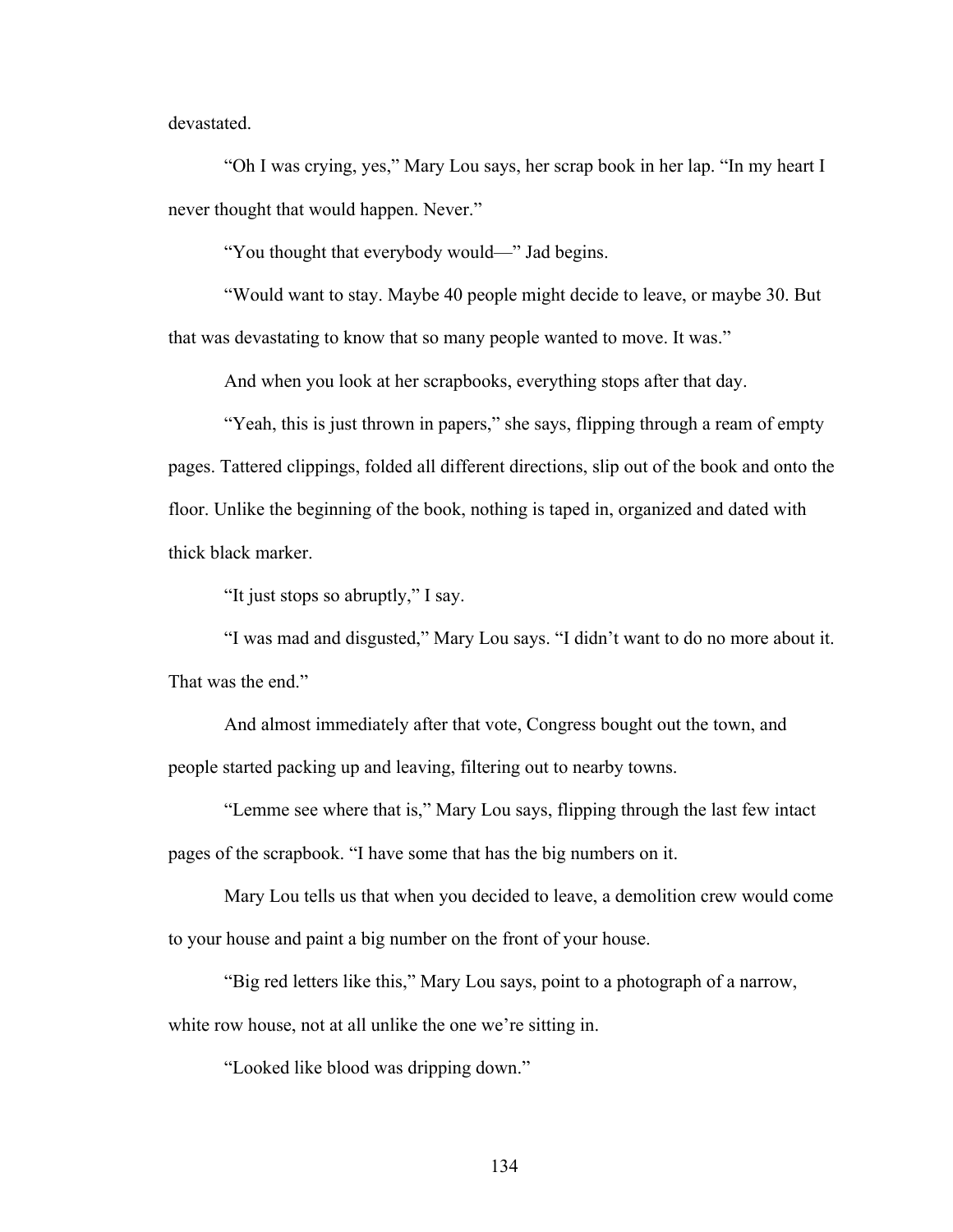"It's like you were marked," Jad says.

And what would happen, Mary Lou says, is when your house was marked, your neighbors would see it, then they'd get nervous and suddenly their houses would be marked. And then suddenly the whole block would be marked.

"And I knew every one of them quite well. I stopped talking to some of them."

She'd see them on the street, she says, and look the other way.

"I didn't like any of them."

And one day, in the fall of 1987, these divisions caused something to happen that is just kind of, like, mythically bad. It involved a married couple—the wife had lived in Centralia her whole life; her husband had lived there since he was ten years old.

But, Joan says: "As a couple they were divided. One wanted to stay; one wanted to go. It was the wife who didn't want to leave."

"And the husband," Mary Lou says, "well, he was a shovel runner, and he wanted to take the money you get for relocation and get out."

"Their neighbors were moving," Joan says, "had moved. The houses around them were being torn down. And they had to make a decision."

And all we really know is that at some point they started to argue. And it escalated.

Until: "He stabbed her to death with a kitchen knife," Joan says, "and then drove up to an old stripping pit and set himself and his car on fire."

And when Joan told this to Jad and I, we asked her if, on any level, there's anything that makes sense about that to her? Why couldn't people let this place go?

"It is very primal," Joan says.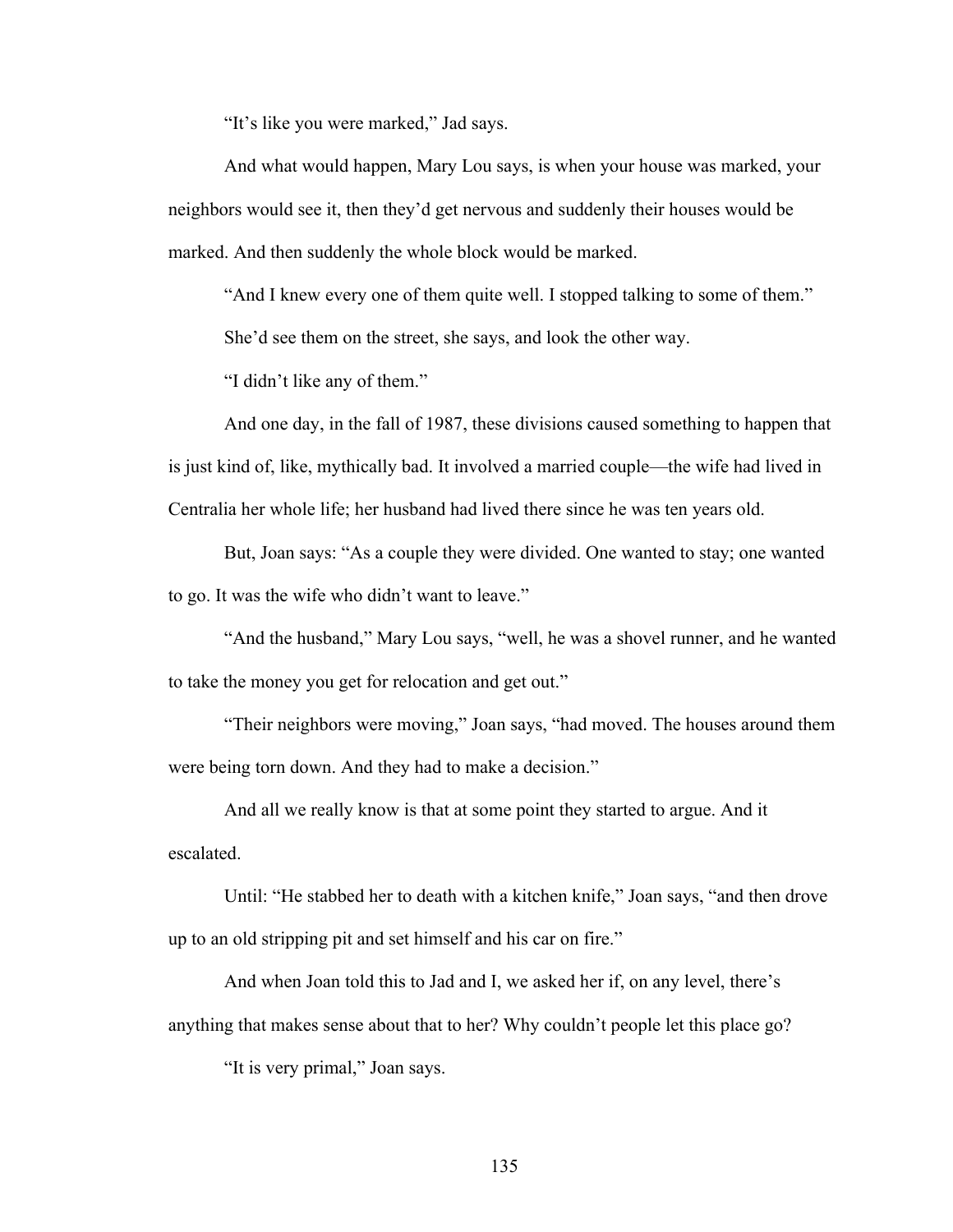Beyond that, she couldn't really say why. And when we get to this question with Mary Lou, who hung on long after the murder, after that referendum, after the town was basically empty, she can't really say much either.

"I have no idea what kept me there," she says. "I have no idea."

"You have no idea?" Jad says.

"Uh uh. I just didn't want to move."

Our last visit in town is, again, with Tom Dempsey, the former postmaster. Before we get there, though, he explains that today, eleven people live in town.

"There's Tom Hynoski," Tom says. "His mom and his cousins."

Tom lists a few others, and Jad and I ask if they might visit with us.

We're curious to ask what it is that keeps these people living, literally, on top of a fire. What's it like living in this kind of a town? Is it a community at all anymore? Does it retain any of the spirit that Mary Lou says she loved so dearly?

We knock on the door of former mayor Lamar Mervine. No answer. We'll find out later that he had died a few months before—his son had been looking after the house, but he lived most of the time in Harrisburg.

Across the street, we see a string of four row houses—it's strange seeing row houses in such a short string. We knock there; again, no answer. Then a lady drives up in a minivan; she drives up slowly. She's frowning as she steps out of the car, a grocery bag in the crook of her arm.

"What do you want?" she asks in a tone confirming what her frown suggested.

"We're interesting in talking with some of the people who live here in town," I say. "We've talked to some people about what Centralia used to be like, and we're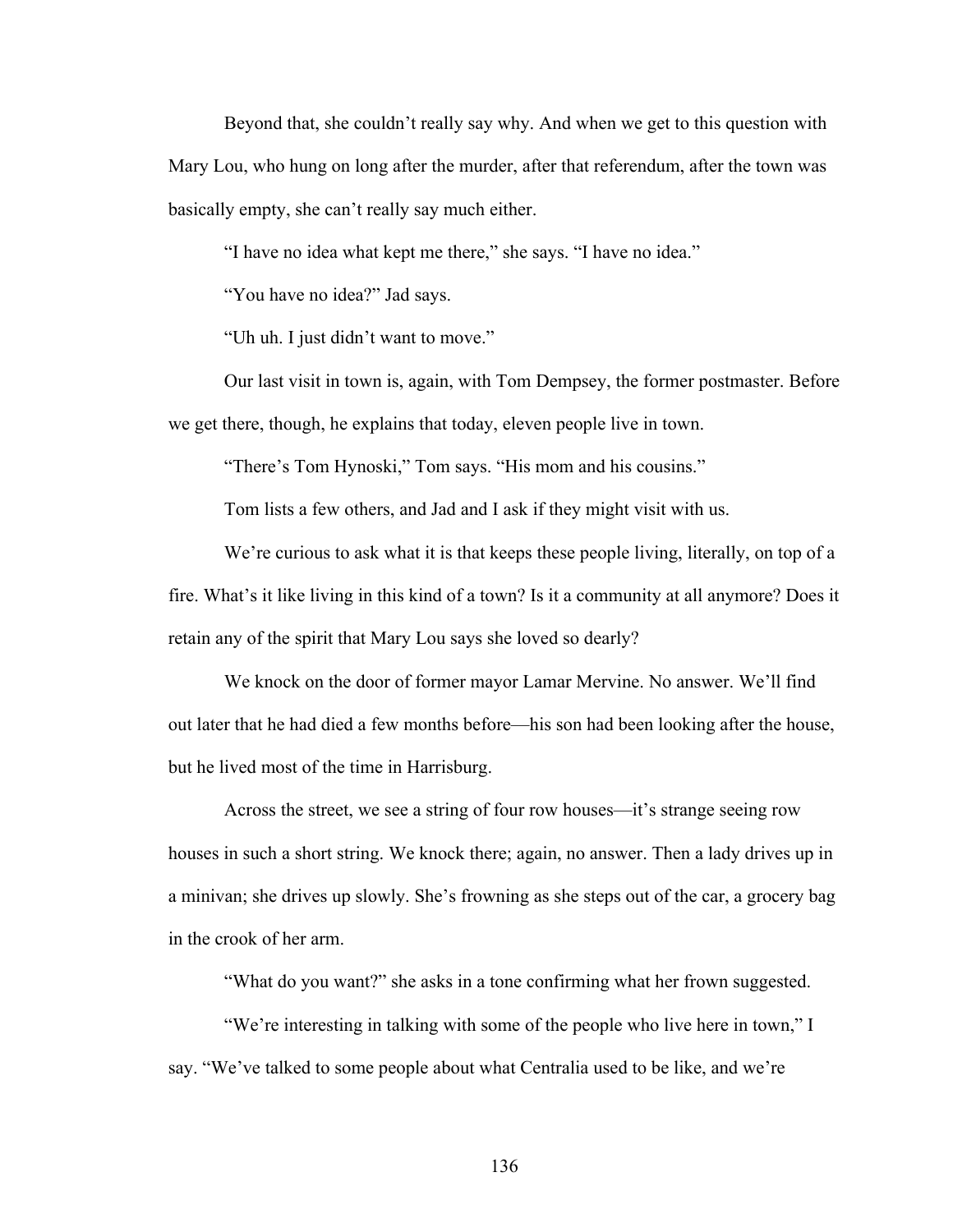curious about what it's like to live here now."

She shakes her head.

"I can't talk to you."

"How come?" I ask.

"Paper reporters come around and make us out to be crazy," she says.

I cut in to tell her we're different.

"That's what they all say," she says. "I had one come around last fall and wrote a story about my son being the only trick-or-treater in town, like we're some kind of big joke for everyone."

She shoulders past us and walks into her house.

We drive to the house of Carl Womer, husband of Mary Lou's former neighbor and fellow town-saving crusader. He's unloading racks of pansies from the trunk of his car when we pull up.

"Go away," he says, before we even get a word out.

"Um," I start to say. "We just—"

"I know who you are," he interrupts. "Everybody be coming around asking about Centralia. My wife lived that fire. And she's gone now. I'm through talking about it. You can go on and find someone else for your story."

We hear roughly the same thing from John Lokitis. John was the most recent resident to leave town. He's 37 years old and works as an accountant for the state police. This means he commutes an hour to Harrisburg everyday. He lives in the house his grandparents grew up in—and remained in until they died—and he hasn't changed much about it since they left.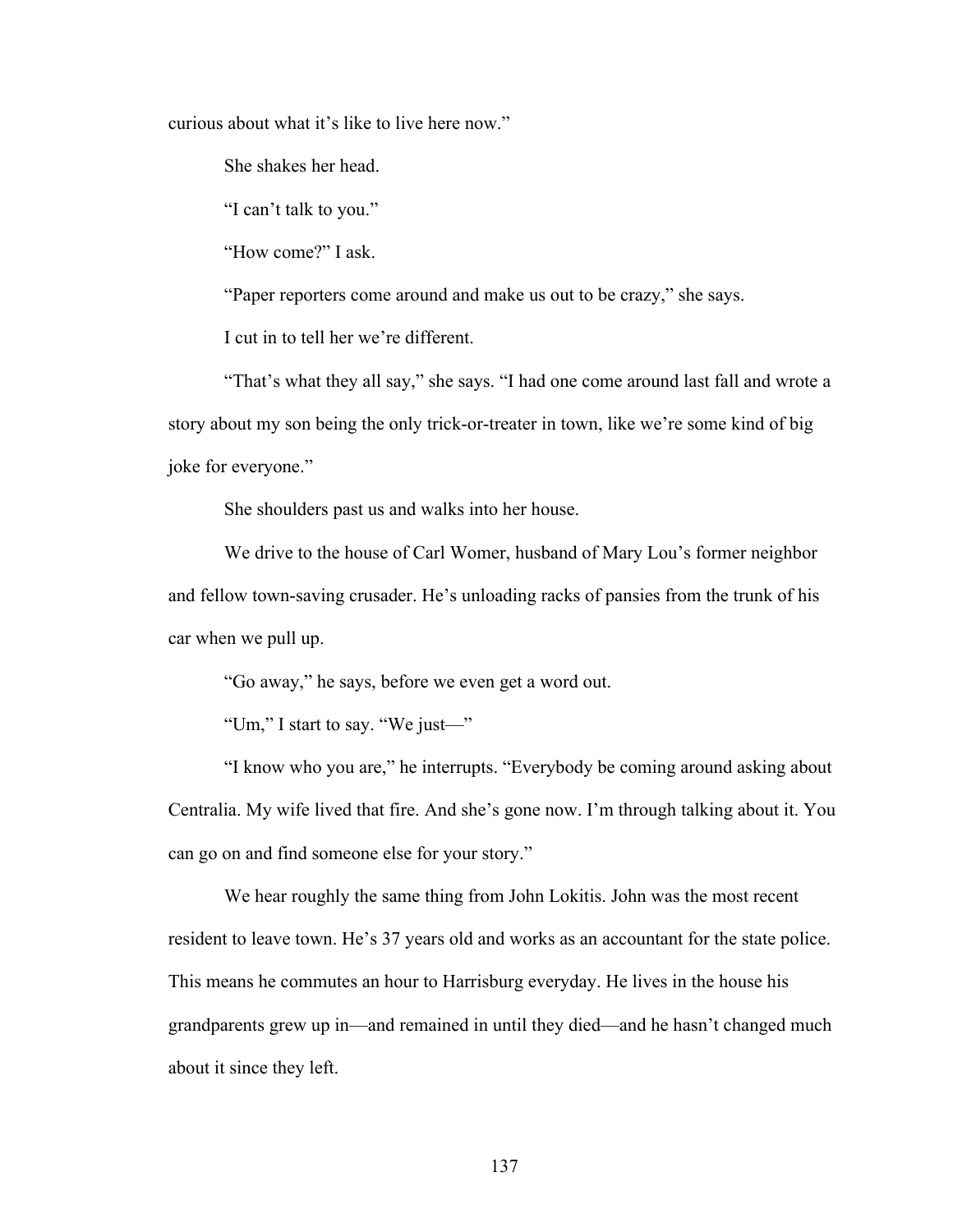He has their furniture, and the same pictures remain hanging on the wall. A meat sliver his grandmother bought in the 40s still sits on the kitchen counter. There's an ashtray with a pipe in it on an end table between two La-Z-Boy chairs, which is strange since John doesn't smoke.

"That's my grandfather's pipe," John says

His grandfather has been dead for twenty years. But his pipe still sits there. It's as if the home has been frozen in time. John even heats the place with a small coal-burning stove—he gets the coal for the stove from a small mine in his backyard, a mine his grandfather dug in the 1940s.

Until last year, when he left, John mowed the grass that has cropped up on the plots where the high school, the grocery store and the church all once stood. He hung flags on the telephone poles—poles no longer strung together by telephone wires—on Memorial Day. And every Christmas, he dug out the garland and the big, glittery light-up signs and posted them on the barren poles, as well.

"I never had any desire to move," Lokitis tells us. "This was my home."

But last year, the state finally evicted him. Technically, the whole town is condemned—none of the people who live there now own their homes. In fact, the town doesn't even have a zip code anymore; the state merged it with Ashland about five years ago. The town still has a council—it has three members and a mayor, leaving just a handful of voting citizens—but since the state doesn't technically recognize the town, their power is limited.

And given all that has happened, John says, talking about it anymore just doesn't seem worth it. He spent 20 years fighting to keep his home—and to keep the town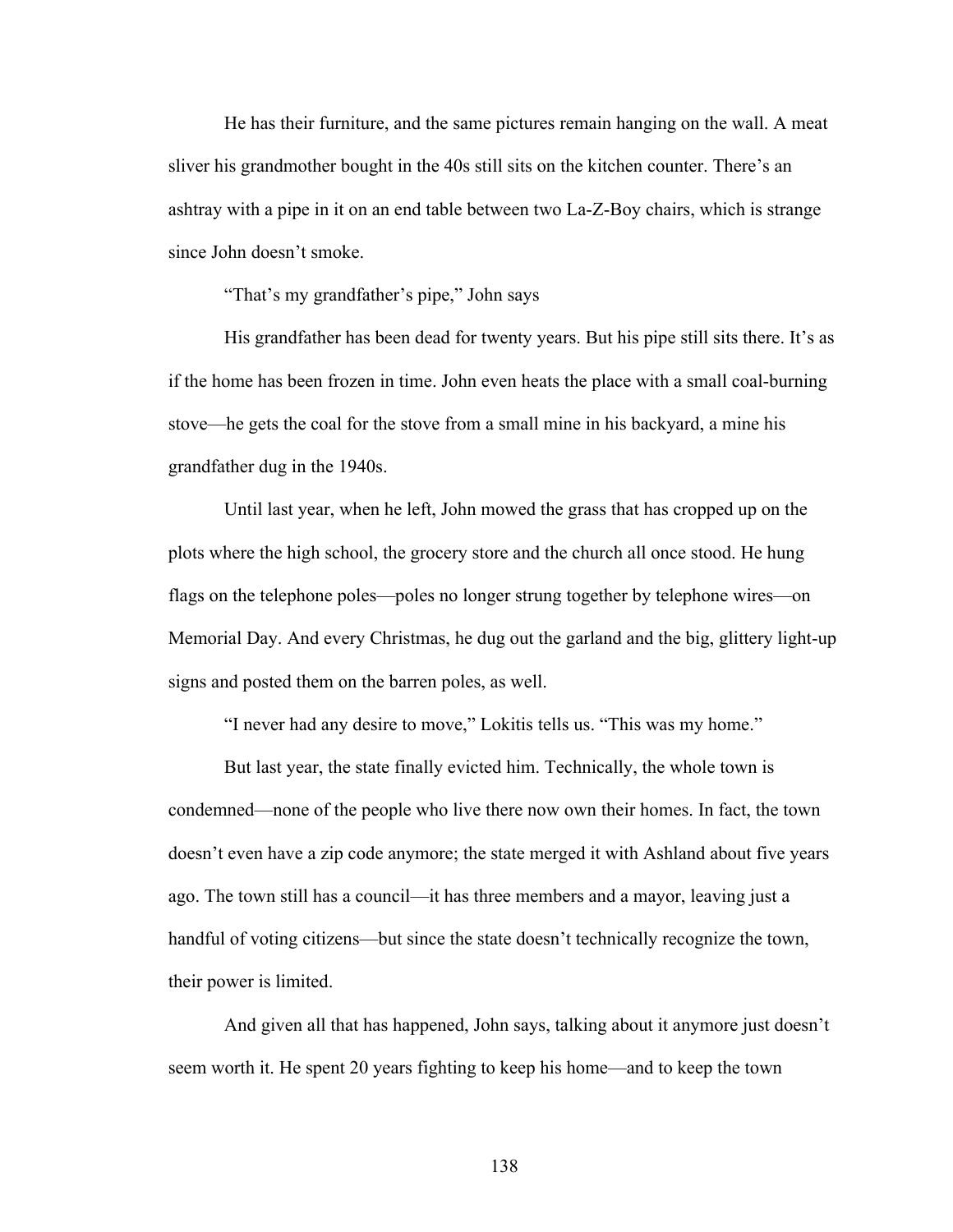together. That's over now. It hurts, he says, even to think about it.

When we visit John's father, also John Lokitis, he opens the door when we knock, but starts closing it again before we have time to say, good afternoon. And with that, we're starting to get discouraged.

At the last home we can find in town—we're not even sure who lives here, if anyone lives here—Jad approaches the door, but before he has the chance to knock, a tiny dog pounces at the inside of the screen, barking wildly and baring its teeth.

If that's not a sign to call it a day, I don't know what is.

After all that rejection, we meet back up with Tom, and he takes us to our last stop: Saint Ignatius Roman Catholic Cemetery. The cemetery is just a few feet away from the hill where we started, and it's a really strange contrast.

The hill is barren, covered in black rock—standing on it, you feel, literally, as if you're standing on a pile of coal. All around you plumes of steam seep from cracks in the Earth. A caustic odor—the smell of burning tar—burns in your nostrils. It's a miserable place, and it makes the news reports that called Centralia "the outskirts of Hell" seem less hyperbolic and more, well, accurate.

But on the other side of a narrow road, you find the cemetery. Green grass grows between plots shaded by old oak trees. Flowers and ribbons adorn all but a few of the graves. It's a weekday when we visit, and I see three minivans parked throughout the cemetery, clusters of elderly people kneeling beside them, laying flowers beside headstones. Memorial Day was last weekend, and tiny flags flutter near at least half the graves. This place smells of fresh cut grass.

And in fact, Tom tells us, the fire does not burn beneath this spot—something

139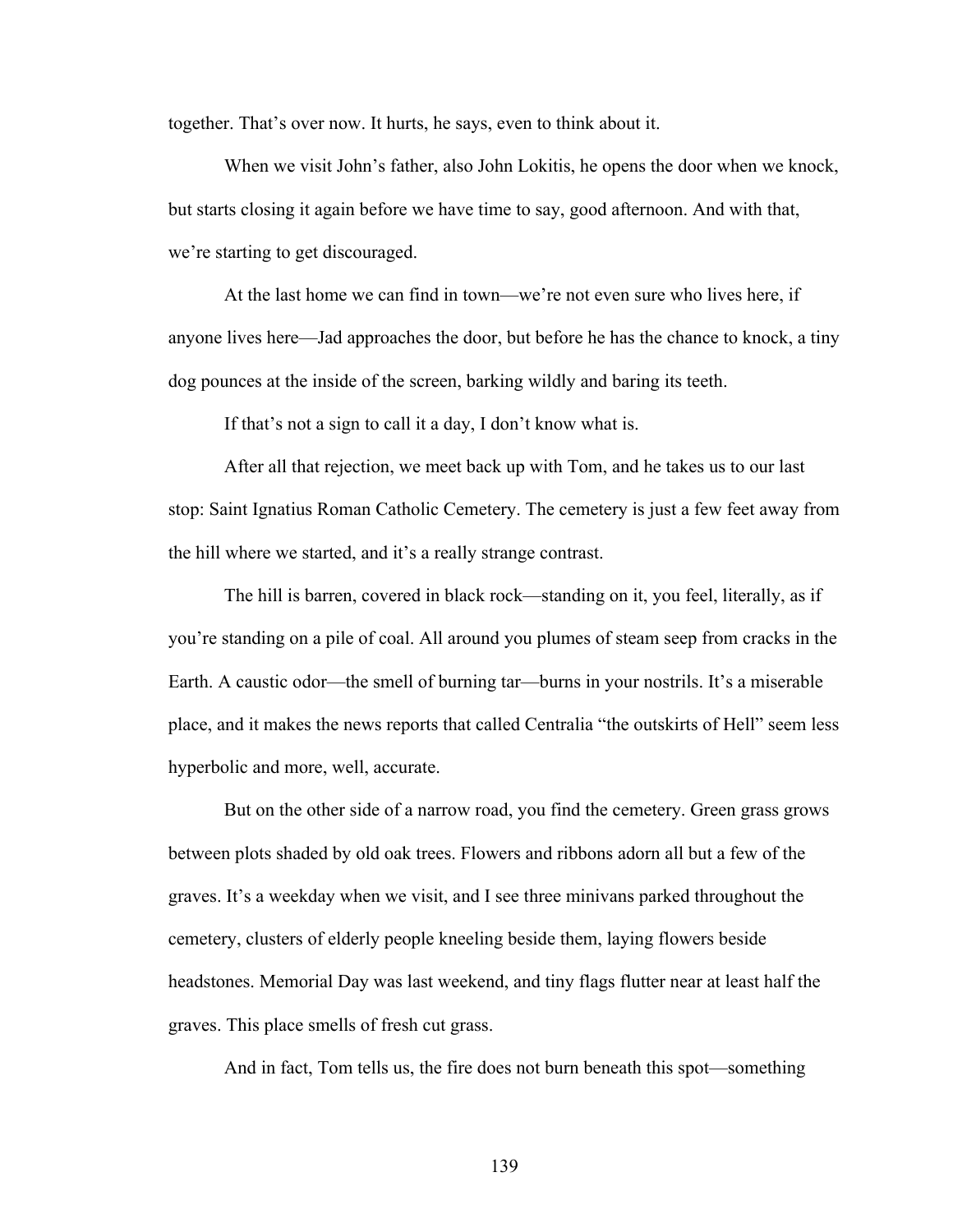about the composition of the bedrock. All around the cemetery, the Earth is stripped of life. And here, weirdly, in this place of death, grass and flowers and trees flourish. We ask Tom if he thinks there's anything more to that dynamic than the composition of the bedrock. He says no.

We step across the road, from the steamy coal-pile Hell, into what might as well be woodsy Vermont.

Tom takes us on a little tour.

"This is my grandfather and my grandmother," he says, pointing at two large, plain-hewn, granite stones. Tom has four generations buried here.

"Do you know how many people are here?"

"Oh, there's over 3,000 burials in this cemetery alone."

"Three thousand?"

"Yes, plus."

And the thing is, Tom says, even the people that left, fled that fire, continue to come back and be buried in this cemetery, which means this place, this cemetery, is the only thing in Centralia that's still growing. And suddenly, how Joan put it earlier—

"It is very primal."

Made sense.

"One man told me," Joan says, "that he was born in the same room as his father.

And his father was born there, too. I can't get that anywhere else, he said."

In a place like Centralia, Joan explained, "you can experience your life on a multigenerational plane."

Which means, in a sense, this town will never die, as long as this cemetery is here.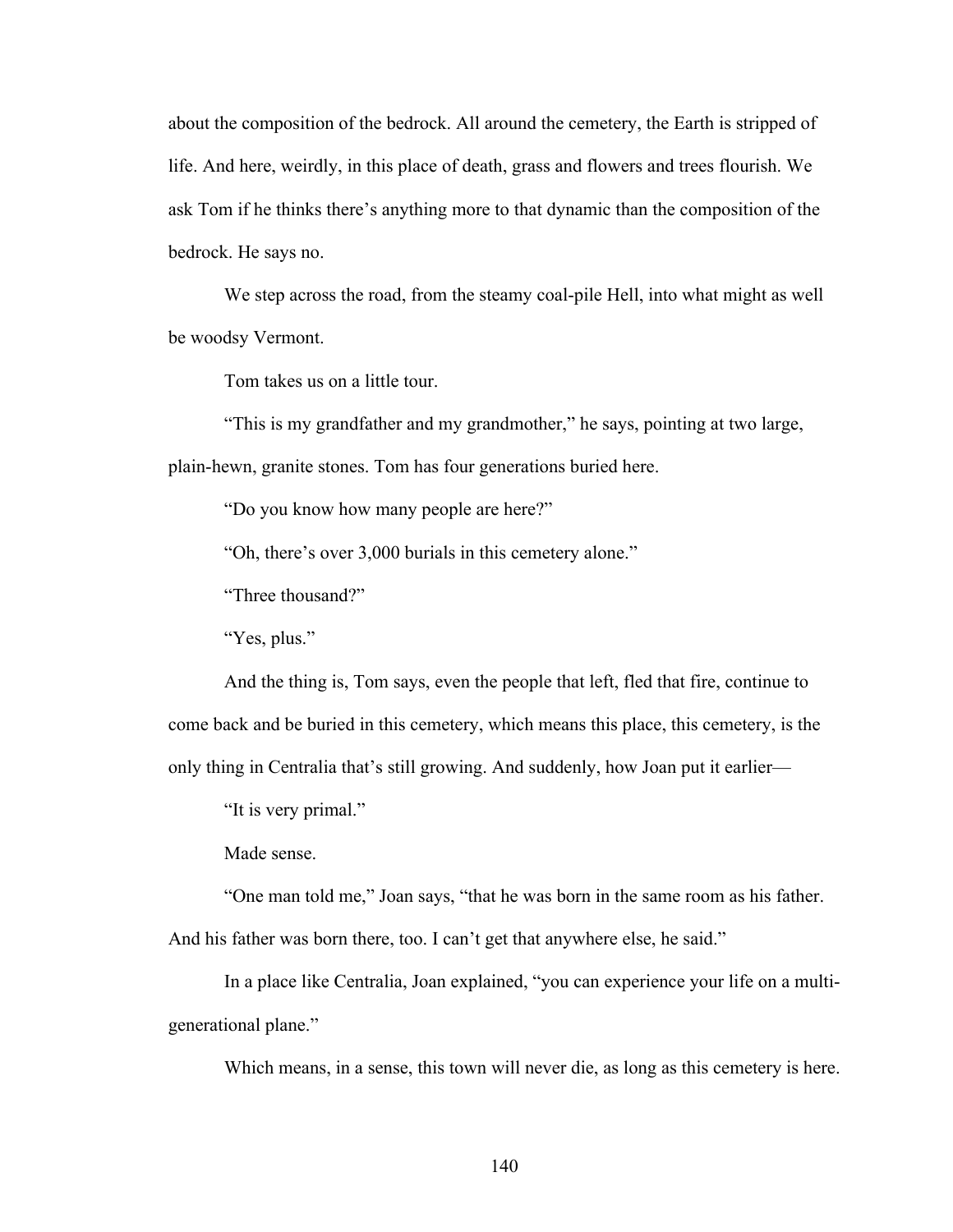"This is where my great-grandparents are buried," Tom says, pointing at what looks to Jad and I like a blank patched of grass.

Tom gets down on his knees.

"You can't even read their name on here," Tom says, yanking out some large patches of grass and dirt.

Jad and I kneel down beside him.

"This, here?" I ask, pointing.

"You have to dig it out," Tom says, tearing up more sod.

"Oh, it's under the dirt."

And there we see it, a dark gray headstone, the sort that doesn't sprout too far from the earth even when its new, the sort that evidently sinks down into the dirt after a hundred years or so. Tom is digging more fiercely now.

"D-E," he points at the letter," Gotta get this up outta here, somehow. See, it's sinking into the ground. There it is," Tom says. "I can see a DEM. There's the S."

"I see," I tell him, grabbing a piece of grass myself now and yanking it out.